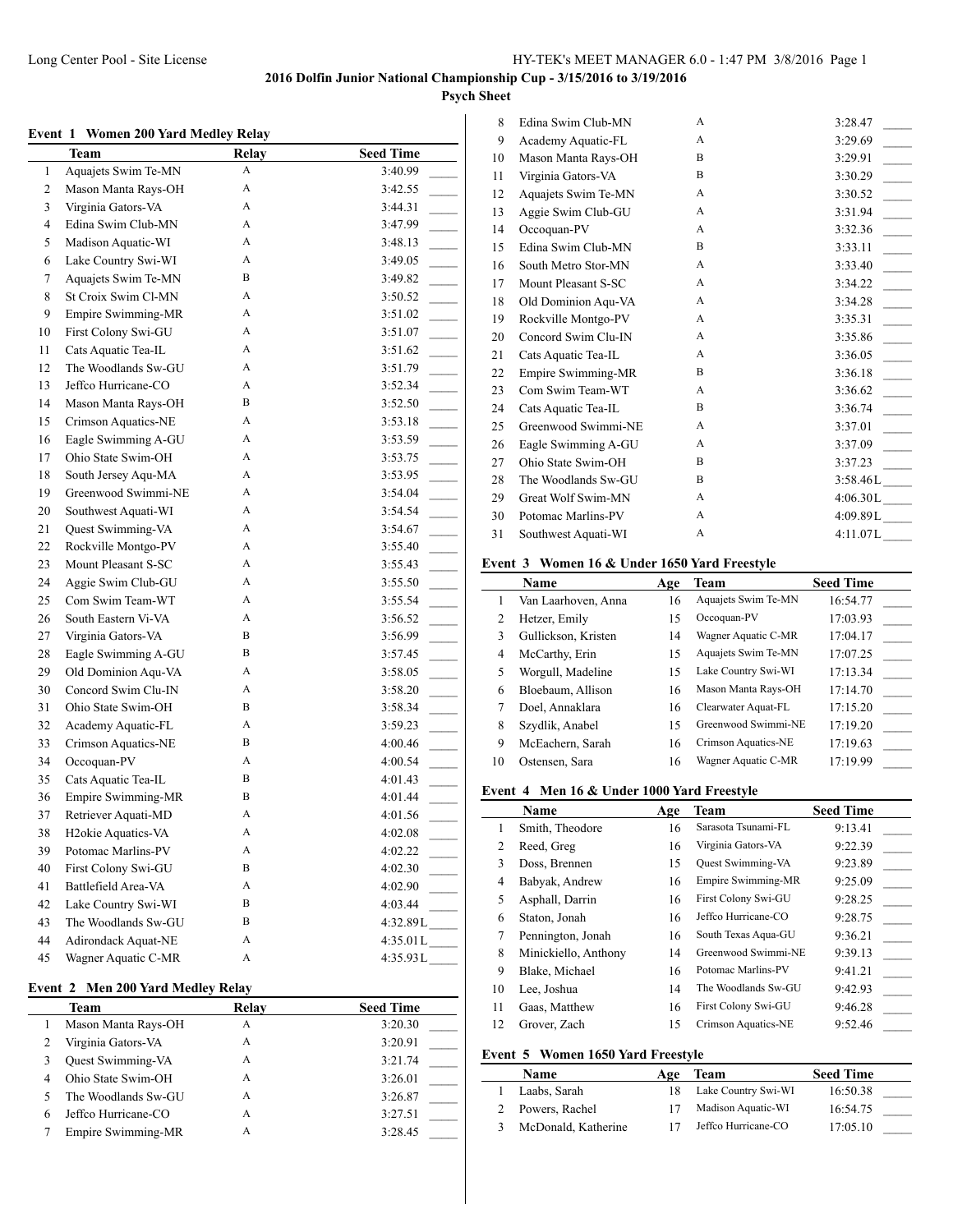# **Psych Sheet**

## **Event 5 ...(Women 1650 Yard Freestyle)**

|   | <b>Name</b>            | Age | Team                | <b>Seed Time</b> |
|---|------------------------|-----|---------------------|------------------|
|   | Whitaker, Rachel       | 18  | Greenwood Swimmi-NE | 17:07.77         |
|   | Martin, Marissa        |     | M.E. Lyons/Ander-OH | 17:23.13         |
| 6 | Ferrara, Kendyl        |     | M.E. Lyons/Ander-OH | 17:24.35         |
|   | Hardewig, Alexa        | 18  | M.E. Lyons/Ander-OH | 17:38.97         |
|   | Van Tassell, Gabrielle |     | Wagner Aquatic C-MR | 17:35.56L        |

## **Event 6 Men 1000 Yard Freestyle**

 $\overline{\phantom{a}}$ 

|    | Name               | Age | Team                            | <b>Seed Time</b> |
|----|--------------------|-----|---------------------------------|------------------|
|    | Larson, Johnthomas | 17  | Edina Swim Club-MN              | 9:08.55          |
| 2  | Apisa, Ethan       | 17  | H <sub>2</sub> okie Aquatics-VA | 9:27.15          |
| 3  | Monteagudo, Carlos | 17  | First Colony Swi-GU             | 9:33.16          |
| 4  | Baker, James       | 17  | Golden Comets Sw-NI             | 9:33.69          |
| 5  | Tinneny, Graydon   | 17  | South Eastern Vi-VA             | 9:36.99          |
| 6  | Sullivan, Patrick  | 17  | Mount Pleasant S-SC             | 9:38.32          |
| 7  | Lewis, Ryan        | 17  | Santa Clara Swim-PC             | 9:42.97          |
| 8  | Borland, Drew      | 18  | Southwest Aquati-WI             | 10:40.89         |
| 9  | Murphy, Colin      | 18  | The Woodlands Sw-GU             | 8:20.09L         |
| 10 | Brunelli, Michael  | 17  | Crimson Aquatics-NE             | 8:43.49L         |
| 11 | Egan, Quinn        | 18  | Crimson Aquatics-NE             | 8:43.49L         |

## **Event 7 Women 200 Yard Freestyle Relay**

|                | Team                | <b>Relay</b> | <b>Seed Time</b>                    |
|----------------|---------------------|--------------|-------------------------------------|
| $\mathbf{1}$   | Southwest Aquati-WI | A            | 3:11.30                             |
| $\overline{2}$ | Mason Manta Rays-OH | A            | 3:21.64                             |
| 3              | Aquajets Swim Te-MN | А            | 3:22.89                             |
| $\overline{4}$ | Madison Aquatic-WI  | A            | 3:25.44                             |
| 5              | Ohio State Swim-OH  | A            | $\overline{a}$<br>3:25.88           |
| 6              | Lake Country Swi-WI | A            | 3:26.67                             |
| $\overline{7}$ | Empire Swimming-MR  | A            | 3:27.11                             |
| 8              | Virginia Gators-VA  | A            | 3:27.63                             |
| 9              | Mason Manta Rays-OH | B            | 3:29.69                             |
| 10             | The Woodlands Sw-GU | A            | 3:29.90                             |
| 11             | St Croix Swim Cl-MN | A            | $\overline{\phantom{a}}$<br>3:30.03 |
| 12             | Aggie Swim Club-GU  | A            | $\overline{\phantom{a}}$<br>3:30.48 |
| 13             | Quest Swimming-VA   | A            | 3:30.61                             |
| 14             | First Colony Swi-GU | A            | 3:31.02                             |
| 15             | Crimson Aquatics-NE | A            | 3:31.03                             |
| 16             | Aquajets Swim Te-MN | B            | 3:31.04                             |
| 17             | Greenwood Swimmi-NE | A            | $\overline{\phantom{a}}$<br>3:31.33 |
| 18             | Mount Pleasant S-SC | A            | $\overline{\phantom{a}}$<br>3:31.36 |
| 19             | Eagle Swimming A-GU | A            | 3:31.57                             |
| 20             | Virginia Gators-VA  | B            | 3:31.64                             |
| 21             | Academy Aquatic-FL  | A            | 3:32.17                             |
| 22             | South Jersey Aqu-MA | A            | 3:32.34                             |
| 23             | Eagle Swimming A-GU | B            | $\overline{\phantom{a}}$<br>3:33.49 |
| 24             | Ohio State Swim-OH  | B            | $\overline{\phantom{a}}$<br>3:33.75 |
| 25             | Jeffco Hurricane-CO | A            | $\overline{\phantom{a}}$<br>3:33.76 |
| 26             | Com Swim Team-WT    | A            | 3:34.37                             |
| 27             | Lake Country Swi-WI | B            | 3:34.57                             |
| 28             | Cats Aquatic Tea-IL | A            | 3:34.76                             |
| 29             | M.E. Lyons/Ander-OH | A            | 3:34.83                             |
| 30             | Rockville Montgo-PV | A            | 3:34.86<br>$\overline{\phantom{a}}$ |
| 31             | Empire Swimming-MR  | B            | $\overline{\phantom{a}}$<br>3:35.07 |
| 32             | Cats Aquatic Tea-IL | B            | 3:35.20                             |
| 33             | Edina Swim Club-MN  | A            | 3:35.68                             |
| 34             | The Woodlands Sw-GU | B            | 4:00.46L                            |

## **Event 8 Men 200 Yard Freestyle Relay**

|                | Team                | Relay | <b>Seed Time</b>                       |
|----------------|---------------------|-------|----------------------------------------|
| 1              | Academy Aquatic-FL  | A     | 3:05.71                                |
| $\mathfrak{2}$ | Virginia Gators-VA  | A     | 3:06.30                                |
| 3              | South Metro Stor-MN | A     | 3:06.51                                |
| $\overline{4}$ | Old Dominion Aqu-VA | A     | 3:07.13<br>$\mathbb{R}$                |
| 5              | Empire Swimming-MR  | A     | 3:07.29<br>$\sim$                      |
| 6              | The Woodlands Sw-GU | A     | 3:07.50                                |
| 7              | Cats Aquatic Tea-IL | A     | $\overline{\phantom{a}}$<br>3:07.60    |
| 8              | Quest Swimming-VA   | A     | 3:08.24                                |
| 9              | Jeffco Hurricane-CO | A     | 3:08.35                                |
| 10             | Aquajets Swim Te-MN | A     | 3:08.56<br>$\mathcal{L}_{\text{max}}$  |
| 11             | Edina Swim Club-MN  | A     | 3:10.45                                |
| 12             | Southwest Aquati-WI | A     | 3:11.30<br>$\overline{\phantom{a}}$    |
| 13             | Ohio State Swim-OH  | A     | 3:11.45                                |
| 14             | Concord Swim Clu-IN | A     | 3:11.52                                |
| 15             | Ohio State Swim-OH  | B     | 3:11.86<br>$\overline{a}$              |
| 16             | M.E. Lyons/Ander-OH | A     | 3:11.90<br>$\overline{a}$              |
| 17             | Edina Swim Club-MN  | B     | 3:11.95<br>$\mathcal{L}$               |
| 18             | Eagle Swimming A-GU | A     | 3:12.38<br>$\sim$                      |
| 19             | Mount Pleasant S-SC | A     | 3:12.44<br>$\mathcal{L}$               |
| 20             | Mason Manta Rays-OH | A     | 3:12.46<br>$\sim$                      |
| 21             | Virginia Gators-VA  | B     | $\overline{a}$<br>3:13.10              |
| 22             | Empire Swimming-MR  | B     | 3:14.48<br>$\mathcal{L}^{\text{max}}$  |
| 23             | Potomac Marlins-PV  | A     | $\mathbb{R}$<br>3:14.57                |
| 24             | Rockville Montgo-PV | A     | 3:15.18<br>$\mathcal{L}^{\mathcal{L}}$ |
| 25             | Aggie Swim Club-GU  | A     | 3:15.18                                |
| 26             | Mason Manta Rays-OH | B     | 3:15.69                                |
| 27             | Cats Aquatic Tea-IL | B     | 3:13.81L                               |
| 28             | First Colony Swi-GU | A     |                                        |
| 29             | The Woodlands Sw-GU | B     | 3:39.13L                               |
| 30             | Great Wolf Swim-MN  | A     | 3:40.28L                               |

### **Event 9 Women 16 & Under 200 Yard IM**

|    | Name                 | Age | Team                | <b>Seed Time</b> |
|----|----------------------|-----|---------------------|------------------|
| 1  | Foster, Hannah       | 16  | Mason Manta Rays-OH | 2:00.30          |
| 2  | Kulp, Caroline       | 15  | Virginia Gators-VA  | 2:01.34          |
| 3  | Muzzy, Emma          | 15  | Virginia Gators-VA  | 2:01.90          |
| 4  | Rosas, Morgan        | 16  | Una Aces-CO         | 2:02.02          |
| 5  | Jansen, Holly        | 16  | Potomac Marlins-PV  | 2:02.24          |
| 6  | Aikins, Caroline     | 16  | SwimAtlanta-GA      | 2:02.56          |
| 7  | Wittmer, Rachel      | 16  | Aquajets Swim Te-MN | 2:02.58          |
| 8  | Moore, Kathleen      | 16  | Tac Titans-NC       | 2:02.63          |
| 9  | Bray, Olivia         | 14  | Virginia Gators-VA  | 2:02.75          |
| 10 | Whitlow, Cabell      | 16  | Virginia Gators-VA  | 2:03.30          |
| 11 | Cook, Julia          | 15  | Aggie Swim Club-GU  | 2:03.56          |
| 12 | Schultz, Avalon      | 16  | Santa Clara Swim-PC | 2:03.67          |
| 13 | Zeiger, Rebecca      | 16  | Crimson Aquatics-NE | 2:03.75          |
| 14 | Carriger, Kile       | 16  | Com Swim Team-WT    | 2:04.07          |
| 15 | Gawronska, Zoe       | 15  | The Woodlands Sw-GU | 2:04.19          |
| 16 | Robertson, Alexandra | 14  | Shawmut Aquatic-NE  | 2:04.42          |
| 17 | Carter, Olivia       | 15  | Tac Titans-NC       | 2:04.60          |
| 18 | Potter, Madison      | 15  | Edina Swim Club-MN  | 2:04.83          |
| 19 | Jones, Raime         | 15  | Aquajets Swim Te-MN | 2:05.03          |
| 20 | Johnson, Jane        | 16  | SwimAtlanta-GA      | 2:05.05          |
| 21 | Hepler, Danielle     | 16  | First Colony Swi-GU | 2:05.08          |
| 22 | Sanchez, McKayla     | 15  | Temecula Swim Cl-CA | 2:05.20          |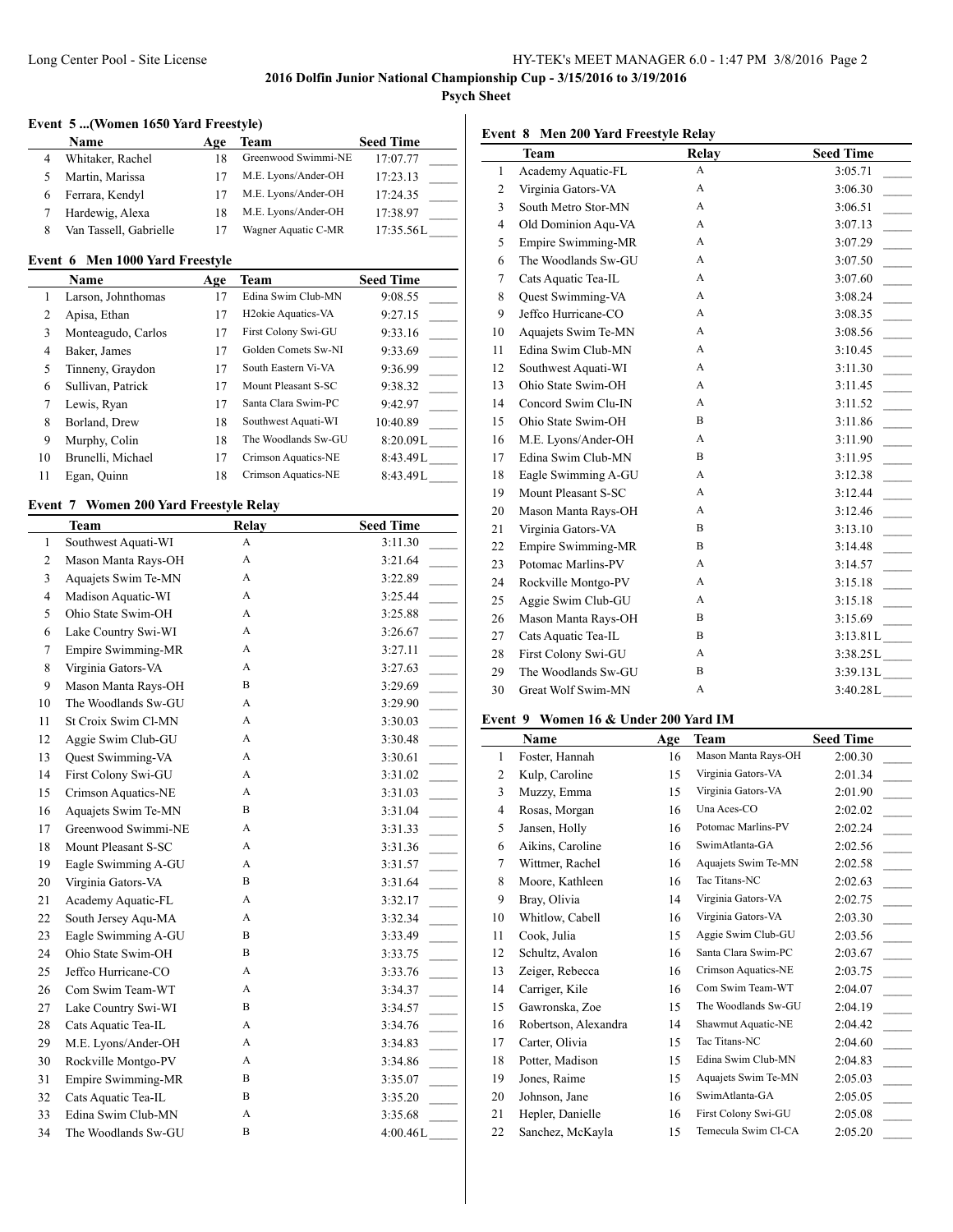# **Psych Sheet**

#### **Event 9 ...(Women 16 & Under 200 Yard IM)**

|    | Event 9  (Women 16 & Under 200 Yard IM) |     |                                 |                  |
|----|-----------------------------------------|-----|---------------------------------|------------------|
|    | Name                                    | Age | <b>Team</b>                     | <b>Seed Time</b> |
| 23 | Weng, Vivian                            | 14  | Greenwood Swimmi-NE             | 2:05.23          |
| 24 | Panitz, Josephine                       | 14  | Empire Swimming-MR              | 2:05.34          |
| 25 | Peroni, Rachel                          | 16  | Ohio State Swim-OH              | 2:05.37          |
| 26 | Bui, Brittany                           | 16  | First Colony Swi-GU             | 2:05.60          |
| 27 | Underwood, Mallory                      | 16  | Tri Aquatics-SE                 | 2:05.71          |
| 28 | Lezer, Emma                             | 15  | Sea Devils-MN                   | 2:05.97          |
| 29 | Olson, Lauren                           | 16  | Mason Manta Rays-OH             | 2:06.00          |
| 30 | Aegerter, Hannah                        | 15  | Madison Aquatic-WI              | 2:06.02          |
| 31 | Feng, Anna                              | 15  | Crimson Aquatics-NE             | 2:06.30          |
| 32 | Marty, Katrina                          | 15  | Madison Aquatic-WI              | 2:06.34          |
| 33 | Donahue, Julia                          | 15  | Crimson Aquatics-NE             | 2:06.43          |
| 34 | Cole, Natalie                           | 16  | Occoquan-PV                     | 2:06.59          |
| 35 | Ketterling, Cassandra                   | 16  | Southwest Aquati-WI             | 2:06.68          |
| 36 | Phelps, Allyssa                         | 16  | Aquajets Swim Te-MN             | 2:06.73          |
| 37 | Thomas, Lauren                          | 15  | Mason Manta Rays-OH             | 2:07.21          |
| 38 | Ober, Ryley                             | 15  | Sarasota Tsunami-FL             | 2:07.54          |
| 39 | Reed, Laramie                           | 16  | Ohio State Swim-OH              | 2:07.54          |
| 40 | McCarthy, Kelli                         | 16  | Edina Swim Club-MN              | 2:07.55          |
| 41 | Minnes, Asia                            | 12  | Swim Neptune-AZ                 | 2:07.68          |
| 42 | Barbour, Elisabeth                      | 16  | Ohio State Swim-OH              | 2:07.87          |
| 43 | Freed, Anna                             | 14  | Sarasota Tsunami-FL             | 2:08.22          |
| 44 | Ellis, Anna                             | 16  | Edina Swim Club-MN              | 2:08.38          |
| 45 | Merkel, Brecken                         | 13  | Edina Swim Club-MN              | 2:08.40          |
| 46 | Schmude, Katie                          | 16  | Blue Tide Aquati-GU             | 2:08.79          |
| 47 | Hicks, Rachel                           | 15  | Eagle Swimming A-GU             | 2:08.87          |
| 48 | Hartigan, Madison                       | 16  | Empire Swimming-MR              | 2:08.89          |
| 49 | Harrison, Sophia                        | 16  | Santa Clara Swim-PC             | 2:09.05          |
| 50 | Deppe-Walker, Maggie                    | 16  | Mason Makos Swim-PV             | 2:09.11          |
| 51 | O'Connor, Mackenzie                     | 15  | South Jersey Aqu-MA             | 2:09.18          |
| 52 | Wood, Lianna                            | 16  | Hudson Area Swim-MN             | 2:09.18          |
| 53 | Brust, Gabrielle                        | 14  | Pau Hana Swim Te-OH             | 2:09.31          |
|    |                                         |     | Rockville Montgo-PV             |                  |
| 54 | Hjelle, Erica                           | 14  | Ohio State Swim-OH              | 2:09.38          |
| 55 | Aurnou-Rhees, Jordan                    | 13  | SwimAtlanta-GA                  | 2:09.43          |
| 56 | Schreiber, Sheridan                     | 16  |                                 | 2:09.47          |
| 57 | Hodge, Laura                            | 15  | H <sub>2</sub> okie Aquatics-VA | 2:09.47          |
| 58 | Armel, Anna                             | 16  | Eagle Swimming A-GU             | 2:09.52          |
| 59 | Blowers, Claudia                        | 14  | First Colony Swi-GU             | 2:09.57          |
| 60 | Fragnito, Ciana                         | 16  | St Croix Swim Cl-MN             | 2:09.61          |
| 61 | Wentzel, Jordyn                         | 15  | Aquajets Swim Te-MN             | 2:09.72          |
| 62 | Bouraoui, Nadia                         | 13  | Santa Clara Swim-PC             | 2:09.72          |
| 63 | Bloebaum, Allison                       | 16  | Mason Manta Rays-OH             | 2:09.72          |
| 64 | Shimel, Alejandra                       | 16  | Eagle Swimming A-GU             | 2:09.73          |
| 65 | Gullickson, Kristen                     | 14  | Wagner Aquatic C-MR             | 2:09.75          |
| 66 | Conway, Lauren                          | 15  | Academy Aquatic-FL              | 2:09.81          |
| 67 | Amar, Kate                              | 14  | Empire Swimming-MR              | 2:09.81          |
| 68 | Harston, Katherine                      | 16  | Aces Swim Club-CO               | 2:09.84          |
| 69 | Thompson, Jenna                         | 15  | South Eastern Vi-VA             | 2:09.92          |
| 70 | Van Laarhoven, Anna                     | 16  | Aquajets Swim Te-MN             | 2:09.93          |
| 71 | Morrison, Kathryn                       | 16  | Enfinity Aquatic-NC             | 2:09.93          |
| 72 | Whaley, Morgan                          | 15  | Williamsburg Aqu-VA             | 2:10.00          |
| 73 | Rossi, Caroline                         | 15  | Academy Aquatic-FL              | 2:10.01          |
| 74 | McEachern, Sarah                        | 16  | Crimson Aquatics-NE             | 2:10.03          |
| 75 | Ruggiero, Julia                         | 16  | Empire Swimming-MR              | 2:10.15          |
| 76 | Lachey, Mia                             | 14  | Ohio State Swim-OH              | 2:10.15          |
| 77 | Spencer, Caitlin                        | 14  | Crimson Aquatics-NE             | 2:10.16          |
| 78 |                                         |     | Aquajets Swim Te-MN             |                  |
|    | Taylor, Grace                           | 16  |                                 | 2:10.21          |

| 79  | Carroll, Cailin     | 15 | Quest Swimming-VA   | 2:10.23                             |
|-----|---------------------|----|---------------------|-------------------------------------|
| 80  | Stahl, Apryl        | 15 | Potomac Marlins-PV  | 2:10.29                             |
| 81  | Benkert, Amelia     | 15 | Shawmut Aquatic-NE  | 2:10.32                             |
| 82  | Erwin, Catherine    | 16 | Crimson Aquatics-NE | 2:10.42                             |
| 83  | Berdelman, Emma     | 14 | Edina Swim Club-MN  | 2:10.55                             |
| 84  | Wong, Sandra        | 16 | Crimson Aquatics-NE | 2:10.59                             |
| 85  | Veenstra, Meghan    | 16 | Crimson Aquatics-NE | 2:10.70                             |
| 86  | Lesho, Anastasia    | 15 | Retriever Aquati-MD | 2:10.73                             |
| 87  | Lewis, Lauren       | 14 | Hudson Area Swim-MN | 2:10.93                             |
| 88  | Marlow, Alexandra   | 15 | Princeton Piranh-NJ | 2:10.93                             |
| 89  | Mara, Madeline      | 14 | Rockville Montgo-PV | 2:10.99                             |
| 90  | Belyakov, Catherine | 13 | Rockville Montgo-PV | 2:11.09                             |
| 91  | Baldwin, Gabriella  | 14 | St Croix Swim Cl-MN | 2:11.24<br>$\sim$                   |
| 92  | Sterlacci, Catarina | 15 | Academy Aquatic-FL  | 2:11.57<br>$\sim$                   |
| 93  | Summerlin, Taylor   | 15 | Virginia Gators-VA  | 2:11.61                             |
| 94  | Hata, Rayna         | 15 | Shawmut Aquatic-NE  | 2:11.65                             |
| 95  | Trout, Olivia       | 15 | Concord Swim Clu-IN | 2:11.80<br>$\overline{\phantom{a}}$ |
| 96  | Cusano, Ashley      | 14 | Una Hoki-VA         | 2:11.88                             |
| 97  | Summers, Elena      | 16 | Mason Makos Swim-PV | 2:12.15<br>$\overline{\phantom{a}}$ |
| 98  | Rundell, Madison    | 15 | Edina Swim Club-MN  | 2:12.21                             |
| 99  | Song, Isabella      | 14 | Greenwood Swimmi-NE | 2:12.74                             |
| 100 | Duplantis, Angela   | 14 | Blue Tide Aquati-GU | 2:13.24                             |
| 101 | Dunn, Ana           | 16 | Clearwater Aquat-FL | 2:13.29                             |
| 102 | Sale, Lauren        | 16 | Jeffco Hurricane-CO | 2:13.30                             |
| 103 | Sattler, Margaret   | 16 | Mason Manta Rays-OH | 2:13.39                             |
| 104 | Baker, Alexis       | 16 | The Woodlands Sw-GU | $\frac{1}{2}$<br>2:13.63            |
| 105 | Lawhorn, Logan      | 14 | Ohio State Swim-OH  | $\sim$<br>2:13.69                   |
| 106 | Ostensen, Sara      | 16 | Wagner Aquatic C-MR | 2:13.74                             |
|     |                     | 14 | Sea Devils-MN       |                                     |
| 107 | Werner, Gabriella   |    | South Jersey Aqu-MA | 2:14.02<br>$\sim$                   |
| 108 | Bromley, Kendall    | 16 |                     | 2:14.04                             |
| 109 | Rydland, Kylie      | 14 | Aquajets Swim Te-MN | 2:14.16                             |
| 110 | Dawson, Jillian     | 15 | Concord Swim Clu-IN | 2:14.43                             |
| 111 | Flagiello, Mia      | 16 | Wagner Aquatic C-MR | 2:14.45                             |
| 112 | Lugbill, Reese      | 13 | Mason Manta Rays-OH | 2:14.68                             |
| 113 | Bernhardt, Paige    | 16 | Adirondack Aquat-NE | 2:14.69                             |
| 114 | Petereit, Drew      | 15 | Cats Aquatic Tea-IL | 2:14.75                             |
| 115 | Bentz, Caroline     | 13 | Rappahannock Rai-VA | 2:14.80<br>$\overline{\phantom{a}}$ |
| 116 | Berdecio, Isabel    | 15 | Shawmut Aquatic-NE  | 2:15.25<br>$\sim$                   |
| 117 | Young, Lauren       | 15 | Mason Makos Swim-PV | 2:15.42                             |
| 118 | Stamper, Georgia    | 16 | Potomac Marlins-PV  | 2:15.52                             |
| 119 | Cartwright, Alana   | 16 | Lake Shore Swim-LE  | 2:15.87                             |
| 120 | Candland, Lauren    | 15 | Occoquan-PV         | 2:16.32                             |
| 121 | Manseur, Maryem     | 14 | Retriever Aquati-MD | 2:16.85<br>$\overline{\phantom{a}}$ |
| 122 | Labue, Delaney      | 16 | Golden Comets Sw-NI | 2:16.96<br>$\overline{\phantom{a}}$ |
| 123 | Sanidad, Cassandra  | 15 | Rockville Montgo-PV | 2:17.12                             |
| 124 | Wixted, Annie       | 15 | South Jersey Aqu-MA | 2:17.18                             |
| 125 | Pardus, Kaila       | 13 | Mount Pleasant S-SC | 2:17.74<br>$\sim$                   |
| 126 | Hatter, Daria       | 15 | First Colony Swi-GU | 2:20.33                             |
| 127 | Schlosser, Emily    | 16 | Rockville Montgo-PV | 2:23.33<br>$\frac{1}{2}$            |
| 128 | Akers, Alexa        | 16 | Noblesville Swim-IN | 2:24.14<br>$\sim$                   |
| 129 | Mathews, Janessa    | 15 | Ohio State Swim-OH  | $2:28.03L$ <sub>____</sub>          |
| 130 | Stanley, Karigan    | 16 | First Colony Swi-GU | 2:28.64L                            |
|     |                     |    |                     |                                     |

#### **Event 10 Men 16 & Under 200 Yard IM**

| Name           | Age | Team                | <b>Seed Time</b> |
|----------------|-----|---------------------|------------------|
| Myburgh, Keith | 16  | Virginia Gators-VA  | 1:49.26          |
| Gomez, Alberto | 16  | The Woodlands Sw-GU | 1:49.50          |
| Vines, Braden  |     | Com Swim Team-WT    | 1:49.90          |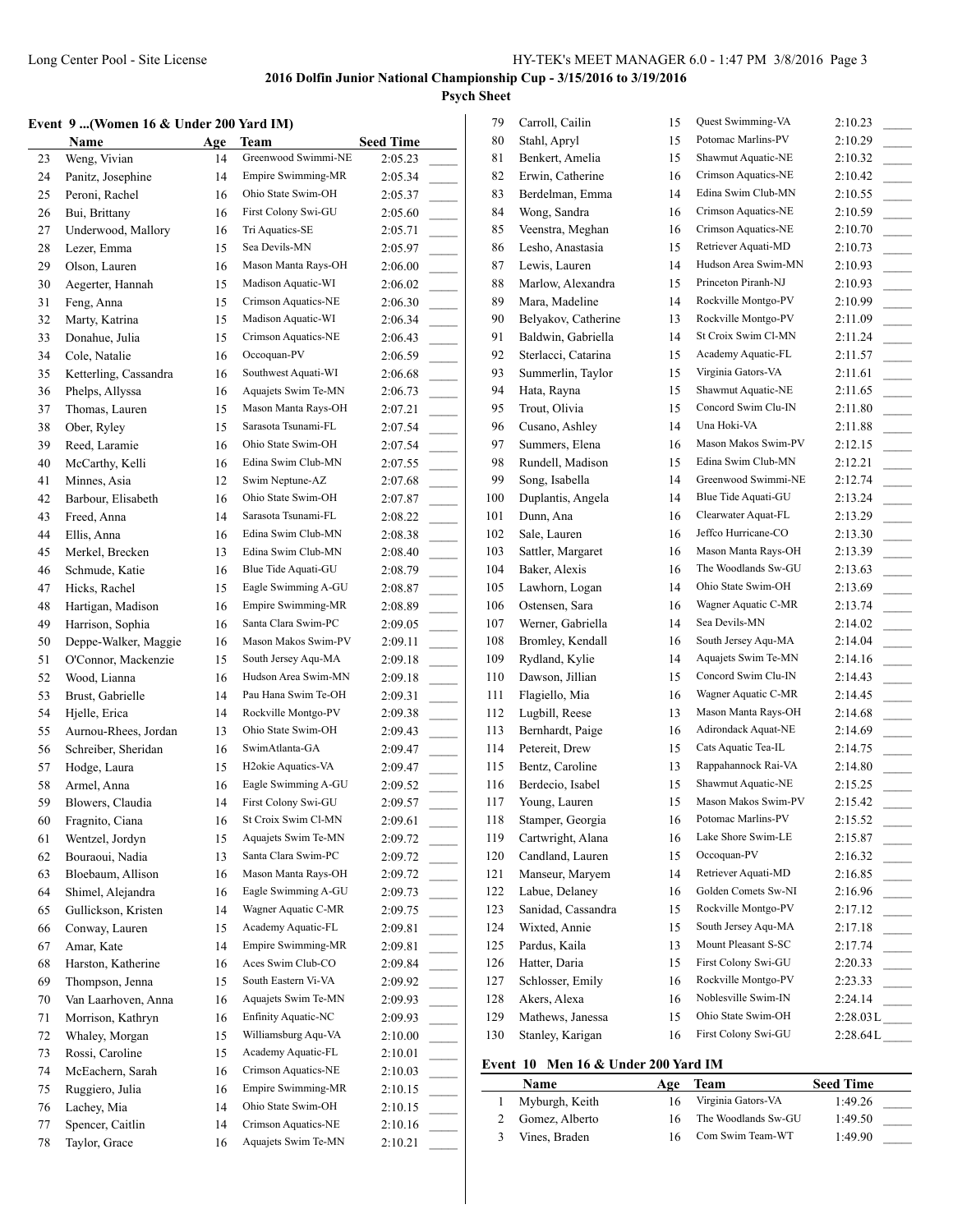# **Psych Sheet**

# **Event 10 ...(Men 16 & Under 200 Yard IM)**

|    | Event 10 (Men 16 & Under 200 Yard IM) |     |                           |                                        |
|----|---------------------------------------|-----|---------------------------|----------------------------------------|
|    | Name                                  | Age | Team                      | <b>Seed Time</b>                       |
| 4  | Foster, Jacob                         | 15  | Mason Manta Rays-OH       | 1:51.90                                |
| 5  | Clasen, Garrett                       | 15  | West Chicago Sha-IL       | 1:52.16                                |
| 6  | Strycker, Michael                     | 16  | Quest Swimming-VA         | 1:52.57                                |
| 7  | Craine, Dolan                         | 16  | Team Foxjet-MN            | 1:52.76<br>$\mathcal{L}^{\mathcal{L}}$ |
| 8  | Foster, Carson                        | 14  | Mason Manta Rays-OH       | 1:52.80                                |
| 9  | Petro, Michael                        | 15  | Alligator Aquati-IL       | 1:52.91<br>$\overline{\phantom{a}}$    |
| 10 | Blinkman, Shane                       | 15  | Una Scsc-MN               | 1:53.41<br>$\sim$                      |
| 11 | Lacore, Patrick                       | 15  | Old Dominion Aqu-VA       | 1:54.12                                |
| 12 | Yang, Calvin                          | 16  | Crimson Aquatics-NE       | 1:54.42                                |
| 13 | Wilburn, Cason                        | 14  | East Coast Aquat-VA       | 1:54.66                                |
| 14 | Lezer, Maxwell                        | 16  | Sea Devils-MN             | 1:54.82                                |
| 15 | Pham, Austin                          | 16  | Team Foxjet-MN            | 1:54.98<br>$\mathbb{R}^n$              |
| 16 | Busse, Jonathan                       | 16  | St Croix Swim Cl-MN       | 1:55.03<br>$\overline{\phantom{a}}$    |
| 17 | Martinez, Ricardo                     | 16  | Una Cat-FL                | 1:55.13                                |
| 18 | Withers, Joshua                       | 16  | Edina Swim Club-MN        | 1:55.21                                |
| 19 | Eddy, Bracken                         | 15  | Virginia Gators-VA        | 1:55.57<br>$\mathcal{L}^{\mathcal{L}}$ |
| 20 | Richmond, Connor                      | 15  | Blue Tide Aquati-GU       | 1:55.95                                |
| 21 | Simmons, Peter                        | 16  | Aggie Swim Club-GU        | $\mathbb{R}$<br>1:56.02                |
| 22 | Hickman-Chow, Tobin                   | 15  | The Woodlands Sw-GU       | a.<br>1:56.37                          |
| 23 | Jamieson, Noah                        | 16  | Cats Aquatic Tea-IL       | $\overline{\phantom{a}}$<br>1:56.57    |
| 24 | Babyak, Andrew                        | 16  | Empire Swimming-MR        | 1:56.58                                |
| 25 | Healy, John                           | 15  | Tac Titans-NC             |                                        |
|    |                                       |     | Edina Swim Club-MN        | 1:56.66<br>$\overline{\phantom{a}}$    |
| 26 | Larson, Peter                         | 14  | Shawmut Aquatic-NE        | 1:56.75                                |
| 27 | Knaul, William                        | 15  | Ohio State Swim-OH        | 1:56.76<br>$\overline{\phantom{a}}$    |
| 28 | Kuriger, Benjamin                     | 16  |                           | 1:56.94<br>$\overline{\phantom{a}}$    |
| 29 | Selnick, Benjamin                     | 16  | Retriever Aquati-MD       | 1:56.98                                |
| 30 | Talati, Nicholas                      | 15  | South Eastern Vi-VA       | 1:56.99                                |
| 31 | Asphall, Darrin                       | 16  | First Colony Swi-GU       | 1:57.07<br>$\mathbb{R}^2$              |
| 32 | Gryski, Benjamin                      | 16  | Potomac Marlins-PV        | 1:57.20                                |
| 33 | Schoen, Christian                     | 16  | Crimson Aquatics-NE       | 1:57.28<br>$\overline{\phantom{a}}$    |
| 34 | Wrasman, Tyler                        | 16  | Lake Country Swi-WI       | 1:57.33<br>$\sim$                      |
| 35 | Bogart, Liam                          | 15  | <b>Empire Swimming-MR</b> | 1:57.44                                |
| 36 | Staton, Jonah                         | 16  | Jeffco Hurricane-CO       | 1:57.50                                |
| 37 | Smith, Caleb                          | 15  | Virginia Gators-VA        | 1:57.59<br>$\overline{\phantom{a}}$    |
| 38 | Madsen, Fletcher                      | 16  | Mason Makos Swim-PV       | 1:57.68                                |
| 39 | Stanley, Matthew                      | 16  | Connecticut Aqua-CT       | 1:57.85                                |
| 40 | Smith. Theodore                       | 16  | Sarasota Tsunami-FL       | 1:57.88                                |
| 41 | Mesihovic, Sven                       | 16  | SwimAtlanta-GA            | 1:57.99                                |
| 42 | Manoff, Philip                        | 15  | Jeffco Hurricane-CO       | 1:58.33                                |
| 43 | Crane, Sterling                       | 15  | Episcopal AmberJ-FL       | 1:58.46                                |
| 44 | Pierce, Quinton                       | 15  | Una JH-CO                 | 1:58.54                                |
| 45 | Gariepy, Mitchell                     | 16  | Shawmut Aquatic-NE        | 1:58.58                                |
| 46 | Minickiello, Anthony                  | 14  | Greenwood Swimmi-NE       | 1:58.73                                |
| 47 | Grover, Zach                          | 15  | Crimson Aquatics-NE       | 1:58.75                                |
| 48 | Cornellison, Hayden                   | 16  | Temecula Swim Cl-CA       | 1:58.79                                |
| 49 | Storms, Eric                          | 16  | Madison Aquatic-WI        | 1:58.84                                |
| 50 | Boyd, Dylan                           | 16  | Cats Aquatic Tea-IL       | 1:59.12                                |
| 51 | Findley, Kallaghan                    | 15  | Concord Swim Clu-IN       | 1:59.25<br>$\overline{\phantom{a}}$    |
| 52 | Anderson, Jordan                      | 15  | Blue Tide Aquati-GU       | 1:59.26<br>$\overline{\phantom{a}}$    |
| 53 | Hoskins, Matthew                      | 16  | Retriever Aquati-MD       | 1:59.29                                |
| 54 | Tullemans, Nicholas                   | 15  | Team Foxjet-MN            | 1:59.74                                |
| 55 | Haines, Jacob                         | 15  | South Jersey Aqu-MA       | 2:00.12<br>$\mathcal{L}^{\mathcal{L}}$ |
| 56 | Scott, Hunter                         | 16  | Aggie Swim Club-GU        | 2:00.30                                |
| 57 | Dalbo, Connor                         | 16  | Tac Titans-NC             | 2:00.31                                |
| 58 | Colson, Alexander                     | 15  | Rockville Montgo-PV       | 2:00.78                                |
| 59 | Dubois, John                          | 16  | SwimAtlanta-GA            | 2:00.88                                |
|    |                                       |     |                           |                                        |

| 60 | Gallegos, Mateo       | 14 | Colorado Athleti-CO | 2:00.91                             |
|----|-----------------------|----|---------------------|-------------------------------------|
| 61 | Oberley, Henry        | 15 | Old Dominion Aqu-VA | 2:01.42                             |
| 62 | L'Italien, Christian  | 16 | Blue Tide Aquati-GU | 2:01.42                             |
| 63 | Verastek, Christopher | 15 | South Eastern Vi-VA | 2:01.45                             |
| 64 | Morejon, Eric         | 15 | Eagle Swimming A-GU | 2:01.92                             |
| 65 | Lee, Joshua           | 14 | The Woodlands Sw-GU | 2:02.36                             |
| 66 | Puckett, Scout        | 15 | South Texas Aqua-GU | 2:02.39                             |
| 67 | Smith, William        | 16 | Episcopal AmberJ-FL | 2:02.59                             |
| 68 | Payne, Davis          | 16 | Tac Titans-NC       | 2:03.36                             |
| 69 | Song, Samuel          | 15 | SwimAtlanta-GA      | 2:03.59                             |
| 70 | Dahlgren, Jack        | 16 | Aquajets Swim Te-MN | 2:03.62<br>$\overline{a}$           |
| 71 | Guo, Elson            | 16 | Connecticut Aqua-CT | 2:03.83                             |
| 72 | Jia, Harrison         | 16 | Shawmut Aquatic-NE  | 2:04.65                             |
| 73 | Kraft, Alexander      | 16 | South Metro Stor-MN | 2:04.88<br>$\overline{\phantom{a}}$ |
| 74 | Baginski, Nicholas    | 16 | Cats Aquatic Tea-IL | 2:05.00                             |
| 75 | Boies, Zachary        | 15 | Empire Swimming-MR  | 2:06.65                             |
| 76 | Davis, Benjamin       | 16 | Southwest Aquati-WI | 2:16.30                             |
| 77 | Trambaugh, Hunter     | 16 | South Texas Aqua-GU | 2:12.56L                            |
| 78 | Trepanier, Andrew     | 15 | South Metro Stor-MN | 2:15.51L                            |
| 79 | Halmy, Victor         | 16 | The Woodlands Sw-GU | 2:15.72L                            |
| 80 | Schuler, William      | 16 | First Colony Swi-GU | 2:16.16L                            |
| 81 | Fischer, Michael      | 16 | Southwest Aquati-WI | 2:16.29L                            |
| 82 | Pennington, Jonah     | 16 | South Texas Aqua-GU | 2:16.91L                            |
|    |                       |    |                     |                                     |

## **Event 11 Women 200 Yard IM**

|                | Name                   | Age | Team                | <b>Seed Time</b>     |
|----------------|------------------------|-----|---------------------|----------------------|
| 1              | Nguyen, Vien           | 19  | Unattached-FL       | 1:59.33              |
| $\overline{2}$ | Poole, Julia           | 17  | Tac Titans-NC       | 1:59.76              |
| 3              | Preiss, Alexandra      | 18  | Aquajets Swim Te-MN | 2:01.00              |
| $\overline{4}$ | Zeiger, Elizabeth      | 18  | Crimson Aquatics-NE | 2:01.46              |
| 5              | Thompson, Beatrix      | 17  | Empire Swimming-MR  | 2:01.89              |
| 6              | Pollok, Ashley         | 17  | The Woodlands Sw-GU | 2:01.89              |
| 7              | Doty, Megan            | 17  | Lake Country Swi-WI | 2:02.51              |
| 8              | Kenchel, Katelyn       | 17  | Jeffco Hurricane-CO | 2:03.16              |
| 9              | Wehrmeister, Sarah     | 18  | Eagle Swimming A-GU | 2:03.43              |
| 10             | Hepler, Kristen        | 18  | First Colony Swi-GU | 2:04.23              |
| 11             | Aikins, Katherine      | 18  | SwimAtlanta-GA      | 2:05.08              |
| 12             | Novak, Jennie          | 17  | Aquajets Swim Te-MN | 2:05.24              |
| 13             | Zhou, Elaine           | 18  | Mount Pleasant S-SC | 2:05.41              |
| 14             | Volpenhein, Ashley     | 17  | Mason Manta Rays-OH | 2:05.69              |
| 15             | Gourdie, Emma          | 17  | Mount Pleasant S-SC | 2:05.70              |
| 16             | Chapman, Tara          | 17  | Great Wolf Swim-MN  | 2:05.79              |
| 17             | Farley-Sepe, Kierston  | 18  | Southwest Aquati-WI | 2:05.79              |
| 18             | Eiber, Laurel          | 17  | Aces Swim Club-CO   | 2:06.03              |
| 19             | Kutsko, Anhelina       | 18  | Cats Aquatic Tea-IL | 2:06.11              |
| 20             | McDonald, Katherine    | 17  | Jeffco Hurricane-CO | 2:06.14<br>$\sim 10$ |
| 21             | Stigler, Lauren        | 17  | Southwest Aquati-WI | 2:06.14              |
| 22             | Nebraska, Anna         | 18  | Ohio State Swim-OH  | 2:06.17              |
| 23             | Pick, Christina        | 17  | SwimAtlanta-GA      | 2:07.18              |
| 24             | Tansill, Mary          | 18  | Occoquan-PV         | 2:07.26              |
| 25             | Vance, Emily           | 18  | Retriever Aquati-MD | 2:07.43              |
| 26             | Snyder, Emily          | 17  | SwimAtlanta-GA      | 2:07.54              |
| 27             | Tillman, Victoria      | 17  | First Colony Swi-GU | 2:07.61              |
| 28             | Powers, Rachel         | 17  | Madison Aquatic-WI  | 2:07.73              |
| 29             | Albanese, Hannah       | 17  | Aquajets Swim Te-MN | 2:08.07              |
| 30             | Ruehle, Emma           | 18  | Aquajets Swim Te-MN | 2:08.27              |
| 31             | Blake-West, Jessica    | 18  | Crimson Aquatics-NE | 2:08.51              |
| 32             | Knippenberg, Charlotte | 18  | SwimAtlanta-GA      | 2:08.58              |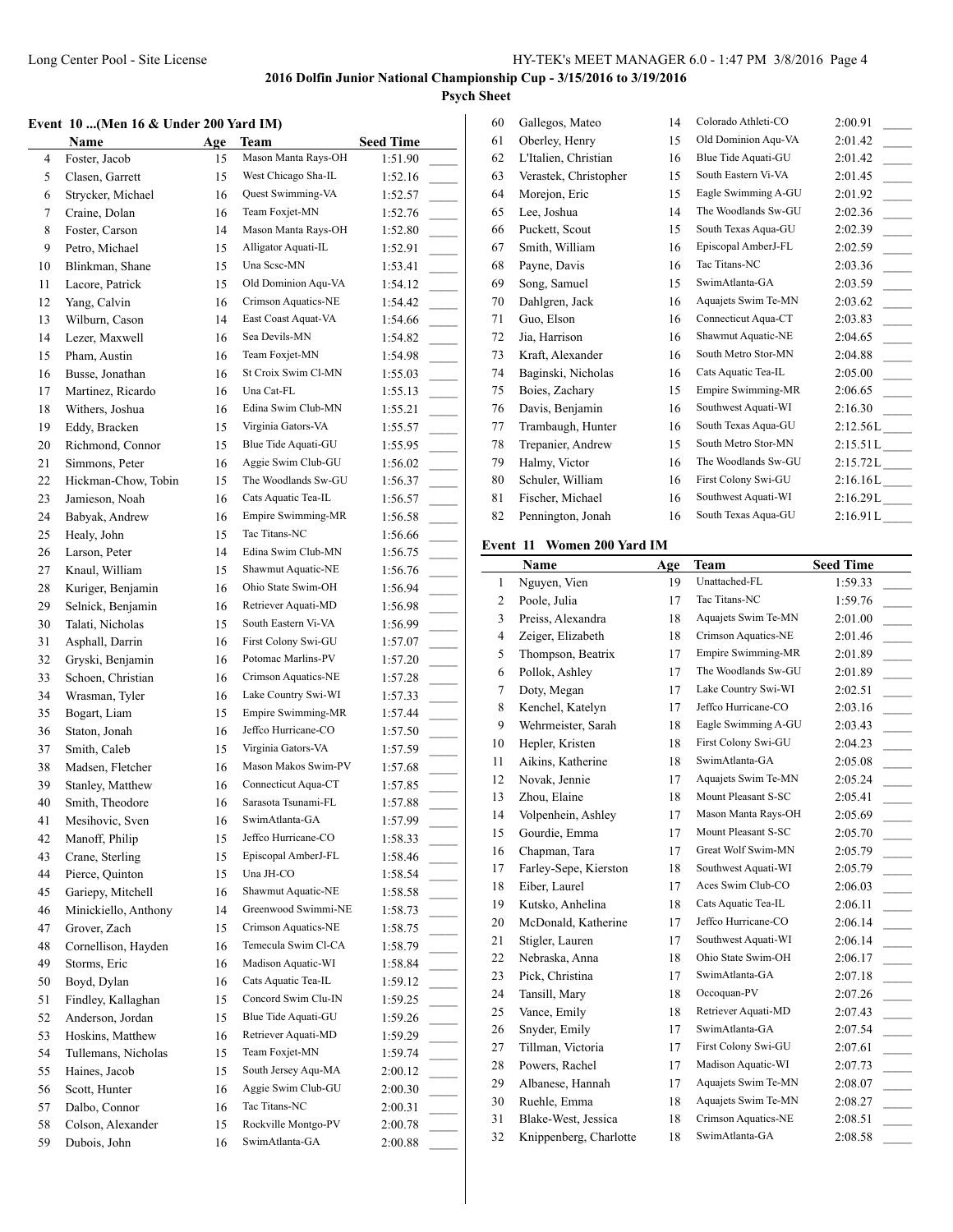#### **Event 11 ...(Women 200 Yard IM)**

|    | <b>Name</b>          | Age | Team                | <b>Seed Time</b>                      |
|----|----------------------|-----|---------------------|---------------------------------------|
| 33 | Muzzy, Tessa         | 17  | Virginia Gators-VA  | 2:08.61                               |
| 34 | Sabadeanu, Sabrina   | 17  | Jeffco Hurricane-CO | 2:08.78<br>$\overline{\phantom{a}}$   |
| 35 | Coughlin, Kara       | 17  | Jeffco Hurricane-CO | 2:08.83<br>$\overline{\phantom{a}}$   |
| 36 | Feng, Victoria       | 18  | Crimson Aquatics-NE | 2:09.08<br>$\overline{\phantom{a}}$   |
| 37 | Kustritz, Katherine  | 17  | Edina Swim Club-MN  | 2:09.30<br>$\sim$ 10 $\pm$            |
| 38 | Hadaway, Josie       | 17  | Columbus Aquatic-GA | 2:09.34                               |
| 39 | O'Meara, Haley       | 18  | Clearwater Aquat-FL | 2:09.51                               |
| 40 | Kontrimas, Anastasia | 17  | First Colony Swi-GU | 2:09.58<br>$\overline{\phantom{a}}$   |
| 41 | Vogel, Elisabeth     | 18  | Occoquan-PV         | 2:09.88                               |
| 42 | Dambacher, Kelsey    | 18  | Quest Swimming-VA   | 2:10.15                               |
| 43 | Horan, Carrie        | 18  | Ohio State Swim-OH  | 2:10.37                               |
| 44 | Adcock, Elena        | 17  | Enfinity Aquatic-NC | 2:10.68                               |
| 45 | Fissenden, Savannah  | 17  | Makos Aquatics C-FL | 2:10.71                               |
| 46 | Smith, Sydney        | 17  | Virginia Gators-VA  | 2:11.43<br>$\overline{\phantom{a}}$   |
| 47 | Montgomery, Morgan   | 18  | Tac Titans-NC       | 2:11.60<br>$\sim 10^{-1}$             |
| 48 | Marinelli, Gabriella | 17  | Mason Manta Rays-OH | 2:12.36<br>$\overline{\phantom{a}}$   |
| 49 | Bocock, Emily        | 17  | Eagle Swimming A-GU | 2:12.54<br>$\mathcal{L}^{\text{max}}$ |
| 50 | Decker, Jordan       | 18  | Mason Manta Rays-OH | 2:13.09<br>$\overline{\phantom{a}}$   |
| 51 | Committe, Haylee     | 17  | Retriever Aquati-MD | 2:13.41                               |
| 52 | Smith, Libby         | 17  | Lake Shore Swim-LE  | 2:13.41                               |
| 53 | Knutson, Maya        | 17  | Piranhas Swim Cl-MN | 2:13.47                               |
| 54 | Du Plessis, Sophie   | 19  | Crimson Aquatics-NE | 2:13.98<br>$\sim$ 100 $\mu$           |
| 55 | Fairman, Isabella    | 17  | Edina Swim Club-MN  | 2:14.17                               |
| 56 | Waguespack, Karly    | 18  | Aggie Swim Club-GU  | 2:14.53                               |
| 57 | Stimes, Kelsey       | 17  | Woodstock Dolphi-IL | 2:15.38                               |
| 58 | Vaudreuil, Maria     | 18  | Piranhas Swim Cl-MN | 2:15.53                               |
| 59 | Voss, Deidree        | 17  | South Metro Stor-MN | 2:15.57                               |
| 60 | Scott, Danielle      | 18  | Aggie Swim Club-GU  | 2:15.68                               |
| 61 | Johnson, Olivia      | 18  | SwimAtlanta-GA      | 2:15.72<br>$\sim$                     |
| 62 | Mlakar, Rose         | 17  | Lake Shore Swim-LE  | 2:15.77<br>$\sim$                     |
| 63 | Laman, Sarah         | 17  | Great Wolf Swim-MN  | 2:16.97<br>$\overline{\phantom{a}}$   |
| 64 | Wiecki, Lindsay      | 17  | Occoquan-PV         | 2:18.24<br>$\overline{a}$             |
| 65 | Newman, Abbigale     | 17  | Ohio State Swim-OH  | 2:19.19                               |
| 66 | Holmes, Abbey        | 17  | Fairland Aquatic-PV | 2:27.67L                              |
| 67 | Bub, Hannah          | 18  | The Woodlands Sw-GU | 2:28.72L                              |

#### **Event 12 Men 200 Yard IM**

L

| Name               | Age | Team                | <b>Seed Time</b>         |
|--------------------|-----|---------------------|--------------------------|
| Hodge, Cooper      | 18  | Mason Manta Rays-OH | 1:47.47                  |
| Back, Griffin      | 18  | Aquajets Swim Te-MN | 1:47.72                  |
| Foulke, Keegan     | 17  | Jeffco Hurricane-CO | 1:48.53                  |
| Zarian, Michael    | 17  | Jeffco Hurricane-CO | 1:48.69                  |
| Larson, Johnthomas | 17  | Edina Swim Club-MN  | 1:50.64                  |
| Beam, Austin       | 18  | Ohio State Swim-OH  | 1:50.67                  |
| Hagemeister, Tim   | 17  | Mason Manta Rays-OH | 1:51.46                  |
| Lee, Campbell      | 18  | Una Srq-FL          | 1:51.48                  |
| Meffert, Phillip   | 17  | Quest Swimming-VA   | 1:51.71                  |
| Carroll, Hassler   | 18  | M.E. Lyons/Ander-OH | 1:51.77                  |
| Harper, Hogan      | 18  | Virginia Gators-VA  | 1:52.24<br>$\mathcal{L}$ |
| Brooks, Benjamin   | 17  | Lake Shore Swim-LE  | 1:52.45<br>$\sim$        |
| Saunders, Brett    | 18  | Delaware Swim Te-MA | 1:52.83                  |
| Roberts, Barrett   | 17  | First Colony Swi-GU | 1:53.16<br>n L           |
| Morejon, David     | 18  | Eagle Swimming A-GU | 1:54.01                  |
| Keener, Myles      | 18  | Mason Manta Rays-OH | 1:54.32                  |
| Anderson, Garrett  | 18  | Potomac Marlins-PV  | 1:54.43                  |
| Mathews, Jason     | 17  | Ohio State Swim-OH  | 1:54.57                  |
|                    |     |                     |                          |

| 19 | Mercer, Aidan         | 18 | Colorado Athleti-CO             | 1:54.88                             |
|----|-----------------------|----|---------------------------------|-------------------------------------|
| 20 | White, Sean           | 17 | Academy Aquatic-FL              | 1:55.09                             |
| 21 | Eggert, Kristopher    | 18 | Occoquan-PV                     | 1:55.16<br>$\overline{\phantom{a}}$ |
| 22 | Kuriger, Winston      | 18 | Ohio State Swim-OH              | 1:55.21                             |
| 23 | Robrock, Craig        | 18 | South Metro Stor-MN             | 1:55.23                             |
| 24 | Schilling, Samuel     | 17 | Aquajets Swim Te-MN             | 1:55.46                             |
| 25 | Grassle, Williamson   | 17 | Edina Swim Club-MN              | 1:55.50                             |
| 26 | Davis, Richard        | 17 | Southwest Aquati-WI             | 1:55.58                             |
| 27 | Aegerter, Jacob       | 17 | Madison Aquatic-WI              | $\sim$<br>1:55.69                   |
| 28 |                       | 18 | SwimAtlanta-GA                  | $\sim$                              |
|    | Michell, Christian    |    | SwimAtlanta-GA                  | 1:55.93                             |
| 29 | Sterneld, Eric        | 17 |                                 | 1:55.98<br>$\overline{a}$           |
| 30 | Kelley, Andrew        | 18 | Shamrock Swim Cl-NE             | 1:56.01                             |
| 31 | Green, William        | 17 | Team Foxjet-MN                  | 1:56.09                             |
| 32 | Law, Alexander        | 18 | Aquajets Swim Te-MN             | 1:56.41<br>$\sim$                   |
| 33 | Thatcher, Joel        | 18 | Mason Manta Rays-OH             | 1:56.41<br>$\overline{\phantom{a}}$ |
| 34 | Carpenter, Noah       | 17 | Mason Makos Swim-PV             | 1:56.80                             |
| 35 | Paschina, Benjamin    | 18 | Virginia Gators-VA              | 1:56.85                             |
| 36 | Antonellis, Nicolas   | 17 | Crimson Aquatics-NE             | 1:57.01                             |
| 37 | Frey, Christian       | 18 | The Woodlands Sw-GU             | 1:57.18                             |
| 38 | Andrew, Benjamin      | 18 | Alligator Aquati-IL             | 1:57.28<br>$\sim$                   |
| 39 | Curran, Matthew       | 17 | Old Dominion Aqu-VA             | 1:57.33<br>$\overline{\phantom{a}}$ |
| 40 | Dunseith, Samuel      | 19 | Ohio State Swim-OH              | 1:57.56                             |
| 41 | Umrysh, Joshua        | 17 | The Woodlands Sw-GU             | 1:57.88                             |
| 42 | Poellinger, Alexander | 17 | Great Wolf Swim-MN              | 1:57.89                             |
| 43 | Tinneny, Graydon      | 17 | South Eastern Vi-VA             | 1:57.94                             |
| 44 | Nagle, Jarred         | 18 | Dig Swimming-VA                 | 1:58.04<br>$\sim$                   |
| 45 | McHugh, Matthew       | 17 | Virginia Gators-VA              | 1:58.15<br>$\overline{\phantom{a}}$ |
| 46 | Serafy, Keith         | 18 | Ohio State Swim-OH              | 1:58.38                             |
| 47 | Fields, Robert        | 17 | The Woodlands Sw-GU             | 1:58.41                             |
| 48 | Freeman, John         | 18 | Princeton Piranh-NJ             | 1:58.53                             |
| 49 | Hogan, James          | 18 | Shawmut Aquatic-NE              | 1:58.53                             |
| 50 | Saczawa, Jack         | 17 | Ohio State Swim-OH              | 1:58.60<br>$\sim$                   |
| 51 | Stahl, Keven          | 17 | Potomac Marlins-PV              | 1:58.63<br>$\sim$                   |
| 52 | Eubanks, Logan        | 18 | Old Dominion Aqu-VA             | 1:58.83                             |
| 53 | Vela, Ernesto         | 17 | Aggie Swim Club-GU              | 1:58.94<br>$\overline{\phantom{a}}$ |
| 54 | Morgan, Garyth        | 17 | Quest Swimming-VA               | 1:59.11                             |
| 55 | Wallace, Cameron      | 17 | Mason Manta Rays-OH             | 1:59.17                             |
| 56 | Allen, Keanan         | 17 | Great Wolf Swim-MN              | 1:59.36                             |
|    |                       |    | Concord Swim Clu-IN             |                                     |
| 57 | Green, Cameron        | 17 | Golden Comets Sw-NI             | 1:59.80                             |
| 58 | Baker, James          | 17 | Connecticut Aqua-CT             | 2:01.30<br>2:01.54                  |
| 59 | Legg, Jordan          | 17 | H <sub>2</sub> okie Aquatics-VA |                                     |
| 60 | Zolovick, George      | 17 |                                 | 2:01.54                             |
| 61 | Venit, John           | 17 | Rockville Montgo-PV             | 2:01.66                             |
| 62 | Peck, Matthew         | 18 | Shawmut Aquatic-NE              | 2:01.84<br>$\sim$                   |
| 63 | Arcain, Raphael       | 19 | First Colony Swi-GU             | 2:01.97                             |
| 64 | Niemiec, Brandon      | 17 | Lake Country Swi-WI             | 2:02.01                             |
| 65 | Henry, Brett          | 17 | Prince William S-VA             | 2:02.42                             |
| 66 | Sauter, Teague        | 17 | Rockville Montgo-PV             | 2:02.42                             |
| 67 | Bushweller, Colin     | 18 | Occoquan-PV                     | 2:02.48                             |
| 68 | Kaplan, Ben           | 17 | Rockville Montgo-PV             | 2:02.80<br>$\overline{\phantom{a}}$ |
| 69 | Jones, Allen          | 17 | Old Dominion Aqu-VA             | 2:03.75                             |
| 70 | Foster-Smith, Shane   | 17 | Edina Swim Club-MN              | 2:03.82                             |
| 71 | Finias, Sean          | 18 | South Jersey Aqu-MA             | 2:04.15                             |
| 72 | Nickel, Kyle          | 18 | Virginia Gators-VA              | 2:04.44                             |
| 73 | Birklid, Caleb        | 18 | Great Wolf Swim-MN              | 2:04.84                             |
| 74 | Belobraydic, Matthew  | 18 | Aggie Swim Club-GU              | 2:05.17<br>$\sim$                   |
| 75 | Yamamoto, Yuki        | 17 | Una Edi-MN                      | 2:05.74<br>$\overline{\phantom{a}}$ |
| 76 | Pinter, David         | 17 | Fort Belvoir Swi-PV             | 2:06.02                             |
|    |                       |    |                                 |                                     |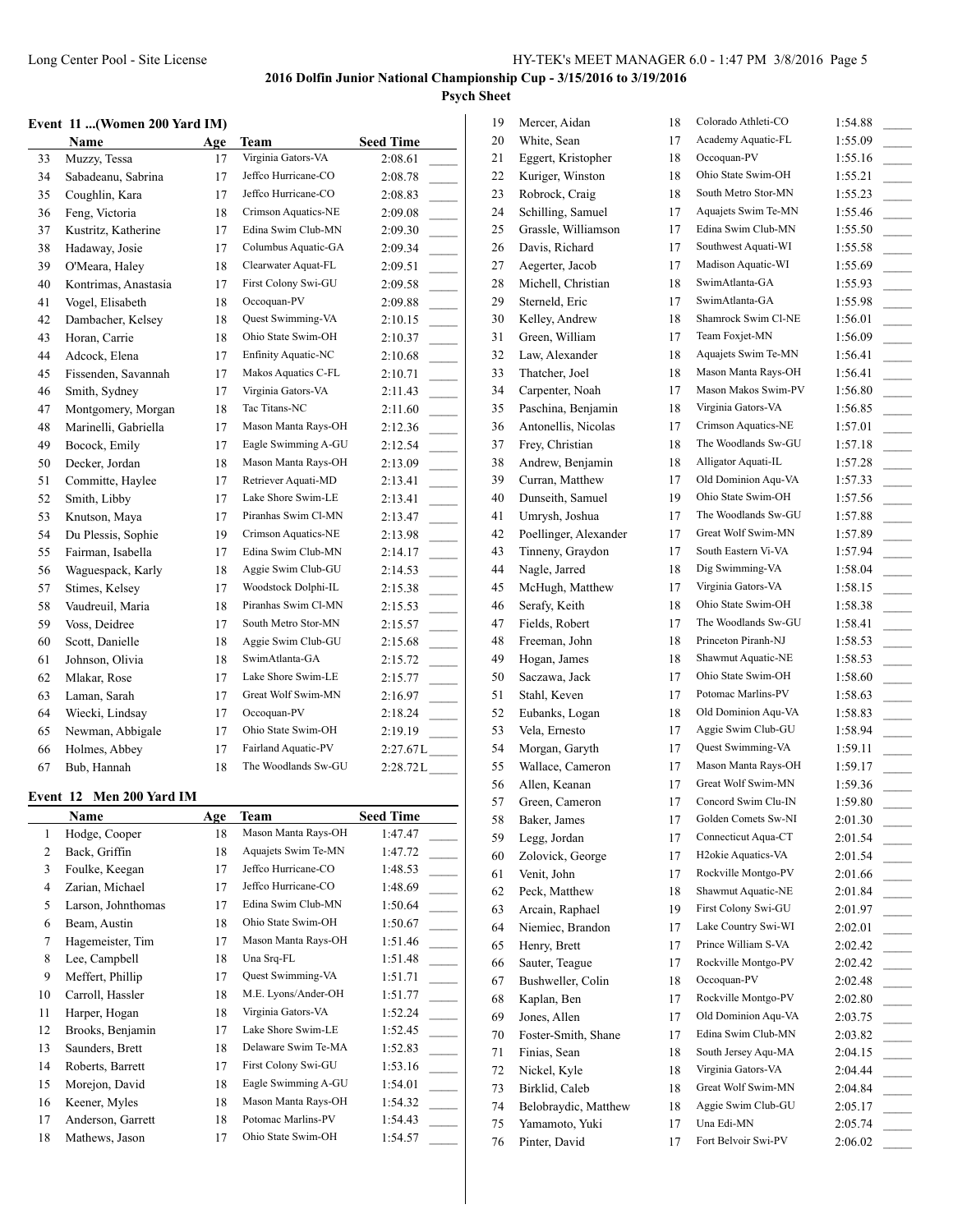#### **Event 12 ...(Men 200 Yard IM)**

 $\overline{\phantom{a}}$ 

|    | Name                | Age | Team                | <b>Seed Time</b> |
|----|---------------------|-----|---------------------|------------------|
|    | Krecsmar, Stephen   | 18  | Concord Swim Clu-IN | 2:06.78          |
| 78 | Johnston, Isaac     |     | Noblesville Swim-IN | 2:08.51          |
| 79 | Berta, Mitchell     | 18  | The Woodlands Sw-GU | 2:09.86          |
| 80 | Muntifering, Joshua |     | Sea Devils-MN       | 2:15.36L         |
| 81 | McFarland, Tanner   |     | Empire Swimming-MR  | 2:16.59L         |

# **Event 13 Women 16 & Under 100 Yard Backstroke**

|        | <b>Name</b>             | Age | <b>Team</b>         | <b>Seed Time</b>                    |
|--------|-------------------------|-----|---------------------|-------------------------------------|
| 1      | Moore, Kathleen         | 16  | Tac Titans-NC       | 53.99                               |
| 2      | Quast, Carly            | 16  | Aquajets Swim Te-MN | 54.04                               |
| 3      | Cuomo, Alexa            | 14  | Mason Makos Swim-PV | 54.18                               |
| 4      | Wittmer, Rachel         | 16  | Aquajets Swim Te-MN | 54.58                               |
| 5      | Bray, Olivia            | 14  | Virginia Gators-VA  | 54.75                               |
| 6      | Morrison, Kathryn       | 16  | Enfinity Aquatic-NC | 54.83                               |
| 7      | Marty, Katrina          | 15  | Madison Aquatic-WI  | 54.93                               |
| 8      | Oliva, Nicole           | 14  | Santa Clara Swim-PC | 55.05                               |
| 9      | Pierobon Mays, Gabriela | 13  | Una MAC-WI          | 55.68                               |
| 10     | Neuman, Asia            | 15  | St Croix Swim Cl-MN | 55.77                               |
| 11     | Schwartz, Abigail       | 15  | St Croix Swim Cl-MN | 55.79                               |
| 12     | O'Connor, Mackenzie     | 15  | South Jersey Aqu-MA | 56.05<br>$\sim$ 10 $\pm$            |
| 13     | Aikins, Caroline        | 16  | SwimAtlanta-GA      | 56.06<br>$\overline{\phantom{a}}$   |
| 14     | Dickson, Carly          | 16  | Greenwood Swimmi-NE | 56.22<br>$\overline{\phantom{a}}$   |
| 15     | Foster, Hannah          | 16  | Mason Manta Rays-OH | 56.33<br>$\mathcal{L}^{\text{max}}$ |
| 16     | Pardus, Elysse          | 14  | Mount Pleasant S-SC | 56.45                               |
| 17     | Carter, Olivia          | 15  | Tac Titans-NC       | 56.62                               |
| 18     | Hamilton, Whittney      | 14  | Virginia Gators-VA  | 56.69                               |
| 19     | Ellis, Anna             | 16  | Edina Swim Club-MN  | 56.85                               |
| 20     | Jones, Raime            | 15  | Aquajets Swim Te-MN | 56.88                               |
| 21     | Heuberger, Helena       | 16  | Clearwater Aquat-FL | 56.89                               |
| 22     | Minnes, Asia            | 12  | Swim Neptune-AZ     | 56.99                               |
| 23     | Berdecio, Isabel        | 15  | Shawmut Aquatic-NE  | 57.03                               |
| 24     | Baxley, Amelia          | 15  | Piranhas Swim Cl-MN | 57.07                               |
| 25     | Cusano, Ashley          | 14  | Una Hoki-VA         | 57.16<br>$\overline{\phantom{a}}$   |
| 26     | Dunseath, Chloe         | 15  | M.E. Lyons/Ander-OH | 57.17                               |
| 27     | Wright, Mollie          | 16  | Com Swim Team-WT    | 57.24                               |
| 28     | Rosas, Morgan           | 16  | Una Aces-CO         | 57.34                               |
| 29     | Ober, Ryley             | 15  | Sarasota Tsunami-FL | 57.37                               |
| 30     | Saczawa, Kate           | 14  | Ohio State Swim-OH  | 57.52                               |
| 31     | Lewis, Lauren           | 14  | Hudson Area Swim-MN | 57.53                               |
| 32     | Pierobon Mays, Chiara   | 16  | Madison Aquatic-WI  | 57.53                               |
| 33     | Lantz, Maddisen         | 16  | Concord Swim Clu-IN | 57.57                               |
| 34     | Whaley, Morgan          | 15  | Williamsburg Aqu-VA | 57.62                               |
| 35     | Barth, Kaitlyn          | 15  | Madison Aquatic-WI  | 57.76                               |
| 36     | Slater, Savannah        | 15  | SwimAtlanta-GA      | 57.83<br>$\sim$                     |
| 37     | Haan, Emily             | 16  | Aquajets Swim Te-MN | 57.92                               |
| 38     | Loeck, Gabrielle        | 16  | Una MAC-WI          | 57.92                               |
| 39     | Cabush, Abigail         | 15  | Lake Country Swi-WI | 57.92                               |
| 40     | Dymek, Kasja            | 15  | Greenwood Swimmi-NE | 57.93                               |
| 41     | Zeiger, Rebecca         | 16  | Crimson Aquatics-NE | 57.96                               |
| 42     | Panitz, Josephine       | 14  | Empire Swimming-MR  | 57.98                               |
| 43     | Linder, Hayley          | 15  | Zeus Swim Team-CT   | 58.01                               |
| $44\,$ | Hofmann, Katharine      | 16  | Battlefield Area-VA | 58.03                               |
| 45     | Thomas, Lauren          | 15  | Mason Manta Rays-OH | 58.03                               |
| 46     | Freed, Anna             | 14  | Sarasota Tsunami-FL | 58.04                               |
| 47     | Lewandowski, Alyssa     | 16  | Lake Country Swi-WI | 58.06                               |
| 48     | Sale, Lauren            | 16  | Jeffco Hurricane-CO | 58.07                               |
|        |                         |     |                     |                                     |

| 49  | Bario, Giovanna        | 16 | SwimAtlanta-GA                             | 58.12                               |
|-----|------------------------|----|--------------------------------------------|-------------------------------------|
| 50  | Kaminski, Ashley       | 15 | Old Dominion Aqu-VA                        | 58.25                               |
| 51  | Blowers, Claudia       | 14 | First Colony Swi-GU                        | 58.26<br>$\overline{\phantom{a}}$   |
| 52  | Baldwin, Gabriella     | 14 | St Croix Swim Cl-MN                        | 58.34                               |
| 53  | Whitlow, Cabell        | 16 | Virginia Gators-VA                         | 58.37                               |
| 54  | Perry, Caroline        | 14 | SwimAtlanta-GA                             | 58.39                               |
| 55  | Olsen, Grace           | 14 | Williamsburg Aqu-VA                        | 58.39                               |
| 56  | Skatchkov, Alexsandra  | 13 | Cats Aquatic Tea-IL                        | 58.62<br>$\sim$                     |
| 57  | Szczupakiewicz, Ellie  | 16 | Southwest Aquati-WI                        | 58.62<br>$\overline{\phantom{a}}$   |
| 58  | Tomita, Yurika         | 16 | 92nd Street Flyi-MR                        | 58.67<br>$\overline{\phantom{a}}$   |
| 59  | Peroni, Rachel         | 16 | Ohio State Swim-OH                         | 58.73<br>$\sim 10^{-11}$            |
| 60  | Zhou, Tara             | 16 | Adirondack Aquat-NE                        | 58.79                               |
| 61  | Eck, Taylor            | 15 | Adirondack Aquat-NE                        | 58.89                               |
| 62  | Van Norman, Claire     | 15 | SwimAtlanta-GA                             | 58.91<br>$\overline{\phantom{a}}$   |
| 63  | Wright, Elisabeth      | 15 | Rockville Montgo-PV                        | 58.92<br>$\overline{a}$             |
| 64  | Phelps, Allyssa        | 16 | Aquajets Swim Te-MN                        | 59.02                               |
| 65  | Spencer, Caitlin       | 14 | Crimson Aquatics-NE                        | 59.04                               |
| 66  | Teng, Cathy            | 15 | Santa Clara Swim-PC                        | 59.06                               |
| 67  | Armel, Anna            | 16 | Eagle Swimming A-GU                        | 59.12                               |
| 68  | Ryan, Sophia           | 14 | Rockville Montgo-PV                        | 59.13<br>$\overline{\phantom{a}}$   |
| 69  | Sizemore, Emily        | 15 | Rappahannock Rai-VA                        | 59.14<br>$\overline{\phantom{a}}$   |
| 70  | Arlandson, Grace       | 16 | Edina Swim Club-MN                         | 59.15<br>$\overline{\phantom{a}}$   |
| 71  | Harrison, Sophia       | 16 | Santa Clara Swim-PC                        | 59.20<br>$\overline{\phantom{a}}$   |
| 72  | Whiteside, Caitlin     | 15 | Blue Tide Aquati-GU                        | 59.26                               |
| 73  | Wong, Sandra           | 16 | Crimson Aquatics-NE                        | 59.27<br>$\overline{\phantom{a}}$   |
| 74  | Plasser, Lydia         | 15 | Enfinity Aquatic-NC                        | 59.30<br>$\overline{\phantom{a}}$   |
| 75  | Brust, Gabrielle       | 14 | Pau Hana Swim Te-OH                        | 59.31<br>$\sim$                     |
| 76  | Beer, Alexandrea       | 16 | Concord Swim Clu-IN                        | 59.37<br>$\overline{\phantom{a}}$   |
| 77  | Littlepage, Madison    | 16 | Potomac Marlins-PV                         | 59.40                               |
| 78  | Hamilton, Annie        | 13 | Edina Swim Club-MN                         | 59.46                               |
| 79  | Klein, Mikayla         | 14 | Empire Swimming-MR                         | 59.50                               |
| 80  | Zess, Payton           | 16 | Southwest Aquati-WI                        | 59.51<br>$\overline{\phantom{a}}$   |
| 81  | Wood, Lianna           | 16 | Hudson Area Swim-MN                        | 59.54<br>$\overline{\phantom{a}}$   |
| 82  | Susec, Abigail         | 13 | Mason Manta Rays-OH                        | 59.55<br>$\overline{\phantom{a}}$   |
| 83  | McEachern, Sarah       | 16 | Crimson Aquatics-NE                        | 59.60<br>$\sim$ 10 $\pm$            |
| 84  | Berdelman, Emma        | 14 | Edina Swim Club-MN                         | 59.62                               |
| 85  | Keating, Bronwyn       | 16 | Dig Swimming-VA                            | 59.84                               |
| 86  | Mills, Suzannah        | 15 | Rockville Montgo-PV                        | 59.89                               |
| 87  | Pittinger, Isabella    | 16 | Aquajets Swim Te-MN                        | 1:00.00                             |
| 88  | Miller, Makayla        | 15 | Concord Swim Clu-IN                        | 1:00.02                             |
| 89  | Brown, Mia             | 14 | Ohio State Swim-OH                         | 1:00.08                             |
| 90  | Erwin, Catherine       | 16 | Crimson Aquatics-NE                        | 1:00.12                             |
| 91  | Schlosser, Emily       | 16 | Rockville Montgo-PV                        | 1:00.13                             |
| 92  | Tarabocchia, Gabriella | 15 | Quest Swimming-VA                          | 1:00.32<br>$\sim$                   |
| 93  | Flagiello, Mia         | 16 | Wagner Aquatic C-MR                        | 1:00.34<br>$\frac{1}{2}$            |
| 94  | Bentz, Caroline        | 13 | Rappahannock Rai-VA                        | 1:00.37                             |
| 95  | Benkert, Amelia        | 15 | Shawmut Aquatic-NE                         | 1:00.41<br>$\sim$ $-$               |
| 96  | Sepic, Natalie         | 15 | Lake Country Swi-WI                        | 1:00.61                             |
| 97  | Olson, Lauren          | 16 | Mason Manta Rays-OH                        | 1:00.76                             |
| 98  | Zhang, Chelsea         | 16 | Shawmut Aquatic-NE                         | 1:00.82<br>$\overline{\phantom{a}}$ |
| 99  | Hetzer, Emily          | 15 | Occoquan-PV                                | 1:00.95                             |
| 100 | May, Kenzie            | 15 | Eagle Swimming A-GU                        | 1:01.06                             |
| 101 | Parker, Melissa        | 15 | Hudson Area Swim-MN                        | 1:01.06                             |
| 102 | Lindgren, Alexandra    | 16 | Crimson Aquatics-NE                        | 1:01.19                             |
| 103 | Moffat, Mckayla        | 15 | Ohio State Swim-OH                         | 1:01.30                             |
| 104 | Chidley, Nell          | 14 | Connecticut Aqua-CT<br>Aquajets Swim Te-MN | 1:01.59<br>$\overline{\phantom{a}}$ |
| 105 | McCarthy, Erin         | 15 | Ohio State Swim-OH                         | 1:01.60<br>$\overline{\phantom{a}}$ |
| 106 | Beavers, Hannah        | 15 |                                            | 1:02.04                             |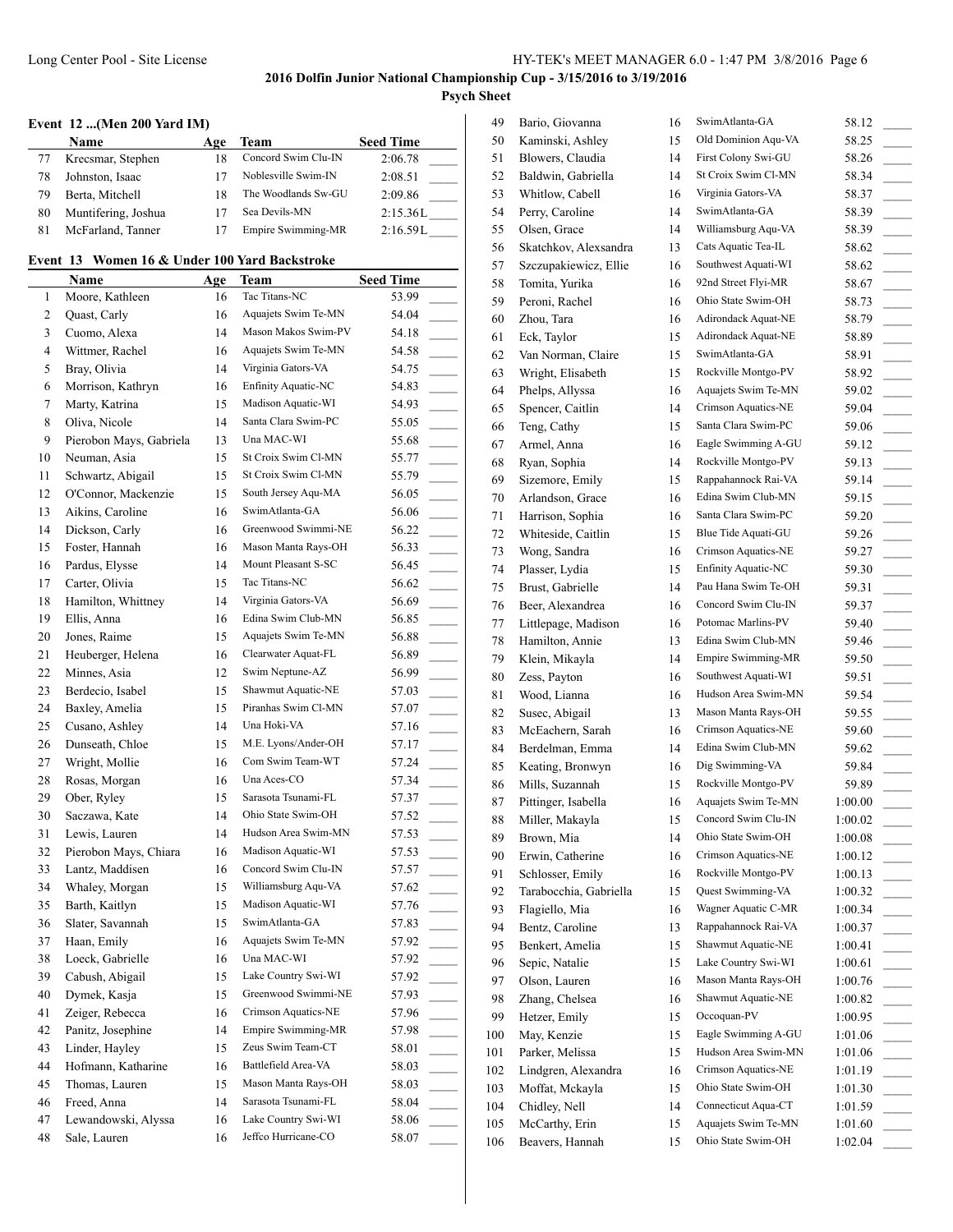# **Psych Sheet**

# **Event 13 ...(Women 16 & Under 100 Yard Backstroke)**

|     | Name               | Age | Team                | <b>Seed Time</b> |
|-----|--------------------|-----|---------------------|------------------|
| 107 | Amar, Kate         | 14  | Empire Swimming-MR  | 1:02.52          |
| 108 | Schnell, Jordyn    | 15  | Sea Devils-MN       | 1:02.92          |
| 109 | Duplantis, Angela  | 14  | Blue Tide Aquati-GU | 1:03.20          |
| 110 | Newman, Claire     | 13  | Barracuda Swim T-MI | 1:03.40          |
| 111 | Reardon, Abby      | 13  | Dig Swimming-VA     | 1:07.29L         |
| 112 | Sinkovic, Madeline | 14  | The Woodlands Sw-GU | 1:07.64L         |
| 113 | Behnke, Maria      | 16  | Rappahannock Rai-VA | 1:07.77L         |
| 114 | Hata, Rayna        | 15  | Shawmut Aquatic-NE  | 1:08.21L         |

# **Event 14 Men 16 & Under 100 Yard Backstroke**

|                | Name                | <u>Age</u> | Team                | <b>Seed Time</b>                  |
|----------------|---------------------|------------|---------------------|-----------------------------------|
| 1              | Fonder, Khalil      | 16         | Virginia Gators-VA  | 48.51                             |
| $\overline{c}$ | Beach, Clark        | 16         | Quest Swimming-VA   | 48.69                             |
| 3              | Russo, Angelo       | 16         | Virginia Gators-VA  | 49.17                             |
| $\overline{4}$ | Ono, Sage           | 16         | SwimAtlanta-GA      | 49.20                             |
| 5              | Whyte, Mitchell     | 16         | Hudson Area Swim-MN | 49.24                             |
| 6              | Simmons, Peter      | 16         | Aggie Swim Club-GU  | 49.80                             |
| 7              | Gomez, Alberto      | 16         | The Woodlands Sw-GU | 49.92                             |
| 8              | Healy, John         | 15         | Tac Titans-NC       | 49.95                             |
| 9              | Beach, Ethan        | 16         | Quest Swimming-VA   | 50.02                             |
| 10             | Mauldin, Caleb      | 15         | Old Dominion Aqu-VA | 50.39                             |
| 11             | Blinkman, Shane     | 15         | Una Scsc-MN         | 50.98                             |
| 12             | Storms, Eric        | 16         | Madison Aquatic-WI  | 51.03<br>$\overline{\phantom{a}}$ |
| 13             | Busse, Jonathan     | 16         | St Croix Swim Cl-MN | 51.08<br>$\overline{\phantom{a}}$ |
| 14             | Larson, Peter       | 14         | Edina Swim Club-MN  | 51.56                             |
| 15             | Hong, Marcus        | 16         | Lake Shore Swim-LE  | 51.60                             |
| 16             | Pham, Austin        | 16         | Team Foxjet-MN      | 51.82                             |
| 17             | Foster, Carson      | 14         | Mason Manta Rays-OH | 51.84                             |
| 18             | Trepanier, Andrew   | 15         | South Metro Stor-MN | 52.05                             |
| 19             | Gessner, Erik       | 15         | Edina Swim Club-MN  | 52.41                             |
| 20             | Eismann, Jacob      | 15         | Ohio State Swim-OH  | 52.43                             |
| 21             | Wrasman, Tyler      | 16         | Lake Country Swi-WI | 52.45                             |
| 22             | Zhang, Andrew       | 14         | Aggie Swim Club-GU  | 52.46                             |
| 23             | Schaum, Ryan        | 15         | Empire Swimming-MR  | 52.58                             |
| 24             | Rose, Jack          | 15         | Rockville Montgo-PV | 52.62                             |
| 25             | Pruett, Oliver      | 15         | Edina Swim Club-MN  | 52.96                             |
| 26             | Lannigan, Sean      | 16         | Greenwood Swimmi-NE | 52.98                             |
| 27             | Dreisbach, Max      | 15         | Ohio State Swim-OH  | 53.06                             |
| 28             | Kelley, James       | 16         | M.E. Lyons/Ander-OH | 53.08                             |
| 29             | Schoen, Christian   | 16         | Crimson Aquatics-NE | 53.11                             |
| 30             | Manoff, Philip      | 15         | Jeffco Hurricane-CO | 53.19                             |
| 31             | Daniel, Austin      | 16         | SwimAtlanta-GA      | 53.30                             |
| 32             | Miller, Kevin       | 15         | Rappahannock Rai-VA | 53.35                             |
| 33             | Teske, Daniel       | 16         | Una Aac-FL          | 53.37                             |
| 34             | Anderson, Jordan    | 15         | Blue Tide Aquati-GU | 53.49                             |
| 35             | Wadowski, Karl      | 15         | Unattached-IL       | 53.54                             |
| 36             | Puckett, Scout      | 15         | South Texas Aqua-GU | 53.55<br>$\sim$                   |
| 37             | Mesihovic, Sven     | 16         | SwimAtlanta-GA      | 53.75                             |
| 38             | Spear, Kevin        | 16         | Crimson Aquatics-NE | 53.92                             |
| 39             | Spychalski, Pearson | 15         | Ohio State Swim-OH  | 54.07                             |
| 40             | Bogart, Liam        | 15         | Empire Swimming-MR  | 54.09                             |
| 41             | Kuranda, Max        | 15         | Potomac Marlins-PV  | 54.10                             |
| 42             | Petro, Michael      | 15         | Alligator Aquati-IL | 54.12                             |
| 43             | Trambaugh, Hunter   | 16         | South Texas Aqua-GU | 54.19                             |
| 44             | Fox, Nicholas       | 15         | Jeffco Hurricane-CO | 54.33                             |
| 45             | Morejon, Eric       | 15         | Eagle Swimming A-GU | 54.85                             |
|                |                     |            |                     |                                   |

| 46 | Shepard, Corey      | 16 | Occoquan-PV         | 54.97    |
|----|---------------------|----|---------------------|----------|
| 47 | Dahlgren, Jack      | 16 | Aquajets Swim Te-MN | 54.99    |
| 48 | Bassett, Cole       | 15 | Shawmut Aquatic-NE  | 55.25    |
| 49 | Clark, David        | 15 | The Woodlands Sw-GU | 55.34    |
| 50 | Pennington, Jonah   | 16 | South Texas Aqua-GU | 56.02    |
| 51 | Blake, Michael      | 16 | Potomac Marlins-PV  | 56.76    |
| 52 | Gush, Johnny        | 16 | Mount Pleasant S-SC | 57.07    |
| 53 | Kabelka, Johannes   | 16 | Ohio State Swim-OH  | 57.80    |
| 54 | Nowacki, David      | 16 | Southwest Aquati-WI | 57.94    |
| 55 | Plewniak, Kevin     | 15 | Tac Titans-NC       | 58.74    |
| 56 | Blinkman, Cale      | 15 | Una Sesc-MN         | 59.32    |
| 57 | Bean, Charles       | 16 | Sea Devils-MN       | 1:00.77  |
| 58 | Martinez, Ricardo   | 16 | Una Cat-FL          | 1:01.57L |
| 59 | Cornellison, Hayden | 16 | Temecula Swim Cl-CA | 1:01.88L |
|    |                     |    |                     |          |

## **Event 15 Women 100 Yard Backstroke**

|    | Name                  | Age | <b>Team</b>                | <b>Seed Time</b>                    |
|----|-----------------------|-----|----------------------------|-------------------------------------|
| 1  | Nelson, Elizabeth     | 17  | Madison Aquatic-WI         | 51.62                               |
| 2  | Whiteley, Hannah      | 18  | Mason Manta Rays-OH        | 52.92                               |
| 3  | Fontaine, Sophie      | 18  | South Jersey Aqu-MA        | 54.61<br>$\overline{\phantom{a}}$   |
| 4  | Pollok, Ashley        | 17  | The Woodlands Sw-GU        | 54.82                               |
| 5  | Dambacher, Kelsey     | 18  | <b>Ouest Swimming-VA</b>   | 55.55<br>$\frac{1}{2}$              |
| 6  | O'Sullivan, Maureen   | 17  | <b>Empire Swimming-MR</b>  | 55.81<br>$\overline{\phantom{a}}$   |
| 7  | Degnan, Michaela      | 17  | Shawmut Aquatic-NE         | 56.03<br>$\overline{\phantom{a}}$   |
| 8  | Vance, Emily          | 18  | Retriever Aquati-MD        | 56.12<br>$\overline{\phantom{a}}$   |
| 9  | Conway, Madison       | 17  | Academy Aquatic-FL         | 56.53                               |
| 10 | Doty, Megan           | 17  | Lake Country Swi-WI        | 56.57<br>$\overline{\phantom{a}}$   |
| 11 | Nebraska, Anna        | 18  | Ohio State Swim-OH         | 56.61                               |
| 12 | Coughlin, Kara        | 17  | Jeffco Hurricane-CO        | 56.63<br>$\overline{\phantom{a}}$   |
| 13 | Frederick, Madison    | 17  | Temecula Swim Cl-CA        | 56.67                               |
| 14 | Power, Kathryn        | 17  | The Woodlands Sw-GU        | 56.78                               |
| 15 | Gourdie, Emma         | 17  | Mount Pleasant S-SC        | 56.91                               |
| 16 | Du Plessis, Sophie    | 19  | Crimson Aquatics-NE        | 57.03                               |
| 17 | Sabadeanu, Sabrina    | 17  | Jeffco Hurricane-CO        | 57.12<br>$\overline{\phantom{a}}$   |
| 18 | Moore, Emily          | 17  | Temecula Swim Cl-CA        | 57.33                               |
| 19 | Fung, Natasha         | 17  | Eagle Swimming A-GU        | 57.44<br>$\mathcal{L}_{\text{max}}$ |
| 20 | Barklund, Jacqueline  | 17  | Battlefield Area-VA        | 57.58<br>$\overline{\phantom{a}}$   |
| 21 | De Figueiredo, Maria  | 18  | Aggie Swim Club-GU         | 57.59                               |
| 22 | Aikins, Katherine     | 18  | SwimAtlanta-GA             | 57.66<br>$\overline{\phantom{a}}$   |
| 23 | Stark, Rachel         | 17  | Lake Shore Swim-LE         | 57.67                               |
| 24 | Ruehle, Emma          | 18  | Aquajets Swim Te-MN        | 57.77<br>$\overline{\phantom{a}}$   |
| 25 | Fish, Emma            | 18  | SwimAtlanta-GA             | 57.82                               |
| 26 | Adcock, Elena         | 17  | <b>Enfinity Aquatic-NC</b> | 57.84                               |
| 27 | Hutton, Theresa       | 17  | Team Rockland Sw-MR        | 58.04                               |
| 28 | Milligan, Samantha    | 17  | Shawmut Aquatic-NE         | 58.12                               |
| 29 | Montgomery, Morgan    | 18  | Tac Titans-NC              | 58.26                               |
| 30 | Koo, Caitlyn          | 17  | Santa Clara Swim-PC        | 58.45                               |
| 31 | Kubel, Ashley         | 17  | Academy Aquatic-FL         | 58.56<br>$\overline{\phantom{a}}$   |
| 32 | Holbert, Aubrey       | 17  | Tule Nation Trit-CC        | 58.56                               |
| 33 | Robbins, Meredith     | 17  | Cats Aquatic Tea-IL        | 58.60<br>$\overline{\phantom{a}}$   |
| 34 | Fissenden, Savannah   | 17  | Makos Aquatics C-FL        | 58.61<br>$\overline{\phantom{a}}$   |
| 35 | Stimes, Kelsey        | 17  | Woodstock Dolphi-IL        | 58.72                               |
| 36 | Wolf, Caroline        | 17  | Mason Manta Rays-OH        | 58.73<br>$\overline{\phantom{a}}$   |
| 37 | Ober, Anna            | 17  | Mason Makos Swim-PV        | 58.74                               |
| 38 | Palczynski, Stephanie | 17  | Una Wcs-IL                 | 58.82<br>$\overline{\phantom{a}}$   |
| 39 | Ramirez, Allison      | 17  | Old Dominion Aqu-VA        | 58.84                               |
| 40 | Mayo, Rebecca         | 17  | Prince William S-VA        | 58.99                               |
| 41 | Haas, Martha          | 17  | Aquajets Swim Te-MN        | 58.99                               |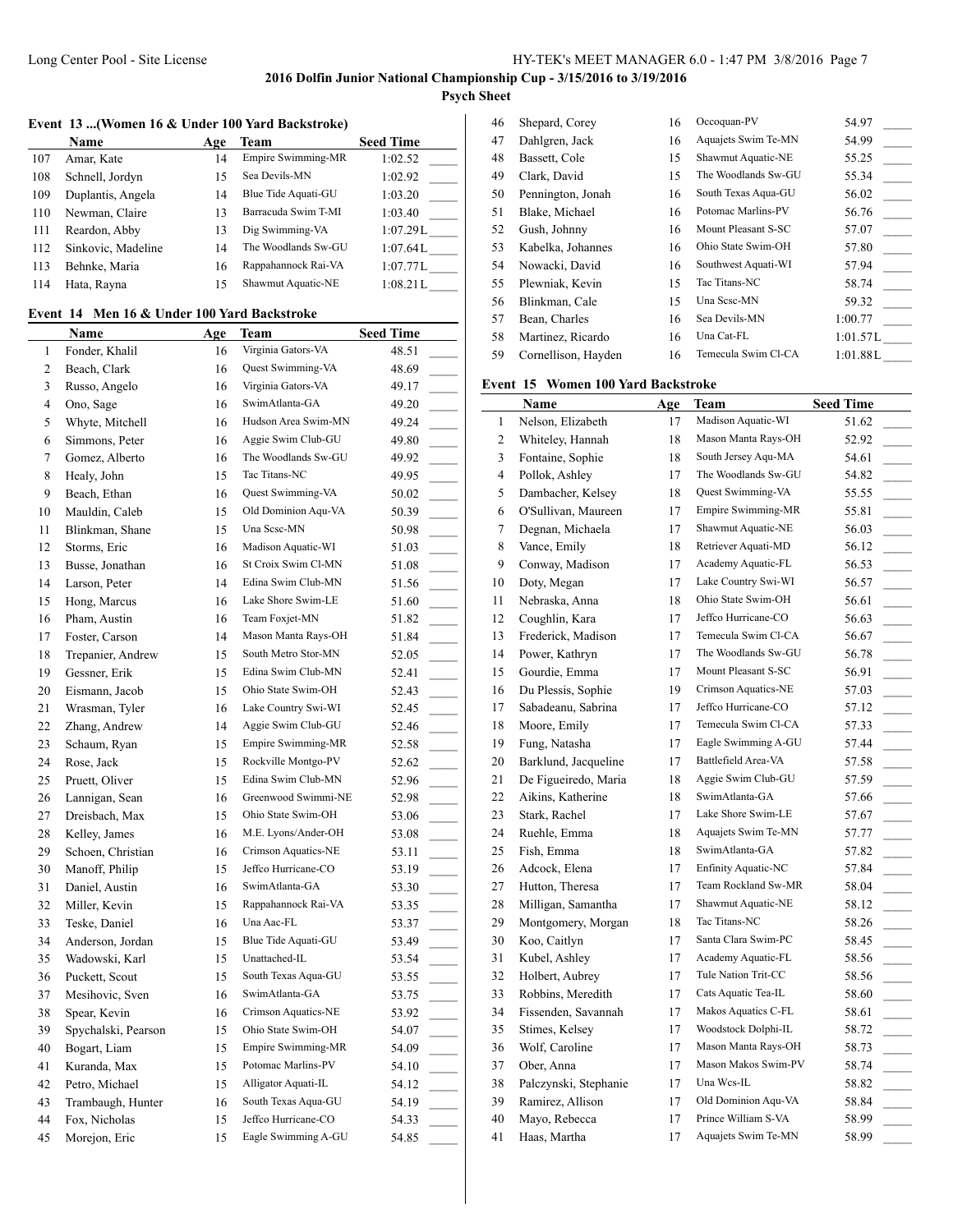$\overline{1}$ 

#### **Event 15 ...(Women 100 Yard Backstroke)**

|    | Name                   | Age | <b>Team</b>               | <b>Seed Time</b>          |
|----|------------------------|-----|---------------------------|---------------------------|
| 42 | Kenchel, Katelyn       | 17  | Jeffco Hurricane-CO       | 59.04                     |
| 43 | Kontrimas, Anastasia   | 17  | First Colony Swi-GU       | 59.13                     |
| 44 | Pick, Christina        | 17  | SwimAtlanta-GA            | 59.14                     |
| 45 | Karlinchak, Katie      | 17  | Mason Makos Swim-PV       | 59.45                     |
| 46 | Esler, Abbey           | 18  | Mason Manta Rays-OH       | 59.48                     |
| 47 | Wiedoff, Amanda        | 17  | Lake Country Swi-WI       | 59.51                     |
| 48 | McDonald, Samantha     | 18  | Shamrock Swim Cl-NE       | 59.83                     |
| 49 | Jacob, Kelly           | 18  | Lake Country Swi-WI       | 59.98                     |
| 50 | Sheffer, Julia         | 18  | Virginia Gators-VA        | $\overline{a}$<br>1:00.14 |
| 51 | Hennessy, Emma         | 17  | First Colony Swi-GU       | 1:00.19                   |
| 52 | Kuettel, Molly         | 18  | First Colony Swi-GU       | 1:00.24                   |
| 53 | Contino, Taylor        | 17  | M.E. Lyons/Ander-OH       | $\overline{a}$<br>1:00.31 |
| 54 | Munster, Anna          | 17  | Tri Aquatics-SE           | 1:00.34                   |
| 55 | Waguespack, Karly      | 18  | Aggie Swim Club-GU        | 1:00.50                   |
| 56 | Riverso, Nadia         | 18  | Empire Swimming-MR        | $\mathbb{R}^2$<br>1:00.53 |
| 57 | Amar, Kelly            | 17  | <b>Empire Swimming-MR</b> | 1:00.68                   |
| 58 | Tank, Isabel           | 17  | The Woodlands Sw-GU       | 1:00.95                   |
| 59 | Griffith, Elizabeth    | 17  | M.E. Lyons/Ander-OH       | 1:01.21                   |
| 60 | Allen, Alexandra       | 18  | Aggie Swim Club-GU        | 1:01.24                   |
| 61 | Yuen, Erica            | 17  | Crimson Aquatics-NE       | 1:01.88                   |
| 62 | Covington, Taylor      | 17  | <b>Ouest Swimming-VA</b>  | 1:02.41<br>$\frac{1}{2}$  |
| 63 | Prexta, Rebecca        | 18  | Lake Shore Swim-LE        | 1:02.45                   |
| 64 | Van Tassell, Gabrielle | 17  | Wagner Aquatic C-MR       | 1:02.63                   |
| 65 | Halmy, Dorothy         | 18  | The Woodlands Sw-GU       | 1:03.25                   |
| 66 | Marinelli, Gabriella   | 17  | Mason Manta Rays-OH       | 1:05.66                   |
| 67 | Zeiger, Elizabeth      | 18  | Crimson Aquatics-NE       | 1:06.53L                  |
| 68 | Lanoe, Talisa          | 21  | Performance Aqua-FG       | 1:07.05L                  |

# **Event 16 Men 100 Yard Backstroke**

 $\overline{a}$ 

|                | Name               | Age | Team                       | <b>Seed Time</b> |
|----------------|--------------------|-----|----------------------------|------------------|
| 1              | Roberts, Barrett   | 17  | First Colony Swi-GU        | 49.96            |
| 2              | Beam, Austin       | 18  | Ohio State Swim-OH         | 50.18            |
| 3              | Litschgi, Albert   | 18  | Academy Aquatic-FL         | 50.42            |
| $\overline{4}$ | Keener, Cooper     | 18  | Mason Manta Rays-OH        | 50.45            |
| 5              | Saczawa, Jack      | 17  | Ohio State Swim-OH         | 50.47            |
| 6              | Logan, Ryan        | 17  | The Woodlands Sw-GU        | 50.60            |
| 7              | Kelley, Andrew     | 18  | Shamrock Swim Cl-NE        | 50.66            |
| 8              | Kuriger, Winston   | 18  | Ohio State Swim-OH         | 51.01            |
| 9              | Quinn, Charles     | 18  | Shawmut Aquatic-NE         | 51.58            |
| 10             | Russo, Dominic     | 19  | Virginia Gators-VA         | 51.60            |
| 11             | Ericksen, Jonathan | 18  | M.E. Lyons/Ander-OH        | 51.67            |
| 12             | Tovar, Jason       | 17  | Greenwood Swimmi-NE        | 51.71            |
| 13             | Eubanks, Logan     | 18  | Old Dominion Agu-VA        | 51.80            |
| 14             | Thomas, Matthew    | 18  | Santa Clara Swim-PC        | 51.83            |
| 15             | Brzezinski, Carter | 17  | Mount Pleasant S-SC        | 52.10            |
| 16             | Landrum, John      | 17  | SwimAtlanta-GA             | 52.20            |
| 17             | Richardson, Andre  | 18  | <b>Enfinity Aquatic-NC</b> | 52.39            |
| 18             | Brenton, William   | 17  | Edina Swim Club-MN         | 52.54            |
| 19             | Davies, Jack       | 17  | The Woodlands Sw-GU        | 52.65            |
| 20             | Jenkins, Daniel    | 17  | SwimAtlanta-GA             | 52.83            |
| 21             | Sullivan, Patrick  | 17  | Mount Pleasant S-SC        | 52.86            |
| 22             | McHugh, Matthew    | 17  | Virginia Gators-VA         | 52.89            |
| 23             | Back, Griffin      | 18  | Aquajets Swim Te-MN        | 52.92            |
| 24             | Del Real, Jonathan | 18  | The Woodlands Sw-GU        | 52.96            |
| 25             | Curran, Matthew    | 17  | Old Dominion Aqu-VA        | 52.97            |
| 26             | Kelleher, Evyn     | 18  | Temecula Swim Cl-CA        | 52.97            |

| 27 | Wallace, Cameron    | 17 | Mason Manta Rays-OH       | 53.03                             |
|----|---------------------|----|---------------------------|-----------------------------------|
| 28 | Davis, Richard      | 17 | Southwest Aquati-WI       | 53.05                             |
| 29 | Young, Cameron      | 20 | Occoquan-PV               | 53.09                             |
| 30 | Ritchie, William    | 18 | Tac Titans-NC             | 53.20                             |
| 31 | Monteagudo, Carlos  | 17 | First Colony Swi-GU       | 53.49                             |
| 32 | Sun, Lucky          | 18 | Rockville Montgo-PV       | 53.59                             |
| 33 | Saunders, Brett     | 18 | Delaware Swim Te-MA       | 53.62                             |
| 34 | Schilling, Samuel   | 17 | Aquajets Swim Te-MN       | 53.65                             |
| 35 | Schmidt, Connor     | 18 | Prince William S-VA       | 53.79                             |
| 36 | Brooks, Benjamin    | 17 | Lake Shore Swim-LE        | 53.79                             |
| 37 | Dominick, Tyler     | 17 | Old Dominion Aqu-VA       | 53.80                             |
| 38 | De La Rosa, Jehu    | 18 | The Woodlands Sw-GU       | 54.07                             |
| 39 | Cook, Daniel        | 17 | Old Dominion Aqu-VA       | 54.08                             |
| 40 | Freeman, John       | 18 | Princeton Piranh-NJ       | 54.16                             |
| 41 | Jangid, Aditya      | 17 | Santa Clara Swim-PC       | 54.52                             |
| 42 | Nicaj, Alec         | 17 | Empire Swimming-MR        | 54.77                             |
| 43 | Serafy, Keith       | 18 | Ohio State Swim-OH        | 54.92                             |
| 44 | Woodruff, Davaughn  | 18 | Academy Aquatic-FL        | 55.55                             |
| 45 | Cooper, Jackson     | 17 | West Chicago Sha-IL       | 55.61                             |
| 46 | Kapustin, Maksim    | 18 | Piranhas Swim Cl-MN       | 55.95                             |
| 47 | Brandt, Evan        | 17 | Occoquan-PV               | 56.09                             |
| 48 | Greenberg, Jordan   | 17 | Aquajets Swim Te-MN       | 56.40<br>$\overline{\phantom{a}}$ |
| 49 | Frey, Christian     | 18 | The Woodlands Sw-GU       | 56.56<br>$\sim$                   |
| 50 | Leff, Alexander     | 18 | South Metro Stor-MN       | 57.43                             |
| 51 | Bourgeois, Connor   | 17 | Adirondack Aquat-NE       | 57.45                             |
| 52 | Stauffer, Shawn     | 17 | Concord Swim Clu-IN       | 59.68                             |
| 53 | Debkowski, Jakub    | 18 | Alligator Aquati-IL       | 1:00.09                           |
| 54 | Muntifering, Joshua | 17 | Sea Devils-MN             | 1:01.84L                          |
| 55 | Tucci, Daniel       | 17 | <b>Empire Swimming-MR</b> | 1:02.65L                          |
|    |                     |    |                           |                                   |

# **Event 17 Women 16 & Under 200 Yard Breaststroke**

|                | Name                 | Age | <b>Team</b>         | <b>Seed Time</b> |
|----------------|----------------------|-----|---------------------|------------------|
| 1              | Jansen, Holly        | 16  | Potomac Marlins-PV  | 2:13.98          |
| 2              | Ma, Jenny            | 16  | Santa Clara Swim-PC | 2:14.87          |
| 3              | Mathews, Janessa     | 15  | Ohio State Swim-OH  | 2:15.51          |
| $\overline{4}$ | Carriger, Kile       | 16  | Com Swim Team-WT    | 2:17.06          |
| 5              | Hunt, Victoria       | 16  | The Woodlands Sw-GU | 2:17.41          |
| 6              | Muzzy, Emma          | 15  | Virginia Gators-VA  | 2:17.45          |
| 7              | Johnson, Jane        | 16  | SwimAtlanta-GA      | 2:17.73          |
| 8              | Cole, Natalie        | 16  | Occoquan-PV         | 2:18.74          |
| 9              | Bui, Brittany        | 16  | First Colony Swi-GU | 2:18.77          |
| 10             | Rydland, Kylie       | 14  | Aquajets Swim Te-MN | 2:18.84          |
| 11             | Schultz, Avalon      | 16  | Santa Clara Swim-PC | 2:20.19          |
| 12             | Lezer, Emma          | 15  | Sea Devils-MN       | 2:20.40          |
| 13             | Bouraoui, Nadia      | 13  | Santa Clara Swim-PC | 2:20.41          |
| 14             | Underwood, Mallory   | 16  | Tri Aquatics-SE     | 2:20.96          |
| 15             | Hjelle, Erica        | 14  | Rockville Montgo-PV | 2:21.16          |
| 16             | Minnes, Asia         | 12  | Swim Neptune-AZ     | 2:21.24          |
| 17             | Feng, Anna           | 15  | Crimson Aquatics-NE | 2:21.69          |
| 18             | Schreiber, Sheridan  | 16  | SwimAtlanta-GA      | 2:21.84          |
| 19             | Donahue, Julia       | 15  | Crimson Aquatics-NE | 2:21.96          |
| 20             | Deppe-Walker, Maggie | 16  | Mason Makos Swim-PV | 2:22.19          |
| 21             | Bromley, Kendall     | 16  | South Jersey Aqu-MA | 2:22.37          |
| 22             | Sanchez, McKayla     | 15  | Temecula Swim Cl-CA | 2:22.38          |
| 23             | Mara, Madeline       | 14  | Rockville Montgo-PV | 2:22.48          |
| 24             | Wood, Lianna         | 16  | Hudson Area Swim-MN | 2:22.48          |
| 25             | Robertson, Alexandra | 14  | Shawmut Aquatic-NE  | 2:22.59          |
| 26             | Phelps, Allyssa      | 16  | Aquajets Swim Te-MN | 2:23.11          |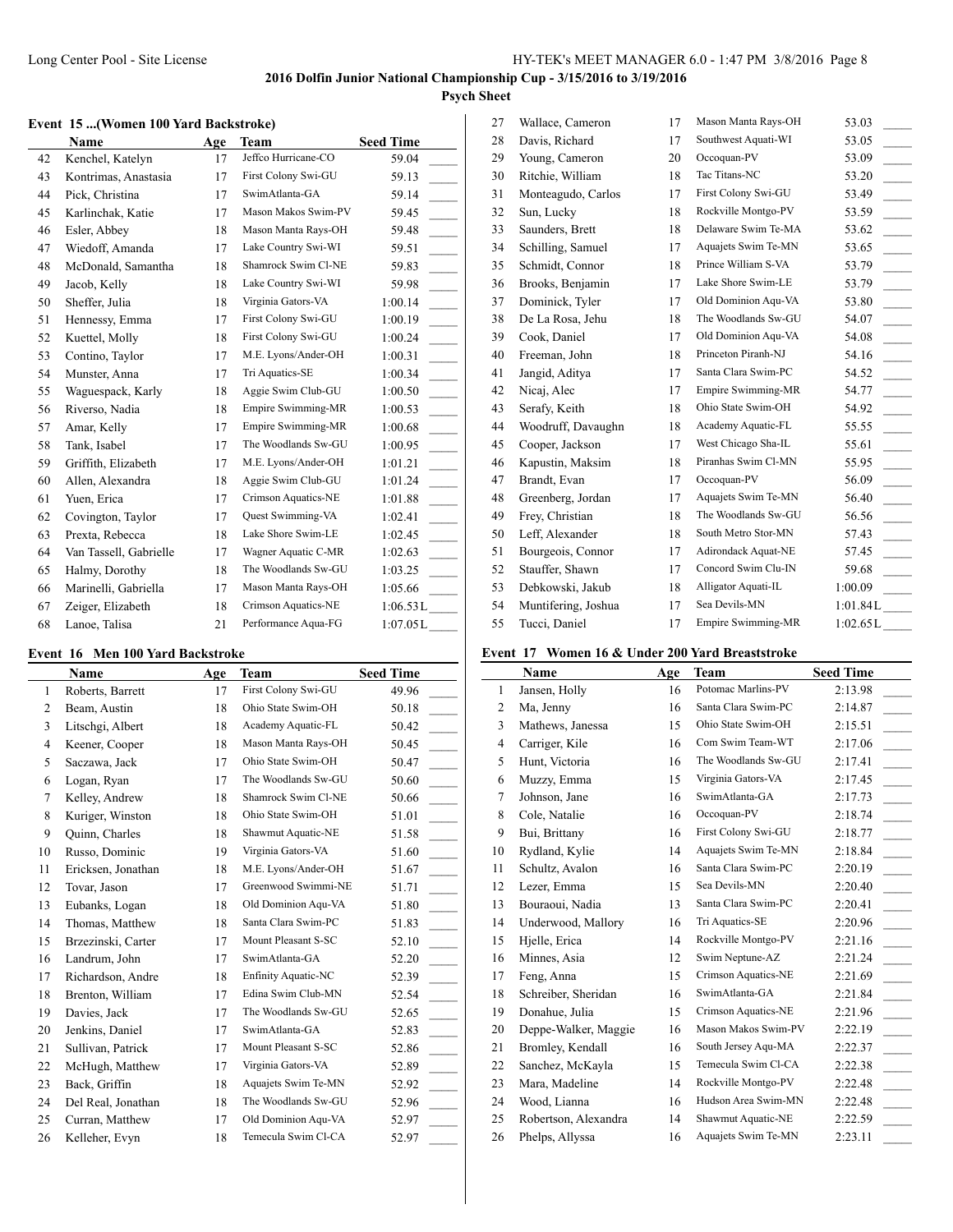# **Psych Sheet**

#### **Event 17 ...(Women 16 & Under 200 Yard Breaststroke)**

| LYVIIL | $17$ (WOMEN TO & UNUCL 200 Tar a Di Caststrone) |     |                     |                                     |
|--------|-------------------------------------------------|-----|---------------------|-------------------------------------|
|        | Name                                            | Age | Team                | <b>Seed Time</b>                    |
| 27     | Panitz, Josephine                               | 14  | Empire Swimming-MR  | 2:23.11                             |
| 28     | Manseur, Maryem                                 | 14  | Retriever Aquati-MD | 2:23.13                             |
| 29     | Shimel, Alejandra                               | 16  | Eagle Swimming A-GU | 2:23.55                             |
| 30     | Rundell, Madison                                | 15  | Edina Swim Club-MN  | 2:23.85                             |
| 31     | Merkel, Brecken                                 | 13  | Edina Swim Club-MN  | 2:24.13                             |
| 32     | Marlow, Alexandra                               | 15  | Princeton Piranh-NJ | 2:24.16                             |
| 33     | Rossi, Caroline                                 | 15  | Academy Aquatic-FL  | 2:24.26<br>$\overline{a}$           |
| 34     | Lindgren, Alexandra                             | 16  | Crimson Aquatics-NE | 2:24.33                             |
| 35     | Weiss, Emily                                    | 14  | 92nd Street Flyi-MR | 2:24.56                             |
| 36     | Wentzel, Jordyn                                 | 15  | Aquajets Swim Te-MN | 2:24.99                             |
| 37     | Dunn, Ana                                       | 16  | Clearwater Aquat-FL | 2:25.02                             |
| 38     | Wixted, Annie                                   | 15  | South Jersey Aqu-MA | 2:25.26                             |
| 39     | Summerlin, Taylor                               | 15  | Virginia Gators-VA  | 2:25.36                             |
| 40     | Gawronska, Zoe                                  | 15  | The Woodlands Sw-GU | 2:25.37                             |
| 41     | Weng, Vivian                                    | 14  | Greenwood Swimmi-NE | 2:25.52                             |
| 42     | Potter, Madison                                 | 15  | Edina Swim Club-MN  | 2:25.78                             |
| 43     | Belyakov, Catherine                             | 13  | Rockville Montgo-PV | 2:25.83                             |
| 44     | Reed, Laramie                                   | 16  | Ohio State Swim-OH  | 2:25.84                             |
| 45     | Pardus, Kaila                                   | 13  | Mount Pleasant S-SC | 2:26.11                             |
| 46     | Sellers, Callie                                 | 15  | Episcopal AmberJ-FL | 2:26.20<br>$\overline{\phantom{a}}$ |
| 47     | Carroll, Cailin                                 | 15  | Quest Swimming-VA   | 2:26.37                             |
| 48     | Lawhorn, Logan                                  | 14  | Ohio State Swim-OH  | 2:26.43                             |
| 49     | Stamper, Georgia                                | 16  | Potomac Marlins-PV  | 2:26.69                             |
| 50     | Lugbill, Reese                                  | 13  | Mason Manta Rays-OH | 2:26.99                             |
| 51     | Flagiello, Mia                                  | 16  | Wagner Aquatic C-MR | 2:27.00                             |
| 52     | Hatter, Daria                                   | 15  | First Colony Swi-GU | 2:27.24                             |
| 53     | Seymour, Emma                                   | 16  | Edina Swim Club-MN  | 2:27.79                             |
| 54     | Decker, Kylie                                   | 15  | Mason Manta Rays-OH | 2:28.00                             |
| 55     | Miller, Jessica                                 | 15  | Rappahannock Rai-VA | 2:28.27                             |
| 56     | Davenport, Isabelle                             | 16  | Jeffco Hurricane-CO | 2:28.64                             |
| 57     | Lesho, Anastasia                                | 15  | Retriever Aquati-MD | 2:28.69                             |
| 58     | Conway, Lauren                                  | 15  | Academy Aquatic-FL  | 2:29.01                             |
| 59     | Sanidad, Cassandra                              | 15  | Rockville Montgo-PV | 2:29.44                             |
| 60     | Hutton, Olivia                                  | 15  | Quest Swimming-VA   | 2:29.54                             |
| 61     | Lindemann, Andrea                               | 15  | Temecula Swim Cl-CA | 2:29.76                             |
| 62     | Petereit, Drew                                  | 15  | Cats Aquatic Tea-IL | 2:30.38                             |
| 63     | Candland, Lauren                                | 15  | Occoquan-PV         | 2:30.43                             |
| 64     | Gardner, Caroline                               | 15  | Edina Swim Club-MN  | 2:32.38                             |
| 65     | Nunez, Kathryn                                  | 15  | South Eastern Vi-VA | 2:32.49<br>$\frac{1}{2}$            |
| 66     | Peng, Jessica                                   | 14  | Aggie Swim Club-GU  | 2:33.05                             |
| 67     | Schmude, Katie                                  | 16  | Blue Tide Aquati-GU | 2:37.02                             |
| 68     | Gould, Serena                                   | 13  | South Texas Aqua-GU | 2:37.62                             |
| 69     | Rud, Caitlyn                                    | 15  | Team Foxjet-MN      | 2:48.11                             |
|        |                                                 |     |                     |                                     |

#### **Event 18 Men 16 & Under 200 Yard Breaststroke**

 $\overline{a}$ 

|    | Name              | Age | Team                | <b>Seed Time</b> |
|----|-------------------|-----|---------------------|------------------|
|    | Yang, Calvin      | 16  | Crimson Aquatics-NE | 2:00.10          |
| 2  | Foster, Jacob     | 15  | Mason Manta Rays-OH | 2:00.48          |
| 3  | Clasen, Garrett   | 15  | West Chicago Sha-IL | 2:02.73          |
| 4  | Myburgh, Keith    | 16  | Virginia Gators-VA  | 2:03.73          |
| 5  | Foster, Carson    | 14  | Mason Manta Rays-OH | 2:04.17          |
| 6  | Lacore, Patrick   | 15  | Old Dominion Agu-VA | 2:06.63          |
| 7  | Dalbo, Connor     | 16  | Tac Titans-NC       | 2:07.17          |
| 8  | Gryski, Benjamin  | 16  | Potomac Marlins-PV  | 2:07.55          |
| 9  | Vines, Braden     | 16  | Com Swim Team-WT    | 2:07.71          |
| 10 | Wilson, Nathaniel | 16  | Rappahannock Rai-VA | 2:08.00          |

| 11 | Stanley, Matthew      | 16 | Connecticut Aqua-CT | 2:08.39              |
|----|-----------------------|----|---------------------|----------------------|
| 12 | Smith, William        | 16 | Episcopal AmberJ-FL | 2:08.53              |
| 13 | Richmond, Connor      | 15 | Blue Tide Aquati-GU | 2:08.94              |
| 14 | Selnick, Benjamin     | 16 | Retriever Aquati-MD | 2:08.95              |
| 15 | Verastek, Christopher | 15 | South Eastern Vi-VA | 2:09.47              |
| 16 | Eddy, Bracken         | 15 | Virginia Gators-VA  | 2:09.61              |
| 17 | Gariepy, Mitchell     | 16 | Shawmut Aquatic-NE  | 2:09.65              |
| 18 | Meagher, Brenden      | 16 | South Jersey Aqu-MA | 2:10.00              |
| 19 | Gallegos, Mateo       | 14 | Colorado Athleti-CO | 2:10.05              |
| 20 | Haines, Jacob         | 15 | South Jersey Aqu-MA | 2:10.12              |
| 21 | Thompson, Aaron       | 16 | Tac Titans-NC       | 2:10.47              |
| 22 | Craine, Dolan         | 16 | Team Foxjet-MN      | 2:10.61<br>$\sim 10$ |
| 23 | Song, Samuel          | 15 | SwimAtlanta-GA      | 2:11.52              |
| 24 | Staton, Jonah         | 16 | Jeffco Hurricane-CO | 2:11.93              |
| 25 | Jia, Harrison         | 16 | Shawmut Aquatic-NE  | 2:12.83              |
| 26 | Fischer, Michael      | 16 | Southwest Aquati-WI | 2:12.99              |
| 27 | Sulkowski, Daniel     | 16 | Mount Pleasant S-SC | 2:13.86              |
| 28 | Hollett, Andrew       | 15 | Tac Titans-NC       | 2:13.94              |
| 29 | Ramsey, Jabari        | 16 | Tampa Bay Aquat-FL  | 2:14.61              |
| 30 | Manning, Griffin      | 15 | Mason Manta Rays-OH | 2:15.26              |
| 31 | Wang, Leo             | 16 | Potomac Marlins-PV  | 2:15.67              |
| 32 | Nik, Adam             | 15 | Edina Swim Club-MN  | 2:15.87              |
| 33 | Kansakar, Puran       | 15 | Mason Manta Rays-OH | 2:16.12              |
| 34 | Findley, Kallaghan    | 15 | Concord Swim Clu-IN | 2:16.18              |
| 35 | Mendley, Steven       | 15 | Rockville Montgo-PV | 2:16.26              |
| 36 | Pezzini, Joseph       | 14 | Shamrock Swim Cl-NE | 2:17.93              |
| 37 | Fox, Nicholas         | 15 | Jeffco Hurricane-CO | 2:18.74              |
| 38 | Thompson, Alex        | 16 | South Metro Stor-MN | 2:19.50              |
| 39 | Pierce, Quinton       | 15 | Una JH-CO           | 2:20.48              |
| 40 | Blinkman, Cale        | 15 | Una Sese-MN         | 2:22.31              |
| 41 | Chung, Alexander      | 16 | Rockville Montgo-PV | 2:22.93              |
|    |                       |    |                     |                      |

# **Event 19 Women 200 Yard Breaststroke**

|                | Name                | Age | Team                | <b>Seed Time</b>         |
|----------------|---------------------|-----|---------------------|--------------------------|
| $\mathbf{1}$   | Poole, Julia        | 17  | Tac Titans-NC       | 2:13.99                  |
| $\overline{2}$ | Tansill, Mary       | 18  | Occoquan-PV         | 2:14.71                  |
| 3              | Preiss, Alexandra   | 18  | Aquajets Swim Te-MN | 2:16.60                  |
| 4              | Baumer, Grace       | 17  | Golden Comets Sw-NI | 2:18.48                  |
| 5              | Stigler, Lauren     | 17  | Southwest Aquati-WI | 2:18.71                  |
| 6              | Kustritz, Katherine | 17  | Edina Swim Club-MN  | 2:18.93                  |
| 7              | Hepler, Kristen     | 18  | First Colony Swi-GU | 2:19.18                  |
| 8              | Snyder, Emily       | 17  | SwimAtlanta-GA      | 2:19.67                  |
| 9              | McDonald, Katherine | 17  | Jeffco Hurricane-CO | 2:19.83                  |
| 10             | Hadaway, Josie      | 17  | Columbus Aquatic-GA | 2:21.71                  |
| 11             | Chapman, Tara       | 17  | Great Wolf Swim-MN  | 2:22.25                  |
| 12             | Feng, Victoria      | 18  | Crimson Aquatics-NE | 2:22.40                  |
| 13             | Laman, Sarah        | 17  | Great Wolf Swim-MN  | 2:23.05                  |
| 14             | Novak, Jennie       | 17  | Aquajets Swim Te-MN | 2:23.17                  |
| 15             | Strasen, Madeline   | 18  | Tampa Bay Aquat-FL  | 2:23.69                  |
| 16             | Haas, Martha        | 17  | Aquajets Swim Te-MN | 2:24.27                  |
| 17             | Vogel, Elisabeth    | 18  | Occoquan-PV         | 2:25.20                  |
| 18             | Bocock, Emily       | 17  | Eagle Swimming A-GU | 2:25.38                  |
| 19             | Vaudreuil, Maria    | 18  | Piranhas Swim Cl-MN | 2:26.13<br>$\frac{1}{2}$ |
| 20             | Martin, Marissa     | 17  | M.E. Lyons/Ander-OH | 2:26.58                  |
| 21             | Albanese, Hannah    | 17  | Aquajets Swim Te-MN | 2:26.79                  |
| 22             | Kleinhample, Julia  | 18  | South Eastern Vi-VA | 2:26.80                  |
| 23             | O'Meara, Haley      | 18  | Clearwater Aquat-FL | 2:27.01                  |
| 24             | Committe, Haylee    | 17  | Retriever Aquati-MD | 2:27.31                  |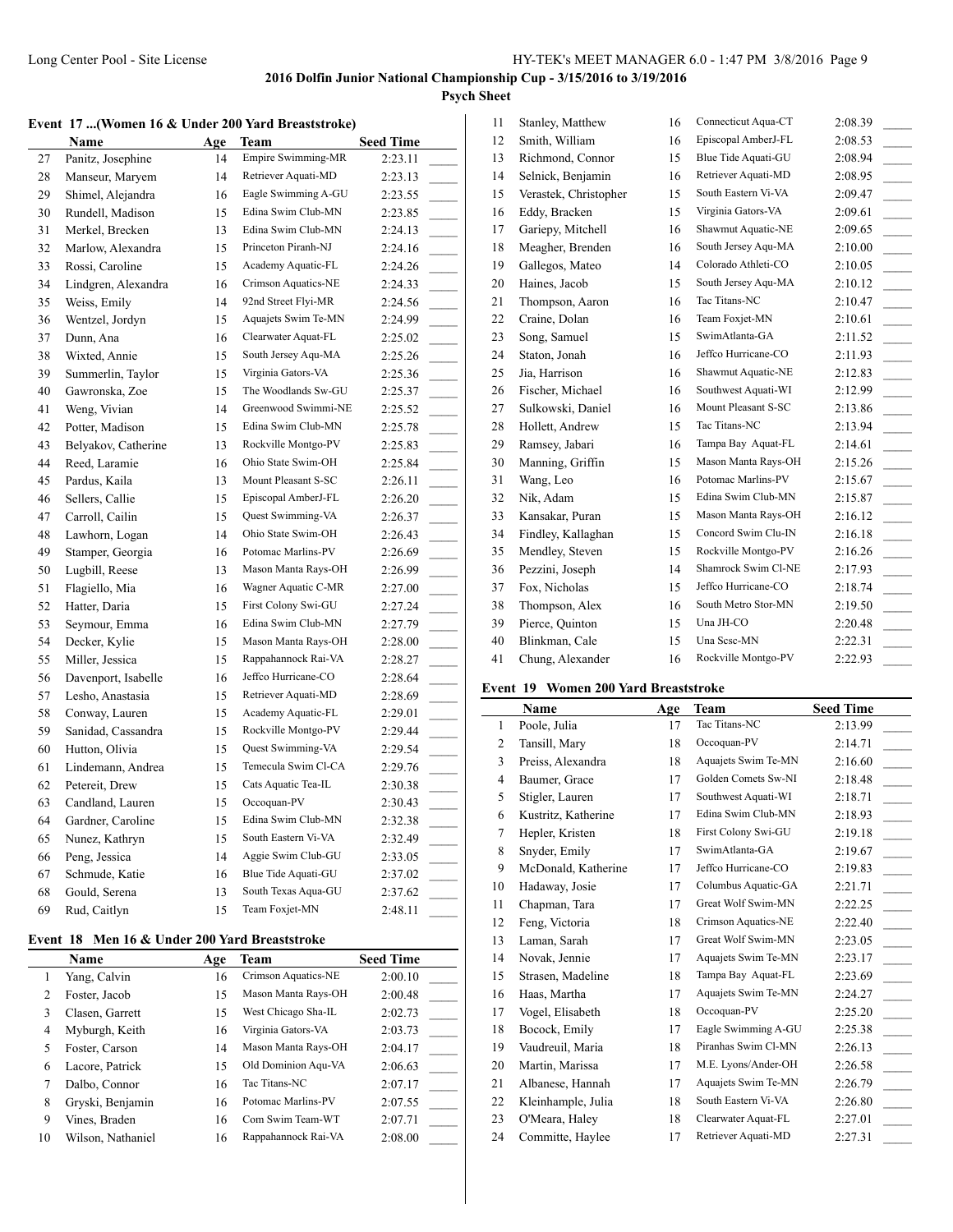**Psych Sheet**

#### **Event 19 ...(Women 200 Yard Breaststroke)**

|    | <b>Name</b>           | Age | Team                | <b>Seed Time</b> |
|----|-----------------------|-----|---------------------|------------------|
| 25 | Powers, Rachel        |     | Madison Aquatic-WI  | 2:27.49          |
| 26 | Horan, Carrie         | 18  | Ohio State Swim-OH  | 2:27.71          |
| 27 | McQueary, Gracyn      | 17  | M.E. Lyons/Ander-OH | 2:28.63          |
| 28 | Canavan, Kayleigh     |     | Crimson Aquatics-NE | 2:28.88          |
| 29 | Eisenbrandt, Margaret |     | St Croix Swim Cl-MN | 2:29.14          |
| 30 | Banks, Laura          |     | Lake Shore Swim-LE  | 2:30.53          |
| 31 | Rose, Jaelin          | 17  | South Metro Stor-MN | 2:34.57          |
| 32 | Voss, Deidree         | 17  | South Metro Stor-MN | 2:45.82          |

# **Event 20 Men 200 Yard Breaststroke**

 $\overline{a}$ 

|                         | Name                     | <u>Age</u> | Team                            | <b>Seed Time</b>                    |
|-------------------------|--------------------------|------------|---------------------------------|-------------------------------------|
| 1                       | Foulke, Keegan           | 17         | Jeffco Hurricane-CO             | 1:59.46                             |
| $\overline{\mathbf{c}}$ | Hodge, Cooper            | 18         | Mason Manta Rays-OH             | 2:01.13                             |
| 3                       | Meffert, Phillip         | 17         | Quest Swimming-VA               | 2:01.89                             |
| $\overline{4}$          | Lee, Campbell            | 18         | Una Srq-FL                      | 2:02.34                             |
| 5                       | Mathews, Jason           | 17         | Ohio State Swim-OH              | 2:03.20                             |
| 6                       | Umrysh, Joshua           | 17         | The Woodlands Sw-GU             | 2:05.57                             |
| 7                       | Eggert, Kristopher       | 18         | Occoquan-PV                     | 2:06.17                             |
| 8                       | Law, Alexander           | 18         | Aquajets Swim Te-MN             | 2:06.80                             |
| 9                       | Anderson, Garrett        | 18         | Potomac Marlins-PV              | 2:07.31                             |
| 10                      | Saunders, Brett          | 18         | Delaware Swim Te-MA             | 2:07.45                             |
| 11                      | Mercer, Aidan            | 18         | Colorado Athleti-CO             | 2:07.79                             |
| 12                      | Karpus, Zachary          | 17         | Episcopal AmberJ-FL             | 2:08.37                             |
| 13                      | Seith, Jackson           | 17         | Mount Pleasant S-SC             | 2:08.41                             |
| 14                      | Vanderhyden, Benjamin    | 18         | Temecula Swim Cl-CA             | 2:08.45                             |
| 15                      | D'Alessandro, Gianmichel | 17         | Potomac Marlins-PV              | 2:09.03                             |
| 16                      | Walker, Ryan             | 17         | Unattached-FL                   | 2:09.31                             |
| 17                      | Keener, Myles            | 18         | Mason Manta Rays-OH             | 2:09.48                             |
| 18                      | Tinneny, Graydon         | 17         | South Eastern Vi-VA             | 2:09.62                             |
| 19                      | Butkovich, Patrick       | 17         | M.E. Lyons/Ander-OH             | 2:10.10                             |
| 20                      | Sterneld, Eric           | 17         | SwimAtlanta-GA                  | 2:10.22                             |
| 21                      | Poellinger, Alexander    | 17         | Great Wolf Swim-MN              | 2:10.63                             |
| 22                      | Bailey, Preston          | 18         | Mason Manta Rays-OH             | 2:10.65                             |
| 23                      | Sampson, Kazuyoshi       | 17         | Empire Swimming-MR              | 2:11.49                             |
| 24                      | Sauter, Teague           | 17         | Rockville Montgo-PV             | 2:11.71                             |
| 25                      | Pilar, Nathanael         | 18         | Virginia Gators-VA              | 2:11.75                             |
| 26                      | Venit, John              | 17         | Rockville Montgo-PV             | 2:11.84                             |
| 27                      | Antonellis, Nicolas      | 17         | Crimson Aquatics-NE             | 2:11.92                             |
| 28                      | Henry, Brett             | 17         | Prince William S-VA             | 2:12.09                             |
| 29                      | Carpenter, Noah          | 17         | Mason Makos Swim-PV             | 2:12.11                             |
| 30                      | Michell, Christian       | 18         | SwimAtlanta-GA                  | 2:12.26                             |
| 31                      | Green, William           | 17         | Team Foxjet-MN                  | 2:12.26                             |
| 32                      | Birklid, Caleb           | 18         | Great Wolf Swim-MN              | 2:12.31                             |
| 33                      | Larson, Johnthomas       | 17         | Edina Swim Club-MN              | 2:13.37                             |
| 34                      | Andrew, Benjamin         | 18         | Alligator Aquati-IL             | 2:13.81                             |
| 35                      | Kaplan, Ben              | 17         | Rockville Montgo-PV             | 2:13.83<br>$\overline{\phantom{a}}$ |
| 36                      | Zolovick, George         | 17         | H <sub>2</sub> okie Aquatics-VA | 2:13.90                             |
| 37                      | Dye, Mark                | 18         | Prince William S-VA             | 2:14.13                             |
| 38                      | Breeding, Zachary        | 18         | Com Swim Team-WT                | 2:15.02                             |
| 39                      | Niemiec, Brandon         | 17         | Lake Country Swi-WI             | 2:15.13                             |
| 40                      | Hogan, James             | 18         | Shawmut Aquatic-NE              | 2:15.99                             |
| 41                      | Grubb, Matthew           | 18         | Tide Water Aquat-MA             | 2:16.78                             |
| 42                      | Foster-Smith, Shane      | 17         | Edina Swim Club-MN              | 2:18.90                             |
| 43                      | Darin, Robert            | 18         | Performance Aqua-FG             | 2:21.18                             |
| 44                      | Yamamoto, Yuki           | 17         | Una Edi-MN                      | 2:24.48L                            |

# **Event 21 Women 16 & Under 50 Yard Butterfly**

|    | Name                    | Age      | Team                      | <b>Seed Time</b>                     |
|----|-------------------------|----------|---------------------------|--------------------------------------|
| 1  | Bray, Olivia            | 14       | Virginia Gators-VA        | 53.67                                |
| 2  | Cuomo, Alexa            | 14       | Mason Makos Swim-PV       | 53.96                                |
| 3  | Wittmer, Rachel         | 16       | Aquajets Swim Te-MN       | 53.99                                |
| 4  | Dymek, Kasja            | 15       | Greenwood Swimmi-NE       | 54.94                                |
| 5  | Donley, Miranda         | 16       | Ohio State Swim-OH        | 54.98                                |
| 6  | Hamilton, Whittney      | 14       | Virginia Gators-VA        | 55.01<br>$\sim 10^{-1}$              |
| 7  | Wei, Andrea             | 15       | Shawmut Aquatic-NE        | 55.02<br>$\overline{\phantom{a}}$    |
| 8  | Peroni, Rachel          | 16       | Ohio State Swim-OH        | 55.16<br>$\overline{\phantom{a}}$    |
| 9  | Carter, Olivia          | 15       | Tac Titans-NC             | 55.24<br>$\sim$ 10 $\pm$             |
| 10 | Pierobon Mays, Gabriela | 13       | Una MAC-WI                | 55.26<br>$\overline{\phantom{a}}$    |
| 11 | Morrison, Kathryn       | 16       | Enfinity Aquatic-NC       | 55.27                                |
| 12 | Neuman, Asia            | 15       | St Croix Swim Cl-MN       | 55.32<br>$\sim$                      |
| 13 | Marty, Katrina          | 15       | Madison Aquatic-WI        | 55.40                                |
| 14 | Potter, Madison         | 15       | Edina Swim Club-MN        | 55.58                                |
| 15 | Whitlow, Cabell         | 16       | Virginia Gators-VA        | 55.85                                |
| 16 | Whaley, Morgan          | 15       | Williamsburg Aqu-VA       | 55.86                                |
| 17 | Peng, Jessica           | 14       | Aggie Swim Club-GU        | 56.42                                |
| 18 | Pardus, Elysse          | 14       | Mount Pleasant S-SC       | 56.44                                |
| 19 | Cook, Julia             | 15       | Aggie Swim Club-GU        | 56.50<br>$\overline{\phantom{a}}$    |
| 20 | Cabush, Abigail         | 15       | Lake Country Swi-WI       | 56.67<br>$\overline{\phantom{a}}$    |
| 21 | Wong, Sandra            | 16       | Crimson Aquatics-NE       | 56.79<br>$\mathcal{L}^{\mathcal{L}}$ |
| 22 | Clarkowski, Sophie      | 15       | Edina Swim Club-MN        | 56.83                                |
| 23 | Oliva, Nicole           | 14       | Santa Clara Swim-PC       | 56.90                                |
| 24 | Lewandowski, Alyssa     | 16       | Lake Country Swi-WI       | 56.96<br>$\sim$                      |
| 25 | Sterlacci, Catarina     | 15       | Academy Aquatic-FL        | 57.00                                |
| 26 | Pittinger, Isabella     | 16       | Aquajets Swim Te-MN       | 57.25<br>$\overline{\phantom{a}}$    |
| 27 | Harston, Katherine      | 16       | Aces Swim Club-CO         | 57.28                                |
| 28 | Carriger, Kile          | 16       | Com Swim Team-WT          | 57.38                                |
| 29 | Schmude, Katie          | 16       | Blue Tide Aquati-GU       | 57.43                                |
| 30 | Harnden, Brianna        | 16       | Greenwood Swimmi-NE       | 57.45<br>$\sim$ 100 $\mu$            |
| 31 | Beckwith, Jessica       | 15       | Colorado Athleti-CO       | 57.46<br>$\sim$                      |
| 32 | Hunt, Victoria          | 16       | The Woodlands Sw-GU       | 57.49                                |
| 33 | Stanley, Karigan        | 16       | First Colony Swi-GU       | 57.49<br>$\mathbb{R}^n$              |
| 34 | Cartwright, Alana       | 16       | Lake Shore Swim-LE        | 57.59                                |
| 35 | Feng, Anna              | 15       | Crimson Aquatics-NE       | 57.60                                |
| 36 | Aegerter, Hannah        | 15       | Madison Aquatic-WI        | 57.60<br>$\sim$                      |
| 37 | Akers, Alexa            | 16       | Noblesville Swim-IN       | 57.87                                |
| 38 | Merkel, Brecken         | 13       | Edina Swim Club-MN        | 57.96                                |
| 39 | Wright, Mollie          | 16       | Com Swim Team-WT          | 57.97                                |
| 40 | Barth, Kaitlyn          | 15       | Madison Aquatic-WI        | 57.98                                |
| 41 | Thompson, Jenna         | 15       | South Eastern Vi-VA       | 58.09                                |
| 42 | Rector, Rachel          | 15       | SwimAtlanta-GA            | 58.12                                |
| 43 | Smith, Lilia            | 16       | SwimAtlanta-GA            | 58.14                                |
| 44 | Durlacher, Alexis       | 16       | Episcopal AmberJ-FL       | 58.17                                |
| 45 | Skatchkov, Alexsandra   | 13       | Cats Aquatic Tea-IL       | 58.30                                |
|    | Sattler, Margaret       |          | Mason Manta Rays-OH       |                                      |
| 46 |                         | 16<br>16 | Battlefield Area-VA       | 58.32                                |
| 47 | Hofmann, Katharine      |          | Crimson Aquatics-NE       | 58.40                                |
| 48 | Veenstra, Meghan        | 16       | Blue Tide Aquati-GU       | 58.41<br>$\sim$                      |
| 49 | Duplantis, Angela       | 14       | Ohio State Swim-OH        | 58.42                                |
| 50 | Aurnou-Rhees, Jordan    | 13       |                           | 58.48                                |
| 51 | Quast, Carly            | 16       | Aquajets Swim Te-MN       | 58.51                                |
| 52 | Lezer, Emma             | 15       | Sea Devils-MN             | 58.57                                |
| 53 | Klein, Mikayla          | 14       | Empire Swimming-MR        | 58.59                                |
| 54 | Ruggiero, Julia         | 16       | <b>Empire Swimming-MR</b> | 58.60                                |
| 55 | Barbour, Elisabeth      | 16       | Ohio State Swim-OH        | 58.60                                |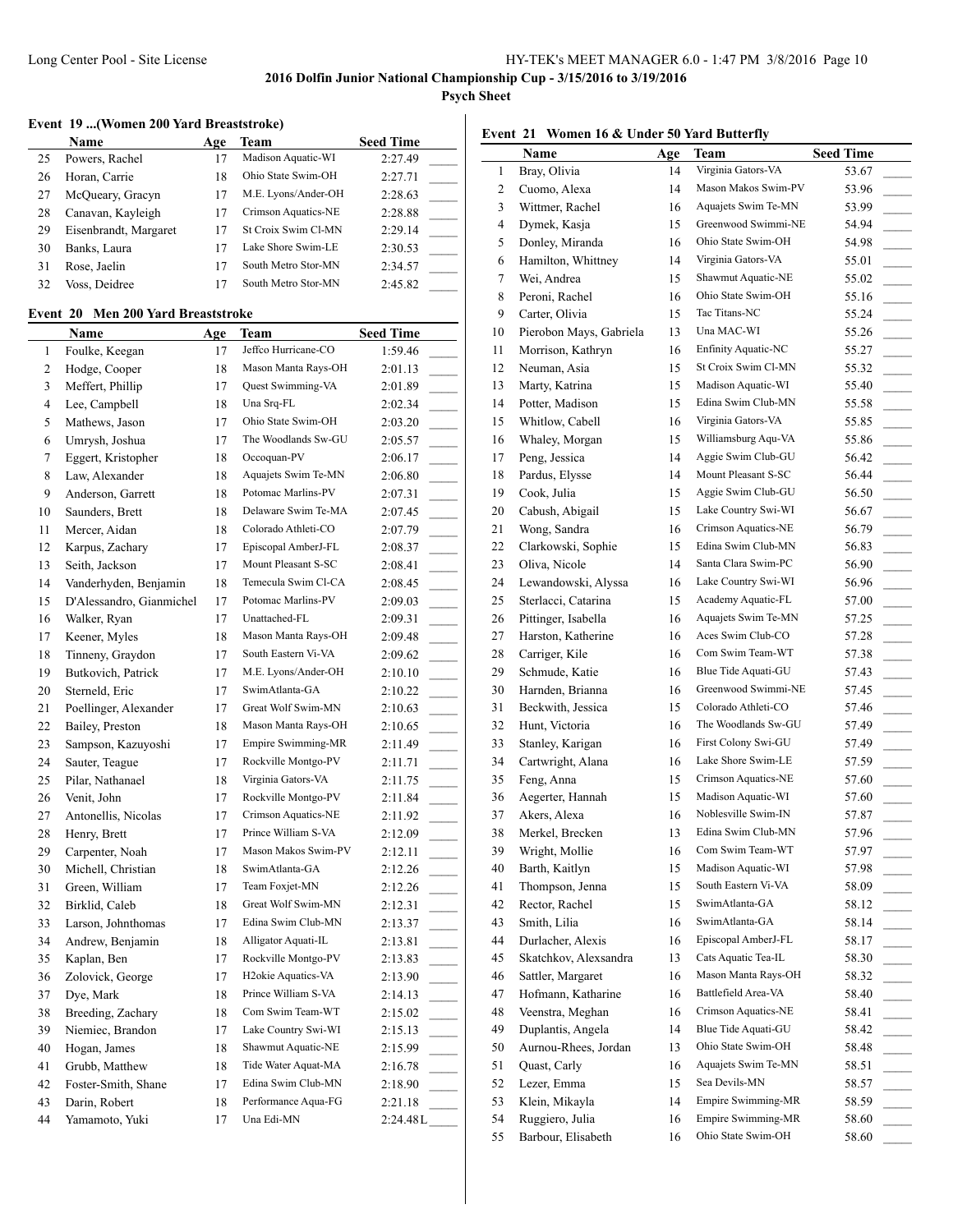# **Psych Sheet**

## **Event 21 ...(Women 16 & Under 50 Yard Butterfly)**

|    | Name                | Age | <b>Team</b>                     | <b>Seed Time</b>                       |
|----|---------------------|-----|---------------------------------|----------------------------------------|
| 56 | Chidley, Nell       | 14  | Connecticut Aqua-CT             | 58.65                                  |
| 57 | Campbell, Nikia     | 16  | Potomac Marlins-PV              | 58.67                                  |
| 58 | Beavers, Hannah     | 15  | Ohio State Swim-OH              | 58.67                                  |
| 59 | Rud, Caitlyn        | 15  | Team Foxjet-MN                  | 58.69<br>$\overline{\phantom{a}}$      |
| 60 | Hodge, Laura        | 15  | H <sub>2</sub> okie Aquatics-VA | 58.71<br>$\mathcal{L}^{\text{max}}$    |
| 61 | Dawson, Jillian     | 15  | Concord Swim Clu-IN             | 58.84<br>$\sim 10$                     |
| 62 | Sweetser, Katherine | 16  | Crimson Aquatics-NE             | 58.85<br>$\overline{\phantom{a}}$      |
| 63 | Hata, Rayna         | 15  | Shawmut Aquatic-NE              | 58.85                                  |
| 64 | Thull, Liz          | 15  | South Metro Stor-MN             | 58.87                                  |
| 65 | Brown, Mia          | 14  | Ohio State Swim-OH              | 58.88                                  |
| 66 | Sepic, Natalie      | 15  | Lake Country Swi-WI             | 58.92                                  |
| 67 | Fragnito, Ciana     | 16  | St Croix Swim Cl-MN             | 59.01                                  |
| 68 | Lachey, Mia         | 14  | Ohio State Swim-OH              | 59.03                                  |
| 69 | Moffat, Mckayla     | 15  | Ohio State Swim-OH              | 59.28                                  |
| 70 | Bernhardt, Paige    | 16  | Adirondack Aquat-NE             | 59.43<br>$\overline{\phantom{a}}$      |
| 71 | Nelson, Natalie     | 16  | West Chicago Sha-IL             | 1:00.02<br>$\overline{\phantom{a}}$    |
| 72 | Romney, Brieanna    | 14  | South Eastern Vi-VA             | 1:00.44                                |
| 73 | Hamilton, Annie     | 13  | Edina Swim Club-MN              | 1:00.52<br>$\mathcal{L}^{\mathcal{L}}$ |
| 74 | Baude, Emily        | 15  | St Croix Swim Cl-MN             | 1:00.73<br>$\sim$                      |
| 75 | Saczawa, Kate       | 14  | Ohio State Swim-OH              | 1:00.73<br>$\mathbb{R}^2$              |
| 76 | Post, Ashley        | 16  | Aquajets Swim Te-MN             | 1:00.77<br>$\overline{\phantom{a}}$    |
| 77 | Haan, Emily         | 16  | Aquajets Swim Te-MN             | 1:00.79<br>$\sim 10$                   |
| 78 | Clarkowski, Nora    | 14  | Edina Swim Club-MN              | 1:01.50                                |
| 79 | Petersen, Bethany   | 16  | Eagle Swimming A-GU             | 1:01.66                                |
| 80 | Young, Lauren       | 15  | Mason Makos Swim-PV             | 1:02.19                                |
| 81 | Zhou, Tara          | 16  | Adirondack Aquat-NE             | 1:02.23                                |
| 82 | Schwartz, Abigail   | 15  | St Croix Swim Cl-MN             | 1:02.57<br>$\overline{\phantom{a}}$    |
| 83 | Newman, Claire      | 13  | Barracuda Swim T-MI             | 1:02.57<br>$\overline{\phantom{a}}$    |
| 84 | Ernst, Haley        | 15  | Una Cat-FL                      | 1:03.31                                |
| 85 | Lantz, Maddisen     | 16  | Concord Swim Clu-IN             | 1:03.96                                |
| 86 | Saucedo, Lucy       | 16  | Cats Aquatic Tea-IL             | 1:08.92                                |
| 87 | Hartigan, Madison   | 16  | Empire Swimming-MR              | $1:06.15L$ <sub>____</sub>             |
| 88 | Hicks, Rachel       | 15  | Eagle Swimming A-GU             | $1:06.65L$ <sub>____</sub>             |
| 89 | Baker, Alexis       | 16  | The Woodlands Sw-GU             | $1:06.69L$ <sub>____</sub>             |
| 90 | Zhang, Chelsea      | 16  | Shawmut Aquatic-NE              | 1:06.83L                               |

### **Event 22 Men 16 & Under 50 Yard Butterfly**

| Name               | Age | Team                | <b>Seed Time</b> |
|--------------------|-----|---------------------|------------------|
| Fonder, Khalil     | 16  | Virginia Gators-VA  | 48.76            |
| Withers, Joshua    | 16  | Edina Swim Club-MN  | 48.88            |
| Trepanier, Andrew  | 15  | South Metro Stor-MN | 49.45            |
| Russo, Angelo      | 16  | Virginia Gators-VA  | 49.84            |
| Strycker, Michael  | 16  | Quest Swimming-VA   | 49.84            |
| Wilburn, Cason     | 14  | East Coast Aquat-VA | 49.97            |
| Hong, Marcus       | 16  | Lake Shore Swim-LE  | 50.10            |
| Simmons, Peter     | 16  | Aggie Swim Club-GU  | 50.25            |
| Crane, Sterling    | 15  | Episcopal AmberJ-FL | 50.35            |
| Boyd, Dylan        | 16  | Cats Aquatic Tea-IL | 50.37            |
| Kuriger, Benjamin  | 16  | Ohio State Swim-OH  | 50.50            |
| Whyte, Mitchell    | 16  | Hudson Area Swim-MN | 50.79            |
| Baginski, Nicholas | 16  | Cats Aquatic Tea-IL | 51.25            |
| Macmillan, Colin   | 16  | Lake Shore Swim-LE  | 51.27            |
| Nik, Adam          | 15  | Edina Swim Club-MN  | 51.35            |
| Doss, Brennen      | 15  | Quest Swimming-VA   | 51.36            |
| Knaul, William     | 15  | Shawmut Aquatic-NE  | 51.49            |
| Jamieson, Noah     | 16  | Cats Aquatic Tea-IL | 51.59            |
|                    |     |                     |                  |

| 19 | Mauldin, Caleb       | 15 | Old Dominion Aqu-VA | 51.60                                |
|----|----------------------|----|---------------------|--------------------------------------|
| 20 | Ono, Sage            | 16 | SwimAtlanta-GA      | 51.77                                |
| 21 | Schoen, Christian    | 16 | Crimson Aquatics-NE | 51.77                                |
| 22 | Teske, Daniel        | 16 | Una Aac-FL          | 51.81                                |
| 23 | Plewniak, Kevin      | 15 | Tac Titans-NC       | 51.84<br>$\sim$                      |
| 24 | Talati, Nicholas     | 15 | South Eastern Vi-VA | 51.97                                |
| 25 | Storms, Eric         | 16 | Madison Aquatic-WI  | 52.10<br>$\sim 10^{-1}$              |
| 26 | Halmy, Victor        | 16 | The Woodlands Sw-GU | 52.12                                |
| 27 | Tullemans, Nicholas  | 15 | Team Foxjet-MN      | 52.13                                |
| 28 | Hoskins, Matthew     | 16 | Retriever Aquati-MD | 52.29                                |
| 29 | Dreisbach, Max       | 15 | Ohio State Swim-OH  | 52.31                                |
| 30 | Beach, Ethan         | 16 | Quest Swimming-VA   | 52.37                                |
| 31 | Ramsey, Jabari       | 16 | Tampa Bay Aquat-FL  | 52.50                                |
| 32 | Gessner, Erik        | 15 | Edina Swim Club-MN  | 52.53<br>$\sim$ 10 $\mu$             |
| 33 | Gush, Johnny         | 16 | Mount Pleasant S-SC | 52.56<br>$\sim$                      |
| 34 | Madsen, Fletcher     | 16 | Mason Makos Swim-PV | 52.57                                |
| 35 | Fischer, Michael     | 16 | Southwest Aquati-WI | 52.60                                |
| 36 | Furbee, Calvin       | 15 | Ohio State Swim-OH  | 52.82                                |
| 37 | Schaum, Ryan         | 15 | Empire Swimming-MR  | 52.93<br>$\mathcal{L}^{\mathcal{L}}$ |
| 38 | Oberley, Henry       | 15 | Old Dominion Aqu-VA | 53.04<br>$\overline{\phantom{a}}$    |
| 39 | L'Italien, Christian | 16 | Blue Tide Aquati-GU | 53.05                                |
| 40 | Guo, Elson           | 16 | Connecticut Aqua-CT | 53.09<br>$\sim$ 10 $\pm$             |
| 41 | Tussing, Spencer     | 15 | Ohio State Swim-OH  | 53.15<br>$\mathcal{L}(\mathcal{L})$  |
| 42 | Clark, David         | 15 | The Woodlands Sw-GU | 53.15                                |
| 43 | Wiedoff, Jeffrey     | 15 | Lake Country Swi-WI | 53.19<br>$\sim$                      |
| 44 | Turner, Eric         | 16 | Cats Aquatic Tea-IL | 54.11                                |
| 45 | Eismann, Jacob       | 15 | Ohio State Swim-OH  | 57.65<br>$\frac{1}{2}$               |
| 46 | Bassett, Cole        | 15 | Shawmut Aquatic-NE  | 59.81                                |
| 47 | Dahlgren, Jack       | 16 | Aquajets Swim Te-MN | 59.00L                               |
| 48 | Wrasman, Tyler       | 16 | Lake Country Swi-WI | 59.81L                               |
| 49 | Devyak, Ethan        | 16 | Mason Manta Rays-OH | $1:00.24L$ <sub>____</sub>           |
| 50 | Schuler, William     | 16 | First Colony Swi-GU | $1:00.51L$ <sub>____</sub>           |
|    |                      |    |                     |                                      |

#### **Event 23 Women 50 Yard Butterfly**

|    | Name                  | Age | Team                | <b>Seed Time</b> |
|----|-----------------------|-----|---------------------|------------------|
| 1  | Nelson, Elizabeth     | 17  | Madison Aquatic-WI  | 52.46            |
| 2  | Doty, Megan           | 17  | Lake Country Swi-WI | 53.59            |
| 3  | Blake-West, Jessica   | 18  | Crimson Aquatics-NE | 54.66            |
| 4  | Whiteley, Hannah      | 18  | Mason Manta Rays-OH | 54.68            |
| 5  | Thompson, Beatrix     | 17  | Empire Swimming-MR  | 54.73            |
| 6  | Volpenhein, Ashley    | 17  | Mason Manta Rays-OH | 54.73            |
| 7  | Preiss, Alexandra     | 18  | Aquajets Swim Te-MN | 54.98            |
| 8  | Tillman, Victoria     | 17  | First Colony Swi-GU | 55.27            |
| 9  | Farley-Sepe, Kierston | 18  | Southwest Aquati-WI | 55.51            |
| 10 | Schaaf, Alexis        | 17  | Aquajets Swim Te-MN | 55.92            |
| 11 | Jett, Sierra          | 18  | Tule Nation Trit-CC | 56.31            |
| 12 | Tank, Isabel          | 17  | The Woodlands Sw-GU | 56.35            |
| 13 | Conway, Madison       | 17  | Academy Aquatic-FL  | 56.43            |
| 14 | Pyshnenko, Daria      | 17  | Cats Aquatic Tea-IL | 56.82            |
| 15 | Yuen, Erica           | 17  | Crimson Aquatics-NE | 57.01            |
| 16 | Degnan, Michaela      | 17  | Shawmut Aquatic-NE  | 57.21            |
| 17 | Wehrmeister, Sarah    | 18  | Eagle Swimming A-GU | 57.22            |
| 18 | Munster, Anna         | 17  | Tri Aquatics-SE     | 57.24            |
| 19 | Berg, Madison         | 17  | St Croix Swim Cl-MN | 57.38            |
| 20 | Johnson, Olivia       | 18  | SwimAtlanta-GA      | 57.43            |
| 21 | Eiber, Laurel         | 17  | Aces Swim Club-CO   | 57.51            |
| 22 | Jacob, Kelly          | 18  | Lake Country Swi-WI | 57.53            |
| 23 | Prexta, Rebecca       | 18  | Lake Shore Swim-LE  | 57.55            |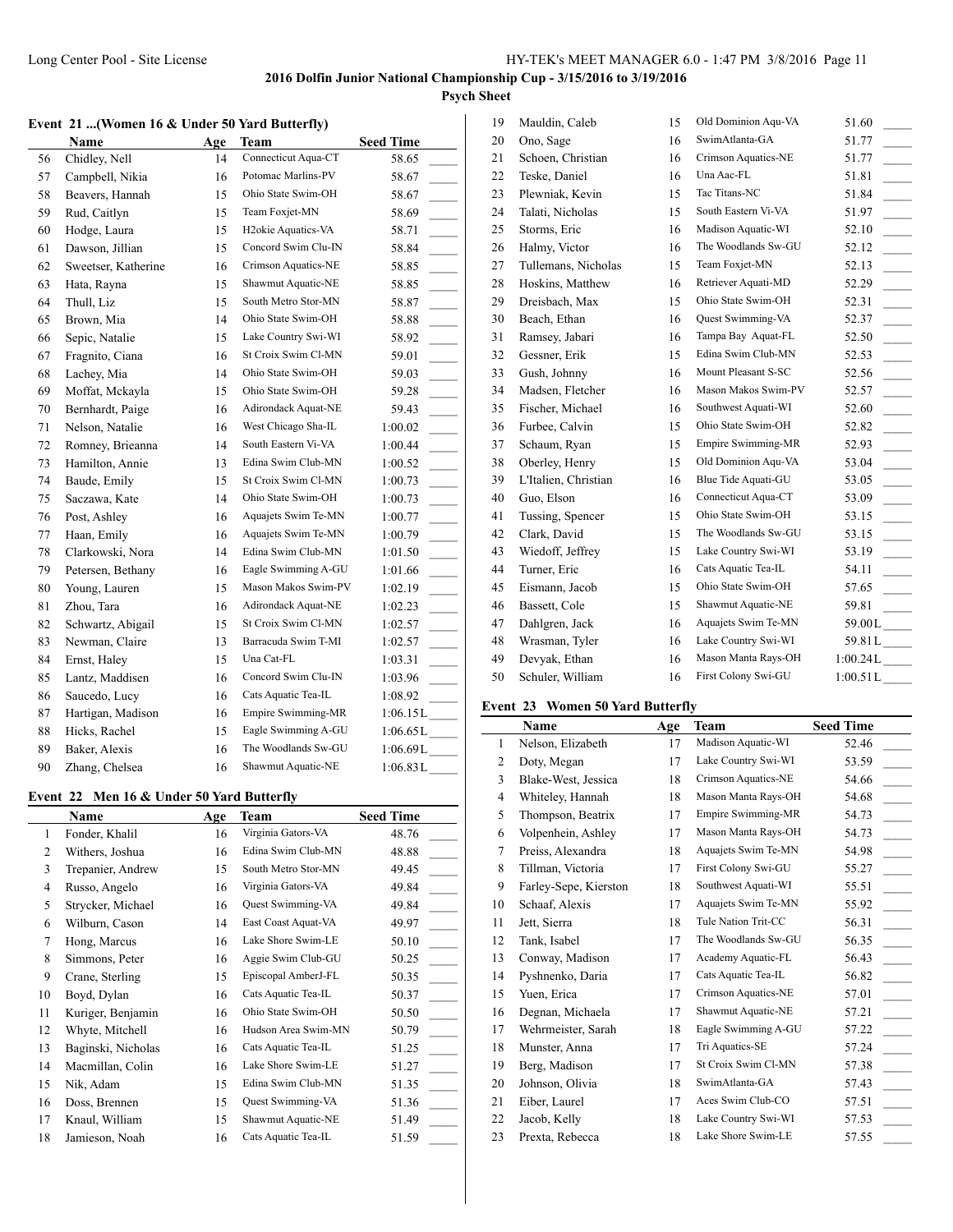# **Psych Sheet**

#### **Event 23 ...(Women 50 Yard Butterfly)**

|    | Name                  | Age | Team                | <b>Seed Time</b>                  |
|----|-----------------------|-----|---------------------|-----------------------------------|
| 24 | Barger, Mikaela       | 17  | Madison Aquatic-WI  | 57.61                             |
| 25 | Ober, Anna            | 17  | Mason Makos Swim-PV | 57.64                             |
| 26 | Esler, Abbey          | 18  | Mason Manta Rays-OH | 57.65                             |
| 27 | Stigler, Lauren       | 17  | Southwest Aquati-WI | 57.69                             |
| 28 | Nguyen, Vien          | 19  | Unattached-FL       | 57.69                             |
| 29 | Koo, Caitlyn          | 17  | Santa Clara Swim-PC | 57.81                             |
| 30 | Amar, Kelly           | 17  | Empire Swimming-MR  | 57.97                             |
| 31 | Du Plessis, Sophie    | 19  | Crimson Aquatics-NE | 58.05                             |
| 32 | Robbins, Meredith     | 17  | Cats Aquatic Tea-IL | 58.08                             |
| 33 | Tanner, Lindsay       | 17  | Rockville Montgo-PV | 58.09                             |
| 34 | Scott, Danielle       | 18  | Aggie Swim Club-GU  | 58.11                             |
| 35 | O'Sullivan, Maureen   | 17  | Empire Swimming-MR  | 58.14                             |
| 36 | Hennessy, Emma        | 17  | First Colony Swi-GU | 58.14<br>$\overline{\phantom{a}}$ |
| 37 | Hein, Molly           | 17  | Lake Country Swi-WI | 58.27<br>$\overline{\phantom{a}}$ |
| 38 | Milligan, Samantha    | 17  | Shawmut Aquatic-NE  | 58.37<br>$\overline{\phantom{a}}$ |
| 39 | Adcock, Elena         | 17  | Enfinity Aquatic-NC | 58.55<br>$\overline{\phantom{a}}$ |
| 40 | Kuettel, Molly        | 18  | First Colony Swi-GU | 58.59                             |
| 41 | Greenwood, Allison    | 18  | Academy Aquatic-FL  | 58.71                             |
| 42 | Horan, Carrie         | 18  | Ohio State Swim-OH  | 58.75                             |
| 43 | Wiecki, Lindsay       | 17  | Occoquan-PV         | 58.84                             |
| 44 | Hadaway, Josie        | 17  | Columbus Aquatic-GA | 58.85                             |
| 45 | Kelley, Megan         | 17  | Temecula Swim Cl-CA | 58.92                             |
| 46 | Covington, Taylor     | 17  | Quest Swimming-VA   | 58.93                             |
| 47 | Newman, Abbigale      | 17  | Ohio State Swim-OH  | 58.94                             |
| 48 | Wehrmeister, Hannah   | 17  | Eagle Swimming A-GU | 58.96                             |
| 49 | Bauer, Julia          | 20  | Performance Aqua-FG | 58.98                             |
| 50 | Muzzy, Tessa          | 17  | Virginia Gators-VA  | 58.98                             |
| 51 | Fissenden, Savannah   | 17  | Makos Aquatics C-FL | 59.60                             |
| 52 | De Figueiredo, Maria  | 18  | Aggie Swim Club-GU  | 59.79                             |
| 53 | Kustritz, Katherine   | 17  | Edina Swim Club-MN  | 1:00.94                           |
| 54 | Huber, Meredith       | 18  | Lake Country Swi-WI | 1:01.84                           |
| 55 | Fung, Natasha         | 17  | Eagle Swimming A-GU | 1:01.89                           |
| 56 | Wiedoff, Amanda       | 17  | Lake Country Swi-WI | 1:02.24                           |
| 57 | Palczynski, Stephanie | 17  | Una Wcs-IL          | 1:05.01                           |
| 58 | Kleinhample, Julia    | 18  | South Eastern Vi-VA | 1:05.91                           |
| 59 | Ferrara, Kendyl       | 17  | M.E. Lyons/Ander-OH | 1:08.35                           |

### **Event 24 Men 50 Yard Butterfly**

|                | <b>Name</b>       | Age | Team                       | <b>Seed Time</b> |
|----------------|-------------------|-----|----------------------------|------------------|
| 1              | Thomas, Matthew   | 18  | Santa Clara Swim-PC        | 48.19            |
| 2              | Morejon, David    | 18  | Eagle Swimming A-GU        | 49.22            |
| 3              | Richardson, Andre | 18  | <b>Enfinity Aquatic-NC</b> | 49.55            |
| $\overline{4}$ | Krecsmar, Stephen | 18  | Concord Swim Clu-IN        | 50.07            |
| 5              | Heskin, Marshall  | 18  | South Metro Stor-MN        | 50.23            |
| 6              | Hall, Colton      | 17  | Adirondack Aquat-NE        | 50.44            |
| 7              | Harper, Hogan     | 18  | Virginia Gators-VA         | 50.74            |
| 8              | Jangid, Aditya    | 17  | Santa Clara Swim-PC        | 50.80            |
| 9              | Darling, Riley    | 18  | Great Wolf Swim-MN         | 51.06            |
| 10             | Cook, Daniel      | 17  | Old Dominion Aqu-VA        | 51.14            |
| 11             | Walker, Ryan      | 17  | Unattached-FL              | 51.18            |
| 12             | McHugh, Matthew   | 17  | Virginia Gators-VA         | 51.30            |
| 13             | Nagle, Jarred     | 18  | Dig Swimming-VA            | 51.43            |
| 14             | Shelton, Matthew  | 17  | SwimAtlanta-GA             | 51.64            |
| 15             | Green, Cameron    | 17  | Concord Swim Clu-IN        | 51.65            |
| 16             | Andrew, Benjamin  | 18  | Alligator Aquati-IL        | 51.72            |
| 17             | Wallace, Cameron  | 17  | Mason Manta Rays-OH        | 51.76            |

| 18 | Aegerter, Jacob          | 17 | Madison Aquatic-WI  | 52.03                             |
|----|--------------------------|----|---------------------|-----------------------------------|
| 19 | McFarland, Tanner        | 17 | Empire Swimming-MR  | 52.05                             |
| 20 | Schmidt, Connor          | 18 | Prince William S-VA | 52.22                             |
| 21 | Allen, Keanan            | 17 | Great Wolf Swim-MN  | 52.29<br>$\overline{\phantom{a}}$ |
| 22 | Saczawa, Jack            | 17 | Ohio State Swim-OH  | 52.38                             |
| 23 | Cooper, Jackson          | 17 | West Chicago Sha-IL | 52.40<br>$\sim$                   |
| 24 | Keith, Connor            | 17 | Madison Aquatic-WI  | 52.46<br>$\sim 10^{-1}$           |
| 25 | Hagemeister, Tim         | 17 | Mason Manta Rays-OH | 52.51<br>$\overline{\phantom{a}}$ |
| 26 | Arcain, Raphael          | 19 | First Colony Swi-GU | 52.60                             |
| 27 | Liles, Caleb             | 17 | Eagle Swimming A-GU | 52.68<br>$\overline{\phantom{a}}$ |
| 28 | Brzezinski, Carter       | 17 | Mount Pleasant S-SC | 52.68<br>$\overline{\phantom{a}}$ |
| 29 | Belobraydic, Matthew     | 18 | Aggie Swim Club-GU  | 52.69<br>$\overline{\phantom{a}}$ |
| 30 | Borland, Drew            | 18 | Southwest Aquati-WI | 52.70                             |
| 31 | Laurita, Anthony         | 17 | Jeffco Hurricane-CO | 52.76                             |
| 32 | Freeman, John            | 18 | Princeton Piranh-NJ | 52.83<br>$\overline{\phantom{a}}$ |
| 33 | Muntifering, Joshua      | 17 | Sea Devils-MN       | 52.86<br>$\overline{\phantom{a}}$ |
| 34 | Corda, Alexander         | 17 | Empire Swimming-MR  | 52.91<br>$\overline{\phantom{a}}$ |
| 35 | Brandt, Evan             | 17 | Occoquan-PV         | 52.98<br>$\overline{\phantom{a}}$ |
| 36 | Berta, Mitchell          | 18 | The Woodlands Sw-GU | 52.98<br>$\overline{\phantom{a}}$ |
| 37 | D'Alessandro, Gianmichel | 17 | Potomac Marlins-PV  | 53.02                             |
| 38 | Woodruff, Davaughn       | 18 | Academy Aquatic-FL  | 53.06                             |
| 39 | Jones, Allen             | 17 | Old Dominion Aqu-VA | 53.09<br>$\overline{\phantom{a}}$ |
| 40 | Kapustin, Maksim         | 18 | Piranhas Swim Cl-MN | 53.12<br>$\overline{\phantom{a}}$ |
| 41 | Dominick, Tyler          | 17 | Old Dominion Aqu-VA | 53.24                             |
| 42 | Bushweller, Colin        | 18 | Occoquan-PV         | 53.29                             |
| 43 | Brockwell, Ian           | 17 | Quest Swimming-VA   | 53.49<br>$\overline{\phantom{a}}$ |
| 44 | Speri, Philip            | 18 | Old Dominion Aqu-VA | 53.72<br>$\overline{\phantom{a}}$ |
| 45 | Del Real, Jonathan       | 18 | The Woodlands Sw-GU | 53.82<br>$\overline{a}$           |
| 46 | Mercer, Aidan            | 18 | Colorado Athleti-CO | 54.20<br>$\frac{1}{2}$            |
| 47 | Pham-Ton, Jet            | 17 | Mason Makos Swim-PV | 54.40                             |
| 48 | Reed, Thomas             | 18 | Santa Clara Swim-PC | 54.53                             |
| 49 | Vela, Ernesto            | 17 | Aggie Swim Club-GU  | 55.42<br>$\overline{\phantom{a}}$ |
| 50 | Pilar, Nathanael         | 18 | Virginia Gators-VA  | 57.35<br>$\overline{\phantom{a}}$ |
| 51 | Grassle, Williamson      | 17 | Edina Swim Club-MN  | 57.44<br>$\overline{\phantom{a}}$ |
| 52 | Karpus, Zachary          | 17 | Episcopal AmberJ-FL | 57.94                             |
| 53 | Kent, Colin              | 17 | Potomac Marlins-PV  | 59.64                             |
| 54 | Digiacomo, Alexander     | 18 | Adirondack Aquat-NE | 59.09L____                        |
| 55 | Thatcher, Joel           | 18 | Mason Manta Rays-OH | $59.92L$ <sub>____</sub>          |
| 56 | Greenberg, Jordan        | 17 | Aquajets Swim Te-MN | $1:00.30L$ <sub>____</sub>        |
| 57 | Tovar. Jason             | 17 | Greenwood Swimmi-NE | 1:00.32L                          |

### **Event 25 Women 16 & Under 200 Yard Medley Relay**

|    | <b>Team</b>         | Relay | <b>Seed Time</b> |
|----|---------------------|-------|------------------|
| 1  | Virginia Gators-VA  | A     | 3:44.31          |
| 2  | Aquajets Swim Te-MN | A     | 3:44.41          |
| 3  | Mason Manta Rays-OH | A     | 3:51.51          |
| 4  | The Woodlands Sw-GU | A     | 3:51.79          |
| 5  | Aquajets Swim Te-MN | B     | 3:53.59          |
| 6  | First Colony Swi-GU | A     | 3:53.67          |
| 7  | Ohio State Swim-OH  | A     | 3:53.75          |
| 8  | Edina Swim Club-MN  | B     | 3:55.31          |
| 9  | Shawmut Aquatic-NE  | A     | 3:55.36          |
| 10 | Com Swim Team-WT    | A     | 3:55.54          |
| 11 | Rockville Montgo-PV | A     | 3:55.84          |
| 12 | Aggie Swim Club-GU  | A     | 3:56.29          |
| 13 | Empire Swimming-MR  | A     | 3:56.77          |
| 14 | Mason Manta Rays-OH | B     | 3:57.32          |
| 15 | Eagle Swimming A-GU | A     | 3:57.37          |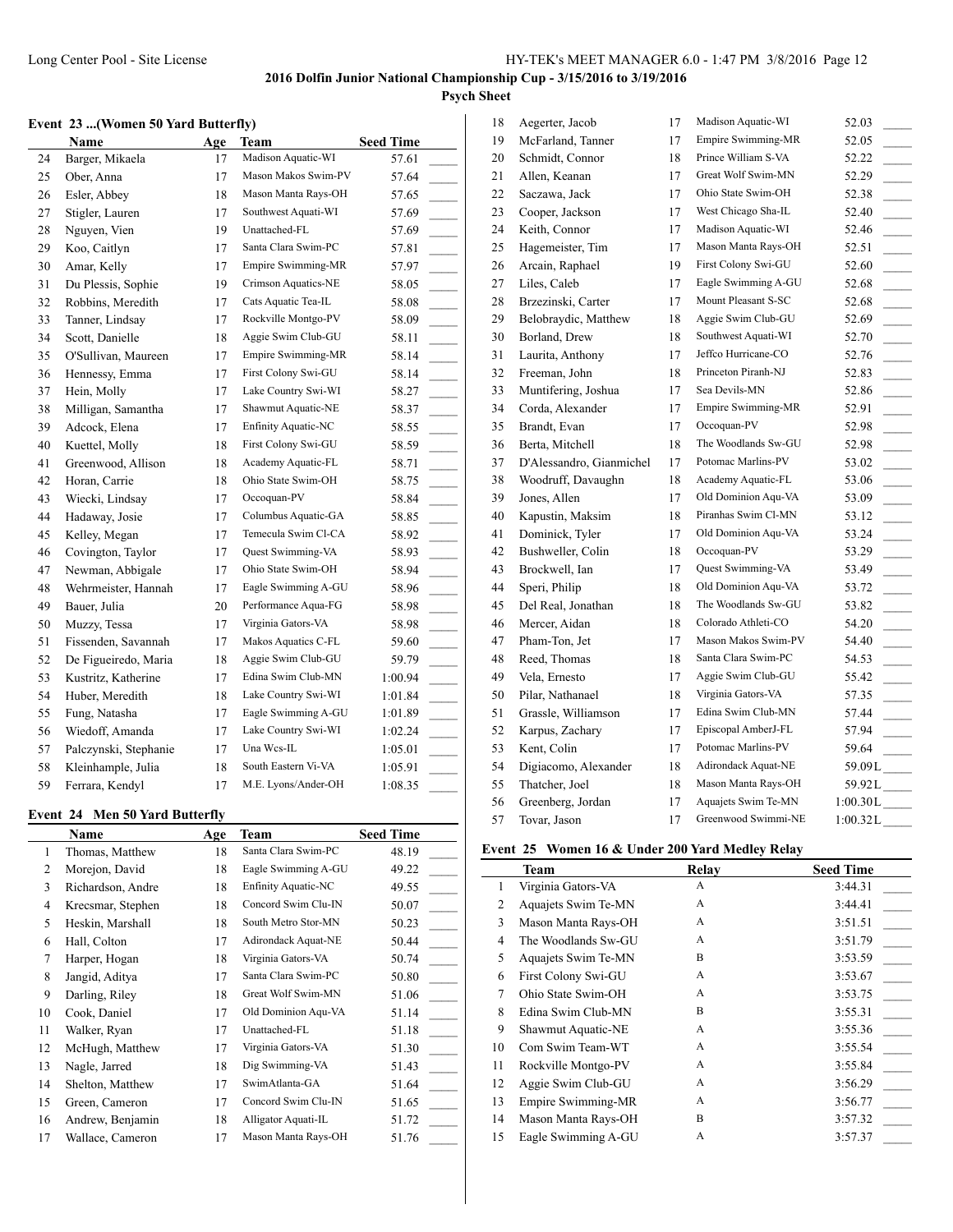## Long Center Pool - Site License HY-TEK's MEET MANAGER 6.0 - 1:47 PM 3/8/2016 Page 13

# **2016 Dolfin Junior National Championship Cup - 3/15/2016 to 3/19/2016**

# **Psych Sheet**

 $\overline{\phantom{a}}$ 

### **Event 25 ...(Women 16 & Under 200 Yard Medley Relay)**

|    | Team                       | <b>Relay</b> | <b>Seed Time</b> |
|----|----------------------------|--------------|------------------|
| 16 | Concord Swim Clu-IN        | А            | 3:58.20          |
| 17 | Edina Swim Club-MN         | А            | 3:58.56          |
| 18 | Rappahannock Rai-VA        | А            | 4:00.19          |
| 19 | Crimson Aquatics-NE        | А            | 4:00.80          |
| 20 | Cats Aquatic Tea-IL        | А            | 4:01.86          |
| 21 | Ohio State Swim-OH         | B            | 4:02.11          |
| 22 | Lake Country Swi-WI        | А            | 4:03.76          |
| 23 | <b>St Croix Swim CI-MN</b> | А            | 4:37.03L         |

# **Event 26 Men 16 & Under 200 Yard Medley Relay**

|    | <b>Team</b>         | Relay | <b>Seed Time</b> |
|----|---------------------|-------|------------------|
|    | Virginia Gators-VA  | A     | 3:22.30          |
| 2  | Tac Titans-NC       | A     | 3:28.29          |
| 3  | Ohio State Swim-OH  | A     | 3:30.30          |
| 4  | Mason Manta Rays-OH | A     | 3:32.68          |
| 5  | Shawmut Aquatic-NE  | A     | 3:33.82          |
| 6  | Old Dominion Agu-VA | A     | 3:33.93          |
| 7  | Crimson Aquatics-NE | A     | 3:34.17          |
| 8  | Empire Swimming-MR  | A     | 3:35.94          |
| 9  | Rockville Montgo-PV | A     | 3:36.25          |
| 10 | Cats Aquatic Tea-IL | A     | 3:36.40          |
| 11 | Ohio State Swim-OH  | B     | 3:36.61          |
| 12 | The Woodlands Sw-GU | A     | 4:04.00L         |

## **Event 27 Women 800 Yard Freestyle Relay**

 $\overline{a}$ 

|                | Team                | Relay | <b>Seed Time</b>                    |
|----------------|---------------------|-------|-------------------------------------|
| $\mathbf{1}$   | Mason Manta Rays-OH | A     | 7:16.73                             |
| $\overline{c}$ | Aquajets Swim Te-MN | A     | 7:23.22                             |
| 3              | Madison Aquatic-WI  | A     | 7:24.03                             |
| $\overline{4}$ | Lake Country Swi-WI | A     | 7:24.54<br>$\ddot{\phantom{a}}$     |
| 5              | The Woodlands Sw-GU | A     | 7:25.74<br>$\mathbf{r}$             |
| 6              | Virginia Gators-VA  | A     | $\overline{\phantom{a}}$<br>7:28.25 |
| 7              | Empire Swimming-MR  | A     | 7:28.82                             |
| 8              | Jeffco Hurricane-CO | A     | 7:30.42                             |
| 9              | Tac Titans-NC       | A     | $\overline{\phantom{a}}$<br>7:30.87 |
| 10             | Greenwood Swimmi-NE | A     | $\overline{a}$<br>7:32.99           |
| 11             | Aquajets Swim Te-MN | B     | $\overline{\phantom{a}}$<br>7:33.61 |
| 12             | First Colony Swi-GU | A     | 7:34.08<br>$\mathbf{r}$             |
| 13             | Shawmut Aquatic-NE  | A     | 7:35.34                             |
| 14             | Ohio State Swim-OH  | A     | $\overline{\phantom{a}}$<br>7:35.62 |
| 15             | Empire Swimming-MR  | B     | $\ddot{\phantom{a}}$<br>7:35.74     |
| 16             | Mason Manta Rays-OH | B     | $\overline{\phantom{a}}$<br>7:36.17 |
| 17             | Aggie Swim Club-GU  | A     | $\mathcal{L}$<br>7:36.74            |
| 18             | M.E. Lyons/Ander-OH | A     | $\overline{\phantom{a}}$<br>7:37.78 |
| 19             | Eagle Swimming A-GU | A     | $\overline{\phantom{a}}$<br>7:38.86 |
| 20             | Virginia Gators-VA  | B     | 7:38.89                             |
| 21             | Rockville Montgo-PV | A     | $\overline{\phantom{a}}$<br>7:40.82 |
| 22             | Academy Aquatic-FL  | A     | $\overline{\phantom{a}}$<br>7:40.89 |
| 23             | Edina Swim Club-MN  | A     | $\overline{a}$<br>7:41.38           |
| 24             | Crimson Aquatics-NE | A     | 7:42.62<br>$\overline{a}$           |
| 25             | Edina Swim Club-MN  | B     | 7:42.73                             |
| 26             | M.E. Lyons/Ander-OH | B     | 7:42.89                             |
| 27             | Old Dominion Aqu-VA | A     | 7:43.16                             |
| 28             | Shawmut Aquatic-NE  | B     | 7:43.29                             |
| 29             | Retriever Aquati-MD | A     | 7:44.11                             |
| 30             | Adirondack Aquat-NE | A     | 7:44.24                             |

| 31 | South Jersey Agu-MA    | А | 7:44.59     |
|----|------------------------|---|-------------|
|    | 32 Cats Aquatic Tea-IL | А | 7:44.67     |
| 33 | Wagner Aquatic C-MR    | А | $7:44.79$ L |
| 34 | The Woodlands Sw-GU    |   | 8:27.08L    |

# **Event 28 Men 800 Yard Freestyle Relay**

|                | <b>Team</b>         | Relay | <b>Seed Time</b>                      |
|----------------|---------------------|-------|---------------------------------------|
| $\mathbf{1}$   | Mason Manta Rays-OH | A     | 6:40.34                               |
| $\overline{c}$ | Quest Swimming-VA   | A     | 6:41.04                               |
| 3              | Virginia Gators-VA  | A     | 6:44.50<br>$\overline{\phantom{a}}$   |
| 4              | Jeffco Hurricane-CO | A     | 6:44.90<br>$\overline{\phantom{a}}$   |
| 5              | The Woodlands Sw-GU | A     | 6:44.95                               |
| 6              | M.E. Lyons/Ander-OH | A     | 6:49.76<br>$\mathcal{L}(\mathcal{L})$ |
| 7              | Aquajets Swim Te-MN | A     | $\overline{\phantom{a}}$<br>6:52.49   |
| 8              | Cats Aquatic Tea-IL | A     | 6:53.88<br>$\mathbb{R}$               |
| 9              | Empire Swimming-MR  | A     | $\overline{\phantom{0}}$<br>6:56.45   |
| 10             | Academy Aquatic-FL  | A     | 6:56.53<br>$\mathcal{L}(\mathcal{L})$ |
| 11             | Old Dominion Aqu-VA | A     | $\overline{\phantom{a}}$<br>6:57.08   |
| 12             | Edina Swim Club-MN  | A     | 6:57.56<br>$\sim 10^{-1}$             |
| 13             | Potomac Marlins-PV  | A     | $\overline{\phantom{a}}$<br>6:58.88   |
| 14             | Eagle Swimming A-GU | A     | 6:59.22<br>$\sim$ 10 $\pm$            |
| 15             | Old Dominion Agu-VA | B     | $\overline{\phantom{a}}$<br>6:59.65   |
| 16             | Virginia Gators-VA  | B     | $\overline{\phantom{a}}$<br>7:01.48   |
| 17             | Tac Titans-NC       | A     | $\overline{\phantom{a}}$<br>7:01.50   |
| 18             | Ohio State Swim-OH  | A     | 7:01.61<br>$\overline{\phantom{a}}$   |
| 19             | Shawmut Aquatic-NE  | A     | $\overline{a}$<br>7:01.68             |
| 20             | Mason Manta Rays-OH | B     | $\overline{\phantom{a}}$<br>7:01.80   |
| 21             | Crimson Aquatics-NE | A     | $\overline{\phantom{a}}$<br>7:02.39   |
| 22             | Empire Swimming-MR  | B     | $\overline{a}$<br>7:02.94             |
| 23             | Jeffco Hurricane-CO | B     | $\overline{a}$<br>7:03.07             |
| 24             | Concord Swim Clu-IN | A     | 7:04.86<br>$\mathbb{R}$               |
| 25             | Edina Swim Club-MN  | B     | $\mathbf{r}$<br>7:05.80               |
| 26             | Great Wolf Swim-MN  | A     | 7:05.81                               |
| 27             | South Metro Stor-MN | A     | 7:06.12                               |
| 28             | Rockville Montgo-PV | A     | 7:06.22                               |
| 29             | First Colony Swi-GU | A     | 7:54.44L                              |

#### **Event 29 Women 16 & Under 50 Yard Breaststroke**

|                | Name                 | Age | Team                | <b>Seed Time</b> |
|----------------|----------------------|-----|---------------------|------------------|
| 1              | Jansen, Holly        | 16  | Potomac Marlins-PV  | 1:01.83          |
| $\overline{2}$ | Ma, Jenny            | 16  | Santa Clara Swim-PC | 1:01.89          |
| 3              | Mathews, Janessa     | 15  | Ohio State Swim-OH  | 1:02.86          |
| 4              | Carriger, Kile       | 16  | Com Swim Team-WT    | 1:03.29          |
| 5              | Lezer, Emma          | 15  | Sea Devils-MN       | 1:03.34          |
| 6              | Pardus, Kaila        | 13  | Mount Pleasant S-SC | 1:03.48          |
| 7              | Schultz, Avalon      | 16  | Santa Clara Swim-PC | 1:03.52          |
| 8              | Schreiber, Sheridan  | 16  | SwimAtlanta-GA      | 1:03.60          |
| 9              | Hunt, Victoria       | 16  | The Woodlands Sw-GU | 1:03.88          |
| 10             | Kulp, Caroline       | 15  | Virginia Gators-VA  | 1:03.94          |
| 11             | Panitz, Josephine    | 14  | Empire Swimming-MR  | 1:04.25          |
| 12             | Olson, Lauren        | 16  | Mason Manta Rays-OH | 1:04.47          |
| 13             | Deppe-Walker, Maggie | 16  | Mason Makos Swim-PV | 1:04.49          |
| 14             | Shimel, Alejandra    | 16  | Eagle Swimming A-GU | 1:04.90          |
| 15             | Lawhorn, Logan       | 14  | Ohio State Swim-OH  | 1:05.01          |
| 16             | Cole, Natalie        | 16  | Occoquan-PV         | 1:05.12          |
| 17             | Mara, Madeline       | 14  | Rockville Montgo-PV | 1:05.16          |
| 18             | Wood, Lianna         | 16  | Hudson Area Swim-MN | 1:05.51          |
| 19             | Cartwright, Alana    | 16  | Lake Shore Swim-LE  | 1:05.55          |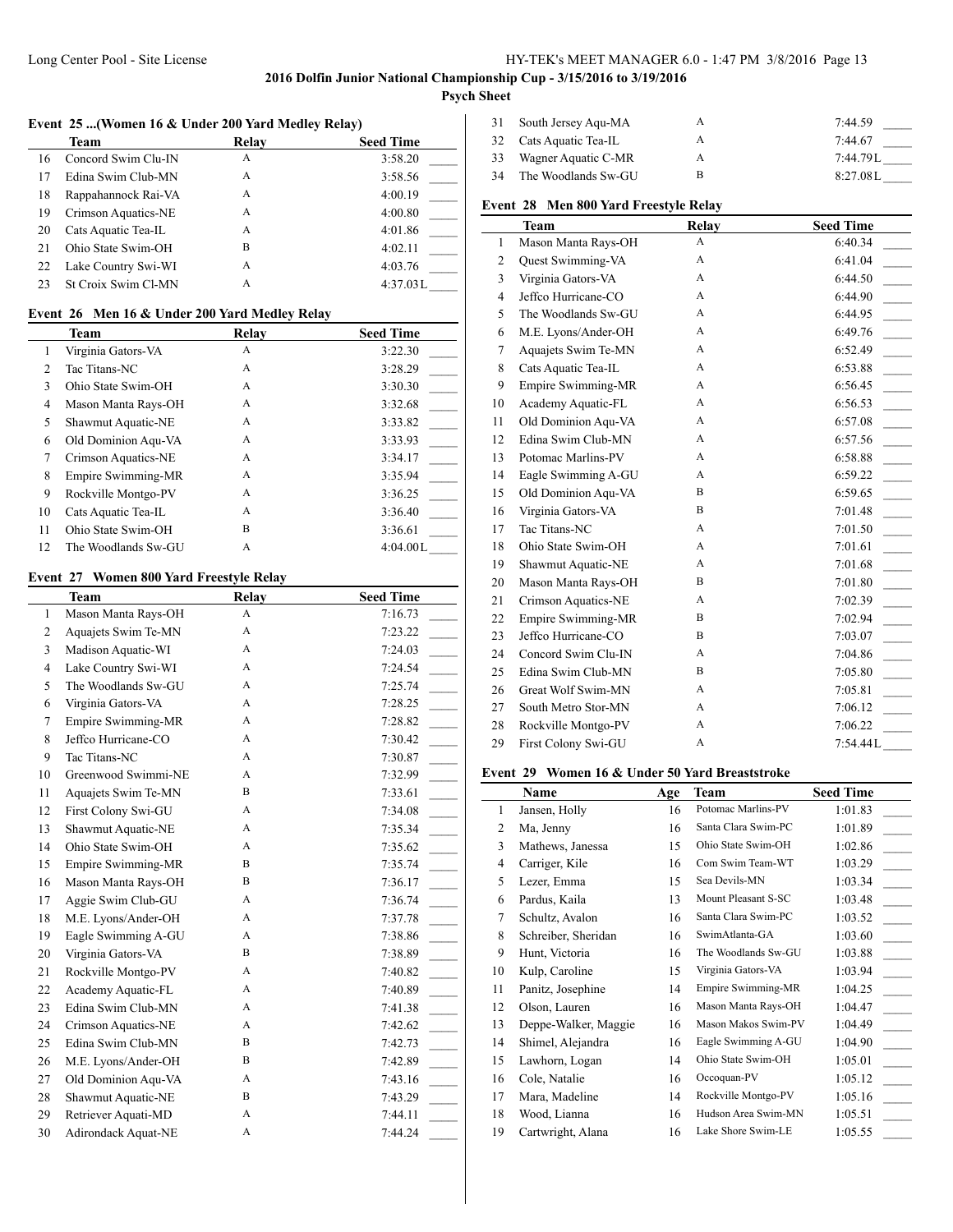# **Psych Sheet**

|                      |  | Event 29  (Women 16 & Under 50 Yard Breaststroke) |
|----------------------|--|---------------------------------------------------|
| $N_{\alpha m\alpha}$ |  | $A_{\alpha\alpha}$ Tham                           |

|    | Name                 | <u>Age</u> | Team                | <b>Seed Time</b>                    |
|----|----------------------|------------|---------------------|-------------------------------------|
| 20 | Bromley, Kendall     | 16         | South Jersey Aqu-MA | 1:05.58                             |
| 21 | Rydland, Kylie       | 14         | Aquajets Swim Te-MN | 1:05.60                             |
| 22 | Hjelle, Erica        | 14         | Rockville Montgo-PV | 1:05.64                             |
| 23 | Merkel, Brecken      | 13         | Edina Swim Club-MN  | 1:05.92                             |
| 24 | Weiss, Emily         | 14         | 92nd Street Flyi-MR | 1:05.93                             |
| 25 | Robertson, Alexandra | 14         | Shawmut Aquatic-NE  | 1:05.93                             |
| 26 | Rossi, Caroline      | 15         | Academy Aquatic-FL  | 1:05.96                             |
| 27 | Sanchez, McKayla     | 15         | Temecula Swim Cl-CA | 1:06.13<br>$\sim$                   |
| 28 | Gardner, Caroline    | 15         | Edina Swim Club-MN  | 1:06.20<br>$\overline{a}$           |
| 29 | Marlow, Alexandra    | 15         | Princeton Piranh-NJ | 1:06.20                             |
| 30 | Manseur, Maryem      | 14         | Retriever Aquati-MD | 1:06.25<br>$\sim$ 10 $\mu$          |
| 31 | Wentzel, Jordyn      | 15         | Aquajets Swim Te-MN | 1:06.26<br>$\overline{\phantom{a}}$ |
| 32 | Reed, Laramie        | 16         | Ohio State Swim-OH  | 1:06.32                             |
| 33 | Feng, Anna           | 15         | Crimson Aquatics-NE | 1:06.39                             |
| 34 | Rundell, Madison     | 15         | Edina Swim Club-MN  | 1:06.42                             |
| 35 | Candland, Lauren     | 15         | Occoquan-PV         | 1:06.51<br>$\overline{\phantom{a}}$ |
| 36 | Flagiello, Mia       | 16         | Wagner Aquatic C-MR | 1:06.60                             |
| 37 | Decker, Kylie        | 15         | Mason Manta Rays-OH | 1:06.62                             |
| 38 | Stamper, Georgia     | 16         | Potomac Marlins-PV  | 1:06.74                             |
| 39 | Lindgren, Alexandra  | 16         | Crimson Aquatics-NE | 1:06.76<br>$\overline{\phantom{a}}$ |
| 40 | Sanidad, Cassandra   | 15         | Rockville Montgo-PV | 1:06.80                             |
| 41 | Carroll, Cailin      | 15         | Quest Swimming-VA   | 1:06.80                             |
| 42 | Hutton, Olivia       | 15         | Quest Swimming-VA   | 1:06.83<br>$\overline{\phantom{a}}$ |
| 43 | Trout, Olivia        | 15         | Concord Swim Clu-IN | 1:06.96                             |
| 44 | Aurnou-Rhees, Jordan | 13         | Ohio State Swim-OH  | 1:06.97                             |
| 45 | Hatter, Daria        | 15         | First Colony Swi-GU | 1:07.02<br>$\overline{\phantom{a}}$ |
| 46 | Wixted, Annie        | 15         | South Jersey Aqu-MA | 1:07.09                             |
| 47 | Bouraoui, Nadia      | 13         | Santa Clara Swim-PC | 1:07.12<br>$\overline{\phantom{a}}$ |
| 48 | Seymour, Emma        | 16         | Edina Swim Club-MN  | 1:07.18                             |
| 49 | Lugbill, Reese       | 13         | Mason Manta Rays-OH | 1:07.19                             |
| 50 | Sellers, Callie      | 15         | Episcopal AmberJ-FL | 1:07.42                             |
| 51 | Davenport, Isabelle  | 16         | Jeffco Hurricane-CO | 1:07.60<br>$\overline{\phantom{a}}$ |
| 52 | Conway, Lauren       | 15         | Academy Aquatic-FL  | 1:07.63                             |
| 53 | Lindemann, Andrea    | 15         | Temecula Swim Cl-CA | 1:07.63<br>$\frac{1}{2}$            |
| 54 | Sterlacci, Catarina  | 15         | Academy Aquatic-FL  | 1:07.65<br>$\overline{\phantom{a}}$ |
| 55 | Miller, Jessica      | 15         | Rappahannock Rai-VA | 1:07.83                             |
| 56 | Cook, Julia          | 15         | Aggie Swim Club-GU  | 1:08.87                             |
| 57 | Peroni, Rachel       | 16         | Ohio State Swim-OH  | 1:10.29                             |
| 58 | Peng, Jessica        | 14         | Aggie Swim Club-GU  | 1:10.72                             |
| 59 | Newman, Claire       | 13         | Barracuda Swim T-MI | 1:14.94                             |

# **Event 30 Men 16 & Under 50 Yard Breaststroke**

|    | Name                  | Age | Team                | <b>Seed Time</b> |
|----|-----------------------|-----|---------------------|------------------|
| 1  | Myburgh, Keith        | 16  | Virginia Gators-VA  | 56.50            |
| 2  | Yang, Calvin          | 16  | Crimson Aquatics-NE | 56.66            |
| 3  | Ramsey, Jabari        | 16  | Tampa Bay Aquat-FL  | 57.07            |
| 4  | Stanley, Matthew      | 16  | Connecticut Aqua-CT | 57.18            |
| 5  | Lacore, Patrick       | 15  | Old Dominion Agu-VA | 57.31            |
| 6  | Wang, Leo             | 16  | Potomac Marlins-PV  | 57.89            |
| 7  | Craine, Dolan         | 16  | Team Foxjet-MN      | 58.17            |
| 8  | Verastek, Christopher | 15  | South Eastern Vi-VA | 58.47            |
| 9  | Nik, Adam             | 15  | Edina Swim Club-MN  | 58.49            |
| 10 | Fischer, Michael      | 16  | Southwest Aquati-WI | 58.63            |
| 11 | Gariepy, Mitchell     | 16  | Shawmut Aquatic-NE  | 58.67            |
| 12 | Smith, William        | 16  | Episcopal AmberJ-FL | 58.80            |
| 13 | Wilson, Nathaniel     | 16  | Rappahannock Rai-VA | 58.94            |

| 14 | Meagher, Brenden    | 16 | South Jersey Aqu-MA | 59.44   |  |
|----|---------------------|----|---------------------|---------|--|
| 15 | Richmond, Connor    | 15 | Blue Tide Aquati-GU | 59.47   |  |
| 16 | Selnick, Benjamin   | 16 | Retriever Aquati-MD | 59.49   |  |
| 17 | Dalbo, Connor       | 16 | Tac Titans-NC       | 59.53   |  |
| 18 | Song, Samuel        | 15 | SwimAtlanta-GA      | 59.70   |  |
| 19 | Gryski, Benjamin    | 16 | Potomac Marlins-PV  | 59.76   |  |
| 20 | Kansakar, Puran     | 15 | Mason Manta Rays-OH | 59.99   |  |
| 21 | Tullemans, Nicholas | 15 | Team Foxjet-MN      | 1:00.10 |  |
| 22 | Madsen, Fletcher    | 16 | Mason Makos Swim-PV | 1:00.28 |  |
| 23 | Blinkman, Cale      | 15 | Una Sese-MN         | 1:00.46 |  |
| 24 | Jia, Harrison       | 16 | Shawmut Aquatic-NE  | 1:00.47 |  |
| 25 | Manning, Griffin    | 15 | Mason Manta Rays-OH | 1:00.54 |  |
| 26 | Sulkowski, Daniel   | 16 | Mount Pleasant S-SC | 1:00.55 |  |
| 27 | Mendley, Steven     | 15 | Rockville Montgo-PV | 1:00.61 |  |
| 28 | Chung, Alexander    | 16 | Rockville Montgo-PV | 1:00.74 |  |
| 29 | Findley, Kallaghan  | 15 | Concord Swim Clu-IN | 1:00.75 |  |
| 30 | Hollett, Andrew     | 15 | Tac Titans-NC       | 1:00.91 |  |
| 31 | Gallegos, Mateo     | 14 | Colorado Athleti-CO | 1:01.33 |  |
| 32 | Pezzini, Joseph     | 14 | Shamrock Swim Cl-NE | 1:02.32 |  |
| 33 | Withers, Joshua     | 16 | Edina Swim Club-MN  | 1:03.26 |  |
|    |                     |    |                     |         |  |

# **Event 31 Women 50 Yard Breaststroke**

|                | <b>Name</b>           | Age | Team                       | <b>Seed Time</b>          |
|----------------|-----------------------|-----|----------------------------|---------------------------|
| 1              | Preiss, Alexandra     | 18  | Aquajets Swim Te-MN        | 1:02.18                   |
| $\overline{c}$ | Poole, Julia          | 17  | Tac Titans-NC              | 1:02.62                   |
| 3              | Stigler, Lauren       | 17  | Southwest Aquati-WI        | 1:02.97                   |
| $\overline{4}$ | Tansill, Mary         | 18  | Occoquan-PV                | 1:03.01                   |
| 5              | Kustritz, Katherine   | 17  | Edina Swim Club-MN         | 1:03.43                   |
| 6              | Chapman, Tara         | 17  | Great Wolf Swim-MN         | 1:03.64                   |
| 7              | Haas, Martha          | 17  | Aquajets Swim Te-MN        | 1:03.82                   |
| $\,$ $\,$      | Zhou, Elaine          | 18  | Mount Pleasant S-SC        | 1:03.88                   |
| 9              | Hepler, Kristen       | 18  | First Colony Swi-GU        | 1:04.04                   |
| 10             | Snyder, Emily         | 17  | SwimAtlanta-GA             | 1:04.29                   |
| 11             | Committe, Haylee      | 17  | Retriever Aquati-MD        | 1:04.37                   |
| 12             | Baumer, Grace         | 17  | Golden Comets Sw-NI        | 1:04.52                   |
| 13             | Banks, Laura          | 17  | Lake Shore Swim-LE         | 1:04.59                   |
| 14             | McQueary, Gracyn      | 17  | M.E. Lyons/Ander-OH        | 1:04.92                   |
| 15             | Decker, Jordan        | 18  | Mason Manta Rays-OH        | 1:04.97                   |
| 16             | Bocock, Emily         | 17  | Eagle Swimming A-GU        | 1:05.21<br>$\sim 10^{-1}$ |
| 17             | Horan, Carrie         | 18  | Ohio State Swim-OH         | 1:05.25                   |
| 18             | Hadaway, Josie        | 17  | Columbus Aquatic-GA        | 1:05.48                   |
| 19             | Feng, Victoria        | 18  | Crimson Aquatics-NE        | 1:05.68                   |
| 20             | Smith, Libby          | 17  | Lake Shore Swim-LE         | 1:05.73                   |
| 21             | Rose, Jaelin          | 17  | South Metro Stor-MN        | 1:06.07                   |
| 22             | Voss, Deidree         | 17  | South Metro Stor-MN        | 1:06.31<br>$\sim$         |
| 23             | Laman, Sarah          | 17  | Great Wolf Swim-MN         | 1:06.96                   |
| 24             | Vogel, Elisabeth      | 18  | Occoquan-PV                | 1:07.00                   |
| 25             | Vaudreuil, Maria      | 18  | Piranhas Swim Cl-MN        | 1:07.23                   |
| 26             | Eisenbrandt, Margaret | 17  | <b>St Croix Swim Cl-MN</b> | 1:07.25                   |
| 27             | Kleinhample, Julia    | 18  | South Eastern Vi-VA        | 1:07.34                   |
| 28             | Mlakar, Rose          | 17  | Lake Shore Swim-LE         | 1:07.37                   |
| 29             | Novak, Jennie         | 17  | Aquajets Swim Te-MN        | 1:07.47                   |
| 30             | Strasen, Madeline     | 18  | Tampa Bay Aquat-FL         | 1:07.60<br>$\sim 10$      |
| 31             | O'Meara, Haley        | 18  | Clearwater Aquat-FL        | 1:07.62                   |
| 32             | Canavan, Kayleigh     | 17  | Crimson Aquatics-NE        | 1:07.84                   |
| 33             | Holmes, Abbey         | 17  | Fairland Aquatic-PV        | 1:07.87                   |
| 34             | Robbins, Meredith     | 17  | Cats Aquatic Tea-IL        | 1:09.83                   |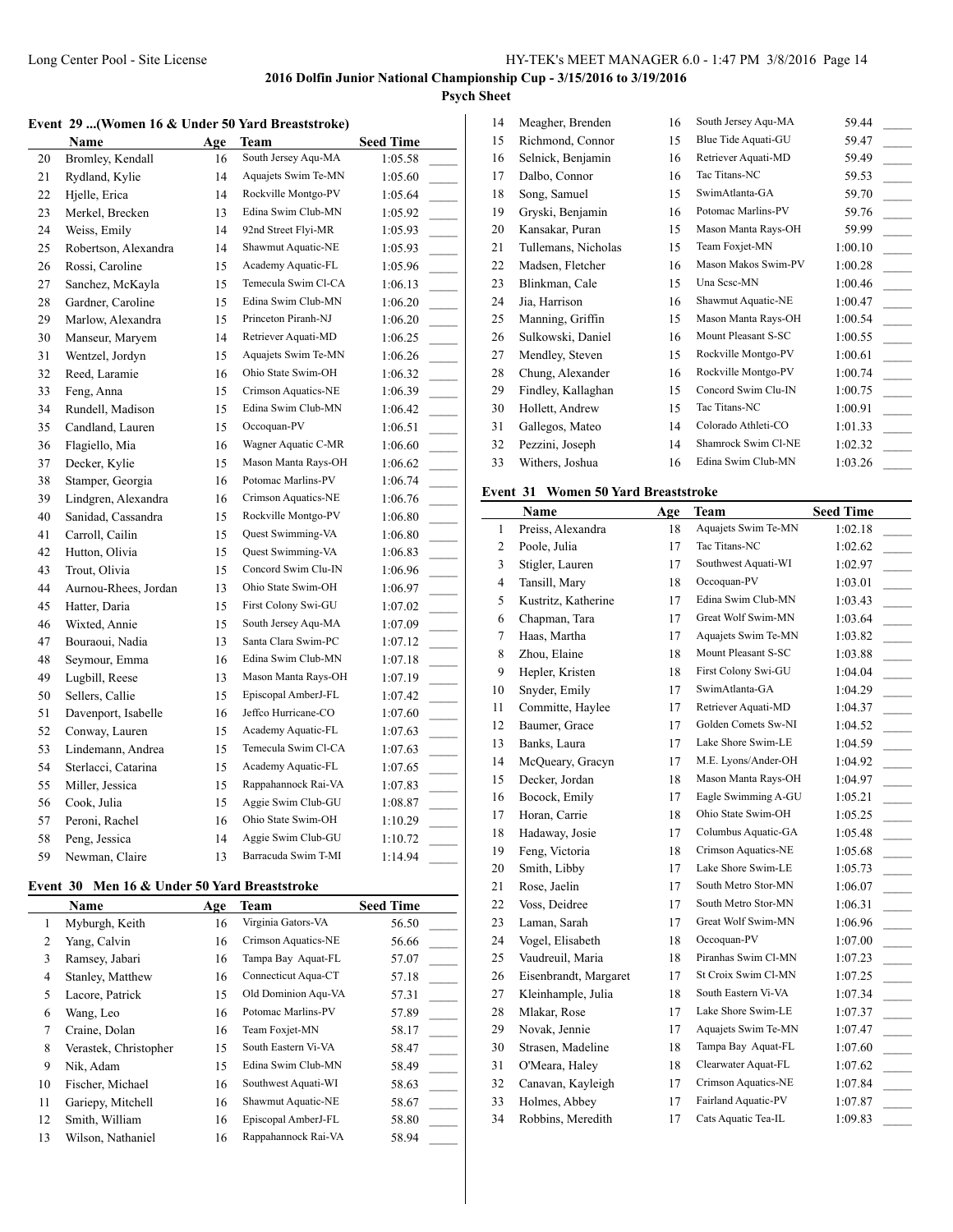#### **Event 32 Men 50 Yard Breaststroke**

|    | Name                     | Age | Team                            | <b>Seed Time</b>                     |
|----|--------------------------|-----|---------------------------------|--------------------------------------|
| 1  | Mathews, Jason           | 17  | Ohio State Swim-OH              | 55.31                                |
| 2  | Meffert, Phillip         | 17  | Quest Swimming-VA               | 56.06                                |
| 3  | Walker, Ryan             | 17  | Unattached-FL                   | 56.41                                |
| 4  | Umrysh, Joshua           | 17  | The Woodlands Sw-GU             | 56.44                                |
| 5  | Van Gorp, Luke           | 17  | Mason Manta Rays-OH             | 56.69                                |
| 6  | Seith, Jackson           | 17  | Mount Pleasant S-SC             | 57.02<br>$\overline{\phantom{a}}$    |
| 7  | Grubb, Matthew           | 18  | Tide Water Aquat-MA             | 57.32<br>$\overline{\phantom{a}}$    |
| 8  | Law, Alexander           | 18  | Aquajets Swim Te-MN             | 57.59<br>$\mathcal{L}$               |
| 9  | Eggert, Kristopher       | 18  | Occoquan-PV                     | 58.46<br>$\overline{\phantom{a}}$    |
| 10 | Bailey, Preston          | 18  | Mason Manta Rays-OH             | 58.63<br>$\mathcal{L}^{\mathcal{L}}$ |
| 11 | Breeding, Zachary        | 18  | Com Swim Team-WT                | 58.64<br>$\sim$ 10 $\pm$             |
| 12 | Mercer, Aidan            | 18  | Colorado Athleti-CO             | 58.83<br>$\overline{\phantom{a}}$    |
| 13 | Karpus, Zachary          | 17  | Episcopal AmberJ-FL             | 58.87<br>$\sim 10^{-1}$              |
| 14 | Anderson, Garrett        | 18  | Potomac Marlins-PV              | 58.99<br>$\overline{\phantom{a}}$    |
| 15 | Dye, Mark                | 18  | Prince William S-VA             | 59.00<br>$\overline{\phantom{a}}$    |
| 16 | Sampson, Kazuyoshi       | 17  | Empire Swimming-MR              | 59.05<br>$\overline{\phantom{a}}$    |
| 17 | Foster-Smith, Shane      | 17  | Edina Swim Club-MN              | 59.15                                |
| 18 | Yamamoto, Yuki           | 17  | Una Edi-MN                      | 59.26<br>$\sim 10$                   |
| 19 | D'Alessandro, Gianmichel | 17  | Potomac Marlins-PV              | 59.59                                |
| 20 | Andrew, Benjamin         | 18  | Alligator Aquati-IL             | 59.75                                |
| 21 | Harper, Hogan            | 18  | Virginia Gators-VA              | 59.79                                |
| 22 | Venit, John              | 17  | Rockville Montgo-PV             | 59.80                                |
| 23 | Kaplan, Ben              | 17  | Rockville Montgo-PV             | 59.99<br>$\sim$                      |
| 24 | Tinneny, Graydon         | 17  | South Eastern Vi-VA             | 1:00.00<br>$\overline{\phantom{a}}$  |
| 25 | Hall, Colton             | 17  | Adirondack Aquat-NE             | 1:00.07                              |
| 26 | Serafy, Keith            | 18  | Ohio State Swim-OH              | 1:00.21                              |
| 27 | Michell, Christian       | 18  | SwimAtlanta-GA                  | 1:00.25                              |
| 28 | Vanderhyden, Benjamin    | 18  | Temecula Swim Cl-CA             | 1:00.28                              |
| 29 | Niemiec, Brandon         | 17  | Lake Country Swi-WI             | 1:00.40                              |
| 30 | Vela, Ernesto            | 17  | Aggie Swim Club-GU              | 1:00.49                              |
| 31 | Zolovick, George         | 17  | H <sub>2</sub> okie Aquatics-VA | 1:00.74                              |
| 32 | Henry, Brett             | 17  | Prince William S-VA             | 1:00.86<br>$\overline{\phantom{a}}$  |
| 33 | Pilar, Nathanael         | 18  | Virginia Gators-VA              | 1:00.89                              |
| 34 | Carpenter, Noah          | 17  | Mason Makos Swim-PV             | 1:00.93                              |
| 35 | Sauter, Teague           | 17  | Rockville Montgo-PV             | 1:00.99                              |
| 36 | Darin, Robert            | 18  | Performance Aqua-FG             | 1:02.59                              |
| 37 | Healey, Matthew          | 18  | Prince William S-VA             | 1:20.38L                             |

#### **Event 33 Women 16 & Under 200 Yard Backstroke**

|    | Name                    | Age | Team                | <b>Seed Time</b> |
|----|-------------------------|-----|---------------------|------------------|
| 1  | Bray, Olivia            | 14  | Virginia Gators-VA  | 1:56.06          |
| 2  | Moore, Kathleen         | 16  | Tac Titans-NC       | 1:57.07          |
| 3  | Muzzy, Emma             | 15  | Virginia Gators-VA  | 1:58.46          |
| 4  | Cook, Julia             | 15  | Aggie Swim Club-GU  | 1:58.82          |
| 5  | Quast, Carly            | 16  | Aquajets Swim Te-MN | 1:59.17          |
| 6  | Aikins, Caroline        | 16  | SwimAtlanta-GA      | 1:59.77          |
| 7  | Carter, Olivia          | 15  | Tac Titans-NC       | 1:59.82          |
| 8  | Ober, Ryley             | 15  | Sarasota Tsunami-FL | 2:00.93          |
| 9  | Zeiger, Rebecca         | 16  | Crimson Aquatics-NE | 2:01.41          |
| 10 | Oliva, Nicole           | 14  | Santa Clara Swim-PC | 2:02.02          |
| 11 | Pierobon Mays, Gabriela | 13  | Una MAC-WI          | 2:02.05          |
| 12 | Gawronska, Zoe          | 15  | The Woodlands Sw-GU | 2:02.07          |
| 13 | Marty, Katrina          | 15  | Madison Aquatic-WI  | 2:02.10          |
| 14 | Berdecio, Isabel        | 15  | Shawmut Aquatic-NE  | 2:03.35          |
| 15 | Cusano, Ashley          | 14  | Una Hoki-VA         | 2:03.46          |

| 16 | Neuman, Asia           | 15 | St Croix Swim Cl-MN        | 2:03.77                             |
|----|------------------------|----|----------------------------|-------------------------------------|
| 17 | Perry, Caroline        | 14 | SwimAtlanta-GA             | 2:03.81                             |
| 18 | Van Norman, Claire     | 15 | SwimAtlanta-GA             | 2:04.03<br>$\overline{\phantom{a}}$ |
| 19 | Schwartz, Abigail      | 15 | St Croix Swim Cl-MN        | 2:04.04                             |
| 20 | Sale, Lauren           | 16 | Jeffco Hurricane-CO        | 2:04.09                             |
| 21 | Pardus, Elysse         | 14 | Mount Pleasant S-SC        | 2:04.33                             |
| 22 | Whaley, Morgan         | 15 | Williamsburg Aqu-VA        | 2:04.35                             |
| 23 | McEachern, Sarah       | 16 | Crimson Aquatics-NE        | 2:04.36<br>$\sim 10^{-1}$           |
| 24 | Whitlow, Cabell        | 16 | Virginia Gators-VA         | 2:04.39<br>$\sim$                   |
| 25 | Lewis, Lauren          | 14 | Hudson Area Swim-MN        | 2:04.40                             |
| 26 | Ryan, Sophia           | 14 | Rockville Montgo-PV        | 2:04.44<br>$\sim$ 10 $\mu$          |
| 27 | Dunseath, Chloe        | 15 | M.E. Lyons/Ander-OH        | 2:04.51                             |
| 28 | Slater, Savannah       | 15 | SwimAtlanta-GA             | 2:04.59                             |
| 29 | Brust, Gabrielle       | 14 | Pau Hana Swim Te-OH        | 2:04.61<br>$\sim$                   |
| 30 | Morrison, Kathryn      | 16 | <b>Enfinity Aquatic-NC</b> | 2:04.68<br>$\overline{a}$           |
| 31 | Wright, Mollie         | 16 | Com Swim Team-WT           | 2:04.98                             |
| 32 | Panitz, Josephine      | 14 | Empire Swimming-MR         | 2:04.99                             |
| 33 | Sinkovic, Madeline     | 14 | The Woodlands Sw-GU        | 2:05.10                             |
| 34 | Jones, Raime           | 15 | Aquajets Swim Te-MN        | 2:05.15                             |
| 35 | Heuberger, Helena      | 16 | Clearwater Aquat-FL        | 2:05.37<br>$\frac{1}{2}$            |
| 36 | Baldwin, Gabriella     | 14 | St Croix Swim Cl-MN        | 2:05.41<br>$\overline{\phantom{a}}$ |
| 37 | Hepler, Danielle       | 16 | First Colony Swi-GU        | 2:05.49                             |
| 38 | O'Connor, Mackenzie    | 15 | South Jersey Aqu-MA        | 2:05.50<br>$\overline{\phantom{a}}$ |
| 39 | Saczawa, Kate          | 14 | Ohio State Swim-OH         | 2:05.54                             |
| 40 | Minnes, Asia           | 12 | Swim Neptune-AZ            | 2:05.70                             |
| 41 | Wittmer, Rachel        | 16 | Aquajets Swim Te-MN        | 2:05.77<br>$\sim$                   |
| 42 | Freed, Anna            | 14 | Sarasota Tsunami-FL        | 2:05.78<br>$\overline{\phantom{a}}$ |
| 43 | Hofmann, Katharine     | 16 | Battlefield Area-VA        | 2:05.80                             |
| 44 | Dickson, Carly         | 16 | Greenwood Swimmi-NE        | 2:05.97                             |
| 45 | Haan, Emily            | 16 | Aquajets Swim Te-MN        | 2:06.07                             |
| 46 | Benkert, Amelia        | 15 | Shawmut Aquatic-NE         | 2:06.07                             |
| 47 | Cuomo, Alexa           | 14 | Mason Makos Swim-PV        | 2:06.11<br>$\sim$                   |
| 48 | Barbour, Elisabeth     | 16 | Ohio State Swim-OH         | 2:06.12<br>$\sim$                   |
| 49 | Blowers, Claudia       | 14 | First Colony Swi-GU        | 2:06.19                             |
| 50 | Linder, Hayley         | 15 | Zeus Swim Team-CT          | 2:06.22<br>$\sim$ 100 $\mu$         |
| 51 | Hata, Rayna            | 15 | Shawmut Aquatic-NE         | 2:06.24                             |
| 52 | Barth, Kaitlyn         | 15 | Madison Aquatic-WI         | 2:06.32                             |
| 53 | Spencer, Caitlin       | 14 | Crimson Aquatics-NE        | 2:06.40                             |
| 54 | Schlosser, Emily       | 16 | Rockville Montgo-PV        | 2:06.47                             |
| 55 | Ellis, Anna            | 16 | Edina Swim Club-MN         | 2:06.51                             |
| 56 | Bui, Brittany          | 16 | First Colony Swi-GU        | 2:06.58                             |
| 57 | Erwin, Catherine       | 16 | Crimson Aquatics-NE        | 2:06.59                             |
| 58 | Armel, Anna            | 16 | Eagle Swimming A-GU        | 2:06.69                             |
| 59 | Underwood, Mallory     | 16 | Tri Aquatics-SE            | 2:06.72<br>$\sim$                   |
| 60 | Tarabocchia, Gabriella | 15 | Quest Swimming-VA          | 2:07.26<br>$\sim$                   |
| 61 | Worgull, Madeline      | 15 | Lake Country Swi-WI        | 2:07.29                             |
| 62 | Lewandowski, Alyssa    | 16 | Lake Country Swi-WI        | 2:07.31                             |
| 63 | Klein, Mikayla         | 14 | <b>Empire Swimming-MR</b>  | 2:07.35                             |
| 64 | Szczupakiewicz, Ellie  | 16 | Southwest Aquati-WI        | 2:07.36                             |
| 65 | Phelps, Allyssa        | 16 | Aquajets Swim Te-MN        | 2:07.51<br>$\overline{\phantom{a}}$ |
| 66 | Eck, Taylor            | 15 | Adirondack Aquat-NE        | 2:07.61                             |
| 67 | Wright, Elisabeth      | 15 | Rockville Montgo-PV        | 2:08.04                             |
| 68 | Foster, Hannah         | 16 | Mason Manta Rays-OH        | 2:08.23                             |
| 69 | Mills, Suzannah        | 15 | Rockville Montgo-PV        | 2:08.33                             |
| 70 | Cole, Natalie          | 16 | Occoquan-PV                | 2:08.80                             |
| 71 | Clarkowski, Sophie     | 15 | Edina Swim Club-MN         | 2:08.82<br>$\sim$                   |
| 72 | Behnke, Maria          | 16 | Rappahannock Rai-VA        | 2:08.89<br>$\overline{\phantom{a}}$ |
| 73 | Stahl, Apryl           | 15 | Potomac Marlins-PV         | 2:09.02                             |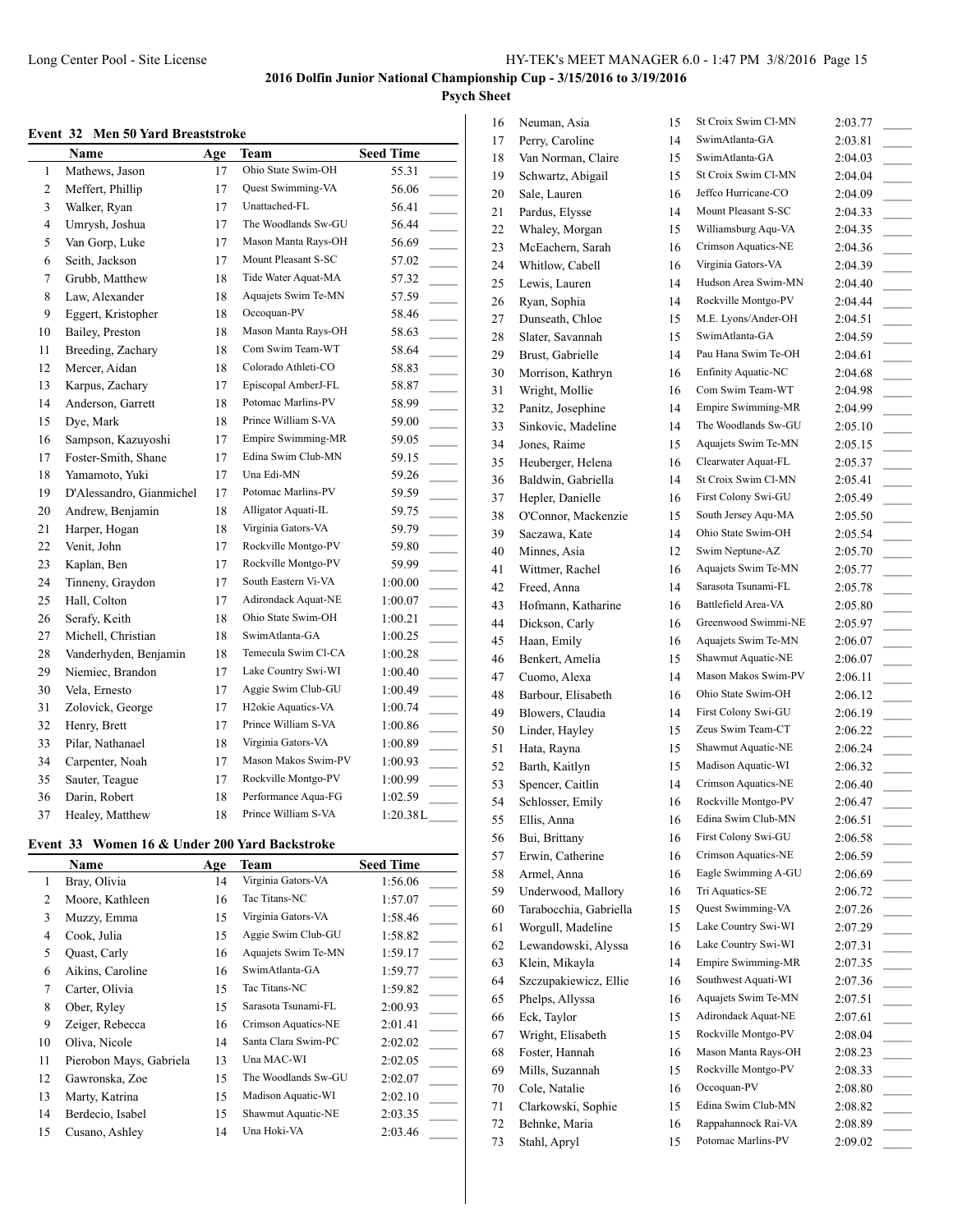# **Psych Sheet**

## **Event 33 ...(Women 16 & Under 200 Yard Backstroke)**

|     | Name                   | Age | Team                            | <b>Seed Time</b>                       |
|-----|------------------------|-----|---------------------------------|----------------------------------------|
| 74  | Hicks, Rachel          | 15  | Eagle Swimming A-GU             | 2:09.14                                |
| 75  | St Rose-Finear, Sydney | 15  | Golden Comets Sw-NI             | 2:09.23                                |
| 76  | Loeck, Gabrielle       | 16  | Una MAC-WI                      | 2:09.25                                |
| 77  | Hodge, Laura           | 15  | H <sub>2</sub> okie Aquatics-VA | 2:09.81                                |
| 78  | Harrison, Sophia       | 16  | Santa Clara Swim-PC             | 2:09.87                                |
| 79  | Dymek, Kasja           | 15  | Greenwood Swimmi-NE             | 2:09.88                                |
| 80  | Lindgren, Alexandra    | 16  | Crimson Aquatics-NE             | 2:10.10<br>$\overline{\phantom{a}}$    |
| 81  | Sepic, Natalie         | 15  | Lake Country Swi-WI             | 2:10.16<br>$\overline{\phantom{a}}$    |
| 82  | Keating, Bronwyn       | 16  | Dig Swimming-VA                 | 2:10.34                                |
| 83  | Sizemore, Emily        | 15  | Rappahannock Rai-VA             | 2:10.50                                |
| 84  | Taylor, Grace          | 16  | Aquajets Swim Te-MN             | 2:10.96                                |
| 85  | Miller, Makayla        | 15  | Concord Swim Clu-IN             | 2:10.98                                |
| 86  | Berdelman, Emma        | 14  | Edina Swim Club-MN              | 2:11.18                                |
| 87  | Tomita, Yurika         | 16  | 92nd Street Flyi-MR             | 2:11.29                                |
| 88  | Pierobon Mays, Chiara  | 16  | Madison Aquatic-WI              | 2:11.37                                |
| 89  | Zess, Payton           | 16  | Southwest Aquati-WI             | 2:11.41<br>$\mathcal{L}^{\mathcal{L}}$ |
| 90  | Song, Isabella         | 14  | Greenwood Swimmi-NE             | 2:11.42                                |
| 91  | Schmude, Katie         | 16  | Blue Tide Aquati-GU             | 2:11.54                                |
| 92  | Baxley, Amelia         | 15  | Piranhas Swim Cl-MN             | 2:11.79                                |
| 93  | Lantz, Maddisen        | 16  | Concord Swim Clu-IN             | 2:11.89<br>$\sim$                      |
| 94  | Hamilton, Annie        | 13  | Edina Swim Club-MN              | 2:12.26                                |
| 95  | Kaminski, Ashley       | 15  | Old Dominion Aqu-VA             | 2:12.37                                |
| 96  | Laciny, Rachel         | 15  | Retriever Aquati-MD             | 2:12.42                                |
| 97  | Littlepage, Madison    | 16  | Potomac Marlins-PV              | 2:12.88<br>$\overline{\phantom{a}}$    |
| 98  | Szydlik, Anabel        | 15  | Greenwood Swimmi-NE             | 2:13.62<br>$\sim$                      |
| 99  | Chidley, Nell          | 14  | Connecticut Aqua-CT             | 2:13.70<br>$\sim$                      |
| 100 | Whiteside, Caitlin     | 15  | Blue Tide Aquati-GU             | 2:14.19<br>$\overline{\phantom{a}}$    |
| 101 | Beavers, Hannah        | 15  | Ohio State Swim-OH              | 2:14.31<br>$\overline{\phantom{a}}$    |
| 102 | Susec, Abigail         | 13  | Mason Manta Rays-OH             | 2:15.24<br>$\overline{\phantom{a}}$    |
| 103 | Ruggiero, Julia        | 16  | Empire Swimming-MR              | 2:15.75                                |
| 104 | Donahue, Julia         | 15  | Crimson Aquatics-NE             | 2:15.92                                |
| 105 | Beer, Alexandrea       | 16  | Concord Swim Clu-IN             | 2:15.98                                |
| 106 | Veenstra, Meghan       | 16  | Crimson Aquatics-NE             | 2:18.74                                |
| 107 | Olsen, Grace           | 14  | Williamsburg Aqu-VA             | 2:19.26                                |
| 108 | Hunt, Victoria         | 16  | The Woodlands Sw-GU             | 2:19.48                                |
| 109 | Rosas, Morgan          | 16  | Una Aces-CO                     | 2:23.10L                               |
| 110 | Reardon, Abby          | 13  | Dig Swimming-VA                 | 2:24.88L                               |

# **Event 34 Men 16 & Under 200 Yard Backstroke**

|                | Name                | Age | Team                | <b>Seed Time</b> |
|----------------|---------------------|-----|---------------------|------------------|
| 1              | Beach, Clark        | 16  | Quest Swimming-VA   | 1:45.61          |
| 2              | Healy, John         | 15  | Tac Titans-NC       | 1:46.38          |
| 3              | Fonder, Khalil      | 16  | Virginia Gators-VA  | 1:47.62          |
| $\overline{4}$ | Beach, Ethan        | 16  | Quest Swimming-VA   | 1:47.75          |
| 5              | Russo, Angelo       | 16  | Virginia Gators-VA  | 1:49.41          |
| 6              | Larson, Peter       | 14  | Edina Swim Club-MN  | 1:50.21          |
| 7              | Mauldin, Caleb      | 15  | Old Dominion Aqu-VA | 1:50.41          |
| 8              | Simmons, Peter      | 16  | Aggie Swim Club-GU  | 1:50.56          |
| 9              | Foster, Carson      | 14  | Mason Manta Rays-OH | 1:51.39          |
| 10             | Gomez, Alberto      | 16  | The Woodlands Sw-GU | 1:51.46          |
| 11             | Ono, Sage           | 16  | SwimAtlanta-GA      | 1:51.54          |
| 12             | Smith, Theodore     | 16  | Sarasota Tsunami-FL | 1:52.52          |
| 13             | Busse, Jonathan     | 16  | St Croix Swim Cl-MN | 1:52.94          |
| 14             | Lannigan, Sean      | 16  | Greenwood Swimmi-NE | 1:53.21          |
| 15             | Cornellison, Hayden | 16  | Temecula Swim Cl-CA | 1:53.23          |
| 16             | Pham, Austin        | 16  | Team Foxjet-MN      | 1:53.24          |

| 17 | Schaum, Ryan      | 15 | Empire Swimming-MR  | 1:53.43                             |
|----|-------------------|----|---------------------|-------------------------------------|
| 18 | Wadowski, Karl    | 15 | Unattached-IL       | 1:53.80                             |
| 19 | Manoff, Philip    | 15 | Jeffco Hurricane-CO | 1:54.59                             |
| 20 | Kelley, James     | 16 | M.E. Lyons/Ander-OH | 1:54.63                             |
| 21 | Clasen, Garrett   | 15 | West Chicago Sha-IL | 1:54.87<br>$\overline{\phantom{a}}$ |
| 22 | Kuriger, Benjamin | 16 | Ohio State Swim-OH  | 1:54.93<br>$\overline{\phantom{a}}$ |
| 23 | Hong, Marcus      | 16 | Lake Shore Swim-LE  | 1:54.95                             |
| 24 | Petro, Michael    | 15 | Alligator Aquati-IL | 1:55.06<br>$\sim$                   |
| 25 | Whyte, Mitchell   | 16 | Hudson Area Swim-MN | 1:55.15                             |
| 26 | Gessner, Erik     | 15 | Edina Swim Club-MN  | 1:55.16                             |
| 27 | Fox, Nicholas     | 15 | Jeffco Hurricane-CO | 1:55.17<br>$\overline{\phantom{a}}$ |
| 28 | Blinkman, Shane   | 15 | Una Scsc-MN         | 1:55.19                             |
| 29 | Rose, Jack        | 15 | Rockville Montgo-PV | 1:55.56<br>$\overline{\phantom{a}}$ |
| 30 | Miller, Kevin     | 15 | Rappahannock Rai-VA | 1:55.77                             |
| 31 | Zhang, Andrew     | 14 | Aggie Swim Club-GU  | 1:55.94                             |
| 32 | Mesihovic, Sven   | 16 | SwimAtlanta-GA      | 1:56.35                             |
| 33 | Stanley, Matthew  | 16 | Connecticut Aqua-CT | 1:56.56                             |
| 34 | Anderson, Jordan  | 15 | Blue Tide Aquati-GU | 1:56.57                             |
| 35 | Trambaugh, Hunter | 16 | South Texas Aqua-GU | 1:56.77                             |
| 36 | Bogart, Liam      | 15 | Empire Swimming-MR  | 1:56.92                             |
| 37 | Eismann, Jacob    | 15 | Ohio State Swim-OH  | 1:56.97<br>$\overline{\phantom{a}}$ |
| 38 | Wrasman, Tyler    | 16 | Lake Country Swi-WI | 1:56.99                             |
| 39 | Schoen, Christian | 16 | Crimson Aquatics-NE | 1:57.04<br>$\overline{\phantom{0}}$ |
| 40 | Pruett, Oliver    | 15 | Edina Swim Club-MN  | 1:57.18                             |
| 41 | Strieter, Oscar   | 16 | Madison Aquatic-WI  | 1:57.67                             |
| 42 | Dreisbach, Max    | 15 | Ohio State Swim-OH  | 1:57.90                             |
| 43 | Puckett, Scout    | 15 | South Texas Aqua-GU | 1:58.04<br>$\overline{\phantom{a}}$ |
| 44 | Grover, Zach      | 15 | Crimson Aquatics-NE | 1:58.23                             |
| 45 | Schuler, William  | 16 | First Colony Swi-GU | 1:58.26<br>$\overline{\phantom{a}}$ |
| 46 | Hoskins, Matthew  | 16 | Retriever Aquati-MD | 1:58.41                             |
| 47 | Storms, Eric      | 16 | Madison Aquatic-WI  | 1:58.90<br>$\overline{\phantom{a}}$ |
| 48 | Pennington, Jonah | 16 | South Texas Aqua-GU | 1:59.10                             |
| 49 | Asphall, Darrin   | 16 | First Colony Swi-GU | 1:59.23                             |
| 50 | Eddy, Bracken     | 15 | Virginia Gators-VA  | 2:00.02                             |
| 51 | Morejon, Eric     | 15 | Eagle Swimming A-GU | 2:00.90<br>$\overline{\phantom{0}}$ |
| 52 | Teske, Daniel     | 16 | Una Aac-FL          | 2:00.96                             |
| 53 | Chung, Alexander  | 16 | Rockville Montgo-PV | 2:01.96<br>$\overline{a}$           |
| 54 | Talati, Nicholas  | 15 | South Eastern Vi-VA | 2:02.30                             |
| 55 | Madsen, Fletcher  | 16 | Mason Makos Swim-PV | 2:03.08<br>$\overline{\phantom{a}}$ |
| 56 | Kraft, Alexander  | 16 | South Metro Stor-MN | 2:03.09                             |
| 57 | Gush, Johnny      | 16 | Mount Pleasant S-SC | 2:03.66                             |
| 58 | Blinkman, Cale    | 15 | Una Scsc-MN         | 2:09.87                             |
| 59 | Martinez, Ricardo | 16 | Una Cat-FL          | 2:12.09L                            |

### **Event 35 Women 200 Yard Backstroke**

|    | Name               | Age | Team                     | <b>Seed Time</b> |
|----|--------------------|-----|--------------------------|------------------|
| 1  | Pollok, Ashley     | 17  | The Woodlands Sw-GU      | 1:57.58          |
| 2  | Fontaine, Sophie   | 18  | South Jersey Agu-MA      | 1:59.01          |
| 3  | Thompson, Beatrix  | 17  | Empire Swimming-MR       | 1:59.43          |
| 4  | Coughlin, Kara     | 17  | Jeffco Hurricane-CO      | 2:00.18          |
| 5  | Degnan, Michaela   | 17  | Shawmut Aquatic-NE       | 2:00.79          |
| 6  | Whiteley, Hannah   | 18  | Mason Manta Rays-OH      | 2:00.84          |
| 7  | Dambacher, Kelsey  | 18  | <b>Ouest Swimming-VA</b> | 2:00.95          |
| 8  | Gourdie, Emma      | 17  | Mount Pleasant S-SC      | 2:01.31          |
| 9  | Nebraska, Anna     | 18  | Ohio State Swim-OH       | 2:01.41          |
| 10 | Aikins, Katherine  | 18  | SwimAtlanta-GA           | 2:01.55          |
| 11 | Sabadeanu, Sabrina | 17  | Jeffco Hurricane-CO      | 2:01.71          |
| 12 | Vance, Emily       | 18  | Retriever Aquati-MD      | 2:01.99          |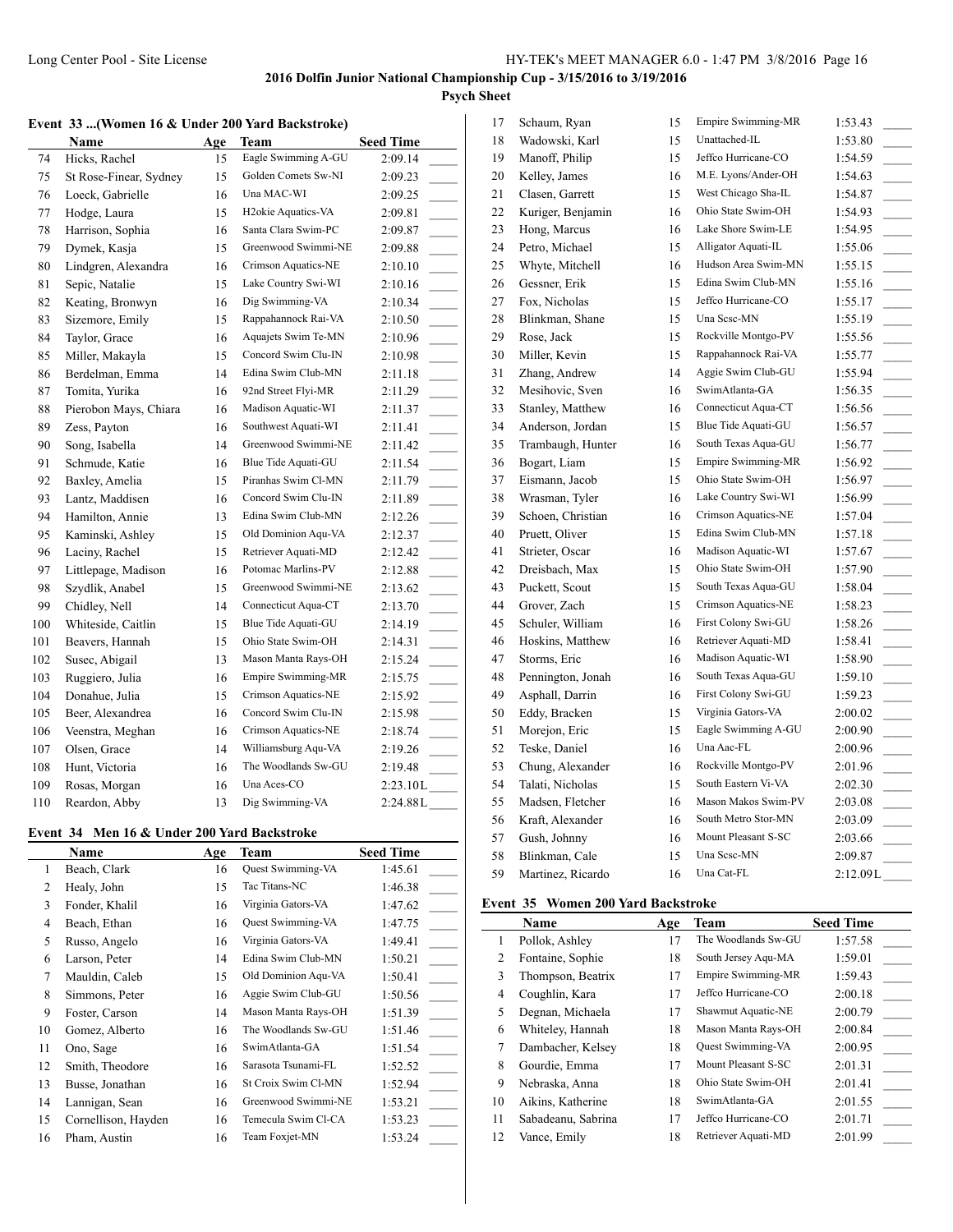#### **Event 35 ...(Women 200 Yard Backstroke)**

|    | Name                   | Age | Team                | <b>Seed Time</b>                    |
|----|------------------------|-----|---------------------|-------------------------------------|
| 13 | Kenchel, Katelyn       | 17  | Jeffco Hurricane-CO | 2:02.35                             |
| 14 | O'Sullivan, Maureen    | 17  | Empire Swimming-MR  | 2:02.61                             |
| 15 | Frederick, Madison     | 17  | Temecula Swim Cl-CA | 2:02.92                             |
| 16 | Wehrmeister, Sarah     | 18  | Eagle Swimming A-GU | 2:03.50                             |
| 17 | Pick, Christina        | 17  | SwimAtlanta-GA      | 2:03.52<br>$\overline{\phantom{a}}$ |
| 18 | Ruehle, Emma           | 18  | Aquajets Swim Te-MN | 2:03.66                             |
| 19 | Adcock, Elena          | 17  | Enfinity Aquatic-NC | 2:03.74                             |
| 20 | Du Plessis, Sophie     | 19  | Crimson Aquatics-NE | 2:03.76<br>$\overline{\phantom{a}}$ |
| 21 | Fung, Natasha          | 17  | Eagle Swimming A-GU | 2:04.12                             |
| 22 | Zeiger, Elizabeth      | 18  | Crimson Aquatics-NE | 2:04.24                             |
| 23 | Milligan, Samantha     | 17  | Shawmut Aquatic-NE  | 2:04.61<br>$\overline{\phantom{a}}$ |
| 24 | Mayo, Rebecca          | 17  | Prince William S-VA | 2:04.62                             |
| 25 | Montgomery, Morgan     | 18  | Tac Titans-NC       | 2:05.61<br>$\overline{\phantom{a}}$ |
| 26 | Wolf, Caroline         | 17  | Mason Manta Rays-OH | 2:05.77                             |
| 27 | Kontrimas, Anastasia   | 17  | First Colony Swi-GU | 2:05.98                             |
| 28 | Halmy, Dorothy         | 18  | The Woodlands Sw-GU | 2:06.13<br>$\sim$                   |
| 29 | Fish, Emma             | 18  | SwimAtlanta-GA      | 2:06.39                             |
| 30 | Holbert, Aubrey        | 17  | Tule Nation Trit-CC | 2:06.48                             |
| 31 | Stimes, Kelsey         | 17  | Woodstock Dolphi-IL | 2:06.50<br>$\overline{\phantom{a}}$ |
| 32 | Allen, Alexandra       | 18  | Aggie Swim Club-GU  | 2:06.72                             |
| 33 | Moore, Emily           | 17  | Temecula Swim Cl-CA | 2:06.78                             |
| 34 | De Figueiredo, Maria   | 18  | Aggie Swim Club-GU  | 2:06.87                             |
| 35 | Barklund, Jacqueline   | 17  | Battlefield Area-VA | 2:06.93                             |
| 36 | Griffith, Elizabeth    | 17  | M.E. Lyons/Ander-OH | 2:07.10<br>$\overline{\phantom{a}}$ |
| 37 | Hutton, Theresa        | 17  | Team Rockland Sw-MR | 2:07.14<br>$\overline{\phantom{a}}$ |
| 38 | Power, Kathryn         | 17  | The Woodlands Sw-GU | 2:07.16                             |
| 39 | Muzzy, Tessa           | 17  | Virginia Gators-VA  | 2:08.32                             |
| 40 | Fissenden, Savannah    | 17  | Makos Aquatics C-FL | 2:08.38<br>$\sim$ 10 $\pm$          |
| 41 | Palczynski, Stephanie  | 17  | Una Wcs-IL          | 2:08.51                             |
| 42 | Amar, Kelly            | 17  | Empire Swimming-MR  | 2:08.63                             |
| 43 | Whitaker, Rachel       | 18  | Greenwood Swimmi-NE | 2:08.74                             |
| 44 | Karlinchak, Katie      | 17  | Mason Makos Swim-PV | 2:08.96                             |
| 45 | Hardewig, Alexa        | 18  | M.E. Lyons/Ander-OH | 2:09.51                             |
| 46 | Kubel, Ashley          | 17  | Academy Aquatic-FL  | 2:09.76                             |
| 47 | Tillman, Victoria      | 17  | First Colony Swi-GU | 2:10.78                             |
| 48 | Ferrara, Kendyl        | 17  | M.E. Lyons/Ander-OH | 2:12.76<br>$\overline{\phantom{a}}$ |
| 49 | Stark, Rachel          | 17  | Lake Shore Swim-LE  | 2:13.34                             |
| 50 | Baumer, Grace          | 17  | Golden Comets Sw-NI | 2:14.22                             |
| 51 | Lanoe, Talisa          | 21  | Performance Aqua-FG | 2:24.45L                            |
| 52 | Van Tassell, Gabrielle | 17  | Wagner Aquatic C-MR | 2:24.59L                            |

## **Event 36 Men 200 Yard Backstroke**

|    | Name               | Age | Team                | <b>Seed Time</b> |
|----|--------------------|-----|---------------------|------------------|
| 1  | Hodge, Cooper      | 18  | Mason Manta Rays-OH | 1:45.85          |
| 2  | Zarian, Michael    | 17  | Jeffco Hurricane-CO | 1:46.67          |
| 3  | Beam, Austin       | 18  | Ohio State Swim-OH  | 1:47.36          |
| 4  | Roberts, Barrett   | 17  | First Colony Swi-GU | 1:48.00          |
| 5  | Kelley, Andrew     | 18  | Shamrock Swim Cl-NE | 1:49.15          |
| 6  | Tovar, Jason       | 17  | Greenwood Swimmi-NE | 1:50.06          |
| 7  | Eubanks, Logan     | 18  | Old Dominion Agu-VA | 1:50.55          |
| 8  | Brzezinski, Carter | 17  | Mount Pleasant S-SC | 1:50.99          |
| 9  | Saczawa, Jack      | 17  | Ohio State Swim-OH  | 1:51.13          |
| 10 | Keener, Cooper     | 18  | Mason Manta Rays-OH | 1:51.41          |
| 11 | Ericksen, Jonathan | 18  | M.E. Lyons/Ander-OH | 1:51.84          |
| 12 | Back, Griffin      | 18  | Aquajets Swim Te-MN | 1:52.82          |
| 13 | Russo, Dominic     | 19  | Virginia Gators-VA  | 1:52.88          |

| 14 | Ritchie, William    | 18 | Tac Titans-NC             | 1:53.15                             |
|----|---------------------|----|---------------------------|-------------------------------------|
| 15 | Davies, Jack        | 17 | The Woodlands Sw-GU       | 1:53.18                             |
| 16 | Saunders, Brett     | 18 | Delaware Swim Te-MA       | 1:53.24                             |
| 17 | Monteagudo, Carlos  | 17 | First Colony Swi-GU       | 1:53.32                             |
| 18 | Logan, Ryan         | 17 | The Woodlands Sw-GU       | 1:53.36<br>$\sim 10$                |
| 19 | Quinn, Charles      | 18 | Shawmut Aquatic-NE        | 1:53.57                             |
| 20 | Kuriger, Winston    | 18 | Ohio State Swim-OH        | 1:53.92                             |
| 21 | Landrum, John       | 17 | SwimAtlanta-GA            | 1:54.24                             |
| 22 | Young, Cameron      | 20 | Occoquan-PV               | 1:55.23                             |
| 23 | Jenkins, Daniel     | 17 | SwimAtlanta-GA            | 1:55.63                             |
| 24 | Curran, Matthew     | 17 | Old Dominion Aqu-VA       | 1:56.44<br>$\overline{a}$           |
| 25 | De La Rosa, Jehu    | 18 | The Woodlands Sw-GU       | 1:56.48                             |
| 26 | Brenton, William    | 17 | Edina Swim Club-MN        | 1:56.76                             |
| 27 | Carpenter, Noah     | 17 | Mason Makos Swim-PV       | 1:57.11<br>$\overline{a}$           |
| 28 | Schmidt, Connor     | 18 | Prince William S-VA       | 1:57.58                             |
| 29 | Muntifering, Joshua | 17 | Sea Devils-MN             | 1:57.83                             |
| 30 | Keener, Myles       | 18 | Mason Manta Rays-OH       | 1:57.95                             |
| 31 | Brandt, Evan        | 17 | Occoquan-PV               | 1:59.77                             |
| 32 | Wallace, Cameron    | 17 | Mason Manta Rays-OH       | 1:59.77                             |
| 33 | Sterneld, Eric      | 17 | SwimAtlanta-GA            | 1:59.87<br>$\sim$                   |
| 34 | Niemiec, Brandon    | 17 | Lake Country Swi-WI       | 2:00.10                             |
| 35 | Robrock, Craig      | 18 | South Metro Stor-MN       | 2:00.25<br>$\overline{\phantom{a}}$ |
| 36 | McFarland, Tanner   | 17 | Empire Swimming-MR        | 2:00.29                             |
| 37 | Kelleher, Evyn      | 18 | Temecula Swim Cl-CA       | 2:01.11                             |
| 38 | Stahl, Keven        | 17 | Potomac Marlins-PV        | 2:01.41                             |
| 39 | Paschina, Benjamin  | 18 | Virginia Gators-VA        | 2:02.21                             |
| 40 | Brunelli, Michael   | 17 | Crimson Aquatics-NE       | 2:11.78L                            |
| 41 | Larson, Johnthomas  | 17 | Edina Swim Club-MN        | 2:12.17L                            |
| 42 | Tucci, Daniel       | 17 | <b>Empire Swimming-MR</b> | 2:12.61L                            |

# **Event 37 Women 16 & Under 50 Yard Freestyle**

|              | Name                    | Age | Team                | <b>Seed Time</b> |
|--------------|-------------------------|-----|---------------------|------------------|
| $\mathbf{1}$ | Wittmer, Rachel         | 16  | Aquajets Swim Te-MN | 22.54            |
| 2            | Cook, Julia             | 15  | Aggie Swim Club-GU  | 22.79            |
| 3            | Donley, Miranda         | 16  | Ohio State Swim-OH  | 22.97            |
| 4            | Cuomo, Alexa            | 14  | Mason Makos Swim-PV | 23.14            |
| 5            | Foster, Hannah          | 16  | Mason Manta Rays-OH | 23.14            |
| 6            | Quast, Carly            | 16  | Aquajets Swim Te-MN | 23.31            |
| 7            | Kulp, Caroline          | 15  | Virginia Gators-VA  | 23.35            |
| 8            | Hamilton, Whittney      | 14  | Virginia Gators-VA  | 23.43            |
| 9            | Teng, Cathy             | 15  | Santa Clara Swim-PC | 23.56            |
| 10           | Barth, Kaitlyn          | 15  | Madison Aquatic-WI  | 23.62            |
| 11           | Wei, Andrea             | 15  | Shawmut Aquatic-NE  | 23.71            |
| 12           | Kraus, Alena            | 16  | Makos Aquatics C-FL | 23.73            |
| 13           | Olson, Lauren           | 16  | Mason Manta Rays-OH | 23.77            |
| 14           | Dymek, Kasja            | 15  | Greenwood Swimmi-NE | 23.80            |
| 15           | Moffat, Mckayla         | 15  | Ohio State Swim-OH  | 23.91            |
| 16           | Pierobon Mays, Gabriela | 13  | Una MAC-WI          | 23.91            |
| 17           | Jones, Raime            | 15  | Aquajets Swim Te-MN | 23.95            |
| 18           | Nelson, Natalie         | 16  | West Chicago Sha-IL | 23.97            |
| 19           | Zeiger, Rebecca         | 16  | Crimson Aquatics-NE | 23.99            |
| 20           | Aikins, Caroline        | 16  | SwimAtlanta-GA      | 24.02            |
| 21           | Weng, Vivian            | 14  | Greenwood Swimmi-NE | 24.06            |
| 22           | Neuman, Asia            | 15  | St Croix Swim Cl-MN | 24.09            |
| 23           | Pardus, Elysse          | 14  | Mount Pleasant S-SC | 24.10            |
| 24           | Post, Ashley            | 16  | Aquajets Swim Te-MN | 24.12            |
| 25           | Haan, Emily             | 16  | Aquajets Swim Te-MN | 24.12            |
| 26           | Monroe, Grace           | 15  | Lake Shore Swim-LE  | 24.12            |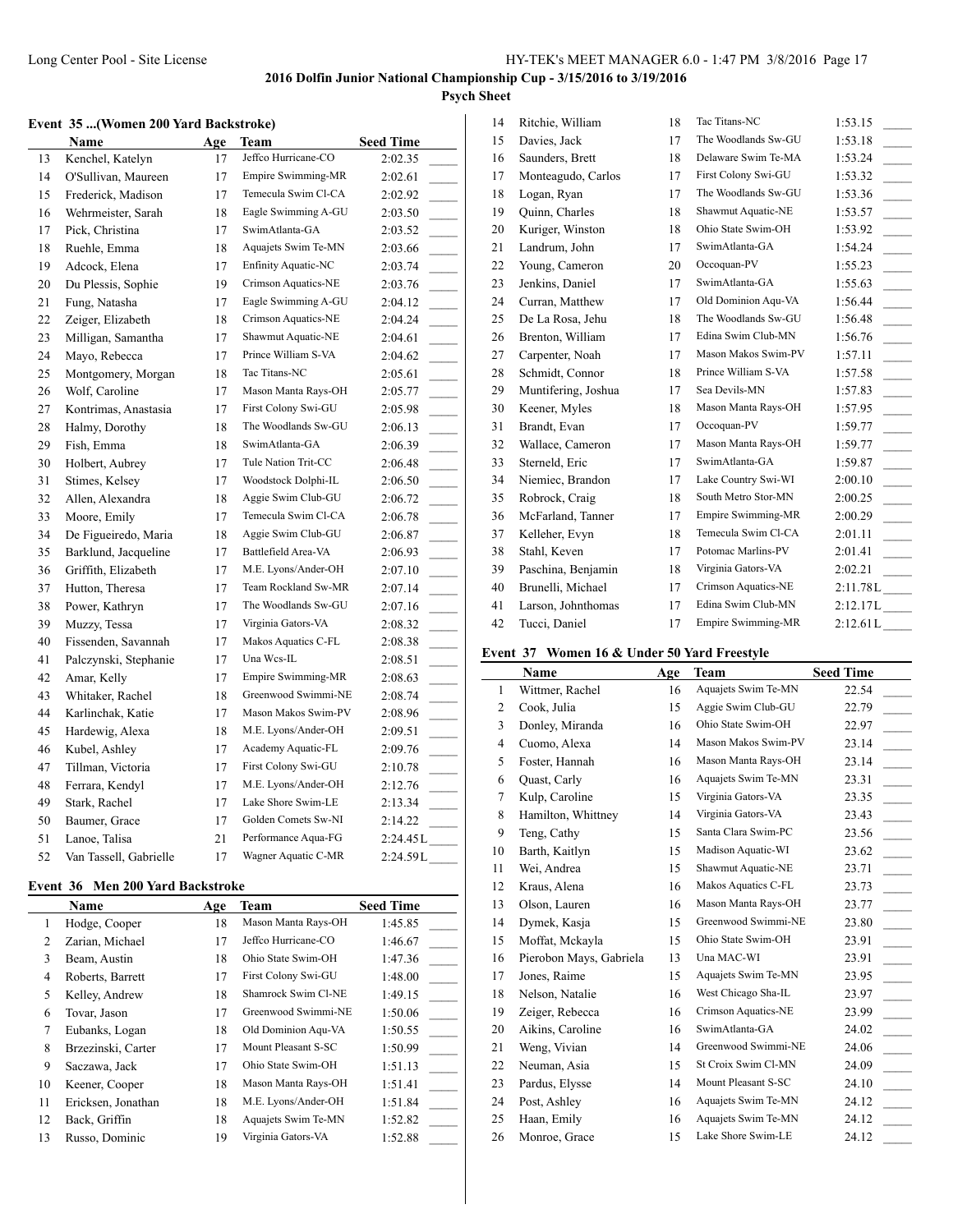**Psych Sheet**

|  |  | Event 37 (Women 16 & Under 50 Yard Freestyle) |  |  |  |  |  |  |  |  |
|--|--|-----------------------------------------------|--|--|--|--|--|--|--|--|
|--|--|-----------------------------------------------|--|--|--|--|--|--|--|--|

|        | vent 37 (Women 16 & Under 50 Yard Freestyle) |     |                     |                                     |
|--------|----------------------------------------------|-----|---------------------|-------------------------------------|
|        | Name                                         | Age | Team                | <b>Seed Time</b>                    |
| 27     | Lantz, Maddisen                              | 16  | Concord Swim Clu-IN | 24.15                               |
| 28     | Panitz, Georgia                              | 16  | Empire Swimming-MR  | 24.17                               |
| 29     | Marty, Katrina                               | 15  | Madison Aquatic-WI  | 24.17                               |
| 30     | Saczawa, Kate                                | 14  | Ohio State Swim-OH  | 24.20                               |
| 31     | Cabush, Abigail                              | 15  | Lake Country Swi-WI | 24.21                               |
| 32     | Sterlacci, Catarina                          | 15  | Academy Aquatic-FL  | 24.23                               |
| 33     | Keating, Bronwyn                             | 16  | Dig Swimming-VA     | 24.24                               |
| 34     | Petersen, Bethany                            | 16  | Eagle Swimming A-GU | 24.26                               |
| 35     | Brown, Mia                                   | 14  | Ohio State Swim-OH  | 24.33                               |
| 36     | Campbell, Nikia                              | 16  | Potomac Marlins-PV  | 24.37                               |
| 37     | Peroni, Rachel                               | 16  | Ohio State Swim-OH  | 24.37<br>$\sim$                     |
| 38     | Potter, Madison                              | 15  | Edina Swim Club-MN  | 24.38                               |
| 39     | Carriger, Kile                               | 16  | Com Swim Team-WT    | 24.38                               |
| 40     | Bentz, Caroline                              | 13  | Rappahannock Rai-VA | 24.42                               |
| 41     | Hartigan, Madison                            | 16  | Empire Swimming-MR  | 24.45                               |
| 42     | Arlandson, Grace                             | 16  | Edina Swim Club-MN  |                                     |
|        | Rossi, Caroline                              |     | Academy Aquatic-FL  | 24.46                               |
| 43     |                                              | 15  | Swim Neptune-AZ     | 24.47                               |
| 44     | Minnes, Asia                                 | 12  | Concord Swim Clu-IN | 24.48                               |
| 45     | Miller, Makayla                              | 15  |                     | 24.48                               |
| 46     | Gould, Serena                                | 13  | South Texas Aqua-GU | 24.49                               |
| 47     | Moellering, Meredith                         | 15  | M.E. Lyons/Ander-OH | 24.49                               |
| 48     | Summers, Elena                               | 16  | Mason Makos Swim-PV | 24.51<br>$\sim$ 10 $\pm$            |
| 49     | Shimel, Alejandra                            | 16  | Eagle Swimming A-GU | 24.52<br>$\overline{\phantom{a}}$   |
| 50     | Werner, Gabriella                            | 14  | Sea Devils-MN       | 24.52                               |
| 51     | Young, Lauren                                | 15  | Mason Makos Swim-PV | 24.53<br>$\mathcal{L}^{\text{max}}$ |
| 52     | Drill, Maya                                  | 14  | Rockville Montgo-PV | 24.55                               |
| 53     | Schwartz, Abigail                            | 15  | St Croix Swim Cl-MN | 24.55                               |
| 54     | Lachey, Mia                                  | 14  | Ohio State Swim-OH  | 24.56                               |
| 55     | Petereit, Drew                               | 15  | Cats Aquatic Tea-IL | 24.58                               |
| 56     | Schnell, Jordyn                              | 15  | Sea Devils-MN       | 24.59                               |
| 57     | McCarthy, Kelli                              | 16  | Edina Swim Club-MN  | 24.59                               |
| 58     | Aurnou-Rhees, Jordan                         | 13  | Ohio State Swim-OH  | 24.60                               |
| 59     | Hall, Morgen                                 | 15  | Adirondack Aquat-NE | 24.62                               |
| 60     | Kaminski, Ashley                             | 15  | Old Dominion Aqu-VA | 24.63<br>$\sim$ 100 $\mu$           |
| 61     | Romney, Brieanna                             | 14  | South Eastern Vi-VA | 24.64<br>$\sim$ 10 $\pm$            |
| 62     | May, Kenzie                                  | 15  | Eagle Swimming A-GU | 24.65                               |
| 63     | Plasser, Lydia                               | 15  | Enfinity Aquatic-NC | 24.65                               |
| 64     | Santiago, Jillian                            | 15  | Sarasota Tsunami-FL | 24.65                               |
| 65     | Olsen, Grace                                 | 14  | Williamsburg Aqu-VA | 24.66                               |
| 66     | Parker, Melissa                              | 15  | Hudson Area Swim-MN | 24.67                               |
| 67     | Zhou, Tara                                   | 16  | Adirondack Aquat-NE | 24.68                               |
| 68     | Trout, Olivia                                | 15  | Concord Swim Clu-IN | 24.69                               |
| 69     | Taylor, Grace                                | 16  | Aquajets Swim Te-MN | 24.70                               |
| 70     | Sykes, Hannah                                | 14  | Episcopal AmberJ-FL | 24.71                               |
| 71     | Sattler, Margaret                            | 16  | Mason Manta Rays-OH | 24.73                               |
| 72     | Clarkowski, Nora                             | 14  | Edina Swim Club-MN  | 24.75                               |
|        | Berdecio, Isabel                             |     | Shawmut Aquatic-NE  |                                     |
| 73     |                                              | 15  | SwimAtlanta-GA      | 24.75                               |
| 74     | Smith, Lilia                                 | 16  |                     | 24.76                               |
| 75     | Aegerter, Hannah                             | 15  | Madison Aquatic-WI  | 24.78                               |
| 76     | Brust, Gabrielle                             | 14  | Pau Hana Swim Te-OH | 24.83                               |
| 77     | Hutton, Olivia                               | 15  | Quest Swimming-VA   | 24.83                               |
| 78     | Reardon, Abby                                | 13  | Dig Swimming-VA     | 24.84                               |
| 79     | Van Laarhoven, Anna                          | 16  | Aquajets Swim Te-MN | 24.85                               |
| $80\,$ | Loeck, Gabrielle                             | 16  | Una MAC-WI          | 24.89                               |
| 81     | Jansen, Holly                                | 16  | Potomac Marlins-PV  | 24.90                               |
| 82     | Lezer, Emma                                  | 15  | Sea Devils-MN       | 24.92                               |

| 84         |                      |    |                           |                                    |
|------------|----------------------|----|---------------------------|------------------------------------|
|            | Dickson, Carly       | 16 | Greenwood Swimmi-NE       | 24.93                              |
| 85         | Wood, Lianna         | 16 | Hudson Area Swim-MN       | 24.95                              |
| 86         | Beckwith, Jessica    | 15 | Colorado Athleti-CO       | 24.97                              |
| 87         | Baxley, Amelia       | 15 | Piranhas Swim Cl-MN       | 24.99                              |
| 88         | Saucedo, Lucy        | 16 | Cats Aquatic Tea-IL       | 24.99                              |
| 89         | Sizemore, Emily      | 15 | Rappahannock Rai-VA       | 25.00                              |
| 90         | Carroll, Cailin      | 15 | Quest Swimming-VA         | 25.02                              |
| 91         | Rosas, Morgan        | 16 | Una Aces-CO               | 25.03                              |
| 92         | Linder, Hayley       | 15 | Zeus Swim Team-CT         | 25.03                              |
| 93         | Amar, Kate           | 14 | <b>Empire Swimming-MR</b> | 25.03                              |
| 94         | Bario, Giovanna      | 16 | SwimAtlanta-GA            | 25.11                              |
| 95         | Baude, Emily         | 15 | St Croix Swim Cl-MN       | 25.11<br>$\frac{1}{2}$             |
| 96         | Song, Isabella       | 14 | Greenwood Swimmi-NE       | 25.12<br>$\sim$                    |
| 97         | Clarkowski, Sophie   | 15 | Edina Swim Club-MN        | 25.15                              |
| 98         | Weiss, Emily         | 14 | 92nd Street Flyi-MR       | 25.17                              |
| 99         | Sinkovic, Madeline   | 14 | The Woodlands Sw-GU       | 25.19<br>$\sim 10^{-1}$            |
| 100        | Lawhorn, Logan       | 14 | Ohio State Swim-OH        | 25.25                              |
| 101        | Merkel, Brecken      | 13 | Edina Swim Club-MN        | 25.27<br>$\overline{\phantom{a}}$  |
| 102        | Beer, Alexandrea     | 16 | Concord Swim Clu-IN       | 25.31                              |
| 103        | Van Norman, Claire   | 15 | SwimAtlanta-GA            | 25.34                              |
| 104        | Ma, Jenny            | 16 | Santa Clara Swim-PC       | 25.34                              |
| 105        | Thompson, Jenna      | 15 | South Eastern Vi-VA       | 25.38                              |
| 106        | Gardner, Caroline    | 15 | Edina Swim Club-MN        | 25.42                              |
| 107        | Nunez, Kathryn       | 15 | South Eastern Vi-VA       | 25.42                              |
| 108        | Whiteside, Caitlin   | 15 | Blue Tide Aquati-GU       | 25.45<br>$\sim$                    |
| 109        | Slater, Savannah     | 15 | SwimAtlanta-GA            | 25.50                              |
| 110        | Davenport, Isabelle  | 16 | Jeffco Hurricane-CO       | 25.56                              |
| 111        | Seymour, Emma        | 16 | Edina Swim Club-MN        | 25.56<br>$\sim 10^{-11}$           |
| 112        | Johnson, Jane        | 16 | SwimAtlanta-GA            | 25.57                              |
| 113        | Wong, Sandra         | 16 | Crimson Aquatics-NE       | 25.59                              |
| 114        | Durlacher, Alexis    | 16 | Episcopal AmberJ-FL       | 25.63                              |
| 115        | Hatter, Daria        | 15 | First Colony Swi-GU       | 25.70                              |
| 116        | Hunt, Victoria       | 16 | The Woodlands Sw-GU       | 25.71                              |
| 117        | Deppe-Walker, Maggie | 16 | Mason Makos Swim-PV       | 25.82                              |
| 118        | Baker, Alexis        | 16 | The Woodlands Sw-GU       | 25.84                              |
| 119        | Stanley, Karigan     | 16 | First Colony Swi-GU       | 25.88                              |
| 120        | Zhang, Chelsea       | 16 | Shawmut Aquatic-NE        | 25.89                              |
| 121        | Susec, Abigail       | 13 | Mason Manta Rays-OH       | 26.06                              |
| 122        | Lindemann, Andrea    | 15 | Temecula Swim Cl-CA       | 26.17                              |
| 123        | Akers, Alexa         | 16 | Noblesville Swim-IN       | 26.26                              |
| 124        | Behnke, Maria        | 16 | Rappahannock Rai-VA       | 26.73                              |
| 125        | Stamper, Georgia     | 16 | Potomac Marlins-PV        | 26.97<br>$\overline{\phantom{a}}$  |
| 126        | Sellers, Callie      | 15 | Episcopal AmberJ-FL       | 28.44                              |
| 127        | Ernst, Haley         | 15 | Una Cat-FL                | $\overline{\phantom{a}}$<br>24.68L |
| 128        | Hernandez, Stephanie | 16 | Clearwater Aquat-FL       | 24.68L                             |
| 129        | Lewandowski, Alyssa  | 16 | Lake Country Swi-WI       | 24.69L                             |
| 130        | Newman, Claire       | 13 | Barracuda Swim T-MI       | $27.57L$ <sub>_____</sub>          |
| 131        | Heuberger, Helena    | 16 | Clearwater Aquat-FL       | $27.80L$ <sub>_____</sub>          |
|            | McCarthy, Erin       | 15 | Aquajets Swim Te-MN       | $27.99L$ <sub>---</sub>            |
|            |                      |    |                           |                                    |
| 132<br>133 | Underwood, Mallory   | 16 | Tri Aquatics-SE           | $28.01 L$ <sub>____</sub>          |

#### **Event 38 Men 16 & Under 50 Yard Freestyle**

| Name              | Age | Team                | <b>Seed Time</b> |
|-------------------|-----|---------------------|------------------|
| Trepanier, Andrew |     | South Metro Stor-MN | 20.65            |
| Kabelka, Johannes |     | Ohio State Swim-OH  | 21.02            |
| Shepard, Corey    |     | Occoquan-PV         | 21.31            |
| Fonder, Khalil    |     | Virginia Gators-VA  | 21.32            |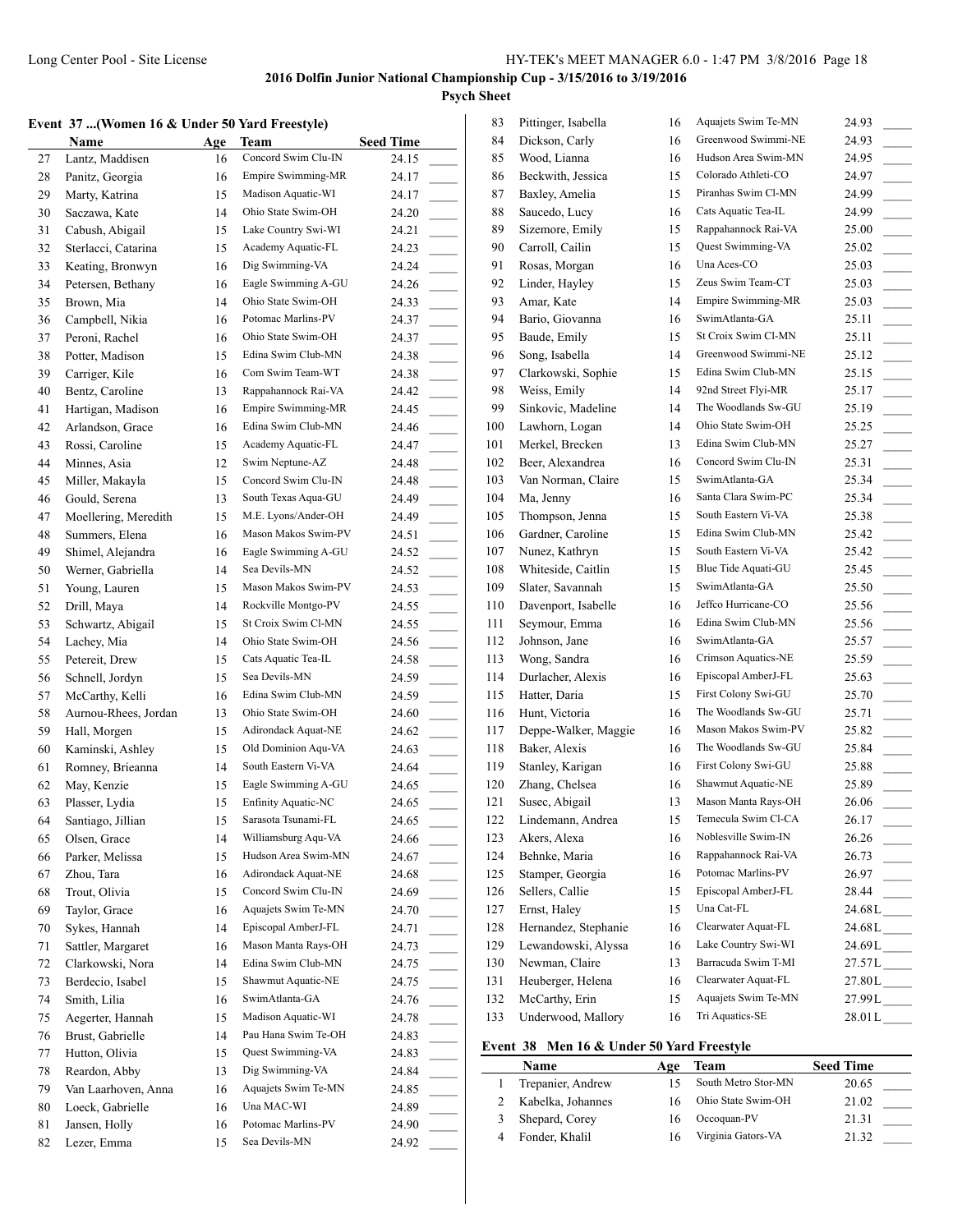**Psych Sheet**

### **Event 38 ...(Men 16 & Under 50 Yard Freestyle)**

|    | Event 38 (Men 16 & Under 50 Yard Freestyle) |     |                     |                                   |
|----|---------------------------------------------|-----|---------------------|-----------------------------------|
|    | Name                                        | Age | Team                | <b>Seed Time</b>                  |
| 5  | Boyd, Dylan                                 | 16  | Cats Aquatic Tea-IL | 21.35                             |
| 6  | Beach, Clark                                | 16  | Quest Swimming-VA   | 21.36                             |
| 7  | Balcerak, Michael                           | 16  | Alligator Aquati-IL | 21.37                             |
| 8  | Withers, Joshua                             | 16  | Edina Swim Club-MN  | 21.38                             |
| 9  | Foster, Jacob                               | 15  | Mason Manta Rays-OH | 21.42                             |
| 10 | Baginski, Nicholas                          | 16  | Cats Aquatic Tea-IL | 21.46                             |
| 11 | Kantzler, Mark                              | 16  | Tampa Bay Aquat-FL  | 21.47                             |
| 12 | Wilburn, Cason                              | 14  | East Coast Aquat-VA | 21.52                             |
| 13 | Russo, Angelo                               | 16  | Virginia Gators-VA  | 21.53<br>$\overline{\phantom{a}}$ |
| 14 | Larson, Peter                               | 14  | Edina Swim Club-MN  | 21.55<br>$\overline{\phantom{a}}$ |
| 15 | Dahlgren, Jack                              | 16  | Aquajets Swim Te-MN | 21.56                             |
| 16 | Plewniak, Kevin                             | 15  | Tac Titans-NC       | 21.58                             |
| 17 | Spear, Kevin                                | 16  | Crimson Aquatics-NE | 21.68<br>$\sim$                   |
| 18 | Hickman-Chow, Tobin                         | 15  | The Woodlands Sw-GU | 21.74                             |
| 19 | Bean, Charles                               | 16  | Sea Devils-MN       | 21.77                             |
| 20 | Doss, Brennen                               | 15  | Quest Swimming-VA   | $\overline{\phantom{a}}$<br>21.77 |
| 21 | Hong, Marcus                                | 16  | Lake Shore Swim-LE  | $\overline{\phantom{a}}$<br>21.78 |
| 22 | Kuranda, Max                                | 15  | Potomac Marlins-PV  | 21.79                             |
| 23 |                                             |     | Lake Shore Swim-LE  |                                   |
|    | Macmillan, Colin                            | 16  | Cats Aquatic Tea-IL | 21.80<br>$\overline{\phantom{a}}$ |
| 24 | Turner, Eric                                | 16  | South Metro Stor-MN | 21.82                             |
| 25 | Kraft, Alexander                            | 16  |                     | 21.83<br>$\overline{\phantom{a}}$ |
| 26 | Petro, Michael                              | 15  | Alligator Aquati-IL | 21.85<br>$\overline{\phantom{a}}$ |
| 27 | Miller, Kevin                               | 15  | Rappahannock Rai-VA | 21.85                             |
| 28 | Crane, Sterling                             | 15  | Episcopal AmberJ-FL | 21.86                             |
| 29 | Trambaugh, Hunter                           | 16  | South Texas Aqua-GU | 21.87<br>$\mathbb{R}^2$           |
| 30 | Bassett, Cole                               | 15  | Shawmut Aquatic-NE  | 21.89                             |
| 31 | Strieter, Oscar                             | 16  | Madison Aquatic-WI  | 21.90                             |
| 32 | L'Italien, Christian                        | 16  | Blue Tide Aquati-GU | 21.93<br>$\sim$                   |
| 33 | Sands, Sam                                  | 15  | Academy Aquatic-FL  | 21.94                             |
| 34 | Vines, Braden                               | 16  | Com Swim Team-WT    | 21.94                             |
| 35 | Craine, Dolan                               | 16  | Team Foxjet-MN      | 21.95<br>$\mathbb{R}$             |
| 36 | Lacore, Patrick                             | 15  | Old Dominion Aqu-VA | 22.07                             |
| 37 | Clark, David                                | 15  | The Woodlands Sw-GU | 22.18<br>$\sim$                   |
| 38 | Beach, Ethan                                | 16  | Quest Swimming-VA   | 22.19<br>$\sim$                   |
| 39 | Blinkman, Shane                             | 15  | Una Scsc-MN         | 22.22                             |
| 40 | Pema, Patrick                               | 16  | Ohio State Swim-OH  | 22.23                             |
| 41 | Spychalski, Pearson                         | 15  | Ohio State Swim-OH  | 22.25                             |
| 42 | Selnick, Benjamin                           | 16  | Retriever Aquati-MD | 22.26                             |
| 43 | Findley, Kallaghan                          | 15  | Concord Swim Clu-IN | 22.27                             |
| 44 | Wiedoff, Jeffrey                            | 15  | Lake Country Swi-WI | 22.29                             |
| 45 | Knaul, William                              | 15  | Shawmut Aquatic-NE  | 22.30                             |
| 46 | Gariepy, Mitchell                           | 16  | Shawmut Aquatic-NE  | 22.31                             |
| 47 | Daniel, Austin                              | 16  | SwimAtlanta-GA      | 22.33                             |
| 48 | Lezer, Maxwell                              | 16  | Sea Devils-MN       | 22.33                             |
| 49 | Wadowski, Karl                              | 15  | Unattached-IL       | 22.33                             |
| 50 | Jamieson, Noah                              | 16  | Cats Aquatic Tea-IL | 22.40                             |
| 51 | Verastek, Christopher                       | 15  | South Eastern Vi-VA | 22.40                             |
| 52 | Crump, Austin                               | 16  | Jeffco Hurricane-CO | 22.45                             |
| 53 | Gleim, Connor                               | 15  | Old Dominion Aqu-VA | 22.49                             |
| 54 | Thompson, Alex                              | 16  | South Metro Stor-MN | 22.50                             |
| 55 | Serafy, Joel                                | 16  | Ohio State Swim-OH  | 22.53                             |
| 56 |                                             | 15  | Jeffco Hurricane-CO |                                   |
|    | Manoff, Philip                              |     | Ohio State Swim-OH  | 22.55                             |
| 57 | Furbee, Calvin                              | 15  |                     | 22.58                             |
| 58 | Smith, William                              | 16  | Episcopal AmberJ-FL | 22.68                             |
| 59 | Scott, Hunter                               | 16  | Aggie Swim Club-GU  | 22.75                             |
| 60 | Nowacki, David                              | 16  | Southwest Aquati-WI | 22.80                             |
|    |                                             |     |                     |                                   |

| 61 | Dreisbach, Max   | 15 | Ohio State Swim-OH  | 22.98  |
|----|------------------|----|---------------------|--------|
| 62 | Devyak, Ethan    | 16 | Mason Manta Rays-OH | 23.25  |
| 63 | Hollett, Andrew  | 15 | Tac Titans-NC       | 23.26  |
| 64 | Insignares, Omar | 15 | Santa Clara Swim-PC | 23.33  |
| 65 | Gessner, Erik    | 15 | Edina Swim Club-MN  | 23.47  |
| 66 | Guo, Elson       | 16 | Connecticut Aqua-CT | 23.51  |
| 67 | Whyte, Mitchell  | 16 | Hudson Area Swim-MN | 24.59  |
| 68 | Nik, Adam        | 15 | Edina Swim Club-MN  | 24.80  |
| 69 | Wang, Leo        | 16 | Potomac Marlins-PV  | 24.85  |
| 70 | Holzman, Andrew  | 16 | Empire Swimming-MR  | 24.99L |
| 71 | Boies, Zachary   | 15 | Empire Swimming-MR  | 25.07L |
| 72 | Payne, Davis     | 16 | Tac Titans-NC       | 25.09L |
| 73 | Eismann, Jacob   | 15 | Ohio State Swim-OH  | 25.27L |
|    |                  |    |                     |        |

## **Event 39 Women 50 Yard Freestyle**

|                | Name                  | Age | Team                | <b>Seed Time</b>                    |
|----------------|-----------------------|-----|---------------------|-------------------------------------|
| 1              | Nelson, Elizabeth     | 17  | Madison Aquatic-WI  | 22.08                               |
| $\overline{c}$ | Volpenhein, Ashley    | 17  | Mason Manta Rays-OH | 22.35                               |
| 3              | Pyshnenko, Daria      | 17  | Cats Aquatic Tea-IL | 22.52                               |
| $\overline{4}$ | Jacob, Kelly          | 18  | Lake Country Swi-WI | 22.84<br>$\overline{\phantom{0}}$   |
| 5              | Dambacher, Kelsey     | 18  | Quest Swimming-VA   | 23.06                               |
| 6              | Robbins, Meredith     | 17  | Cats Aquatic Tea-IL | 23.15<br>$\overline{\phantom{a}}$   |
| $\overline{7}$ | Jett, Sierra          | 18  | Tule Nation Trit-CC | 23.22<br>$\overline{\phantom{a}}$   |
| 8              | Aikins, Katherine     | 18  | SwimAtlanta-GA      | 23.29<br>$\overline{a}$             |
| 9              | Preiss, Alexandra     | 18  | Aquajets Swim Te-MN | 23.35                               |
| 10             | Doty, Megan           | 17  | Lake Country Swi-WI | 23.39                               |
| 11             | Kutsko, Anhelina      | 18  | Cats Aquatic Tea-IL | 23.51<br>$\overline{\phantom{a}}$   |
| 12             | Schaaf, Alexis        | 17  | Aquajets Swim Te-MN | 23.60                               |
| 13             | Donohoe, Belinda      | 17  | Shawmut Aquatic-NE  | 23.61                               |
| 14             | Ober, Anna            | 17  | Mason Makos Swim-PV | 23.62                               |
| 15             | Eiber, Laurel         | 17  | Aces Swim Club-CO   | 23.66<br>$\overline{\phantom{a}}$   |
| 16             | Whiteley, Hannah      | 18  | Mason Manta Rays-OH | 23.67<br>$\overline{\phantom{a}}$   |
| 17             | Blake-West, Jessica   | 18  | Crimson Aquatics-NE | 23.81<br>$\overline{\phantom{a}}$   |
| 18             | Hennessy, Emma        | 17  | First Colony Swi-GU | 23.82                               |
| 19             | Wehrmeister, Sarah    | 18  | Eagle Swimming A-GU | 23.92<br>$\overline{\phantom{a}}$   |
| 20             | Decker, Jordan        | 18  | Mason Manta Rays-OH | 23.97                               |
| 21             | Andersen, Anna        | 17  | South Metro Stor-MN | 23.97<br>$\overline{\phantom{a}}$   |
| 22             | Farley-Sepe, Kierston | 18  | Southwest Aquati-WI | 23.97                               |
| 23             | Marinelli, Gabriella  | 17  | Mason Manta Rays-OH | 23.98<br>$\sim$                     |
| 24             | De Figueiredo, Maria  | 18  | Aggie Swim Club-GU  | 23.99                               |
| 25             | Nebraska, Anna        | 18  | Ohio State Swim-OH  | 24.00<br>$\overline{\phantom{a}}$   |
| 26             | Esler, Abbey          | 18  | Mason Manta Rays-OH | 24.00<br>$\overline{\phantom{a}}$   |
| 27             | Tanner, Lindsay       | 17  | Rockville Montgo-PV | 24.04<br>$\sim$                     |
| 28             | Greenwood, Allison    | 18  | Academy Aquatic-FL  | 24.04<br>$\overline{\phantom{a}}$   |
| 29             | Power, Kathryn        | 17  | The Woodlands Sw-GU | 24.06<br>$\mathcal{L}^{\text{max}}$ |
| 30             | Bocock, Emily         | 17  | Eagle Swimming A-GU | 24.07<br>$\overline{\phantom{a}}$   |
| 31             | Munster, Anna         | 17  | Tri Aquatics-SE     | 24.12                               |
| 32             | Riverso, Nadia        | 18  | Empire Swimming-MR  | 24.12                               |
| 33             | Contino, Taylor       | 17  | M.E. Lyons/Ander-OH | 24.12                               |
| 34             | Frederick, Madison    | 17  | Temecula Swim Cl-CA | 24.12<br>$\overline{\phantom{a}}$   |
| 35             | Chapman, Tara         | 17  | Great Wolf Swim-MN  | 24.14                               |
| 36             | Kuettel, Molly        | 18  | First Colony Swi-GU | 24.16<br>$\overline{\phantom{a}}$   |
| 37             | Poole, Julia          | 17  | Tac Titans-NC       | 24.19<br>$\overline{\phantom{a}}$   |
| 38             | Prexta, Rebecca       | 18  | Lake Shore Swim-LE  | 24.33<br>$\overline{\phantom{a}}$   |
| 39             | McDonald, Samantha    | 18  | Shamrock Swim Cl-NE | 24.35                               |
| 40             | Koo, Caitlyn          | 17  | Santa Clara Swim-PC | 24.36                               |
| 41             | Sheffer, Julia        | 18  | Virginia Gators-VA  | 24.39                               |
| 42             | Conway, Madison       | 17  | Academy Aquatic-FL  | 24.40                               |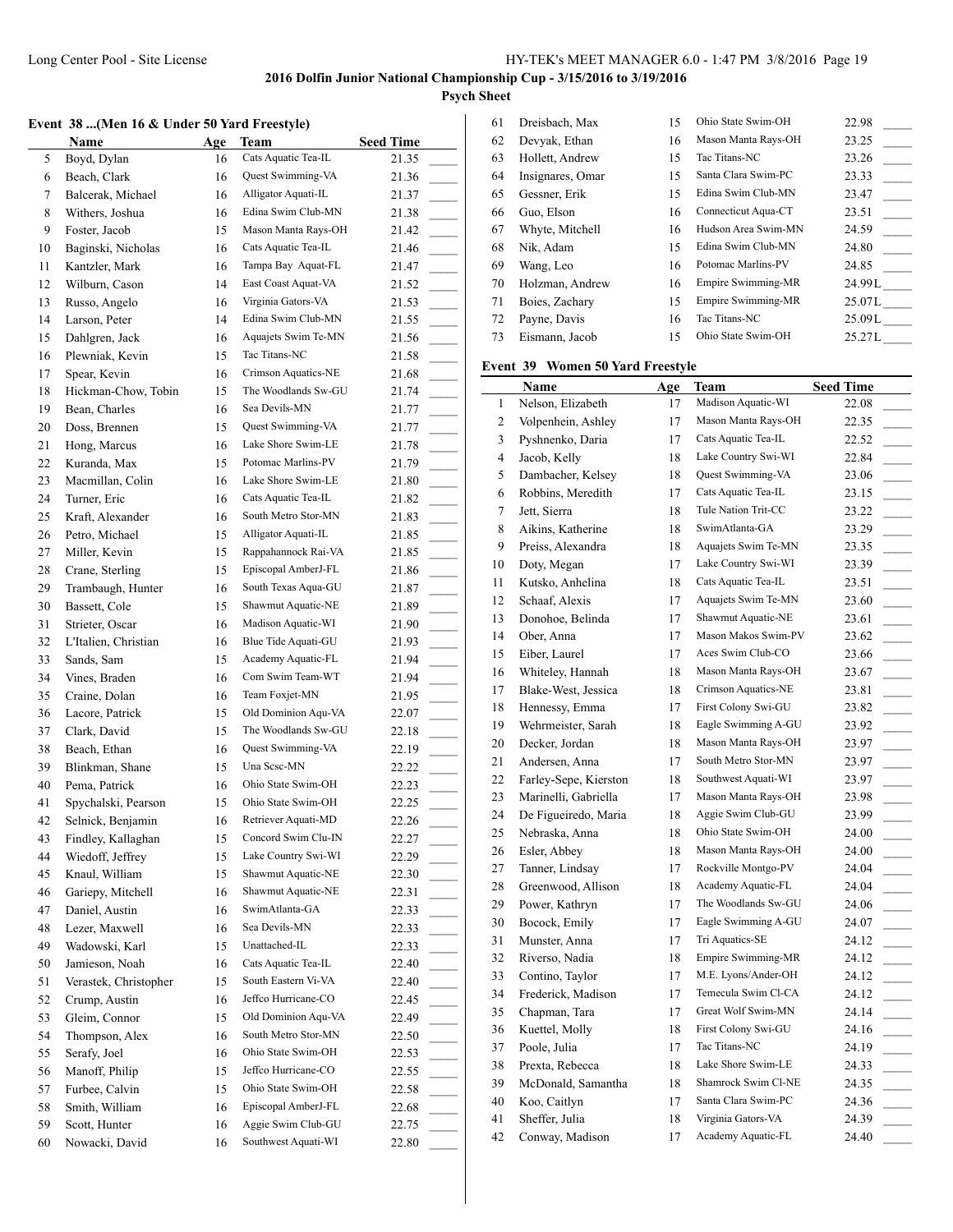### **Event 39 ...(Women 50 Yard Freestyle)**

|    | <b>Name</b>           | Age | Team                | <b>Seed Time</b>                     |
|----|-----------------------|-----|---------------------|--------------------------------------|
| 43 | Zhou, Elaine          | 18  | Mount Pleasant S-SC | 24.40                                |
| 44 | Moore, Emily          | 17  | Temecula Swim Cl-CA | 24.41                                |
| 45 | Stark, Rachel         | 17  | Lake Shore Swim-LE  | 24.43                                |
| 46 | Kenchel, Katelyn      | 17  | Jeffco Hurricane-CO | 24.44                                |
| 47 | Vance, Emily          | 18  | Retriever Aquati-MD | 24.44                                |
| 48 | Laabs, Sarah          | 18  | Lake Country Swi-WI | 24.48                                |
| 49 | Newman, Abbigale      | 17  | Ohio State Swim-OH  | 24.49                                |
| 50 | Novak, Jennie         | 17  | Aquajets Swim Te-MN | 24.51                                |
| 51 | Haas, Martha          | 17  | Aquajets Swim Te-MN | 24.53<br>$\sim$                      |
| 52 | Huber, Meredith       | 18  | Lake Country Swi-WI | 24.54<br>$\sim 10^{-1}$              |
| 53 | Degnan, Michaela      | 17  | Shawmut Aquatic-NE  | 24.57                                |
| 54 | Halper, Sophie        | 18  | 92nd Street Flyi-MR | 24.61                                |
| 55 | McQueary, Gracyn      | 17  | M.E. Lyons/Ander-OH | 24.65<br>$\mathcal{L}^{\mathcal{L}}$ |
| 56 | Waguespack, Karly     | 18  | Aggie Swim Club-GU  | 24.68                                |
| 57 | Feng, Victoria        | 18  | Crimson Aquatics-NE | 24.71<br>$\overline{\phantom{a}}$    |
| 58 | Covington, Taylor     | 17  | Quest Swimming-VA   | 24.79                                |
| 59 | Holmes, Abbey         | 17  | Fairland Aquatic-PV | 24.84                                |
| 60 | O'Sullivan, Maureen   | 17  | Empire Swimming-MR  | 24.88                                |
| 61 | Bub, Hannah           | 18  | The Woodlands Sw-GU | 24.90<br>$\sim$                      |
| 62 | Kelley, Megan         | 17  | Temecula Swim Cl-CA | 24.91                                |
| 63 | Knutson, Maya         | 17  | Piranhas Swim Cl-MN | 24.95<br>$\sim$                      |
| 64 | Tank, Isabel          | 17  | The Woodlands Sw-GU | 24.97<br>$\sim$                      |
| 65 | Fung, Natasha         | 17  | Eagle Swimming A-GU | 24.99                                |
| 66 | Canavan, Kayleigh     | 17  | Crimson Aquatics-NE | 25.03                                |
| 67 | Nachodsky, Alexandria | 17  | South Jersey Aqu-MA | 25.05<br>$\mathcal{L}^{\mathcal{L}}$ |
| 68 | Berg, Madison         | 17  | St Croix Swim Cl-MN | 25.05                                |
| 69 | Yuen, Erica           | 17  | Crimson Aquatics-NE | 25.08                                |
| 70 | Barger, Mikaela       | 17  | Madison Aquatic-WI  | a.<br>25.11                          |
| 71 | Thompson, Beatrix     | 17  | Empire Swimming-MR  | $\sim$<br>25.18                      |
| 72 | O'Meara, Haley        | 18  | Clearwater Aquat-FL | 25.18                                |
| 73 | Kubel, Ashley         | 17  | Academy Aquatic-FL  | 25.21<br>$\sim$                      |
| 74 | Fish, Emma            | 18  | SwimAtlanta-GA      | 25.23                                |
| 75 | Hutton, Theresa       | 17  | Team Rockland Sw-MR | 25.27<br>$\overline{\phantom{a}}$    |
| 76 | Ramirez, Allison      | 17  | Old Dominion Aqu-VA | 25.28                                |
| 77 | Banks, Laura          | 17  | Lake Shore Swim-LE  | $\overline{\phantom{a}}$<br>25.32    |
| 78 | Fairman, Isabella     | 17  | Edina Swim Club-MN  | 25.36                                |
| 79 | Hein, Molly           | 17  | Lake Country Swi-WI | 25.41                                |
| 80 | Karlinchak, Katie     | 17  | Mason Makos Swim-PV | 25.52                                |
| 81 | Hepler, Kristen       | 18  | First Colony Swi-GU | 25.60                                |
| 82 | Wolf, Caroline        | 17  | Mason Manta Rays-OH | 25.65                                |
| 83 | Fissenden, Savannah   | 17  | Makos Aquatics C-FL | 25.69                                |
| 84 | Bauer, Julia          | 20  | Performance Aqua-FG | 25.89                                |
| 85 | Wiedoff, Amanda       | 17  | Lake Country Swi-WI | 26.09<br>$\mathcal{L}^{\text{max}}$  |
| 86 | Halmy, Dorothy        | 18  | The Woodlands Sw-GU | 26.15                                |
| 87 | Strasen, Madeline     | 18  | Tampa Bay Aquat-FL  | 26.33<br>$\sim 10^{-1}$              |
| 88 | Rose, Jaelin          | 17  | South Metro Stor-MN | 26.37<br>$\sim$                      |
| 89 | Palczynski, Stephanie | 17  | Una Wcs-IL          | 26.82                                |
| 90 | Kleinhample, Julia    | 18  | South Eastern Vi-VA | 27.59                                |
| 91 | Nguyen, Vien          | 19  | Unattached-FL       | 26.72L                               |
| 92 | Committe, Haylee      | 17  | Retriever Aquati-MD | $27.27L$ <sub>____</sub>             |
| 93 | Zeiger, Elizabeth     | 18  | Crimson Aquatics-NE | 27.55L                               |
| 94 | Smith, Libby          | 17  | Lake Shore Swim-LE  | 30.78L                               |
|    |                       |     |                     |                                      |

#### **Event 40 Men 50 Yard Freestyle**

| <b>Name</b>       | Age Team            | <b>Seed Time</b> |
|-------------------|---------------------|------------------|
| Greenberg, Jordan | Aquajets Swim Te-MN | 20.52            |

| 2  | Back, Griffin            | 18 | Aquajets Swim Te-MN                              | 20.77 |                          |
|----|--------------------------|----|--------------------------------------------------|-------|--------------------------|
| 3  | Reed, Thomas             | 18 | Santa Clara Swim-PC                              | 20.95 |                          |
| 4  | Leff, Alexander          | 18 | South Metro Stor-MN                              | 20.97 |                          |
| 5  | Morejon, David           | 18 | Eagle Swimming A-GU                              | 21.04 |                          |
| 6  | Speri, Philip            | 18 | Old Dominion Aqu-VA                              | 21.04 | $\overline{\phantom{a}}$ |
| 7  | Cook, Daniel             | 17 | Old Dominion Aqu-VA                              | 21.13 | $\overline{\phantom{a}}$ |
| 8  | Debkowski, Jakub         | 18 | Alligator Aquati-IL                              | 21.24 |                          |
| 9  | Walker, Ryan             | 17 | Unattached-FL                                    | 21.25 | $\sim 10^{-11}$          |
| 10 | Harper, Hogan            | 18 | Virginia Gators-VA                               | 21.28 |                          |
| 11 | Richardson, Andre        | 18 | Enfinity Aquatic-NC                              | 21.38 |                          |
| 12 | McHugh, Matthew          | 17 | Virginia Gators-VA                               | 21.41 | $\overline{a}$           |
| 13 | Krecsmar, Stephen        | 18 | Concord Swim Clu-IN                              | 21.42 |                          |
| 14 | Li, Justin               | 17 | Jeffco Hurricane-CO                              | 21.43 |                          |
| 15 | Kuriger, Winston         | 18 | Ohio State Swim-OH                               | 21.45 |                          |
| 16 | Schilling, Samuel        | 17 | Aquajets Swim Te-MN                              | 21.47 |                          |
| 17 | Andrew, Benjamin         | 18 | Alligator Aquati-IL                              | 21.50 |                          |
| 18 | Kent, Colin              | 17 | Potomac Marlins-PV                               | 21.54 |                          |
| 19 | Shaffer, Thomas          | 18 | Academy Aquatic-FL                               | 21.56 | $\overline{\phantom{a}}$ |
| 20 | Del Real, Jonathan       | 18 | The Woodlands Sw-GU                              | 21.56 | $\overline{\phantom{a}}$ |
|    | Shelton, Matthew         | 17 | SwimAtlanta-GA                                   |       |                          |
| 21 |                          |    | Santa Clara Swim-PC                              | 21.57 | $\sim 10^{-11}$          |
| 22 | Thomas, Matthew          | 18 | Mount Pleasant S-SC                              | 21.57 |                          |
| 23 | Brzezinski, Carter       | 17 |                                                  | 21.62 | $\overline{a}$           |
| 24 | Sullivan, Patrick        | 17 | Mount Pleasant S-SC                              | 21.62 | $\overline{\phantom{a}}$ |
| 25 | D'Alessandro, Gianmichel | 17 | Potomac Marlins-PV                               | 21.65 |                          |
| 26 | Serafy, Keith            | 18 | Ohio State Swim-OH                               | 21.65 |                          |
| 27 | Pinter, David            | 17 | Fort Belvoir Swi-PV                              | 21.67 |                          |
| 28 | Healey, Matthew          | 18 | Prince William S-VA                              | 21.68 |                          |
| 29 | Van Gorp, Luke           | 17 | Mason Manta Rays-OH                              | 21.70 | $\overline{\phantom{a}}$ |
| 30 | Bourgeois, Connor        | 17 | Adirondack Aquat-NE                              | 21.72 | $\overline{\phantom{a}}$ |
| 31 | Kapustin, Maksim         | 18 | Piranhas Swim Cl-MN                              | 21.73 | $\overline{\phantom{a}}$ |
| 32 | Laurita, Anthony         | 17 | Jeffco Hurricane-CO                              | 21.76 |                          |
| 33 | Gallagher, William       | 17 | Sea Devils-MN                                    | 21.84 | $\sim 10^{-11}$          |
| 34 | Bailey, Preston          | 18 | Mason Manta Rays-OH                              | 21.86 |                          |
| 35 | Dye, Mark                | 18 | Prince William S-VA                              | 21.87 |                          |
| 36 | Jenkins, Daniel          | 17 | SwimAtlanta-GA                                   | 21.92 | $\overline{a}$           |
| 37 | Grassle, Williamson      | 17 | Edina Swim Club-MN                               | 21.92 |                          |
| 38 | Johnston, Isaac          | 17 | Noblesville Swim-IN                              | 21.92 |                          |
| 39 | Brooks, Benjamin         | 17 | Lake Shore Swim-LE                               | 21.93 |                          |
| 40 | Heskin, Marshall         | 18 | South Metro Stor-MN                              | 21.96 |                          |
| 41 | Stauffer, Shawn          | 17 | Concord Swim Clu-IN                              | 21.99 |                          |
| 42 | Peck, Matthew            | 18 | Shawmut Aquatic-NE                               | 22.01 |                          |
| 43 | Aegerter, Jacob          | 17 | Madison Aquatic-WI                               | 22.02 |                          |
| 44 | Meffert, Phillip         | 17 | Quest Swimming-VA                                | 22.02 |                          |
| 45 | Nicaj, Alec              | 17 | <b>Empire Swimming-MR</b>                        | 22.07 |                          |
| 46 | Hall, Colton             | 17 | Adirondack Aquat-NE                              | 22.07 |                          |
| 47 | Keith, Connor            | 17 | Madison Aquatic-WI                               | 22.09 |                          |
| 48 | Dominick, Tyler          | 17 | Old Dominion Aqu-VA                              | 22.11 | $\overline{\phantom{a}}$ |
| 49 | Morgan, Garyth           | 17 | Quest Swimming-VA                                | 22.15 |                          |
| 50 | Pham-Ton, Jet            | 17 | Mason Makos Swim-PV                              | 22.16 |                          |
| 51 | Darling, Riley           | 18 | Great Wolf Swim-MN                               | 22.17 |                          |
| 52 | Saczawa, Jack            | 17 | Ohio State Swim-OH                               | 22.20 |                          |
| 53 | Nagle, Jarred            | 18 | Dig Swimming-VA                                  | 22.21 |                          |
| 54 | Kelley, Andrew           | 18 | Shamrock Swim Cl-NE                              |       |                          |
|    |                          |    | Great Wolf Swim-MN                               | 22.29 | $\overline{\phantom{a}}$ |
| 55 | Allen, Keanan            | 17 |                                                  | 22.29 |                          |
| 56 | Legg, Jordan             | 17 | Connecticut Aqua-CT<br><b>Empire Swimming-MR</b> | 22.32 |                          |
| 57 | Sampson, Kazuyoshi       | 17 | First Colony Swi-GU                              | 22.36 |                          |
| 58 | Arcain, Raphael          | 19 |                                                  | 22.37 |                          |
| 59 | Digiacomo, Alexander     | 18 | Adirondack Aquat-NE                              | 22.46 |                          |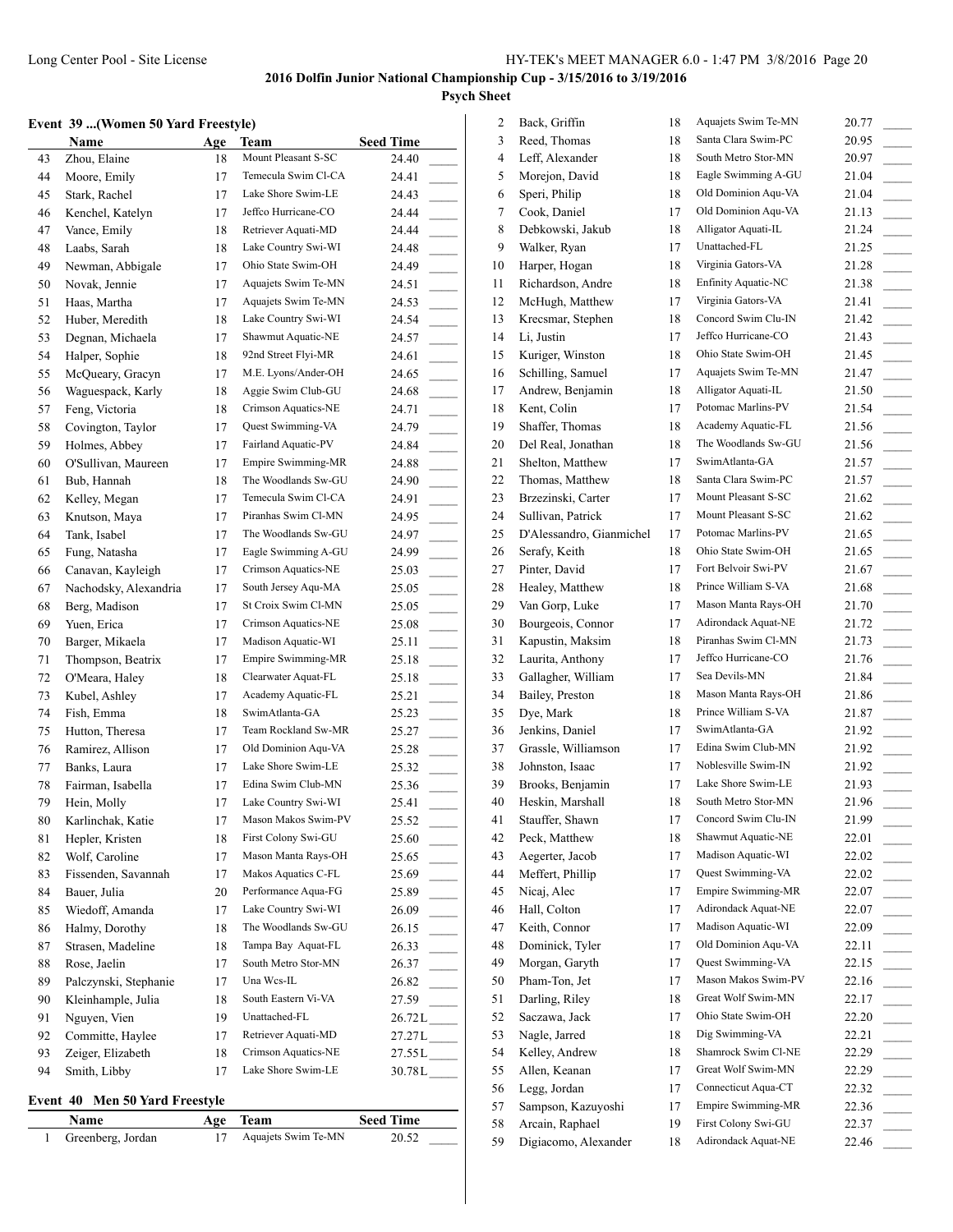#### **Event 40 ...(Men 50 Yard Freestyle)**

|    | Name                  | Age | Team                      | <b>Seed Time</b>      |
|----|-----------------------|-----|---------------------------|-----------------------|
| 60 | Burns, Mannix         | 18  | South Metro Stor-MN       | 22.46                 |
| 61 | Sun, Lucky            | 18  | Rockville Montgo-PV       | 22.49                 |
| 62 | White, Sean           | 17  | Academy Aquatic-FL        | 22.49                 |
| 63 | Vanderhyden, Benjamin | 18  | Temecula Swim Cl-CA       | 22.49                 |
| 64 | Mathews, Jason        | 17  | Ohio State Swim-OH        | 22.54                 |
| 65 | Corda, Alexander      | 17  | Empire Swimming-MR        | 22.57                 |
| 66 | Breeding, Zachary     | 18  | Com Swim Team-WT          | 22.59                 |
| 67 | Green, Cameron        | 17  | Concord Swim Clu-IN       | 22.62                 |
| 68 | Tucci, Daniel         | 17  | Empire Swimming-MR        | 22.67<br>$\sim$       |
| 69 | Green, William        | 17  | Team Foxjet-MN            | 22.69                 |
| 70 | McFarland, Tanner     | 17  | <b>Empire Swimming-MR</b> | 22.84                 |
| 71 | Sterneld, Eric        | 17  | SwimAtlanta-GA            | 22.85                 |
| 72 | Woodruff, Davaughn    | 18  | Academy Aquatic-FL        | 22.87                 |
| 73 | Landrum, John         | 17  | SwimAtlanta-GA            | 22.88                 |
| 74 | Cooper, Jackson       | 17  | West Chicago Sha-IL       | 23.08<br><b>START</b> |
| 75 | Egan, Quinn           | 18  | Crimson Aquatics-NE       | 23.09                 |
| 76 | Jangid, Aditya        | 17  | Santa Clara Swim-PC       | 23.22                 |
| 77 | Karpus, Zachary       | 17  | Episcopal AmberJ-FL       | 23.55                 |
| 78 | Grubb, Matthew        | 18  | Tide Water Aquat-MA       | 23.57                 |
| 79 | Berta, Mitchell       | 18  | The Woodlands Sw-GU       | 23.58                 |
| 80 | Seith, Jackson        | 17  | Mount Pleasant S-SC       | 25.07L                |
| 81 | Brenton, William      | 17  | Edina Swim Club-MN        | 26.51L                |

# **Event 41 Women 16 & Under 500 Yard Freestyle**

| The Woodlands Sw-GU<br>4:46.88<br>$\mathbf{1}$<br>Gawronska, Zoe<br>15<br>Virginia Gators-VA<br>2<br>Kulp, Caroline<br>15<br>4:46.97<br>3<br>Bloebaum, Allison<br>Mason Manta Rays-OH<br>16<br>4:50.97<br>Virginia Gators-VA<br>$\overline{4}$<br>Muzzy, Emma<br>15<br>4:52.36<br>Clearwater Aquat-FL<br>5<br>Doel, Annaklara<br>4:56.45<br>16<br>Crimson Aquatics-NE<br>Zeiger, Rebecca<br>16<br>4:56.56<br>6<br>Edina Swim Club-MN<br>$\overline{7}$<br>4:56.72<br>McCarthy, Kelli<br>16<br>Empire Swimming-MR<br>8<br>Hartigan, Madison<br>16<br>4:56.90<br>9<br>Occoquan-PV<br>Hetzer, Emily<br>15<br>4:58.07<br>Aquajets Swim Te-MN<br>10<br>McCarthy, Erin<br>15<br>4:58.23<br>Adirondack Aquat-NE<br>11<br>Loomis, Ashley<br>15<br>4:58.50<br>Madison Aquatic-WI<br>12<br>Aegerter, Hannah<br>15<br>4:58.67<br>Tac Titans-NC<br>13<br>Vetrano, Alexis<br>16<br>4:58.76<br>Empire Swimming-MR<br>14<br>Amar, Kate<br>14<br>4:59.74<br>First Colony Swi-GU<br>15<br>Hepler, Danielle<br>16<br>4:59.77<br>Sarasota Tsunami-FL<br>16<br>Ober, Ryley<br>15<br>4:59.86<br>M.E. Lyons/Ander-OH<br>17<br>Moellering, Meredith<br>15<br>5:00.50<br>Wagner Aquatic C-MR<br>18<br>Gullickson, Kristen<br>14<br>5:00.61<br>Sarasota Tsunami-FL<br>Santiago, Jillian<br>19<br>15<br>5:00.69<br>Aces Swim Club-CO<br>20<br>Harston, Katherine<br>16<br>5:00.98<br>Golden Comets Sw-NI<br>21<br>15<br>St Rose-Finear, Sydney<br>5:01.16<br>Makos Aquatics C-FL<br>22<br>Kraus, Alena<br>16<br>5:01.36<br>Aquajets Swim Te-MN<br>Jones, Raime<br>23<br>15<br>5:01.71<br>24<br>Potomac Marlins-PV<br>Jansen, Holly<br>16<br>5:01.78<br>Aquajets Swim Te-MN<br>25<br>Phelps, Allyssa<br>16<br>5:02.60<br>South Eastern Vi-VA<br>26<br>Thompson, Jenna<br>15<br>5:02.66<br>27<br>Santa Clara Swim-PC<br>15<br>5:02.67 | Name        | Age | Team | <b>Seed Time</b> |
|-----------------------------------------------------------------------------------------------------------------------------------------------------------------------------------------------------------------------------------------------------------------------------------------------------------------------------------------------------------------------------------------------------------------------------------------------------------------------------------------------------------------------------------------------------------------------------------------------------------------------------------------------------------------------------------------------------------------------------------------------------------------------------------------------------------------------------------------------------------------------------------------------------------------------------------------------------------------------------------------------------------------------------------------------------------------------------------------------------------------------------------------------------------------------------------------------------------------------------------------------------------------------------------------------------------------------------------------------------------------------------------------------------------------------------------------------------------------------------------------------------------------------------------------------------------------------------------------------------------------------------------------------------------------------------------------------------------------------------------------------------------------------------------------------------------|-------------|-----|------|------------------|
|                                                                                                                                                                                                                                                                                                                                                                                                                                                                                                                                                                                                                                                                                                                                                                                                                                                                                                                                                                                                                                                                                                                                                                                                                                                                                                                                                                                                                                                                                                                                                                                                                                                                                                                                                                                                           |             |     |      |                  |
|                                                                                                                                                                                                                                                                                                                                                                                                                                                                                                                                                                                                                                                                                                                                                                                                                                                                                                                                                                                                                                                                                                                                                                                                                                                                                                                                                                                                                                                                                                                                                                                                                                                                                                                                                                                                           |             |     |      |                  |
|                                                                                                                                                                                                                                                                                                                                                                                                                                                                                                                                                                                                                                                                                                                                                                                                                                                                                                                                                                                                                                                                                                                                                                                                                                                                                                                                                                                                                                                                                                                                                                                                                                                                                                                                                                                                           |             |     |      |                  |
|                                                                                                                                                                                                                                                                                                                                                                                                                                                                                                                                                                                                                                                                                                                                                                                                                                                                                                                                                                                                                                                                                                                                                                                                                                                                                                                                                                                                                                                                                                                                                                                                                                                                                                                                                                                                           |             |     |      |                  |
|                                                                                                                                                                                                                                                                                                                                                                                                                                                                                                                                                                                                                                                                                                                                                                                                                                                                                                                                                                                                                                                                                                                                                                                                                                                                                                                                                                                                                                                                                                                                                                                                                                                                                                                                                                                                           |             |     |      |                  |
|                                                                                                                                                                                                                                                                                                                                                                                                                                                                                                                                                                                                                                                                                                                                                                                                                                                                                                                                                                                                                                                                                                                                                                                                                                                                                                                                                                                                                                                                                                                                                                                                                                                                                                                                                                                                           |             |     |      |                  |
|                                                                                                                                                                                                                                                                                                                                                                                                                                                                                                                                                                                                                                                                                                                                                                                                                                                                                                                                                                                                                                                                                                                                                                                                                                                                                                                                                                                                                                                                                                                                                                                                                                                                                                                                                                                                           |             |     |      |                  |
|                                                                                                                                                                                                                                                                                                                                                                                                                                                                                                                                                                                                                                                                                                                                                                                                                                                                                                                                                                                                                                                                                                                                                                                                                                                                                                                                                                                                                                                                                                                                                                                                                                                                                                                                                                                                           |             |     |      |                  |
|                                                                                                                                                                                                                                                                                                                                                                                                                                                                                                                                                                                                                                                                                                                                                                                                                                                                                                                                                                                                                                                                                                                                                                                                                                                                                                                                                                                                                                                                                                                                                                                                                                                                                                                                                                                                           |             |     |      |                  |
|                                                                                                                                                                                                                                                                                                                                                                                                                                                                                                                                                                                                                                                                                                                                                                                                                                                                                                                                                                                                                                                                                                                                                                                                                                                                                                                                                                                                                                                                                                                                                                                                                                                                                                                                                                                                           |             |     |      |                  |
|                                                                                                                                                                                                                                                                                                                                                                                                                                                                                                                                                                                                                                                                                                                                                                                                                                                                                                                                                                                                                                                                                                                                                                                                                                                                                                                                                                                                                                                                                                                                                                                                                                                                                                                                                                                                           |             |     |      |                  |
|                                                                                                                                                                                                                                                                                                                                                                                                                                                                                                                                                                                                                                                                                                                                                                                                                                                                                                                                                                                                                                                                                                                                                                                                                                                                                                                                                                                                                                                                                                                                                                                                                                                                                                                                                                                                           |             |     |      |                  |
|                                                                                                                                                                                                                                                                                                                                                                                                                                                                                                                                                                                                                                                                                                                                                                                                                                                                                                                                                                                                                                                                                                                                                                                                                                                                                                                                                                                                                                                                                                                                                                                                                                                                                                                                                                                                           |             |     |      |                  |
|                                                                                                                                                                                                                                                                                                                                                                                                                                                                                                                                                                                                                                                                                                                                                                                                                                                                                                                                                                                                                                                                                                                                                                                                                                                                                                                                                                                                                                                                                                                                                                                                                                                                                                                                                                                                           |             |     |      |                  |
|                                                                                                                                                                                                                                                                                                                                                                                                                                                                                                                                                                                                                                                                                                                                                                                                                                                                                                                                                                                                                                                                                                                                                                                                                                                                                                                                                                                                                                                                                                                                                                                                                                                                                                                                                                                                           |             |     |      |                  |
|                                                                                                                                                                                                                                                                                                                                                                                                                                                                                                                                                                                                                                                                                                                                                                                                                                                                                                                                                                                                                                                                                                                                                                                                                                                                                                                                                                                                                                                                                                                                                                                                                                                                                                                                                                                                           |             |     |      | $\sim$           |
|                                                                                                                                                                                                                                                                                                                                                                                                                                                                                                                                                                                                                                                                                                                                                                                                                                                                                                                                                                                                                                                                                                                                                                                                                                                                                                                                                                                                                                                                                                                                                                                                                                                                                                                                                                                                           |             |     |      |                  |
|                                                                                                                                                                                                                                                                                                                                                                                                                                                                                                                                                                                                                                                                                                                                                                                                                                                                                                                                                                                                                                                                                                                                                                                                                                                                                                                                                                                                                                                                                                                                                                                                                                                                                                                                                                                                           |             |     |      |                  |
|                                                                                                                                                                                                                                                                                                                                                                                                                                                                                                                                                                                                                                                                                                                                                                                                                                                                                                                                                                                                                                                                                                                                                                                                                                                                                                                                                                                                                                                                                                                                                                                                                                                                                                                                                                                                           |             |     |      |                  |
|                                                                                                                                                                                                                                                                                                                                                                                                                                                                                                                                                                                                                                                                                                                                                                                                                                                                                                                                                                                                                                                                                                                                                                                                                                                                                                                                                                                                                                                                                                                                                                                                                                                                                                                                                                                                           |             |     |      |                  |
|                                                                                                                                                                                                                                                                                                                                                                                                                                                                                                                                                                                                                                                                                                                                                                                                                                                                                                                                                                                                                                                                                                                                                                                                                                                                                                                                                                                                                                                                                                                                                                                                                                                                                                                                                                                                           |             |     |      |                  |
|                                                                                                                                                                                                                                                                                                                                                                                                                                                                                                                                                                                                                                                                                                                                                                                                                                                                                                                                                                                                                                                                                                                                                                                                                                                                                                                                                                                                                                                                                                                                                                                                                                                                                                                                                                                                           |             |     |      |                  |
|                                                                                                                                                                                                                                                                                                                                                                                                                                                                                                                                                                                                                                                                                                                                                                                                                                                                                                                                                                                                                                                                                                                                                                                                                                                                                                                                                                                                                                                                                                                                                                                                                                                                                                                                                                                                           |             |     |      |                  |
|                                                                                                                                                                                                                                                                                                                                                                                                                                                                                                                                                                                                                                                                                                                                                                                                                                                                                                                                                                                                                                                                                                                                                                                                                                                                                                                                                                                                                                                                                                                                                                                                                                                                                                                                                                                                           |             |     |      |                  |
|                                                                                                                                                                                                                                                                                                                                                                                                                                                                                                                                                                                                                                                                                                                                                                                                                                                                                                                                                                                                                                                                                                                                                                                                                                                                                                                                                                                                                                                                                                                                                                                                                                                                                                                                                                                                           |             |     |      |                  |
|                                                                                                                                                                                                                                                                                                                                                                                                                                                                                                                                                                                                                                                                                                                                                                                                                                                                                                                                                                                                                                                                                                                                                                                                                                                                                                                                                                                                                                                                                                                                                                                                                                                                                                                                                                                                           |             |     |      |                  |
|                                                                                                                                                                                                                                                                                                                                                                                                                                                                                                                                                                                                                                                                                                                                                                                                                                                                                                                                                                                                                                                                                                                                                                                                                                                                                                                                                                                                                                                                                                                                                                                                                                                                                                                                                                                                           | Teng, Cathy |     |      |                  |
| Edina Swim Club-MN<br>28<br>Rundell, Madison<br>15<br>5:02.77                                                                                                                                                                                                                                                                                                                                                                                                                                                                                                                                                                                                                                                                                                                                                                                                                                                                                                                                                                                                                                                                                                                                                                                                                                                                                                                                                                                                                                                                                                                                                                                                                                                                                                                                             |             |     |      |                  |
| Rockville Montgo-PV<br>29<br>Ryan, Sophia<br>14<br>5:02.95                                                                                                                                                                                                                                                                                                                                                                                                                                                                                                                                                                                                                                                                                                                                                                                                                                                                                                                                                                                                                                                                                                                                                                                                                                                                                                                                                                                                                                                                                                                                                                                                                                                                                                                                                |             |     |      |                  |
| 30<br>Eagle Swimming A-GU<br>Hicks, Rachel<br>15<br>5:03.14                                                                                                                                                                                                                                                                                                                                                                                                                                                                                                                                                                                                                                                                                                                                                                                                                                                                                                                                                                                                                                                                                                                                                                                                                                                                                                                                                                                                                                                                                                                                                                                                                                                                                                                                               |             |     |      |                  |
| Aquajets Swim Te-MN<br>31<br>Van Laarhoven, Anna<br>16<br>5:03.22                                                                                                                                                                                                                                                                                                                                                                                                                                                                                                                                                                                                                                                                                                                                                                                                                                                                                                                                                                                                                                                                                                                                                                                                                                                                                                                                                                                                                                                                                                                                                                                                                                                                                                                                         |             |     |      |                  |

| 32 | Cabush, Abigail       | 15 | Lake Country Swi-WI | 5:03.23  |
|----|-----------------------|----|---------------------|----------|
| 33 | Robertson, Alexandra  | 14 | Shawmut Aquatic-NE  | 5:03.27  |
| 34 | Wei, Andrea           | 15 | Shawmut Aquatic-NE  | 5:03.36  |
| 35 | Hernandez, Stephanie  | 16 | Clearwater Aquat-FL | 5:03.52  |
| 36 | Ostensen, Sara        | 16 | Wagner Aquatic C-MR | 5:03.86  |
| 37 | Mills, Suzannah       | 15 | Rockville Montgo-PV | 5:03.87  |
| 38 | Worgull, Madeline     | 15 | Lake Country Swi-WI | 5:03.87  |
| 39 | Ketterling, Cassandra | 16 | Southwest Aquati-WI | 5:07.46  |
| 40 | Bui, Brittany         | 16 | First Colony Swi-GU | 5:16.19  |
| 41 | McEachern, Sarah      | 16 | Crimson Aquatics-NE | 4:30.99L |

#### **Event 42 Men 16 & Under 500 Yard Freestyle**

|                | <b>Name</b>          | Age | <b>Team</b>         | <b>Seed Time</b> |
|----------------|----------------------|-----|---------------------|------------------|
| 1              | Smith, Theodore      | 16  | Sarasota Tsunami-FL | 4:23.91          |
| 2              | Beach, Clark         | 16  | Quest Swimming-VA   | 4:27.05          |
| 3              | Hickman-Chow, Tobin  | 15  | The Woodlands Sw-GU | 4:27.91          |
| $\overline{4}$ | Strycker, Michael    | 16  | Quest Swimming-VA   | 4:29.40          |
| 5              | Myburgh, Keith       | 16  | Virginia Gators-VA  | 4:29.69          |
| 6              | Reed, Greg           | 16  | Virginia Gators-VA  | 4:29.80          |
| 7              | Dahlgren, Jack       | 16  | Aquajets Swim Te-MN | 4:32.64          |
| 8              | Doss, Brennen        | 15  | Quest Swimming-VA   | 4:32.71          |
| 9              | Dubois, John         | 16  | SwimAtlanta-GA      | 4:33.30          |
| 10             | Babyak, Andrew       | 16  | Empire Swimming-MR  | 4:34.23          |
| 11             | Asphall, Darrin      | 16  | First Colony Swi-GU | 4:35.02          |
| 12             | Wilburn, Cason       | 14  | East Coast Aquat-VA | 4:35.60          |
| 13             | Crump, Austin        | 16  | Jeffco Hurricane-CO | 4:35.76          |
| 14             | Pennington, Jonah    | 16  | South Texas Aqua-GU | 4:35.79          |
| 15             | Lezer, Maxwell       | 16  | Sea Devils-MN       | 4:35.87          |
| 16             | Staton, Jonah        | 16  | Jeffco Hurricane-CO | 4:36.23          |
| 17             | Boyd, Dylan          | 16  | Cats Aquatic Tea-IL | 4:37.89          |
| 18             | Payne, Davis         | 16  | Tac Titans-NC       | 4:38.04          |
| 19             | Davis, Benjamin      | 16  | Southwest Aquati-WI | 4:38.43          |
| 20             | Holzman, Andrew      | 16  | Empire Swimming-MR  | 4:38.84          |
| 21             | Smith, Caleb         | 15  | Virginia Gators-VA  | 4:39.35          |
| 22             | Tussing, Spencer     | 15  | Ohio State Swim-OH  | 4:39.59          |
| 23             | Foster, Jacob        | 15  | Mason Manta Rays-OH | 4:39.70          |
| 24             | Minickiello, Anthony | 14  | Greenwood Swimmi-NE | 4:40.19          |
| 25             | Clasen, Garrett      | 15  | West Chicago Sha-IL | 4:40.32          |
| 26             | Pierce, Quinton      | 15  | Una JH-CO           | 4:40.66          |
| 27             | Blake, Michael       | 16  | Potomac Marlins-PV  | 4:41.11          |
| 28             | Gaas, Matthew        | 16  | First Colony Swi-GU | 4:41.80          |
| 29             | Lawson, Jacob        | 15  | Virginia Gators-VA  | 4:42.71          |
| 30             | Grover, Zach         | 15  | Crimson Aquatics-NE | 4:45.65          |

## **Event 43 Women 500 Yard Freestyle**

|        | Name                 | Age | Team                | <b>Seed Time</b> |
|--------|----------------------|-----|---------------------|------------------|
|        | Kontrimas, Anastasia | 17  | First Colony Swi-GU | 4:32.17          |
| 2      | Nguyen, Vien         | 19  | Unattached-FL       | 4:44.10          |
| 3      | Dambacher, Kelsey    | 18  | Quest Swimming-VA   | 4:52.89          |
| 4      | Laabs, Sarah         | 18  | Lake Country Swi-WI | 4:53.34          |
| 5      | Powers, Rachel       | 17  | Madison Aquatic-WI  | 4:54.03          |
| 6      | Martin, Marissa      | 17  | M.E. Lyons/Ander-OH | 4:54.26          |
| $\tau$ | McDonald, Katherine  | 17  | Jeffco Hurricane-CO | 4:56.17          |
| 8      | Held, Maggie         | 17  | Lake Country Swi-WI | 4:59.11          |
| 9      | Butkowski, Ashlyn    | 17  | Tac Titans-NC       | 4:59.64          |
| 10     | Whitaker, Rachel     | 18  | Greenwood Swimmi-NE | 4:59.88          |
| 11     | Ruehle, Emma         | 18  | Aquajets Swim Te-MN | 5:00.63          |
| 12     | Halper, Sophie       | 18  | 92nd Street Flyi-MR | 5:02.20          |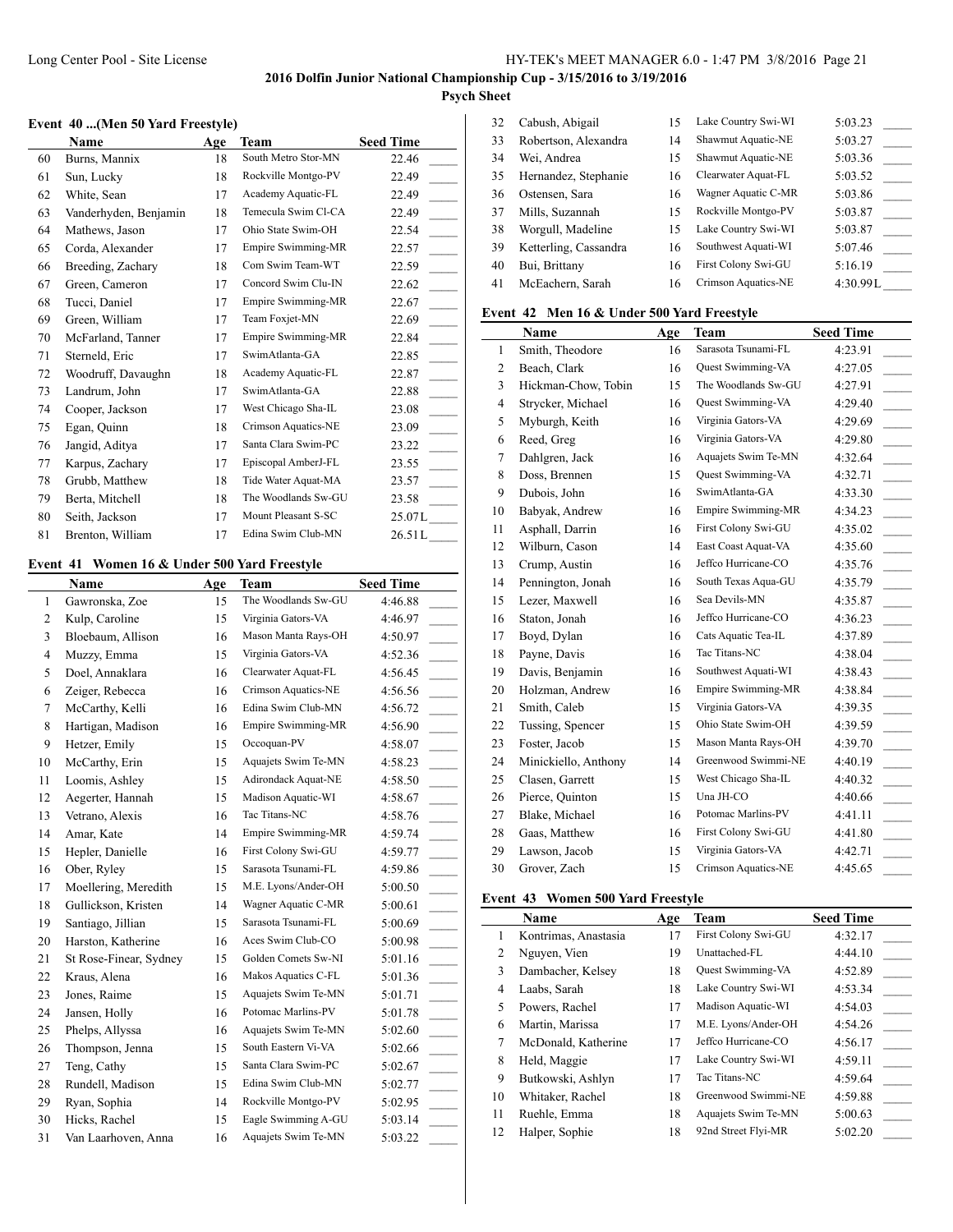## Long Center Pool - Site License HY-TEK's MEET MANAGER 6.0 - 1:47 PM 3/8/2016 Page 22

**2016 Dolfin Junior National Championship Cup - 3/15/2016 to 3/19/2016**

# **Psych Sheet**

#### **Event 43 ...(Women 500 Yard Freestyle)**

|    | <b>Name</b>            | Age | Team                | <b>Seed Time</b> |
|----|------------------------|-----|---------------------|------------------|
| 13 | Hardewig, Alexa        | 18  | M.E. Lyons/Ander-OH | 5:03.75          |
| 14 | Van Tassell, Gabrielle |     | Wagner Aquatic C-MR | 5:03.99          |
| 15 | Szydlik, Anabel        | 15  | Greenwood Swimmi-NE | 5:07.08          |
| 16 | Blowers, Claudia       | 14  | First Colony Swi-GU | 5:07.79          |
| 17 | Kuettel, Molly         | 18  | First Colony Swi-GU | 5:08.83          |
| 18 | Stanley, Karigan       | 16  | First Colony Swi-GU | 5:10.28          |
| 19 | Tillman, Victoria      |     | First Colony Swi-GU | 5:21.91          |

#### **Event 44 Men 500 Yard Freestyle**

|                | Name                  | Age | Team                            | <b>Seed Time</b>                      |
|----------------|-----------------------|-----|---------------------------------|---------------------------------------|
| $\mathbf{1}$   | Larson, Johnthomas    | 17  | Edina Swim Club-MN              | 4:22.21                               |
| 2              | Murphy, Colin         | 18  | The Woodlands Sw-GU             | 4:24.99                               |
| 3              | Carroll, Hassler      | 18  | M.E. Lyons/Ander-OH             | 4:26.03                               |
| $\overline{4}$ | Zarian, Michael       | 17  | Jeffco Hurricane-CO             | 4:27.14                               |
| 5              | Thatcher, Joel        | 18  | Mason Manta Rays-OH             | 4:27.29                               |
| 6              | Foulke, Keegan        | 17  | Jeffco Hurricane-CO             | 4:27.81                               |
| 7              | Schilling, Samuel     | 17  | Aquajets Swim Te-MN             | 4:28.69                               |
| 8              | Hagemeister, Tim      | 17  | Mason Manta Rays-OH             | 4:32.78                               |
| 9              | Butkovich, Patrick    | 17  | M.E. Lyons/Ander-OH             | 4:33.29                               |
| 10             | Apisa, Ethan          | 17  | H <sub>2</sub> okie Aquatics-VA | 4:34.65                               |
| 11             | Morejon, David        | 18  | Eagle Swimming A-GU             | 4:35.77                               |
| 12             | Sullivan, Patrick     | 17  | Mount Pleasant S-SC             | 4:35.97                               |
| 13             | Lee, Campbell         | 18  | Una Srq-FL                      | 4:36.73                               |
| 14             | Tapia, Adam           | 17  | Clearwater Aquat-FL             | 4:36.95                               |
| 15             | Monteagudo, Carlos    | 17  | First Colony Swi-GU             | 4:37.16<br>$\overline{\phantom{a}}$   |
| 16             | Roberts, Barrett      | 17  | First Colony Swi-GU             | 4:37.26<br>$\mathcal{L}^{\text{max}}$ |
| 17             | Keener, Cooper        | 18  | Mason Manta Rays-OH             | 4:38.16<br>$\mathcal{L}^{\text{max}}$ |
| 18             | Baker, James          | 17  | Golden Comets Sw-NI             | 4:38.40                               |
| 19             | Stahl, Keven          | 17  | Potomac Marlins-PV              | 4:38.69<br>$\sim 10$                  |
| 20             | Egan, Quinn           | 18  | Crimson Aquatics-NE             | 4:39.82                               |
| 21             | Borland, Drew         | 18  | Southwest Aquati-WI             | 4:39.93                               |
| 22             | Lewis, Ryan           | 17  | Santa Clara Swim-PC             | 4:40.15                               |
| 23             | Fields, Robert        | 17  | The Woodlands Sw-GU             | 4:40.61<br>$\sim$                     |
| 24             | Tinneny, Graydon      | 17  | South Eastern Vi-VA             | 4:40.73<br>$\sim$ 10 $\pm$            |
| 25             | Frey, Christian       | 18  | The Woodlands Sw-GU             | 4:41.20                               |
| 26             | Poellinger, Alexander | 17  | Great Wolf Swim-MN              | 4:44.19                               |
| 27             | Schuler, William      | 16  | First Colony Swi-GU             | 4:44.48                               |
| 28             | Davis, Richard        | 17  | Southwest Aquati-WI             | 4:55.21                               |
| 29             | Logan, Ryan           | 17  | The Woodlands Sw-GU             | 4:09.77L                              |
| 30             | Brunelli, Michael     | 17  | Crimson Aquatics-NE             | 4:12.49L                              |

## **Event 45 Women 16 & Under 200 Yard Freestyle Relay**

|                | <b>Team</b>         | Relay | <b>Seed Time</b> |
|----------------|---------------------|-------|------------------|
| 1              | Aquajets Swim Te-MN | A     | 3:24.25          |
| $\overline{c}$ | Virginia Gators-VA  | A     | 3:26.96          |
| 3              | Empire Swimming-MR  | A     | 3:29.21          |
| 4              | Ohio State Swim-OH  | A     | 3:29.44          |
| 5              | The Woodlands Sw-GU | A     | 3:29.90          |
| 6              | First Colony Swi-GU | A     | 3:31.02          |
| 7              | Aquajets Swim Te-MN | B     | 3:31.86          |
| 8              | Mason Manta Rays-OH | A     | 3:32.24          |
| 9              | Cats Aquatic Tea-IL | A     | 3:33.22          |
| 10             | Shawmut Aquatic-NE  | A     | 3:34.07          |
| 11             | Com Swim Team-WT    | A     | 3:34.37          |
| 12             | Mason Manta Rays-OH | B     | 3:34.45          |
| 13             | Ohio State Swim-OH  | B     | 3:34.52          |

| 14  | Eagle Swimming A-GU        | A | 3:34.55  |
|-----|----------------------------|---|----------|
| -15 | Aggie Swim Club-GU         | A | 3:34.90  |
| 16. | <b>St Croix Swim Cl-MN</b> | A | 3:35.00  |
| 17  | Edina Swim Club-MN         | А | 3:35.03  |
| 18  | Edina Swim Club-MN         | в | 3:35.79  |
| 19  | Rockville Montgo-PV        | А | 3:34.49L |

#### **Event 46 Men 16 & Under 200 Yard Freestyle Relay**

|   | Team                | Relay | <b>Seed Time</b> |
|---|---------------------|-------|------------------|
|   | Virginia Gators-VA  | А     | 3:08.25          |
| 2 | Old Dominion Aqu-VA | А     | 3:11.56          |
| ٦ | Ohio State Swim-OH  | A     | 3:12.05          |
| 4 | Tac Titans-NC       | А     | 3:13.40          |
|   | Cats Aquatic Tea-IL | A     | 3:14.18          |
| 6 | Empire Swimming-MR  | А     | 3:14.48          |
|   | Ohio State Swim-OH  | В     | 3:15.71          |
| 8 | Rockville Montgo-PV | А     | 3:14.02L         |

# **Event 47 Women 16 & Under 400 Yard IM**

|                | <b>Name</b>           | Age | <b>Team</b>               | <b>Seed Time</b>            |
|----------------|-----------------------|-----|---------------------------|-----------------------------|
| $\mathbf{1}$   | Muzzy, Emma           | 15  | Virginia Gators-VA        | 4:13.28                     |
| $\overline{2}$ | Moore, Kathleen       | 16  | Tac Titans-NC             | 4:16.28                     |
| 3              | Kulp, Caroline        | 15  | Virginia Gators-VA        | 4:17.93                     |
| $\overline{4}$ | Gawronska, Zoe        | 15  | The Woodlands Sw-GU       | 4:20.05                     |
| 5              | Robertson, Alexandra  | 14  | Shawmut Aquatic-NE        | 4:21.84                     |
| 6              | Rosas, Morgan         | 16  | Una Aces-CO               | 4:21.90<br>$\sim$ 10 $\mu$  |
| $\tau$         | Carter, Olivia        | 15  | Tac Titans-NC             | 4:21.98                     |
| 8              | Zeiger, Rebecca       | 16  | Crimson Aquatics-NE       | 4:24.32                     |
| 9              | McCarthy, Kelli       | 16  | Edina Swim Club-MN        | 4:24.87                     |
| 10             | Donahue, Julia        | 15  | Crimson Aquatics-NE       | 4:25.53                     |
| 11             | Bui, Brittany         | 16  | First Colony Swi-GU       | 4:25.74<br>$\mathcal{L}$    |
| 12             | Underwood, Mallory    | 16  | Tri Aquatics-SE           | 4:26.22<br>$\sim$ 10 $\pm$  |
| 13             | Whitlow, Cabell       | 16  | Virginia Gators-VA        | 4:26.69                     |
| 14             | Phelps, Allyssa       | 16  | Aquajets Swim Te-MN       | 4:27.27<br>$\sim$           |
| 15             | Aikins, Caroline      | 16  | SwimAtlanta-GA            | 4:27.72                     |
| 16             | Sanchez, McKayla      | 15  | Temecula Swim Cl-CA       | 4:28.46                     |
| 17             | Schultz, Avalon       | 16  | Santa Clara Swim-PC       | 4:29.19<br>$\sim 10^{-1}$   |
| 18             | Marlow, Alexandra     | 15  | Princeton Piranh-NJ       | 4:29.28                     |
| 19             | Bloebaum, Allison     | 16  | Mason Manta Rays-OH       | 4:29.48                     |
| 20             | Ketterling, Cassandra | 16  | Southwest Aquati-WI       | 4:29.88<br>$\sim 10^{-1}$   |
| 21             | Panitz, Josephine     | 14  | <b>Empire Swimming-MR</b> | 4:30.12                     |
| 22             | Van Laarhoven, Anna   | 16  | Aquajets Swim Te-MN       | 4:30.16<br>$\sim$           |
| 23             | Barbour, Elisabeth    | 16  | Ohio State Swim-OH        | 4:30.32<br>$\sim$ 10 $\pm$  |
| 24             | Cook, Julia           | 15  | Aggie Swim Club-GU        | 4:30.48                     |
| 25             | Erwin, Catherine      | 16  | Crimson Aquatics-NE       | 4:30.51                     |
| 26             | Stahl, Apryl          | 15  | Potomac Marlins-PV        | 4:30.64                     |
| 27             | Cole, Natalie         | 16  | Occoquan-PV               | 4:30.89                     |
| 28             | Worgull, Madeline     | 15  | Lake Country Swi-WI       | $4:30.89L$ <sub>----</sub>  |
| 29             | Jansen, Holly         | 16  | Potomac Marlins-PV        | 5:06.36L                    |
| 30             | Potter, Madison       | 15  | Edina Swim Club-MN        | $5:07.00L$ <sub>_____</sub> |
| 31             | Doel, Annaklara       | 16  | Clearwater Aquat-FL       | $5:07.19L$ <sub>____</sub>  |
| 32             | Veenstra, Meghan      | 16  | Crimson Aquatics-NE       | 5:08.27L                    |
| 33             | Hepler, Danielle      | 16  | First Colony Swi-GU       | 5:08.48L                    |

# **Event 48 Men 16 & Under 400 Yard IM**

| Name             |     | Age Team            | <b>Seed Time</b> |
|------------------|-----|---------------------|------------------|
| 1 Myburgh, Keith | 16. | Virginia Gators-VA  | 3:52.55          |
| 2 Foster, Jacob  |     | Mason Manta Rays-OH | 3:56.03          |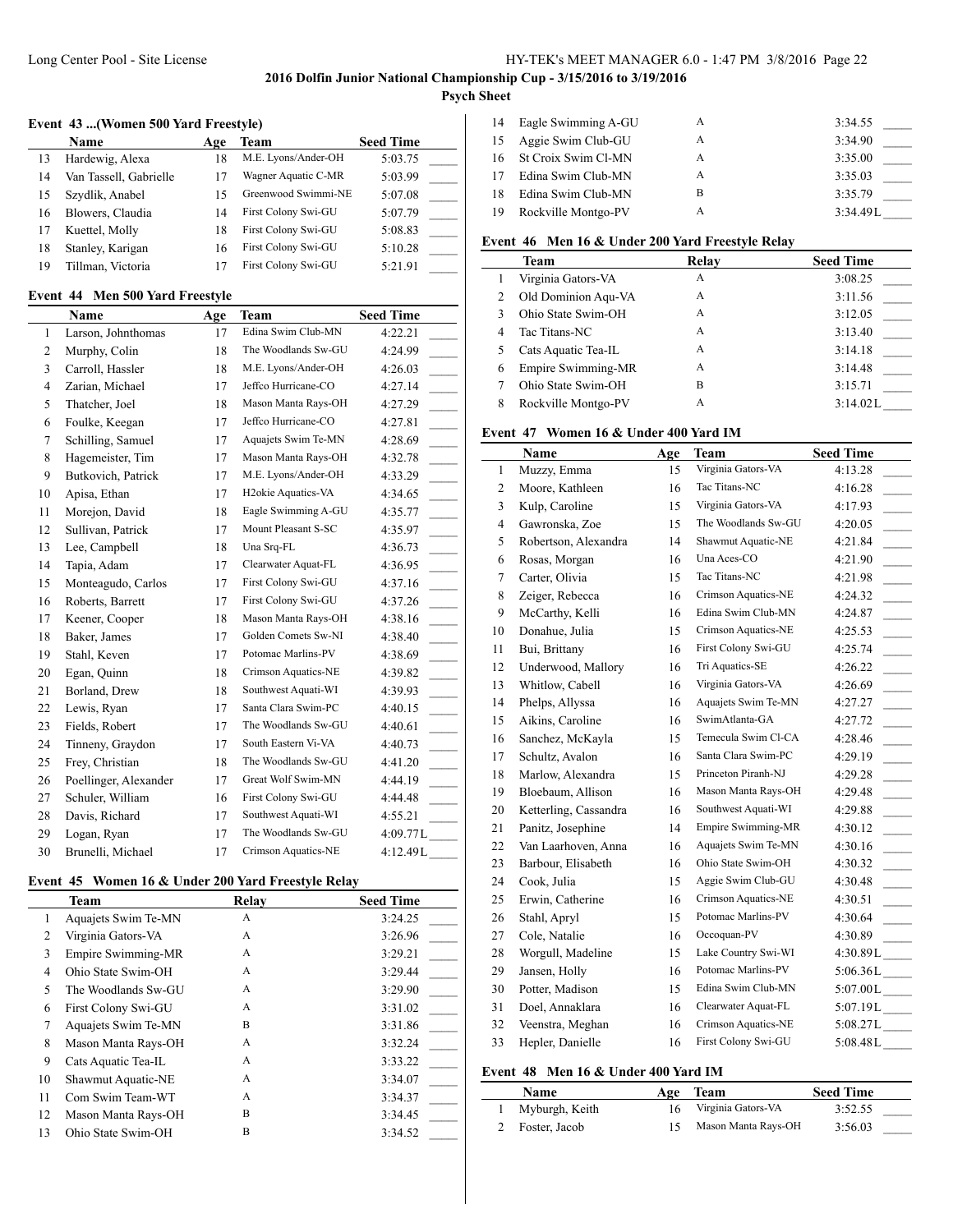# **Psych Sheet**

#### **Event 48 ...(Men 16 & Under 400 Yard IM)**

|    | Name                 | Age | Team                      | <b>Seed Time</b>                    |
|----|----------------------|-----|---------------------------|-------------------------------------|
| 3  | Clasen, Garrett      | 15  | West Chicago Sha-IL       | 3:56.77                             |
| 4  | Vines, Braden        | 16  | Com Swim Team-WT          | 4:00.08                             |
| 5  | Beach, Ethan         | 16  | Quest Swimming-VA         | 4:00.33                             |
| 6  | Reed, Greg           | 16  | Virginia Gators-VA        | 4:00.55<br>$\frac{1}{2}$            |
| 7  | Foster, Carson       | 14  | Mason Manta Rays-OH       | 4:00.94<br>$\overline{a}$           |
| 8  | Lacore, Patrick      | 15  | Old Dominion Agu-VA       | 4:01.05                             |
| 9  | Gomez, Alberto       | 16  | The Woodlands Sw-GU       | 4:02.21<br>$\overline{\phantom{0}}$ |
| 10 | Yang, Calvin         | 16  | Crimson Aquatics-NE       | 4:02.46<br>$\mathcal{L}$            |
| 11 | Martinez, Ricardo    | 16  | Una Cat-FL                | 4:03.08<br>$\mathbb{R}$             |
| 12 | Smith, Theodore      | 16  | Sarasota Tsunami-FL       | $\overline{a}$<br>4:03.31           |
| 13 | Staton, Jonah        | 16  | Jeffco Hurricane-CO       | 4:03.77                             |
| 14 | Mesihovic, Sven      | 16  | SwimAtlanta-GA            | 4:03.90<br>$\overline{\phantom{0}}$ |
| 15 | Babyak, Andrew       | 16  | <b>Empire Swimming-MR</b> | $\overline{a}$<br>4:05.63           |
| 16 | Bogart, Liam         | 15  | Empire Swimming-MR        | 4:06.81<br>$\overline{\phantom{a}}$ |
| 17 | Smith, Caleb         | 15  | Virginia Gators-VA        | $\overline{\phantom{a}}$<br>4:07.03 |
| 18 | Madsen, Fletcher     | 16  | Mason Makos Swim-PV       | 4:08.86                             |
| 19 | Selnick, Benjamin    | 16  | Retriever Aquati-MD       | 4:08.94<br>$\frac{1}{1}$            |
| 20 | Minickiello, Anthony | 14  | Greenwood Swimmi-NE       | 4:09.12                             |
| 21 | Pierce, Quinton      | 15  | Una JH-CO                 | 4:09.45                             |
| 22 | Talati, Nicholas     | 15  | South Eastern Vi-VA       | 4:09.72                             |
| 23 | Eddy, Bracken        | 15  | Virginia Gators-VA        | 4:10.09                             |
| 24 | Thompson, Aaron      | 16  | Tac Titans-NC             | 4:45.09L____                        |
| 25 | Larson, Peter        | 14  | Edina Swim Club-MN        | 4:45.49L                            |
| 26 | Asphall, Darrin      | 16  | First Colony Swi-GU       | 4:46.32L                            |
| 27 | Gaas, Matthew        | 16  | First Colony Swi-GU       | 4:47.95L_____                       |
| 28 | Craine, Dolan        | 16  | Team Foxjet-MN            | 4:49.17L                            |

#### **Event 49 Women 400 Yard IM**

|    | Name                | Age | Team                | <b>Seed Time</b> |
|----|---------------------|-----|---------------------|------------------|
| 1  | Nguyen, Vien        | 19  | Unattached-FL       | 4:08.76          |
| 2  | Zeiger, Elizabeth   | 18  | Crimson Aquatics-NE | 4:17.21          |
| 3  | Thompson, Beatrix   | 17  | Empire Swimming-MR  | 4:17.99          |
| 4  | Poole, Julia        | 17  | Tac Titans-NC       | 4:18.58          |
| 5  | Gourdie, Emma       | 17  | Mount Pleasant S-SC | 4:22.54          |
| 6  | Pollok, Ashley      | 17  | The Woodlands Sw-GU | 4:23.15          |
| 7  | McDonald, Katherine | 17  | Jeffco Hurricane-CO | 4:23.58          |
| 8  | Kenchel, Katelyn    | 17  | Jeffco Hurricane-CO | 4:25.09          |
| 9  | Powers, Rachel      | 17  | Madison Aquatic-WI  | 4:27.57          |
| 10 | Pick, Christina     | 17  | SwimAtlanta-GA      | 4:27.85          |
| 11 | Tansill, Mary       | 18  | Occoquan-PV         | 4:30.89          |
| 12 | Held, Maggie        | 17  | Lake Country Swi-WI | 4:34.08          |
| 13 | Blowers, Claudia    | 14  | First Colony Swi-GU | 4:34.84          |
| 14 | Stanley, Karigan    | 16  | First Colony Swi-GU | 4:35.12          |
| 15 | Coughlin, Kara      | 17  | Jeffco Hurricane-CO | 5:08.93L         |

#### **Event 50 Men 400 Yard IM**

|   | Name               | Age | Team                     | <b>Seed Time</b> |
|---|--------------------|-----|--------------------------|------------------|
|   | Zarian, Michael    | 17  | Jeffco Hurricane-CO      | 3:49.34          |
| 2 | Foulke, Keegan     | 17  | Jeffco Hurricane-CO      | 3:50.49          |
| 3 | Hodge, Cooper      | 18  | Mason Manta Rays-OH      | 3:51.69          |
| 4 | Larson, Johnthomas | 17  | Edina Swim Club-MN       | 3:52.29          |
| 5 | Meffert, Phillip   | 17  | <b>Ouest Swimming-VA</b> | 3:55.42          |
| 6 | Lee, Campbell      | 18  | Una Srq-FL               | 3:57.03          |
|   | Saunders, Brett    | 18  | Delaware Swim Te-MA      | 3:58.00          |
| 8 | Carroll, Hassler   | 18  | M.E. Lyons/Ander-OH      | 3:58.39          |
| 9 | Thatcher, Joel     | 18  | Mason Manta Rays-OH      | 4:00.47          |

| 10 | Beam, Austin          | 18 | Ohio State Swim-OH  | 4:03.67           |
|----|-----------------------|----|---------------------|-------------------|
| 11 | Butkovich, Patrick    | 17 | M.E. Lyons/Ander-OH | 4:04.82           |
| 12 | Fields, Robert        | 17 | The Woodlands Sw-GU | 4:04.83           |
| 13 | Sterneld, Eric        | 17 | SwimAtlanta-GA      | 4:04.97           |
| 14 | Dunseith, Samuel      | 19 | Ohio State Swim-OH  | 4:06.14           |
| 15 | Tinneny, Graydon      | 17 | South Eastern Vi-VA | 4:06.53           |
| 16 | Mercer, Aidan         | 18 | Colorado Athleti-CO | 4:06.85           |
| 17 | Hagemeister, Tim      | 17 | Mason Manta Rays-OH | 4:07.28           |
| 18 | Paschina, Benjamin    | 18 | Virginia Gators-VA  | 4:07.57           |
| 19 | Keener, Myles         | 18 | Mason Manta Rays-OH | 4:07.66           |
| 20 | Robrock, Craig        | 18 | South Metro Stor-MN | 4:08.15<br>$\sim$ |
| 21 | Keener, Cooper        | 18 | Mason Manta Rays-OH | 4:08.62           |
| 22 | Carpenter, Noah       | 17 | Mason Makos Swim-PV | 4:08.84           |
| 23 | Stahl, Keven          | 17 | Potomac Marlins-PV  | 4:08.94           |
| 24 | Frey, Christian       | 18 | The Woodlands Sw-GU | 4:09.13           |
| 25 | Michell, Christian    | 18 | SwimAtlanta-GA      | 4:10.08           |
| 26 | Eggert, Kristopher    | 18 | Occoquan-PV         | 4:10.19           |
| 27 | Poellinger, Alexander | 17 | Great Wolf Swim-MN  | 4:13.45           |
| 28 | Schuler, William      | 16 | First Colony Swi-GU | 4:14.29           |
| 29 | Baker, James          | 17 | Golden Comets Sw-NI | 4:16.95           |
| 30 | Brunelli, Michael     | 17 | Crimson Aquatics-NE | 4:43.93L          |
| 31 | Grassle, Williamson   | 17 | Edina Swim Club-MN  | 4:47.43 L         |
| 32 | Davis, Richard        | 17 | Southwest Aquati-WI | 4:47.72L          |
|    |                       |    |                     |                   |

## **Event 51 Women 16 & Under 100 Yard Butterfly**

|                | Name                    | Age | <b>Team</b>         | <b>Seed Time</b> |
|----------------|-------------------------|-----|---------------------|------------------|
| $\mathbf{1}$   | Bray, Olivia            | 14  | Virginia Gators-VA  | 53.67            |
| $\overline{c}$ | Cuomo, Alexa            | 14  | Mason Makos Swim-PV | 53.96            |
| 3              | Wittmer, Rachel         | 16  | Aquajets Swim Te-MN | 53.99            |
| $\overline{4}$ | Olson, Lauren           | 16  | Mason Manta Rays-OH | 54.75            |
| 5              | Johnson, Jane           | 16  | SwimAtlanta-GA      | 54.85            |
| 6              | Dymek, Kasja            | 15  | Greenwood Swimmi-NE | 54.94            |
| 7              | Donley, Miranda         | 16  | Ohio State Swim-OH  | 54.98            |
| 8              | Hamilton, Whittney      | 14  | Virginia Gators-VA  | 55.01            |
| 9              | Wei, Andrea             | 15  | Shawmut Aquatic-NE  | 55.02            |
| 10             | Peroni, Rachel          | 16  | Ohio State Swim-OH  | 55.16            |
| 11             | Carter, Olivia          | 15  | Tac Titans-NC       | 55.24            |
| 12             | Pierobon Mays, Gabriela | 13  | Una MAC-WI          | 55.26            |
| 13             | Morrison, Kathryn       | 16  | Enfinity Aquatic-NC | 55.27            |
| 14             | Neuman, Asia            | 15  | St Croix Swim Cl-MN | 55.32            |
| 15             | Marty, Katrina          | 15  | Madison Aquatic-WI  | 55.40            |
| 16             | Potter, Madison         | 15  | Edina Swim Club-MN  | 55.58            |
| 17             | Kraus, Alena            | 16  | Makos Aquatics C-FL | 55.59            |
| 18             | Whitlow, Cabell         | 16  | Virginia Gators-VA  | 55.85            |
| 19             | Whaley, Morgan          | 15  | Williamsburg Aqu-VA | 55.86            |
| 20             | Peng, Jessica           | 14  | Aggie Swim Club-GU  | 56.42            |
| 21             | Pardus, Elysse          | 14  | Mount Pleasant S-SC | 56.44            |
| 22             | Bui, Brittany           | 16  | First Colony Swi-GU | 56.60            |
| 23             | Cabush, Abigail         | 15  | Lake Country Swi-WI | 56.67            |
| 24             | Wong, Sandra            | 16  | Crimson Aquatics-NE | 56.79            |
| 25             | Clarkowski, Sophie      | 15  | Edina Swim Club-MN  | 56.83            |
| 26             | Oliva, Nicole           | 14  | Santa Clara Swim-PC | 56.90            |
| 27             | Lewandowski, Alyssa     | 16  | Lake Country Swi-WI | 56.96            |
| 28             | Sterlacci, Catarina     | 15  | Academy Aquatic-FL  | 57.00            |
| 29             | Jones, Raime            | 15  | Aquajets Swim Te-MN | 57.15            |
| 30             | Sykes, Hannah           | 14  | Episcopal AmberJ-FL | 57.15            |
| 31             | Pittinger, Isabella     | 16  | Aquajets Swim Te-MN | 57.25            |
| 32             | Schultz, Avalon         | 16  | Santa Clara Swim-PC | 57.25            |

- 
- 
- 
-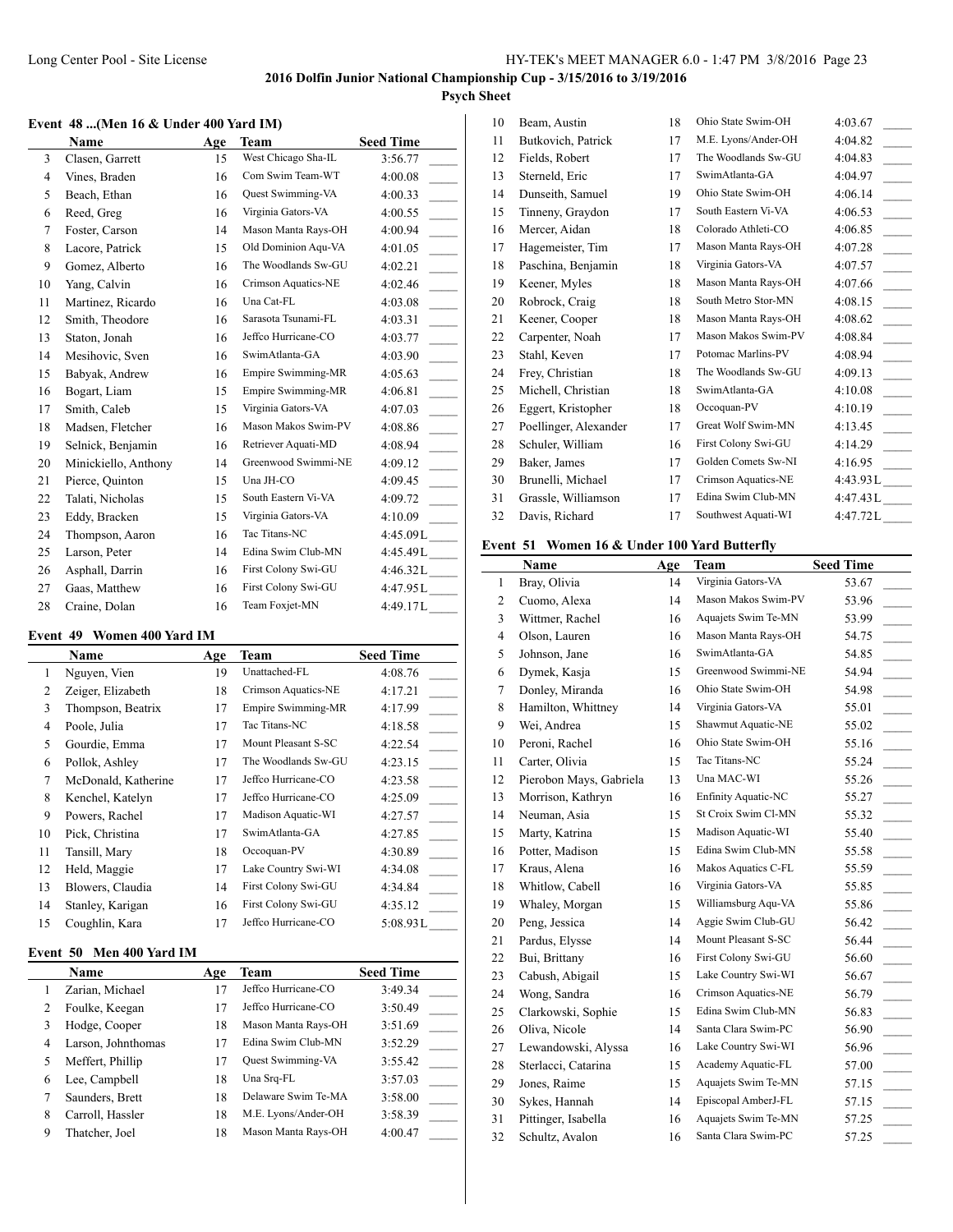**Psych Sheet**

|  |  | Event  51 …(Women 16 & Under 100 Yard Butterfly) |  |  |  |  |  |  |  |
|--|--|--------------------------------------------------|--|--|--|--|--|--|--|
|--|--|--------------------------------------------------|--|--|--|--|--|--|--|

|    | vent 51  (Women 16 & Under 100 Yard Butterfly)<br>Name | Age | Team                            | <b>Seed Time</b> | 89<br>90 | Hjelle, Erica<br>Harrison, Sophia | 14<br>16 |
|----|--------------------------------------------------------|-----|---------------------------------|------------------|----------|-----------------------------------|----------|
| 33 | Panitz, Josephine                                      | 14  | Empire Swimming-MR              | 57.26            | 91       | Pinter, Nicole                    | 15       |
| 34 | Harston, Katherine                                     | 16  | Aces Swim Club-CO               | 57.28            | 92       | Werner, Gabriella                 | 14       |
| 35 | Carriger, Kile                                         | 16  | Com Swim Team-WT                | 57.38            | 93       | Bernhardt, Paige                  | 16       |
| 36 | Spencer, Caitlin                                       | 14  | Crimson Aquatics-NE             | 57.38            | 94       | Reed, Laramie                     | 16       |
| 37 | Schmude, Katie                                         | 16  | Blue Tide Aquati-GU             | 57.43            | 95       | Thomas, Lauren                    | 15       |
| 38 | Olsen, Grace                                           | 14  | Williamsburg Aqu-VA             | 57.43            | 96       | Rossi, Caroline                   | 15       |
| 39 | Harnden, Brianna                                       | 16  | Greenwood Swimmi-NE             | 57.45            | 97       | Linder, Hayley                    | 15       |
| 40 | Beckwith, Jessica                                      | 15  | Colorado Athleti-CO             | 57.46            | 98       | Gullickson, Kristen               | 14       |
| 41 | Hunt, Victoria                                         | 16  | The Woodlands Sw-GU             | 57.49            | 99       | Mara, Madeline                    | 14       |
| 42 | Stanley, Karigan                                       | 16  | First Colony Swi-GU             | 57.49            | 100      | Wood, Lianna                      | 16       |
| 43 | Cartwright, Alana                                      | 16  | Lake Shore Swim-LE              | 57.59            | 101      | Underwood, Mallory                | 16       |
| 44 | Feng, Anna                                             | 15  | Crimson Aquatics-NE             | 57.60            | 102      | Tomita, Yurika                    | 16       |
| 45 | Aegerter, Hannah                                       | 15  | Madison Aquatic-WI              | 57.60            | 103      | Armel, Anna                       | 16       |
| 46 | Ma, Jenny                                              | 16  | Santa Clara Swim-PC             | 57.86            | 104      | Eck, Taylor                       | 15       |
| 47 | Akers, Alexa                                           | 16  | Noblesville Swim-IN             | 57.87            | 105      | Loomis, Ashley                    | 15       |
| 48 | Merkel, Brecken                                        | 13  | Edina Swim Club-MN              | 57.96            | 106      | Heuberger, Helena                 | 16       |
| 49 | Bloebaum, Allison                                      | 16  | Mason Manta Rays-OH             | 57.96            | 107      | Pardus, Kaila                     | 13       |
| 50 | Wright, Mollie                                         | 16  | Com Swim Team-WT                | 57.97            | 108      | Sale, Lauren                      | 16       |
| 51 | Barth, Kaitlyn                                         | 15  | Madison Aquatic-WI              | 57.98            | 109      | Lewis, Lauren                     | 14       |
| 52 | Thompson, Jenna                                        | 15  | South Eastern Vi-VA             | 58.09            | 110      | Belyakov, Catherine               | 13       |
| 53 | Rector, Rachel                                         | 15  | SwimAtlanta-GA                  | 58.12            | 111      | Nelson, Natalie                   | 16       |
| 54 | Smith, Lilia                                           | 16  | SwimAtlanta-GA                  | 58.14            | 112      | Wentzel, Jordyn                   | 15       |
| 55 | Durlacher, Alexis                                      | 16  | Episcopal AmberJ-FL             | 58.17            | 113      | Wright, Elisabeth                 | 15       |
| 56 | O'Connor, Mackenzie                                    | 15  | South Jersey Aqu-MA             | 58.22            | 114      | Bouraoui, Nadia                   | 13       |
| 57 | Skatchkov, Alexsandra                                  | 13  | Cats Aquatic Tea-IL             | 58.30            | 115      | Labue, Delaney                    | 16       |
| 58 | Sattler, Margaret                                      | 16  | Mason Manta Rays-OH             | 58.32            | 116      | Summers, Elena                    | 16       |
| 59 | Hofmann, Katharine                                     | 16  | Battlefield Area-VA             | 58.40            | 117      | Weiss, Emily                      | 14       |
| 60 | Veenstra, Meghan                                       | 16  | Crimson Aquatics-NE             | 58.41            | 118      | Romney, Brieanna                  | 14       |
| 61 | Duplantis, Angela                                      | 14  | Blue Tide Aquati-GU             | 58.42            | 119      | Tarabocchia, Gabriella            | 15       |
| 62 | Aurnou-Rhees, Jordan                                   | 13  | Ohio State Swim-OH              | 58.48            | 120      | Hutton, Olivia                    | 15       |
| 63 | Szczupakiewicz, Ellie                                  | 16  | Southwest Aquati-WI             | 58.53            | 121      | Hamilton, Annie                   | 13       |
| 64 | Lezer, Emma                                            | 15  | Sea Devils-MN                   | 58.57            | 122      | Panitz, Georgia                   | 16       |
| 65 | Klein, Mikayla                                         | 14  | Empire Swimming-MR              | 58.59            | 123      | Deppe-Walker, Maggie              | 16       |
| 66 | Erwin, Catherine                                       | 16  | Crimson Aquatics-NE             | 58.59            | 124      | Baude, Emily                      | 15       |
| 67 | Weng, Vivian                                           | 14  | Greenwood Swimmi-NE             | 58.60            | 125      | Saczawa, Kate                     | 14       |
| 68 | Ruggiero, Julia                                        | 16  | Empire Swimming-MR              | 58.60            | 126      | Post, Ashley                      | 16       |
| 69 | Barbour, Elisabeth                                     | 16  | Ohio State Swim-OH              | 58.60            | 127      | Haan, Emily                       | 16       |
| 70 | Chidley, Nell                                          | 14  | Connecticut Aqua-CT             | 58.65            | 128      | Ellis, Anna                       | 16       |
| 71 | Campbell, Nikia                                        | 16  | Potomac Marlins-PV              | 58.67            | 129      | Arlandson, Grace                  | 16       |
| 72 | Beavers, Hannah                                        | 15  | Ohio State Swim-OH              | 58.67            | 130      | Stahl, Apryl                      | 15       |
| 73 | Rud, Caitlyn                                           | 15  | Team Foxjet-MN                  | 58.69            | 131      | Laciny, Rachel                    | 15       |
| 74 | Hodge, Laura                                           | 15  | H <sub>2</sub> okie Aquatics-VA | 58.71            | 132      | Moellering, Meredith              | 15       |
| 75 | Berdelman, Emma                                        | 14  | Edina Swim Club-MN              | 58.74            | 133      | Baxley, Amelia                    | 15       |
| 76 | Dawson, Jillian                                        | 15  | Concord Swim Clu-IN             | 58.84            | 134      | Rydland, Kylie                    | 14       |
| 77 | Sweetser, Katherine                                    | 16  | Crimson Aquatics-NE             | 58.85            | 135      | Perry, Caroline                   | 14       |
| 78 | Hata, Rayna                                            | 15  | Shawmut Aquatic-NE              | 58.85            | 136      | May, Kenzie                       | 15       |
| 79 | Thull, Liz                                             | 15  | South Metro Stor-MN             | 58.87            | 137      | Decker, Kylie                     | 15       |
| 80 | Brown, Mia                                             | 14  | Ohio State Swim-OH              | 58.88            | 138      | Hernandez, Stephanie              | 16       |
| 81 | Sepic, Natalie                                         | 15  | Lake Country Swi-WI             | 58.92            | 139      | Sanidad, Cassandra                | 15       |
| 82 | Donahue, Julia                                         | 15  | Crimson Aquatics-NE             | 58.93            | 140      | Candland, Lauren                  | 15       |
| 83 | Cusano, Ashley                                         | 14  | Una Hoki-VA                     | 58.94            | 141      | Schnell, Jordyn                   | 15       |
| 84 | Fragnito, Ciana                                        | 16  | St Croix Swim Cl-MN             | 59.01            | 142      | Drill, Maya                       | 14       |
| 85 | Schreiber, Sheridan                                    | 16  | SwimAtlanta-GA                  | 59.06            | 143      | Mathews, Janessa                  | 15       |
| 86 | Pierobon Mays, Chiara                                  | 16  | Madison Aquatic-WI              | 59.07            | 144      | Trout, Olivia                     | 15       |
| 87 | Benkert, Amelia                                        | 15  | Shawmut Aquatic-NE              | 59.13            | 145      | Behnke, Maria                     | 16       |
| 88 | Plasser, Lydia                                         | 15  | Enfinity Aquatic-NC             | 59.26            | 146      | Hartigan, Madison                 | 16       |

| 89  | Hjelle, Erica          | 14 | Rockville Montgo-PV       | 59.29                               |
|-----|------------------------|----|---------------------------|-------------------------------------|
| 90  | Harrison, Sophia       | 16 | Santa Clara Swim-PC       | 59.29                               |
| 91  | Pinter, Nicole         | 15 | Cats Aquatic Tea-IL       | 59.31<br>$\sim$                     |
| 92  | Werner, Gabriella      | 14 | Sea Devils-MN             | 59.37                               |
| 93  | Bernhardt, Paige       | 16 | Adirondack Aquat-NE       | 59.43                               |
| 94  | Reed, Laramie          | 16 | Ohio State Swim-OH        | 59.49                               |
| 95  | Thomas, Lauren         | 15 | Mason Manta Rays-OH       | 59.50                               |
| 96  | Rossi, Caroline        | 15 | Academy Aquatic-FL        | 59.52                               |
| 97  | Linder, Hayley         | 15 | Zeus Swim Team-CT         | 59.59                               |
| 98  | Gullickson, Kristen    | 14 | Wagner Aquatic C-MR       | 59.60                               |
| 99  | Mara, Madeline         | 14 | Rockville Montgo-PV       | 59.60                               |
| 100 | Wood, Lianna           | 16 | Hudson Area Swim-MN       | 59.62                               |
| 101 | Underwood, Mallory     | 16 | Tri Aquatics-SE           | 59.65<br>$\sim$                     |
| 102 | Tomita, Yurika         | 16 | 92nd Street Flyi-MR       | 59.65<br>$\overline{\phantom{a}}$   |
| 103 | Armel, Anna            | 16 | Eagle Swimming A-GU       | 59.67<br>$\sim$                     |
| 104 | Eck, Taylor            | 15 | Adirondack Aquat-NE       | 59.67                               |
| 105 | Loomis, Ashley         | 15 | Adirondack Aquat-NE       | 59.67                               |
| 106 | Heuberger, Helena      | 16 | Clearwater Aquat-FL       | 59.67                               |
| 107 | Pardus, Kaila          | 13 | Mount Pleasant S-SC       | 59.76                               |
| 108 | Sale, Lauren           | 16 | Jeffco Hurricane-CO       | $\overline{\phantom{a}}$<br>59.78   |
| 109 | Lewis, Lauren          | 14 | Hudson Area Swim-MN       | $\overline{\phantom{a}}$<br>59.82   |
| 110 | Belyakov, Catherine    | 13 | Rockville Montgo-PV       | 59.89                               |
| 111 |                        | 16 | West Chicago Sha-IL       |                                     |
| 112 | Nelson, Natalie        |    | Aquajets Swim Te-MN       | 1:00.02                             |
|     | Wentzel, Jordyn        | 15 | Rockville Montgo-PV       | 1:00.09                             |
| 113 | Wright, Elisabeth      | 15 |                           | 1:00.15                             |
| 114 | Bouraoui, Nadia        | 13 | Santa Clara Swim-PC       | 1:00.17<br>$\sim$                   |
| 115 | Labue, Delaney         | 16 | Golden Comets Sw-NI       | 1:00.30<br>$\sim$                   |
| 116 | Summers, Elena         | 16 | Mason Makos Swim-PV       | 1:00.37                             |
| 117 | Weiss, Emily           | 14 | 92nd Street Flyi-MR       | 1:00.44                             |
| 118 | Romney, Brieanna       | 14 | South Eastern Vi-VA       | 1:00.44                             |
| 119 | Tarabocchia, Gabriella | 15 | Quest Swimming-VA         | 1:00.48                             |
| 120 | Hutton, Olivia         | 15 | Quest Swimming-VA         | 1:00.50                             |
| 121 | Hamilton, Annie        | 13 | Edina Swim Club-MN        | 1:00.52                             |
| 122 | Panitz, Georgia        | 16 | <b>Empire Swimming-MR</b> | 1:00.55                             |
| 123 | Deppe-Walker, Maggie   | 16 | Mason Makos Swim-PV       | 1:00.67                             |
| 124 | Baude, Emily           | 15 | St Croix Swim Cl-MN       | 1:00.73                             |
| 125 | Saczawa, Kate          | 14 | Ohio State Swim-OH        | 1:00.73<br>$\sim$                   |
| 126 | Post, Ashley           | 16 | Aquajets Swim Te-MN       | 1:00.77                             |
| 127 | Haan, Emily            | 16 | Aquajets Swim Te-MN       | 1:00.79                             |
| 128 | Ellis, Anna            | 16 | Edina Swim Club-MN        | 1:00.98                             |
| 129 | Arlandson, Grace       | 16 | Edina Swim Club-MN        | 1:01.05                             |
| 130 | Stahl, Apryl           | 15 | Potomac Marlins-PV        | 1:01.25                             |
| 131 | Laciny, Rachel         | 15 | Retriever Aquati-MD       | 1:01.37<br>$\sim$                   |
| 132 | Moellering, Meredith   | 15 | M.E. Lyons/Ander-OH       | 1:01.72                             |
| 133 | Baxley, Amelia         | 15 | Piranhas Swim Cl-MN       | 1:01.88                             |
| 134 | Rydland, Kylie         | 14 | Aquajets Swim Te-MN       | 1:02.45                             |
| 135 | Perry, Caroline        | 14 | SwimAtlanta-GA            | 1:02.52                             |
| 136 | May, Kenzie            | 15 | Eagle Swimming A-GU       | 1:02.64                             |
| 137 | Decker, Kylie          | 15 | Mason Manta Rays-OH       | 1:02.66<br>$\sim$                   |
| 138 | Hernandez, Stephanie   | 16 | Clearwater Aquat-FL       | 1:02.94<br>$\overline{\phantom{a}}$ |
| 139 | Sanidad, Cassandra     | 15 | Rockville Montgo-PV       | 1:03.04<br>$\sim$                   |
| 140 | Candland, Lauren       | 15 | Occoquan-PV               | 1:03.16                             |
| 141 | Schnell, Jordyn        | 15 | Sea Devils-MN             | 1:03.46                             |
| 142 | Drill, Maya            | 14 | Rockville Montgo-PV       | 1:04.02<br>$\sim 10^{-1}$           |
| 143 | Mathews, Janessa       | 15 | Ohio State Swim-OH        | 1:06.02<br>$\overline{\phantom{a}}$ |
| 144 | Trout, Olivia          | 15 | Concord Swim Clu-IN       | 1:06.43<br>$\overline{\phantom{a}}$ |
| 145 | Behnke, Maria          | 16 | Rappahannock Rai-VA       | 1:07.42                             |
| 146 | Hartigan, Madison      | 16 | Empire Swimming-MR        | 1:06.15L                            |
|     |                        |    |                           |                                     |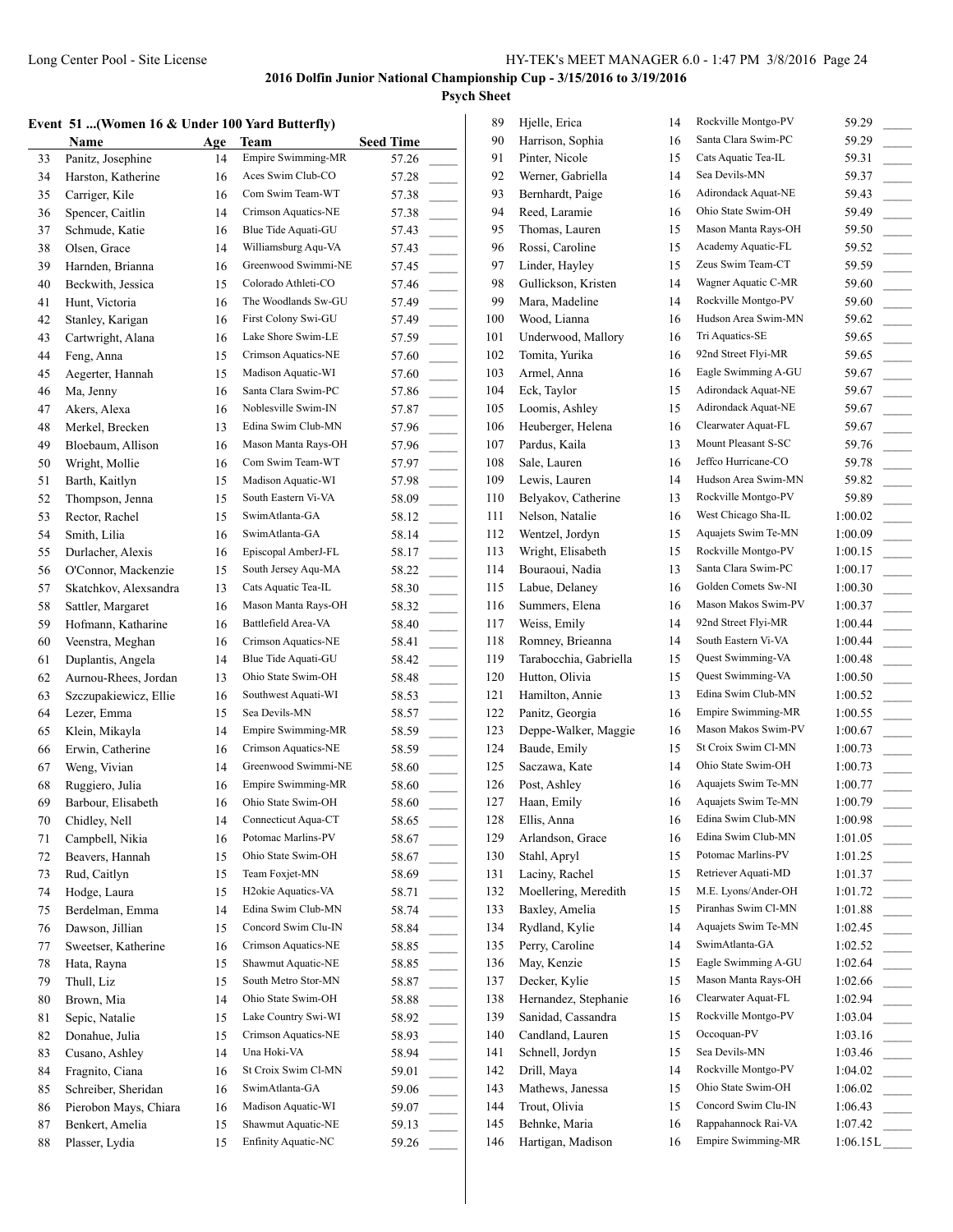# **Event 51 ...(Women 16 & Under 100 Yard Butterfly)**

|     | <b>Name</b>    | Age | Team                | <b>Seed Time</b> |
|-----|----------------|-----|---------------------|------------------|
| 147 | Hicks, Rachel  |     | Eagle Swimming A-GU | 1:06.65L         |
| 148 | Baker, Alexis  | 16  | The Woodlands Sw-GU | 1:06.69L         |
| 149 | Zhang, Chelsea | 16  | Shawmut Aquatic-NE  | 1:06.83L         |

#### **Event 52 Men 16 & Under 100 Yard Butterfly**

|    | Name                 | Age | Team                | <b>Seed Time</b> |
|----|----------------------|-----|---------------------|------------------|
| 1  | Fonder, Khalil       | 16  | Virginia Gators-VA  | 48.76            |
| 2  | Withers, Joshua      | 16  | Edina Swim Club-MN  | 48.88            |
| 3  | Trepanier, Andrew    | 15  | South Metro Stor-MN | 49.45            |
| 4  | Russo, Angelo        | 16  | Virginia Gators-VA  | 49.84            |
| 5  | Strycker, Michael    | 16  | Quest Swimming-VA   | 49.84            |
| 6  | Wilburn, Cason       | 14  | East Coast Aquat-VA | 49.97            |
| 7  | Hong, Marcus         | 16  | Lake Shore Swim-LE  | 50.10            |
| 8  | Healy, John          | 15  | Tac Titans-NC       | 50.16            |
| 9  | Simmons, Peter       | 16  | Aggie Swim Club-GU  | 50.25            |
| 10 | Crane, Sterling      | 15  | Episcopal AmberJ-FL | 50.35            |
| 11 | Boyd, Dylan          | 16  | Cats Aquatic Tea-IL | 50.37            |
| 12 | Kuriger, Benjamin    | 16  | Ohio State Swim-OH  | 50.50            |
| 13 | Beach, Clark         | 16  | Quest Swimming-VA   | 50.59            |
| 14 | Petro, Michael       | 15  | Alligator Aquati-IL | 50.67            |
| 15 | Whyte, Mitchell      | 16  | Hudson Area Swim-MN | 50.79            |
| 16 | Vines, Braden        | 16  | Com Swim Team-WT    | 50.94            |
| 17 | Foster, Carson       | 14  | Mason Manta Rays-OH | 51.15            |
| 18 | Baginski, Nicholas   | 16  | Cats Aquatic Tea-IL | 51.25            |
| 19 | Macmillan, Colin     | 16  | Lake Shore Swim-LE  | 51.27            |
| 20 | Nik, Adam            | 15  | Edina Swim Club-MN  | 51.35            |
| 21 | Doss, Brennen        | 15  | Quest Swimming-VA   | 51.36            |
| 22 | Knaul, William       | 15  | Shawmut Aquatic-NE  | 51.49            |
| 23 | Clasen, Garrett      | 15  | West Chicago Sha-IL | 51.59            |
| 24 | Jamieson, Noah       | 16  | Cats Aquatic Tea-IL | 51.59            |
| 25 | Mauldin, Caleb       | 15  | Old Dominion Aqu-VA | 51.60            |
| 26 | Crump, Austin        | 16  | Jeffco Hurricane-CO | 51.62            |
| 27 | Ono, Sage            | 16  | SwimAtlanta-GA      | 51.77            |
| 28 | Schoen, Christian    | 16  | Crimson Aquatics-NE | 51.77            |
| 29 | Teske, Daniel        | 16  | Una Aac-FL          | 51.81            |
| 30 | Plewniak, Kevin      | 15  | Tac Titans-NC       | 51.84            |
| 31 | Talati, Nicholas     | 15  | South Eastern Vi-VA | 51.97            |
| 32 | Storms, Eric         | 16  | Madison Aquatic-WI  | 52.10            |
| 33 | Halmy, Victor        | 16  | The Woodlands Sw-GU | 52.12            |
| 34 | Tullemans, Nicholas  | 15  | Team Foxjet-MN      | 52.13<br>$\sim$  |
| 35 | Payne, Davis         | 16  | Tac Titans-NC       | 52.16            |
| 36 | Hoskins, Matthew     | 16  | Retriever Aquati-MD | 52.29            |
| 37 | Dreisbach, Max       | 15  | Ohio State Swim-OH  | 52.31            |
| 38 | Ramsey, Jabari       | 16  | Tampa Bay Aquat-FL  | 52.50            |
| 39 | Gessner, Erik        | 15  | Edina Swim Club-MN  | 52.53            |
| 40 | Balcerak, Michael    | 16  | Alligator Aquati-IL | 52.54            |
| 41 | Gush, Johnny         | 16  | Mount Pleasant S-SC | 52.56            |
| 42 | Madsen, Fletcher     | 16  | Mason Makos Swim-PV | 52.57            |
| 43 | Fischer, Michael     | 16  | Southwest Aquati-WI | 52.60            |
| 44 | Manoff, Philip       | 15  | Jeffco Hurricane-CO | 52.63            |
| 45 | Furbee, Calvin       | 15  | Ohio State Swim-OH  | 52.82            |
| 46 | Selnick, Benjamin    | 16  | Retriever Aquati-MD | 52.89            |
| 47 | Kelley, James        | 16  | M.E. Lyons/Ander-OH | 52.92            |
| 48 | Schaum, Ryan         | 15  | Empire Swimming-MR  | 52.93            |
| 49 | Oberley, Henry       | 15  | Old Dominion Agu-VA | 53.04            |
| 50 | L'Italien, Christian | 16  | Blue Tide Aquati-GU | 53.05            |
|    |                      |     |                     |                  |

| 51 | Guo, Elson          | 16 | Connecticut Aqua-CT       | 53.09                                  |
|----|---------------------|----|---------------------------|----------------------------------------|
| 52 | Gariepy, Mitchell   | 16 | Shawmut Aquatic-NE        | 53.13                                  |
| 53 | Tussing, Spencer    | 15 | Ohio State Swim-OH        | 53.15                                  |
| 54 | Clark, David        | 15 | The Woodlands Sw-GU       | 53.15<br>$\overline{\phantom{a}}$      |
| 55 | Wiedoff, Jeffrey    | 15 | Lake Country Swi-WI       | 53.19<br>$\overline{\phantom{a}}$      |
| 56 | Lee, Joshua         | 14 | The Woodlands Sw-GU       | 53.42<br>$\overline{\phantom{a}}$      |
| 57 | Colson, Alexander   | 15 | Rockville Montgo-PV       | 53.49<br>$\overline{\phantom{a}}$      |
| 58 | Strieter, Oscar     | 16 | Madison Aquatic-WI        | 53.58<br>$\overline{\phantom{a}}$      |
| 59 | Zhang, Andrew       | 14 | Aggie Swim Club-GU        | 53.60<br>$\overline{\phantom{a}}$      |
| 60 | Stanley, Matthew    | 16 | Connecticut Aqua-CT       | 54.03<br>$\overline{\phantom{a}}$      |
| 61 | Lezer, Maxwell      | 16 | Sea Devils-MN             | 54.04<br>$\overline{\phantom{a}}$      |
| 62 | Richmond, Connor    | 15 | Blue Tide Aquati-GU       | 54.08<br>$\overline{\phantom{a}}$      |
| 63 | Turner, Eric        | 16 | Cats Aquatic Tea-IL       | 54.11<br>$\overline{\phantom{a}}$      |
| 64 | Spychalski, Pearson | 15 | Ohio State Swim-OH        | 54.12<br>$\overline{\phantom{a}}$      |
| 65 | Insignares, Omar    | 15 | Santa Clara Swim-PC       | 54.16<br>$\overline{\phantom{a}}$      |
| 66 | Sulkowski, Daniel   | 16 | Mount Pleasant S-SC       | 54.19<br>$\overline{\phantom{0}}$      |
| 67 | Haines, Jacob       | 15 | South Jersey Aqu-MA       | 54.30<br>$\overline{\phantom{a}}$      |
| 68 | Miller, Kevin       | 15 | Rappahannock Rai-VA       | 54.33<br>$\overline{\phantom{a}}$      |
| 69 | Spear, Kevin        | 16 | Crimson Aquatics-NE       | 54.43<br>$\overline{\phantom{a}}$      |
| 70 | Holzman, Andrew     | 16 | <b>Empire Swimming-MR</b> | 54.64<br>$\overline{\phantom{a}}$      |
| 71 | Gryski, Benjamin    | 16 | Potomac Marlins-PV        | 54.81<br>$\overline{\phantom{a}}$      |
| 72 | Shepard, Corey      | 16 | Occoquan-PV               | 55.08<br>$\overline{\phantom{a}}$      |
| 73 | Craine, Dolan       | 16 | Team Foxjet-MN            | 56.77<br>$\overline{\phantom{a}}$      |
| 74 | Boies, Zachary      | 15 | <b>Empire Swimming-MR</b> | 57.14<br>$\sim$                        |
| 75 | Wang, Leo           | 16 | Potomac Marlins-PV        | 57.56<br>$\overline{\phantom{a}}$      |
| 76 | Kansakar, Puran     | 15 | Mason Manta Rays-OH       | 58.70<br>$\mathcal{L}^{\mathcal{L}}$   |
| 77 | Gleim, Connor       | 15 | Old Dominion Aqu-VA       | 59.52<br>$\sim$                        |
| 78 | Jia, Harrison       | 16 | Shawmut Aquatic-NE        | 59.66<br>$\overline{\phantom{a}}$      |
| 79 | Manning, Griffin    | 15 | Mason Manta Rays-OH       | 59.87<br>$\overline{\phantom{a}}$      |
| 80 | Pruett, Oliver      | 15 | Edina Swim Club-MN        | 59.98<br>$\mathcal{L}^{\mathcal{L}}$   |
| 81 | Bean, Charles       | 16 | Sea Devils-MN             | 1:01.75<br>$\mathcal{L}^{\mathcal{L}}$ |
| 82 | Busse, Jonathan     | 16 | St Croix Swim Cl-MN       | $58.25L$ <sub>_____</sub>              |
| 83 | Dahlgren, Jack      | 16 | Aquajets Swim Te-MN       | 59.00L                                 |
| 84 | Wrasman, Tyler      | 16 | Lake Country Swi-WI       | 59.81L                                 |
| 85 | Devyak, Ethan       | 16 | Mason Manta Rays-OH       | $1:00.24L$ <sub>____</sub>             |
| 86 | Blinkman, Shane     | 15 | Una Sese-MN               | $1:00.38L$ <sub>____</sub>             |
| 87 | Schuler, William    | 16 | First Colony Swi-GU       | $1:00.51L$ <sub>____</sub>             |
|    |                     |    |                           |                                        |

# **Event 53 Women 100 Yard Butterfly**

|    | Name                  | Age | Team                | <b>Seed Time</b> |
|----|-----------------------|-----|---------------------|------------------|
| 1  | Nelson, Elizabeth     | 17  | Madison Aquatic-WI  | 52.46            |
| 2  | Doty, Megan           | 17  | Lake Country Swi-WI | 53.59            |
| 3  | Blake-West, Jessica   | 18  | Crimson Aquatics-NE | 54.66            |
| 4  | Whiteley, Hannah      | 18  | Mason Manta Rays-OH | 54.68            |
| 5  | Thompson, Beatrix     | 17  | Empire Swimming-MR  | 54.73            |
| 6  | Volpenhein, Ashley    | 17  | Mason Manta Rays-OH | 54.73            |
| 7  | Zhou, Elaine          | 18  | Mount Pleasant S-SC | 54.75            |
| 8  | Preiss, Alexandra     | 18  | Aquajets Swim Te-MN | 54.98            |
| 9  | Kutsko, Anhelina      | 18  | Cats Aquatic Tea-IL | 55.15            |
| 10 | Tillman, Victoria     | 17  | First Colony Swi-GU | 55.27            |
| 11 | Farley-Sepe, Kierston | 18  | Southwest Aquati-WI | 55.51            |
| 12 | Schaaf, Alexis        | 17  | Aquajets Swim Te-MN | 55.92            |
| 13 | Jett, Sierra          | 18  | Tule Nation Trit-CC | 56.31            |
| 14 | Tank, Isabel          | 17  | The Woodlands Sw-GU | 56.35            |
| 15 | Conway, Madison       | 17  | Academy Aquatic-FL  | 56.43            |
| 16 | Halmy, Dorothy        | 18  | The Woodlands Sw-GU | 56.68            |
| 17 | Pollok, Ashley        | 17  | The Woodlands Sw-GU | 56.74            |
| 18 | Pyshnenko, Daria      | 17  | Cats Aquatic Tea-IL | 56.82            |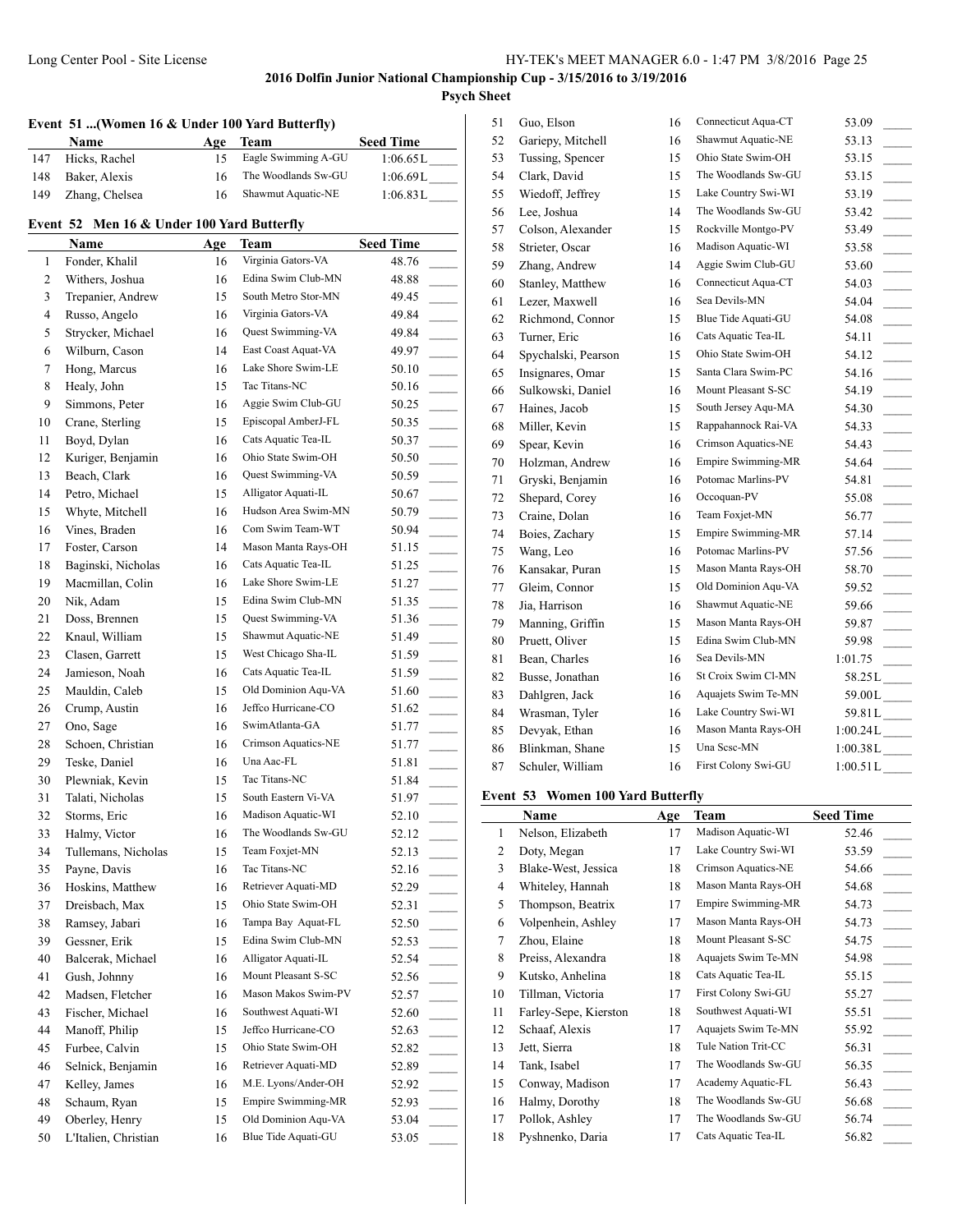# **Psych Sheet**

# **Event 53 ...(Women 100 Yard Butterfly)**

|    | vent 53 (Women 100 Yard Butterfly) |     |                           |                  | 75             | W                        |
|----|------------------------------------|-----|---------------------------|------------------|----------------|--------------------------|
|    | Name                               | Age | Team                      | <b>Seed Time</b> | 76             | K <sub>1</sub>           |
| 19 | Yuen, Erica                        | 17  | Crimson Aquatics-NE       | 57.01            | 77             | R.                       |
| 20 | Degnan, Michaela                   | 17  | Shawmut Aquatic-NE        | 57.21            | 78             | Lι                       |
| 21 | Wehrmeister, Sarah                 | 18  | Eagle Swimming A-GU       | 57.22            | 79             | V                        |
| 22 | Munster, Anna                      | 17  | Tri Aquatics-SE           | 57.24            |                |                          |
| 23 | Berg, Madison                      | 17  | St Croix Swim Cl-MN       | 57.38            | Event 5        |                          |
| 24 | Johnson, Olivia                    | 18  | SwimAtlanta-GA            | 57.43            |                | Ŋ                        |
| 25 | Eiber, Laurel                      | 17  | Aces Swim Club-CO         | 57.51            | 1              | Lς                       |
| 26 | Jacob, Kelly                       | 18  | Lake Country Swi-WI       | 57.53            | $\mathbf{2}$   | Tł                       |
| 27 | Prexta, Rebecca                    | 18  | Lake Shore Swim-LE        | 57.55            | 3              | M                        |
| 28 | Barger, Mikaela                    | 17  | Madison Aquatic-WI        | 57.61            | $\overline{4}$ | Ri                       |
| 29 | Ober, Anna                         | 17  | Mason Makos Swim-PV       | 57.64            | 5              | K                        |
| 30 | Esler, Abbey                       | 18  | Mason Manta Rays-OH       | 57.65            | 6              | B <sub>i</sub>           |
| 31 | Stigler, Lauren                    | 17  | Southwest Aquati-WI       | 57.69            | 7              | H                        |
| 32 | Koo, Caitlyn                       | 17  | Santa Clara Swim-PC       | 57.81            | 8              | H                        |
| 33 | Amar, Kelly                        | 17  | Empire Swimming-MR        | 57.97            | 9              | H                        |
| 34 | Du Plessis, Sophie                 | 19  | Crimson Aquatics-NE       | 58.05            | 10             | Ja                       |
| 35 | Robbins, Meredith                  | 17  | Cats Aquatic Tea-IL       | 58.08            | 11             | D.                       |
| 36 | Tanner, Lindsay                    | 17  | Rockville Montgo-PV       | 58.09            | 12             | C)                       |
| 37 | Pick, Christina                    | 17  | SwimAtlanta-GA            | 58.11            | 13             | W                        |
| 38 | Scott, Danielle                    | 18  | Aggie Swim Club-GU        | 58.11            | 14             | М                        |
| 39 | O'Sullivan, Maureen                | 17  | <b>Empire Swimming-MR</b> | 58.14            | 15             | N <sub>i</sub>           |
| 40 | Hennessy, Emma                     | 17  | First Colony Swi-GU       | 58.14            | 16             | Sł                       |
| 41 | Hein, Molly                        | 17  | Lake Country Swi-WI       | 58.27            | 17             | G                        |
| 42 | Milligan, Samantha                 | 17  | Shawmut Aquatic-NE        | 58.37            | 18             | K                        |
| 43 | Coughlin, Kara                     | 17  | Jeffco Hurricane-CO       | 58.50            | 19             | A                        |
| 44 | Knippenberg, Charlotte             | 18  | SwimAtlanta-GA            | 58.53            | 20             | W                        |
| 45 | Adcock, Elena                      | 17  | Enfinity Aquatic-NC       | 58.55            | 21             | Fi                       |
| 46 | Kuettel, Molly                     | 18  | First Colony Swi-GU       | 58.59            | 22             | L0                       |
| 47 | Tansill, Mary                      | 18  | Occoquan-PV               | 58.69            | 23             | A۱                       |
| 48 | Greenwood, Allison                 | 18  | Academy Aquatic-FL        | 58.71            | 24             | M                        |
| 49 | Horan, Carrie                      | 18  | Ohio State Swim-OH        | 58.75            | 25             | B٥                       |
| 50 | Holbert, Aubrey                    | 17  | Tule Nation Trit-CC       | 58.83            | 26             | Li                       |
| 51 | Wiecki, Lindsay                    | 17  | Occoquan-PV               | 58.84            | 27             | Je                       |
| 52 | Hadaway, Josie                     | 17  | Columbus Aquatic-GA       | 58.85            | 28             | Sc                       |
| 53 | Smith, Sydney                      | 17  | Virginia Gators-VA        | 58.89            | 29             | A.                       |
| 54 | Kelley, Megan                      | 17  | Temecula Swim Cl-CA       | 58.92            | 30             | $U_1$                    |
| 55 | Nebraska, Anna                     | 18  | Ohio State Swim-OH        | 58.93            | 31             | $\mathrm{S} \varepsilon$ |
| 56 | Covington, Taylor                  | 17  | Quest Swimming-VA         | 58.93            | 32             | C(                       |
| 57 | Newman, Abbigale                   | 17  | Ohio State Swim-OH        | 58.94            | 33             | K)                       |
| 58 | Wehrmeister, Hannah                | 17  | Eagle Swimming A-GU       | 58.96            | 34             | S <sub>l</sub>           |
| 59 | Bauer, Julia                       | 20  | Performance Aqua-FG       | 58.98            | 35             | A                        |
| 60 | Halper, Sophie                     | 18  | 92nd Street Flyi-MR       | 58.98            | 36             | Li                       |
| 61 | Eisenbrandt, Margaret              | 17  | St Croix Swim Cl-MN       | 59.69            | 37             | B(                       |
| 62 | De Figueiredo, Maria               | 18  | Aggie Swim Club-GU        | 59.79            | 38             | B                        |
| 63 | Snyder, Emily                      | 17  | SwimAtlanta-GA            | 59.90            | 39             | Lι                       |
| 64 | Sheffer, Julia                     | 18  | Virginia Gators-VA        | 1:00.02          | 40             | М                        |
| 65 | Vaudreuil, Maria                   | 18  | Piranhas Swim Cl-MN       | 1:00.30          | 41             | Fr                       |
| 66 | Vogel, Elisabeth                   | 18  | Occoquan-PV               | 1:00.54          | 42             | М                        |
| 67 | Fish, Emma                         | 18  | SwimAtlanta-GA            | 1:00.56          | 43             | $\mathcal{C}$            |
| 68 | Andersen, Anna                     | 17  | South Metro Stor-MN       | 1:00.67          | 44             | Εg                       |
| 69 | Ramirez, Allison                   | 17  | Old Dominion Aqu-VA       | 1:00.69          | 45             | A                        |
| 70 | Bub, Hannah                        | 18  | The Woodlands Sw-GU       | 1:00.89          | 46             | B <sub>1</sub>           |
| 71 | Kustritz, Katherine                | 17  | Edina Swim Club-MN        | 1:00.94          | 47             | B٥                       |
| 72 | Baumer, Grace                      | 17  | Golden Comets Sw-NI       | 1:01.74          | 48             | М                        |
| 73 | Nachodsky, Alexandria              | 17  | South Jersey Aqu-MA       | 1:01.80          | 49             | D'                       |
| 74 | Huber, Meredith                    | 18  | Lake Country Swi-WI       | 1:01.84          | 50             | L <sub>6</sub>           |

| 75 | Wiedoff, Amanda |    | Lake Country Swi-WI | 1:02.24 |  |
|----|-----------------|----|---------------------|---------|--|
| 76 | Knutson, Maya   |    | Piranhas Swim Cl-MN | 1:02.90 |  |
| 77 | Rose, Jaelin    | 17 | South Metro Stor-MN | 1:04.94 |  |
| 78 | Laman, Sarah    | 17 | Great Wolf Swim-MN  | 1:07.66 |  |
| 79 | Voss, Deidree   | 17 | South Metro Stor-MN | 1:08.13 |  |

# **Example 34 Men 100 Yard Butterfly**

| Tampa Bay Aquat-FL<br>1<br>Lense, Noah<br>48.18<br>17<br>Santa Clara Swim-PC<br>$\overline{c}$<br>Thomas, Matthew<br>18<br>48.19<br>3<br>Morejon, David<br>Eagle Swimming A-GU<br>18<br>49.22<br><b>Enfinity Aquatic-NC</b><br>4<br>Richardson, Andre<br>18<br>49.55<br>Concord Swim Clu-IN<br>5<br>Krecsmar, Stephen<br>18<br>50.07<br>Back, Griffin<br>Aquajets Swim Te-MN<br>6<br>18<br>50.09<br>South Metro Stor-MN<br>7<br>Heskin, Marshall<br>18<br>50.41<br>$\sim$<br>Adirondack Aquat-NE<br>8<br>Hall, Colton<br>17<br>50.44<br>$\sim$<br>Virginia Gators-VA<br>9<br>Harper, Hogan<br>18<br>50.74<br>$\sim$<br>Santa Clara Swim-PC<br>Jangid, Aditya<br>10<br>17<br>50.80<br>Great Wolf Swim-MN<br>Darling, Riley<br>11<br>18<br>51.06<br>$\sim$ 10 $\pm$<br>Old Dominion Aqu-VA<br>Cook, Daniel<br>12<br>17<br>51.14<br>Unattached-FL<br>13<br>Walker, Ryan<br>17<br>51.18<br>$\overline{a}$<br>Virginia Gators-VA<br>McHugh, Matthew<br>14<br>17<br>51.30<br>$\overline{\phantom{a}}$<br>Dig Swimming-VA<br>15<br>Nagle, Jarred<br>18<br>51.43<br>SwimAtlanta-GA<br>16<br>Shelton, Matthew<br>17<br>51.64<br>Concord Swim Clu-IN<br>17<br>Green, Cameron<br>51.65<br>17<br>Keener, Myles<br>Mason Manta Rays-OH<br>18<br>18<br>51.71<br>$\sim$<br>Alligator Aquati-IL<br>Andrew, Benjamin<br>19<br>18<br>51.72<br>$\overline{\phantom{a}}$<br>Mason Manta Rays-OH<br>Wallace, Cameron<br>20<br>17<br>51.76<br>$\overline{\phantom{a}}$<br>21<br>South Jersey Aqu-MA<br>Finias, Sean<br>18<br>51.78<br>The Woodlands Sw-GU<br>Logan, Ryan<br>22<br>17<br>52.01<br>Madison Aquatic-WI<br>Aegerter, Jacob<br>23<br>17<br>52.03<br>$\sim$<br>McFarland, Tanner<br>Empire Swimming-MR<br>24<br>17<br>52.05<br>Ohio State Swim-OH<br>25<br>Beam, Austin<br>18<br>52.06<br>$\overline{\phantom{a}}$<br>Jeffco Hurricane-CO<br>26<br>Li, Justin<br>17<br>52.08<br>Jenkins, Daniel<br>SwimAtlanta-GA<br>27<br>17<br>52.10<br>Prince William S-VA<br>28<br>Schmidt, Connor<br>18<br>52.22<br>Great Wolf Swim-MN<br>Allen, Keanan<br>29<br>17<br>52.29<br>Umrysh, Joshua<br>The Woodlands Sw-GU<br>30<br>17<br>52.33<br>Ohio State Swim-OH<br>Saczawa, Jack<br>31<br>17<br>52.38<br>West Chicago Sha-IL<br>Cooper, Jackson<br>32<br>17<br>52.40<br>Madison Aquatic-WI<br>33<br>Keith, Connor<br>17<br>52.46<br>$\sim$<br>Mount Pleasant S-SC<br>34<br>Sullivan, Patrick<br>17<br>52.57<br>First Colony Swi-GU<br>Arcain, Raphael<br>35<br>19<br>52.60<br>$\sim$ 10 $\pm$<br>Eagle Swimming A-GU<br>36<br>Liles, Caleb<br>17<br>52.68<br>Aggie Swim Club-GU<br>Belobraydic, Matthew<br>37<br>18<br>52.69<br>Southwest Aquati-WI<br>38<br>Borland, Drew<br>18<br>52.70<br>Jeffco Hurricane-CO<br>39<br>Laurita, Anthony<br>17<br>52.76<br>First Colony Swi-GU<br>40<br>Monteagudo, Carlos<br>52.78<br>17<br>Princeton Piranh-NJ<br>Freeman, John<br>41<br>18<br>52.83<br>Sea Devils-MN<br>42<br>Muntifering, Joshua<br>17<br>52.86<br>Empire Swimming-MR<br>43<br>Corda, Alexander<br>17<br>52.91<br>Occoquan-PV<br>Eggert, Kristopher<br>44<br>18<br>52.94<br>Crimson Aquatics-NE<br>45<br>Antonellis, Nicolas<br>17<br>52.96<br>Occoquan-PV<br>46<br>Brandt, Evan<br>17<br>52.98<br>The Woodlands Sw-GU<br>47<br>Berta, Mitchell<br>18<br>52.98<br>Quest Swimming-VA<br>48<br>Meffert, Phillip<br>17<br>52.99<br>Potomac Marlins-PV<br>49<br>D'Alessandro, Gianmichel<br>17<br>53.02<br>Una Srq-FL<br>50<br>Lee, Campbell<br>18<br>53.04 | Name | Age | <b>Team</b> | <b>Seed Time</b> |
|-----------------------------------------------------------------------------------------------------------------------------------------------------------------------------------------------------------------------------------------------------------------------------------------------------------------------------------------------------------------------------------------------------------------------------------------------------------------------------------------------------------------------------------------------------------------------------------------------------------------------------------------------------------------------------------------------------------------------------------------------------------------------------------------------------------------------------------------------------------------------------------------------------------------------------------------------------------------------------------------------------------------------------------------------------------------------------------------------------------------------------------------------------------------------------------------------------------------------------------------------------------------------------------------------------------------------------------------------------------------------------------------------------------------------------------------------------------------------------------------------------------------------------------------------------------------------------------------------------------------------------------------------------------------------------------------------------------------------------------------------------------------------------------------------------------------------------------------------------------------------------------------------------------------------------------------------------------------------------------------------------------------------------------------------------------------------------------------------------------------------------------------------------------------------------------------------------------------------------------------------------------------------------------------------------------------------------------------------------------------------------------------------------------------------------------------------------------------------------------------------------------------------------------------------------------------------------------------------------------------------------------------------------------------------------------------------------------------------------------------------------------------------------------------------------------------------------------------------------------------------------------------------------------------------------------------------------------------------------------------------------------------------------------------------------------------------------------------------------------------------------------------------------------------------------------------------------------------------------------------------------------------------------------------------------------------------------------------------------------------------------------------------------------------------------------------|------|-----|-------------|------------------|
| $\sim$<br>$\overline{\phantom{a}}$<br>$\sim$<br>$\overline{\phantom{a}}$                                                                                                                                                                                                                                                                                                                                                                                                                                                                                                                                                                                                                                                                                                                                                                                                                                                                                                                                                                                                                                                                                                                                                                                                                                                                                                                                                                                                                                                                                                                                                                                                                                                                                                                                                                                                                                                                                                                                                                                                                                                                                                                                                                                                                                                                                                                                                                                                                                                                                                                                                                                                                                                                                                                                                                                                                                                                                                                                                                                                                                                                                                                                                                                                                                                                                                                                                                |      |     |             |                  |
|                                                                                                                                                                                                                                                                                                                                                                                                                                                                                                                                                                                                                                                                                                                                                                                                                                                                                                                                                                                                                                                                                                                                                                                                                                                                                                                                                                                                                                                                                                                                                                                                                                                                                                                                                                                                                                                                                                                                                                                                                                                                                                                                                                                                                                                                                                                                                                                                                                                                                                                                                                                                                                                                                                                                                                                                                                                                                                                                                                                                                                                                                                                                                                                                                                                                                                                                                                                                                                         |      |     |             |                  |
|                                                                                                                                                                                                                                                                                                                                                                                                                                                                                                                                                                                                                                                                                                                                                                                                                                                                                                                                                                                                                                                                                                                                                                                                                                                                                                                                                                                                                                                                                                                                                                                                                                                                                                                                                                                                                                                                                                                                                                                                                                                                                                                                                                                                                                                                                                                                                                                                                                                                                                                                                                                                                                                                                                                                                                                                                                                                                                                                                                                                                                                                                                                                                                                                                                                                                                                                                                                                                                         |      |     |             |                  |
|                                                                                                                                                                                                                                                                                                                                                                                                                                                                                                                                                                                                                                                                                                                                                                                                                                                                                                                                                                                                                                                                                                                                                                                                                                                                                                                                                                                                                                                                                                                                                                                                                                                                                                                                                                                                                                                                                                                                                                                                                                                                                                                                                                                                                                                                                                                                                                                                                                                                                                                                                                                                                                                                                                                                                                                                                                                                                                                                                                                                                                                                                                                                                                                                                                                                                                                                                                                                                                         |      |     |             |                  |
|                                                                                                                                                                                                                                                                                                                                                                                                                                                                                                                                                                                                                                                                                                                                                                                                                                                                                                                                                                                                                                                                                                                                                                                                                                                                                                                                                                                                                                                                                                                                                                                                                                                                                                                                                                                                                                                                                                                                                                                                                                                                                                                                                                                                                                                                                                                                                                                                                                                                                                                                                                                                                                                                                                                                                                                                                                                                                                                                                                                                                                                                                                                                                                                                                                                                                                                                                                                                                                         |      |     |             |                  |
|                                                                                                                                                                                                                                                                                                                                                                                                                                                                                                                                                                                                                                                                                                                                                                                                                                                                                                                                                                                                                                                                                                                                                                                                                                                                                                                                                                                                                                                                                                                                                                                                                                                                                                                                                                                                                                                                                                                                                                                                                                                                                                                                                                                                                                                                                                                                                                                                                                                                                                                                                                                                                                                                                                                                                                                                                                                                                                                                                                                                                                                                                                                                                                                                                                                                                                                                                                                                                                         |      |     |             |                  |
|                                                                                                                                                                                                                                                                                                                                                                                                                                                                                                                                                                                                                                                                                                                                                                                                                                                                                                                                                                                                                                                                                                                                                                                                                                                                                                                                                                                                                                                                                                                                                                                                                                                                                                                                                                                                                                                                                                                                                                                                                                                                                                                                                                                                                                                                                                                                                                                                                                                                                                                                                                                                                                                                                                                                                                                                                                                                                                                                                                                                                                                                                                                                                                                                                                                                                                                                                                                                                                         |      |     |             |                  |
|                                                                                                                                                                                                                                                                                                                                                                                                                                                                                                                                                                                                                                                                                                                                                                                                                                                                                                                                                                                                                                                                                                                                                                                                                                                                                                                                                                                                                                                                                                                                                                                                                                                                                                                                                                                                                                                                                                                                                                                                                                                                                                                                                                                                                                                                                                                                                                                                                                                                                                                                                                                                                                                                                                                                                                                                                                                                                                                                                                                                                                                                                                                                                                                                                                                                                                                                                                                                                                         |      |     |             |                  |
|                                                                                                                                                                                                                                                                                                                                                                                                                                                                                                                                                                                                                                                                                                                                                                                                                                                                                                                                                                                                                                                                                                                                                                                                                                                                                                                                                                                                                                                                                                                                                                                                                                                                                                                                                                                                                                                                                                                                                                                                                                                                                                                                                                                                                                                                                                                                                                                                                                                                                                                                                                                                                                                                                                                                                                                                                                                                                                                                                                                                                                                                                                                                                                                                                                                                                                                                                                                                                                         |      |     |             |                  |
|                                                                                                                                                                                                                                                                                                                                                                                                                                                                                                                                                                                                                                                                                                                                                                                                                                                                                                                                                                                                                                                                                                                                                                                                                                                                                                                                                                                                                                                                                                                                                                                                                                                                                                                                                                                                                                                                                                                                                                                                                                                                                                                                                                                                                                                                                                                                                                                                                                                                                                                                                                                                                                                                                                                                                                                                                                                                                                                                                                                                                                                                                                                                                                                                                                                                                                                                                                                                                                         |      |     |             |                  |
|                                                                                                                                                                                                                                                                                                                                                                                                                                                                                                                                                                                                                                                                                                                                                                                                                                                                                                                                                                                                                                                                                                                                                                                                                                                                                                                                                                                                                                                                                                                                                                                                                                                                                                                                                                                                                                                                                                                                                                                                                                                                                                                                                                                                                                                                                                                                                                                                                                                                                                                                                                                                                                                                                                                                                                                                                                                                                                                                                                                                                                                                                                                                                                                                                                                                                                                                                                                                                                         |      |     |             |                  |
|                                                                                                                                                                                                                                                                                                                                                                                                                                                                                                                                                                                                                                                                                                                                                                                                                                                                                                                                                                                                                                                                                                                                                                                                                                                                                                                                                                                                                                                                                                                                                                                                                                                                                                                                                                                                                                                                                                                                                                                                                                                                                                                                                                                                                                                                                                                                                                                                                                                                                                                                                                                                                                                                                                                                                                                                                                                                                                                                                                                                                                                                                                                                                                                                                                                                                                                                                                                                                                         |      |     |             |                  |
|                                                                                                                                                                                                                                                                                                                                                                                                                                                                                                                                                                                                                                                                                                                                                                                                                                                                                                                                                                                                                                                                                                                                                                                                                                                                                                                                                                                                                                                                                                                                                                                                                                                                                                                                                                                                                                                                                                                                                                                                                                                                                                                                                                                                                                                                                                                                                                                                                                                                                                                                                                                                                                                                                                                                                                                                                                                                                                                                                                                                                                                                                                                                                                                                                                                                                                                                                                                                                                         |      |     |             |                  |
|                                                                                                                                                                                                                                                                                                                                                                                                                                                                                                                                                                                                                                                                                                                                                                                                                                                                                                                                                                                                                                                                                                                                                                                                                                                                                                                                                                                                                                                                                                                                                                                                                                                                                                                                                                                                                                                                                                                                                                                                                                                                                                                                                                                                                                                                                                                                                                                                                                                                                                                                                                                                                                                                                                                                                                                                                                                                                                                                                                                                                                                                                                                                                                                                                                                                                                                                                                                                                                         |      |     |             |                  |
|                                                                                                                                                                                                                                                                                                                                                                                                                                                                                                                                                                                                                                                                                                                                                                                                                                                                                                                                                                                                                                                                                                                                                                                                                                                                                                                                                                                                                                                                                                                                                                                                                                                                                                                                                                                                                                                                                                                                                                                                                                                                                                                                                                                                                                                                                                                                                                                                                                                                                                                                                                                                                                                                                                                                                                                                                                                                                                                                                                                                                                                                                                                                                                                                                                                                                                                                                                                                                                         |      |     |             |                  |
|                                                                                                                                                                                                                                                                                                                                                                                                                                                                                                                                                                                                                                                                                                                                                                                                                                                                                                                                                                                                                                                                                                                                                                                                                                                                                                                                                                                                                                                                                                                                                                                                                                                                                                                                                                                                                                                                                                                                                                                                                                                                                                                                                                                                                                                                                                                                                                                                                                                                                                                                                                                                                                                                                                                                                                                                                                                                                                                                                                                                                                                                                                                                                                                                                                                                                                                                                                                                                                         |      |     |             |                  |
|                                                                                                                                                                                                                                                                                                                                                                                                                                                                                                                                                                                                                                                                                                                                                                                                                                                                                                                                                                                                                                                                                                                                                                                                                                                                                                                                                                                                                                                                                                                                                                                                                                                                                                                                                                                                                                                                                                                                                                                                                                                                                                                                                                                                                                                                                                                                                                                                                                                                                                                                                                                                                                                                                                                                                                                                                                                                                                                                                                                                                                                                                                                                                                                                                                                                                                                                                                                                                                         |      |     |             |                  |
|                                                                                                                                                                                                                                                                                                                                                                                                                                                                                                                                                                                                                                                                                                                                                                                                                                                                                                                                                                                                                                                                                                                                                                                                                                                                                                                                                                                                                                                                                                                                                                                                                                                                                                                                                                                                                                                                                                                                                                                                                                                                                                                                                                                                                                                                                                                                                                                                                                                                                                                                                                                                                                                                                                                                                                                                                                                                                                                                                                                                                                                                                                                                                                                                                                                                                                                                                                                                                                         |      |     |             |                  |
|                                                                                                                                                                                                                                                                                                                                                                                                                                                                                                                                                                                                                                                                                                                                                                                                                                                                                                                                                                                                                                                                                                                                                                                                                                                                                                                                                                                                                                                                                                                                                                                                                                                                                                                                                                                                                                                                                                                                                                                                                                                                                                                                                                                                                                                                                                                                                                                                                                                                                                                                                                                                                                                                                                                                                                                                                                                                                                                                                                                                                                                                                                                                                                                                                                                                                                                                                                                                                                         |      |     |             |                  |
|                                                                                                                                                                                                                                                                                                                                                                                                                                                                                                                                                                                                                                                                                                                                                                                                                                                                                                                                                                                                                                                                                                                                                                                                                                                                                                                                                                                                                                                                                                                                                                                                                                                                                                                                                                                                                                                                                                                                                                                                                                                                                                                                                                                                                                                                                                                                                                                                                                                                                                                                                                                                                                                                                                                                                                                                                                                                                                                                                                                                                                                                                                                                                                                                                                                                                                                                                                                                                                         |      |     |             |                  |
|                                                                                                                                                                                                                                                                                                                                                                                                                                                                                                                                                                                                                                                                                                                                                                                                                                                                                                                                                                                                                                                                                                                                                                                                                                                                                                                                                                                                                                                                                                                                                                                                                                                                                                                                                                                                                                                                                                                                                                                                                                                                                                                                                                                                                                                                                                                                                                                                                                                                                                                                                                                                                                                                                                                                                                                                                                                                                                                                                                                                                                                                                                                                                                                                                                                                                                                                                                                                                                         |      |     |             |                  |
|                                                                                                                                                                                                                                                                                                                                                                                                                                                                                                                                                                                                                                                                                                                                                                                                                                                                                                                                                                                                                                                                                                                                                                                                                                                                                                                                                                                                                                                                                                                                                                                                                                                                                                                                                                                                                                                                                                                                                                                                                                                                                                                                                                                                                                                                                                                                                                                                                                                                                                                                                                                                                                                                                                                                                                                                                                                                                                                                                                                                                                                                                                                                                                                                                                                                                                                                                                                                                                         |      |     |             |                  |
|                                                                                                                                                                                                                                                                                                                                                                                                                                                                                                                                                                                                                                                                                                                                                                                                                                                                                                                                                                                                                                                                                                                                                                                                                                                                                                                                                                                                                                                                                                                                                                                                                                                                                                                                                                                                                                                                                                                                                                                                                                                                                                                                                                                                                                                                                                                                                                                                                                                                                                                                                                                                                                                                                                                                                                                                                                                                                                                                                                                                                                                                                                                                                                                                                                                                                                                                                                                                                                         |      |     |             |                  |
|                                                                                                                                                                                                                                                                                                                                                                                                                                                                                                                                                                                                                                                                                                                                                                                                                                                                                                                                                                                                                                                                                                                                                                                                                                                                                                                                                                                                                                                                                                                                                                                                                                                                                                                                                                                                                                                                                                                                                                                                                                                                                                                                                                                                                                                                                                                                                                                                                                                                                                                                                                                                                                                                                                                                                                                                                                                                                                                                                                                                                                                                                                                                                                                                                                                                                                                                                                                                                                         |      |     |             |                  |
|                                                                                                                                                                                                                                                                                                                                                                                                                                                                                                                                                                                                                                                                                                                                                                                                                                                                                                                                                                                                                                                                                                                                                                                                                                                                                                                                                                                                                                                                                                                                                                                                                                                                                                                                                                                                                                                                                                                                                                                                                                                                                                                                                                                                                                                                                                                                                                                                                                                                                                                                                                                                                                                                                                                                                                                                                                                                                                                                                                                                                                                                                                                                                                                                                                                                                                                                                                                                                                         |      |     |             |                  |
|                                                                                                                                                                                                                                                                                                                                                                                                                                                                                                                                                                                                                                                                                                                                                                                                                                                                                                                                                                                                                                                                                                                                                                                                                                                                                                                                                                                                                                                                                                                                                                                                                                                                                                                                                                                                                                                                                                                                                                                                                                                                                                                                                                                                                                                                                                                                                                                                                                                                                                                                                                                                                                                                                                                                                                                                                                                                                                                                                                                                                                                                                                                                                                                                                                                                                                                                                                                                                                         |      |     |             |                  |
|                                                                                                                                                                                                                                                                                                                                                                                                                                                                                                                                                                                                                                                                                                                                                                                                                                                                                                                                                                                                                                                                                                                                                                                                                                                                                                                                                                                                                                                                                                                                                                                                                                                                                                                                                                                                                                                                                                                                                                                                                                                                                                                                                                                                                                                                                                                                                                                                                                                                                                                                                                                                                                                                                                                                                                                                                                                                                                                                                                                                                                                                                                                                                                                                                                                                                                                                                                                                                                         |      |     |             |                  |
|                                                                                                                                                                                                                                                                                                                                                                                                                                                                                                                                                                                                                                                                                                                                                                                                                                                                                                                                                                                                                                                                                                                                                                                                                                                                                                                                                                                                                                                                                                                                                                                                                                                                                                                                                                                                                                                                                                                                                                                                                                                                                                                                                                                                                                                                                                                                                                                                                                                                                                                                                                                                                                                                                                                                                                                                                                                                                                                                                                                                                                                                                                                                                                                                                                                                                                                                                                                                                                         |      |     |             |                  |
|                                                                                                                                                                                                                                                                                                                                                                                                                                                                                                                                                                                                                                                                                                                                                                                                                                                                                                                                                                                                                                                                                                                                                                                                                                                                                                                                                                                                                                                                                                                                                                                                                                                                                                                                                                                                                                                                                                                                                                                                                                                                                                                                                                                                                                                                                                                                                                                                                                                                                                                                                                                                                                                                                                                                                                                                                                                                                                                                                                                                                                                                                                                                                                                                                                                                                                                                                                                                                                         |      |     |             |                  |
|                                                                                                                                                                                                                                                                                                                                                                                                                                                                                                                                                                                                                                                                                                                                                                                                                                                                                                                                                                                                                                                                                                                                                                                                                                                                                                                                                                                                                                                                                                                                                                                                                                                                                                                                                                                                                                                                                                                                                                                                                                                                                                                                                                                                                                                                                                                                                                                                                                                                                                                                                                                                                                                                                                                                                                                                                                                                                                                                                                                                                                                                                                                                                                                                                                                                                                                                                                                                                                         |      |     |             |                  |
|                                                                                                                                                                                                                                                                                                                                                                                                                                                                                                                                                                                                                                                                                                                                                                                                                                                                                                                                                                                                                                                                                                                                                                                                                                                                                                                                                                                                                                                                                                                                                                                                                                                                                                                                                                                                                                                                                                                                                                                                                                                                                                                                                                                                                                                                                                                                                                                                                                                                                                                                                                                                                                                                                                                                                                                                                                                                                                                                                                                                                                                                                                                                                                                                                                                                                                                                                                                                                                         |      |     |             |                  |
|                                                                                                                                                                                                                                                                                                                                                                                                                                                                                                                                                                                                                                                                                                                                                                                                                                                                                                                                                                                                                                                                                                                                                                                                                                                                                                                                                                                                                                                                                                                                                                                                                                                                                                                                                                                                                                                                                                                                                                                                                                                                                                                                                                                                                                                                                                                                                                                                                                                                                                                                                                                                                                                                                                                                                                                                                                                                                                                                                                                                                                                                                                                                                                                                                                                                                                                                                                                                                                         |      |     |             |                  |
|                                                                                                                                                                                                                                                                                                                                                                                                                                                                                                                                                                                                                                                                                                                                                                                                                                                                                                                                                                                                                                                                                                                                                                                                                                                                                                                                                                                                                                                                                                                                                                                                                                                                                                                                                                                                                                                                                                                                                                                                                                                                                                                                                                                                                                                                                                                                                                                                                                                                                                                                                                                                                                                                                                                                                                                                                                                                                                                                                                                                                                                                                                                                                                                                                                                                                                                                                                                                                                         |      |     |             |                  |
|                                                                                                                                                                                                                                                                                                                                                                                                                                                                                                                                                                                                                                                                                                                                                                                                                                                                                                                                                                                                                                                                                                                                                                                                                                                                                                                                                                                                                                                                                                                                                                                                                                                                                                                                                                                                                                                                                                                                                                                                                                                                                                                                                                                                                                                                                                                                                                                                                                                                                                                                                                                                                                                                                                                                                                                                                                                                                                                                                                                                                                                                                                                                                                                                                                                                                                                                                                                                                                         |      |     |             |                  |
|                                                                                                                                                                                                                                                                                                                                                                                                                                                                                                                                                                                                                                                                                                                                                                                                                                                                                                                                                                                                                                                                                                                                                                                                                                                                                                                                                                                                                                                                                                                                                                                                                                                                                                                                                                                                                                                                                                                                                                                                                                                                                                                                                                                                                                                                                                                                                                                                                                                                                                                                                                                                                                                                                                                                                                                                                                                                                                                                                                                                                                                                                                                                                                                                                                                                                                                                                                                                                                         |      |     |             |                  |
|                                                                                                                                                                                                                                                                                                                                                                                                                                                                                                                                                                                                                                                                                                                                                                                                                                                                                                                                                                                                                                                                                                                                                                                                                                                                                                                                                                                                                                                                                                                                                                                                                                                                                                                                                                                                                                                                                                                                                                                                                                                                                                                                                                                                                                                                                                                                                                                                                                                                                                                                                                                                                                                                                                                                                                                                                                                                                                                                                                                                                                                                                                                                                                                                                                                                                                                                                                                                                                         |      |     |             |                  |
|                                                                                                                                                                                                                                                                                                                                                                                                                                                                                                                                                                                                                                                                                                                                                                                                                                                                                                                                                                                                                                                                                                                                                                                                                                                                                                                                                                                                                                                                                                                                                                                                                                                                                                                                                                                                                                                                                                                                                                                                                                                                                                                                                                                                                                                                                                                                                                                                                                                                                                                                                                                                                                                                                                                                                                                                                                                                                                                                                                                                                                                                                                                                                                                                                                                                                                                                                                                                                                         |      |     |             |                  |
|                                                                                                                                                                                                                                                                                                                                                                                                                                                                                                                                                                                                                                                                                                                                                                                                                                                                                                                                                                                                                                                                                                                                                                                                                                                                                                                                                                                                                                                                                                                                                                                                                                                                                                                                                                                                                                                                                                                                                                                                                                                                                                                                                                                                                                                                                                                                                                                                                                                                                                                                                                                                                                                                                                                                                                                                                                                                                                                                                                                                                                                                                                                                                                                                                                                                                                                                                                                                                                         |      |     |             |                  |
|                                                                                                                                                                                                                                                                                                                                                                                                                                                                                                                                                                                                                                                                                                                                                                                                                                                                                                                                                                                                                                                                                                                                                                                                                                                                                                                                                                                                                                                                                                                                                                                                                                                                                                                                                                                                                                                                                                                                                                                                                                                                                                                                                                                                                                                                                                                                                                                                                                                                                                                                                                                                                                                                                                                                                                                                                                                                                                                                                                                                                                                                                                                                                                                                                                                                                                                                                                                                                                         |      |     |             |                  |
|                                                                                                                                                                                                                                                                                                                                                                                                                                                                                                                                                                                                                                                                                                                                                                                                                                                                                                                                                                                                                                                                                                                                                                                                                                                                                                                                                                                                                                                                                                                                                                                                                                                                                                                                                                                                                                                                                                                                                                                                                                                                                                                                                                                                                                                                                                                                                                                                                                                                                                                                                                                                                                                                                                                                                                                                                                                                                                                                                                                                                                                                                                                                                                                                                                                                                                                                                                                                                                         |      |     |             |                  |
|                                                                                                                                                                                                                                                                                                                                                                                                                                                                                                                                                                                                                                                                                                                                                                                                                                                                                                                                                                                                                                                                                                                                                                                                                                                                                                                                                                                                                                                                                                                                                                                                                                                                                                                                                                                                                                                                                                                                                                                                                                                                                                                                                                                                                                                                                                                                                                                                                                                                                                                                                                                                                                                                                                                                                                                                                                                                                                                                                                                                                                                                                                                                                                                                                                                                                                                                                                                                                                         |      |     |             |                  |
|                                                                                                                                                                                                                                                                                                                                                                                                                                                                                                                                                                                                                                                                                                                                                                                                                                                                                                                                                                                                                                                                                                                                                                                                                                                                                                                                                                                                                                                                                                                                                                                                                                                                                                                                                                                                                                                                                                                                                                                                                                                                                                                                                                                                                                                                                                                                                                                                                                                                                                                                                                                                                                                                                                                                                                                                                                                                                                                                                                                                                                                                                                                                                                                                                                                                                                                                                                                                                                         |      |     |             |                  |
|                                                                                                                                                                                                                                                                                                                                                                                                                                                                                                                                                                                                                                                                                                                                                                                                                                                                                                                                                                                                                                                                                                                                                                                                                                                                                                                                                                                                                                                                                                                                                                                                                                                                                                                                                                                                                                                                                                                                                                                                                                                                                                                                                                                                                                                                                                                                                                                                                                                                                                                                                                                                                                                                                                                                                                                                                                                                                                                                                                                                                                                                                                                                                                                                                                                                                                                                                                                                                                         |      |     |             |                  |
|                                                                                                                                                                                                                                                                                                                                                                                                                                                                                                                                                                                                                                                                                                                                                                                                                                                                                                                                                                                                                                                                                                                                                                                                                                                                                                                                                                                                                                                                                                                                                                                                                                                                                                                                                                                                                                                                                                                                                                                                                                                                                                                                                                                                                                                                                                                                                                                                                                                                                                                                                                                                                                                                                                                                                                                                                                                                                                                                                                                                                                                                                                                                                                                                                                                                                                                                                                                                                                         |      |     |             |                  |
|                                                                                                                                                                                                                                                                                                                                                                                                                                                                                                                                                                                                                                                                                                                                                                                                                                                                                                                                                                                                                                                                                                                                                                                                                                                                                                                                                                                                                                                                                                                                                                                                                                                                                                                                                                                                                                                                                                                                                                                                                                                                                                                                                                                                                                                                                                                                                                                                                                                                                                                                                                                                                                                                                                                                                                                                                                                                                                                                                                                                                                                                                                                                                                                                                                                                                                                                                                                                                                         |      |     |             |                  |
|                                                                                                                                                                                                                                                                                                                                                                                                                                                                                                                                                                                                                                                                                                                                                                                                                                                                                                                                                                                                                                                                                                                                                                                                                                                                                                                                                                                                                                                                                                                                                                                                                                                                                                                                                                                                                                                                                                                                                                                                                                                                                                                                                                                                                                                                                                                                                                                                                                                                                                                                                                                                                                                                                                                                                                                                                                                                                                                                                                                                                                                                                                                                                                                                                                                                                                                                                                                                                                         |      |     |             |                  |
|                                                                                                                                                                                                                                                                                                                                                                                                                                                                                                                                                                                                                                                                                                                                                                                                                                                                                                                                                                                                                                                                                                                                                                                                                                                                                                                                                                                                                                                                                                                                                                                                                                                                                                                                                                                                                                                                                                                                                                                                                                                                                                                                                                                                                                                                                                                                                                                                                                                                                                                                                                                                                                                                                                                                                                                                                                                                                                                                                                                                                                                                                                                                                                                                                                                                                                                                                                                                                                         |      |     |             |                  |
|                                                                                                                                                                                                                                                                                                                                                                                                                                                                                                                                                                                                                                                                                                                                                                                                                                                                                                                                                                                                                                                                                                                                                                                                                                                                                                                                                                                                                                                                                                                                                                                                                                                                                                                                                                                                                                                                                                                                                                                                                                                                                                                                                                                                                                                                                                                                                                                                                                                                                                                                                                                                                                                                                                                                                                                                                                                                                                                                                                                                                                                                                                                                                                                                                                                                                                                                                                                                                                         |      |     |             |                  |
|                                                                                                                                                                                                                                                                                                                                                                                                                                                                                                                                                                                                                                                                                                                                                                                                                                                                                                                                                                                                                                                                                                                                                                                                                                                                                                                                                                                                                                                                                                                                                                                                                                                                                                                                                                                                                                                                                                                                                                                                                                                                                                                                                                                                                                                                                                                                                                                                                                                                                                                                                                                                                                                                                                                                                                                                                                                                                                                                                                                                                                                                                                                                                                                                                                                                                                                                                                                                                                         |      |     |             |                  |
|                                                                                                                                                                                                                                                                                                                                                                                                                                                                                                                                                                                                                                                                                                                                                                                                                                                                                                                                                                                                                                                                                                                                                                                                                                                                                                                                                                                                                                                                                                                                                                                                                                                                                                                                                                                                                                                                                                                                                                                                                                                                                                                                                                                                                                                                                                                                                                                                                                                                                                                                                                                                                                                                                                                                                                                                                                                                                                                                                                                                                                                                                                                                                                                                                                                                                                                                                                                                                                         |      |     |             |                  |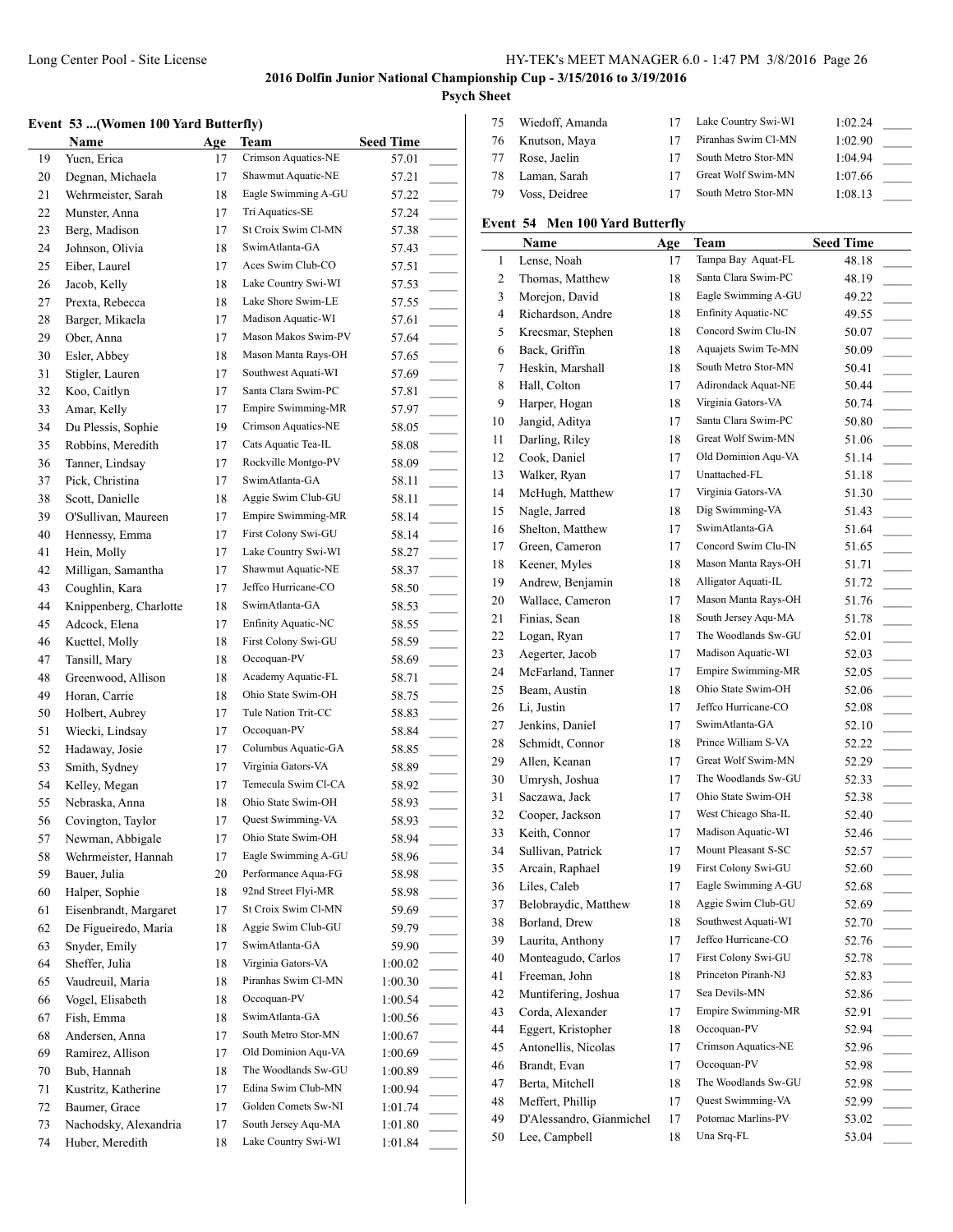#### **Event 54 ...(Men 100 Yard Butterfly)**

|    | Name                 | Age | Team                | <b>Seed Time</b>           |
|----|----------------------|-----|---------------------|----------------------------|
| 51 | Fields, Robert       | 17  | The Woodlands Sw-GU | 53.05                      |
| 52 | Woodruff, Davaughn   | 18  | Academy Aquatic-FL  | 53.06                      |
| 53 | Jones, Allen         | 17  | Old Dominion Aqu-VA | 53.09                      |
| 54 | Kapustin, Maksim     | 18  | Piranhas Swim Cl-MN | 53.12                      |
| 55 | Kuriger, Winston     | 18  | Ohio State Swim-OH  | 53.12<br>$\sim$            |
| 56 | Peck, Matthew        | 18  | Shawmut Aquatic-NE  | 53.16                      |
| 57 | Dominick, Tyler      | 17  | Old Dominion Aqu-VA | 53.24                      |
| 58 | Bushweller, Colin    | 18  | Occoquan-PV         | 53.29                      |
| 59 | Frey, Christian      | 18  | The Woodlands Sw-GU | 53.48                      |
| 60 | Brockwell, Ian       | 17  | Quest Swimming-VA   | 53.49                      |
| 61 | Nickel, Kyle         | 18  | Virginia Gators-VA  | 53.65<br>$\sim 10^{-11}$   |
| 62 | Schilling, Samuel    | 17  | Aquajets Swim Te-MN | 53.67                      |
| 63 | Speri, Philip        | 18  | Old Dominion Aqu-VA | 53.72                      |
| 64 | Del Real, Jonathan   | 18  | The Woodlands Sw-GU | 53.82                      |
| 65 | Roberts, Barrett     | 17  | First Colony Swi-GU | 54.19                      |
| 66 | Mercer, Aidan        | 18  | Colorado Athleti-CO | 54.20                      |
| 67 | Mathews, Jason       | 17  | Ohio State Swim-OH  | 54.34                      |
| 68 | White, Sean          | 17  | Academy Aquatic-FL  | 54.40                      |
| 69 | Pham-Ton, Jet        | 17  | Mason Makos Swim-PV | 54.40                      |
| 70 | Sampson, Kazuyoshi   | 17  | Empire Swimming-MR  | 54.52                      |
| 71 | Reed, Thomas         | 18  | Santa Clara Swim-PC | 54.53                      |
| 72 | Kaplan, Ben          | 17  | Rockville Montgo-PV | 54.56<br>$\sim$            |
| 73 | Russo, Dominic       | 19  | Virginia Gators-VA  | 54.63<br>$\sim$            |
| 74 | Brooks, Benjamin     | 17  | Lake Shore Swim-LE  | 54.80                      |
| 75 | Sun, Lucky           | 18  | Rockville Montgo-PV | 54.82                      |
| 76 | Leff, Alexander      | 18  | South Metro Stor-MN | 55.11<br>$\sim 10^{-1}$    |
| 77 | Vela, Ernesto        | 17  | Aggie Swim Club-GU  | 55.42                      |
| 78 | Legg, Jordan         | 17  | Connecticut Aqua-CT | 55.50                      |
| 79 | Bailey, Preston      | 18  | Mason Manta Rays-OH | 55.59                      |
| 80 | Henry, Brett         | 17  | Prince William S-VA | 55.89                      |
| 81 | Nicaj, Alec          | 17  | Empire Swimming-MR  | 56.30                      |
| 82 | Tucci, Daniel        | 17  | Empire Swimming-MR  | 56.43                      |
| 83 | Yamamoto, Yuki       | 17  | Una Edi-MN          | 56.70                      |
| 84 | Bourgeois, Connor    | 17  | Adirondack Aquat-NE | 56.93<br>$\sim 10^{-1}$    |
| 85 | Pilar, Nathanael     | 18  | Virginia Gators-VA  | 57.35<br>$\sim$            |
| 86 | Litschgi, Albert     | 18  | Academy Aquatic-FL  | 57.87                      |
| 87 | Johnston, Isaac      | 17  | Noblesville Swim-IN | 58.05                      |
| 88 | Burns, Mannix        | 18  | South Metro Stor-MN | 58.65                      |
| 89 | Debkowski, Jakub     | 18  | Alligator Aquati-IL | 59.17                      |
| 90 | Kent, Colin          | 17  | Potomac Marlins-PV  | 59.64                      |
| 91 | Stauffer, Shawn      | 17  | Concord Swim Clu-IN | 1:02.51                    |
| 92 | Gallagher, William   | 17  | Sea Devils-MN       | 1:02.90                    |
| 93 | Digiacomo, Alexander | 18  | Adirondack Aquat-NE | $59.09L$ <sub>---</sub>    |
| 94 | Greenberg, Jordan    | 17  | Aquajets Swim Te-MN | $1:00.30L$ <sub>____</sub> |
| 95 | Tovar, Jason         | 17  | Greenwood Swimmi-NE | 1:00.32L                   |

## **Event 55 Women 16 & Under 50 Yard Backstroke**

|   | Name                    | Age | Team                | <b>Seed Time</b> |
|---|-------------------------|-----|---------------------|------------------|
|   | Cook, Julia             | 15  | Aggie Swim Club-GU  | 53.77            |
|   | Quast, Carly            | 16  | Aquajets Swim Te-MN | 54.04            |
|   | Bray, Olivia            | 14  | Virginia Gators-VA  | 54.75            |
| 4 | Morrison, Kathryn       | 16  | Enfinity Aquatic-NC | 54.83            |
|   | Marty, Katrina          | 15  | Madison Aquatic-WI  | 54.93            |
| 6 | Oliva, Nicole           | 14  | Santa Clara Swim-PC | 55.05            |
|   | Pierobon Mays, Gabriela | 13  | Una MAC-WI          | 55.68            |
| 8 | Neuman, Asia            | 15  | St Croix Swim Cl-MN | 55.77            |

| 9  | Schwartz, Abigail     | 15 | St Croix Swim Cl-MN | 55.79                               |
|----|-----------------------|----|---------------------|-------------------------------------|
| 10 | Dickson, Carly        | 16 | Greenwood Swimmi-NE | 56.22                               |
| 11 | Pardus, Elysse        | 14 | Mount Pleasant S-SC | 56.45                               |
| 12 | Hamilton, Whittney    | 14 | Virginia Gators-VA  | 56.69                               |
| 13 | Ellis, Anna           | 16 | Edina Swim Club-MN  | 56.85                               |
| 14 | Heuberger, Helena     | 16 | Clearwater Aquat-FL | 56.89                               |
| 15 | Minnes, Asia          | 12 | Swim Neptune-AZ     | 56.99                               |
| 16 | Berdecio, Isabel      | 15 | Shawmut Aquatic-NE  | 57.03<br>$\sim$                     |
| 17 | Cusano, Ashley        | 14 | Una Hoki-VA         | 57.16<br>$\overline{\phantom{a}}$   |
| 18 | Dunseath, Chloe       | 15 | M.E. Lyons/Ander-OH | 57.17<br>$\overline{\phantom{a}}$   |
| 19 | O'Connor, Mackenzie   | 15 | South Jersey Aqu-MA | 57.18<br>$\mathbb{R}^n$             |
| 20 | Wright, Mollie        | 16 | Com Swim Team-WT    | 57.24<br>$\overline{\phantom{a}}$   |
| 21 | Saczawa, Kate         | 14 | Ohio State Swim-OH  | 57.52                               |
| 22 | Lewis, Lauren         | 14 | Hudson Area Swim-MN | 57.53<br>$\overline{\phantom{a}}$   |
| 23 | Pierobon Mays, Chiara | 16 | Madison Aquatic-WI  | 57.53                               |
| 24 | Lantz, Maddisen       | 16 | Concord Swim Clu-IN | 57.57<br>$\overline{\phantom{a}}$   |
| 25 | Barth, Kaitlyn        | 15 | Madison Aquatic-WI  | 57.76                               |
| 26 | Haan, Emily           | 16 | Aquajets Swim Te-MN | 57.92                               |
| 27 | Loeck, Gabrielle      | 16 | Una MAC-WI          | 57.92                               |
| 28 | Cabush, Abigail       | 15 | Lake Country Swi-WI | 57.92                               |
| 29 | Thomas, Lauren        | 15 | Mason Manta Rays-OH | 58.03                               |
| 30 | Lewandowski, Alyssa   | 16 | Lake Country Swi-WI | 58.06<br>$\overline{\phantom{a}}$   |
| 31 | Sale, Lauren          | 16 | Jeffco Hurricane-CO | 58.07<br>$\mathcal{L}^{\text{max}}$ |
| 32 | Bario, Giovanna       | 16 | SwimAtlanta-GA      | 58.12                               |
| 33 | Kaminski, Ashley      | 15 | Old Dominion Aqu-VA | 58.25<br>$\overline{\phantom{a}}$   |
| 34 | Blowers, Claudia      | 14 | First Colony Swi-GU | 58.26<br>$\overline{\phantom{a}}$   |
| 35 | Baldwin, Gabriella    | 14 | St Croix Swim Cl-MN | 58.34                               |
| 36 | Whitlow, Cabell       | 16 | Virginia Gators-VA  | 58.37<br>$\overline{\phantom{a}}$   |
| 37 | Perry, Caroline       | 14 | SwimAtlanta-GA      | 58.39                               |
| 38 | Olsen, Grace          | 14 | Williamsburg Aqu-VA | 58.39                               |
| 39 | Skatchkov, Alexsandra | 13 | Cats Aquatic Tea-IL | 58.62                               |
| 40 | Tomita, Yurika        | 16 | 92nd Street Flyi-MR | 58.67<br>$\sim 10^{-11}$            |
| 41 | Peroni, Rachel        | 16 | Ohio State Swim-OH  | 58.73<br>$\overline{\phantom{a}}$   |
| 42 | Zhou, Tara            | 16 | Adirondack Aquat-NE | 58.79<br>$\sim$                     |
| 43 | Eck, Taylor           | 15 | Adirondack Aquat-NE | 58.89<br>$\sim 10^{-1}$             |
| 44 | Wright, Elisabeth     | 15 | Rockville Montgo-PV | 58.92                               |
| 45 | Armel, Anna           | 16 | Eagle Swimming A-GU | 59.12                               |
| 46 | Ryan, Sophia          | 14 | Rockville Montgo-PV | 59.13                               |
| 47 | Arlandson, Grace      | 16 | Edina Swim Club-MN  | 59.15                               |
| 48 | Whiteside, Caitlin    | 15 | Blue Tide Aquati-GU | 59.26                               |
| 49 | Plasser, Lydia        | 15 | Enfinity Aquatic-NC | 59.30                               |
| 50 | Beer, Alexandrea      | 16 | Concord Swim Clu-IN | 59.37                               |
| 51 | Littlepage, Madison   | 16 | Potomac Marlins-PV  | 59.40                               |
| 52 | Hamilton, Annie       | 13 | Edina Swim Club-MN  | 59.46<br>$\frac{1}{2}$              |
| 53 | Zess, Payton          | 16 | Southwest Aquati-WI | 59.51<br>$\sim$                     |
| 54 | Wood, Lianna          | 16 | Hudson Area Swim-MN | 59.54                               |
| 55 | Susec, Abigail        | 13 | Mason Manta Rays-OH | 59.55<br>$\sim$ 10 $\pm$            |
| 56 | Berdelman, Emma       | 14 | Edina Swim Club-MN  | 59.62                               |
| 57 | Lachey, Mia           | 14 | Ohio State Swim-OH  | 59.84                               |
| 58 | Schlosser, Emily      | 16 | Rockville Montgo-PV | 1:00.13<br>$\overline{\phantom{a}}$ |
| 59 | Bouraoui, Nadia       | 13 | Santa Clara Swim-PC | 1:01.89<br>$\overline{\phantom{a}}$ |
| 60 | Romney, Brieanna      | 14 | South Eastern Vi-VA | 1:03.38                             |
| 61 | Sinkovic, Madeline    | 14 | The Woodlands Sw-GU | 1:07.64L                            |
| 62 | Behnke, Maria         | 16 | Rappahannock Rai-VA | $1:07.77L$ <sub>____</sub>          |
| 63 | Hata, Rayna           | 15 | Shawmut Aquatic-NE  | 1:08.21L                            |
|    |                       |    |                     |                                     |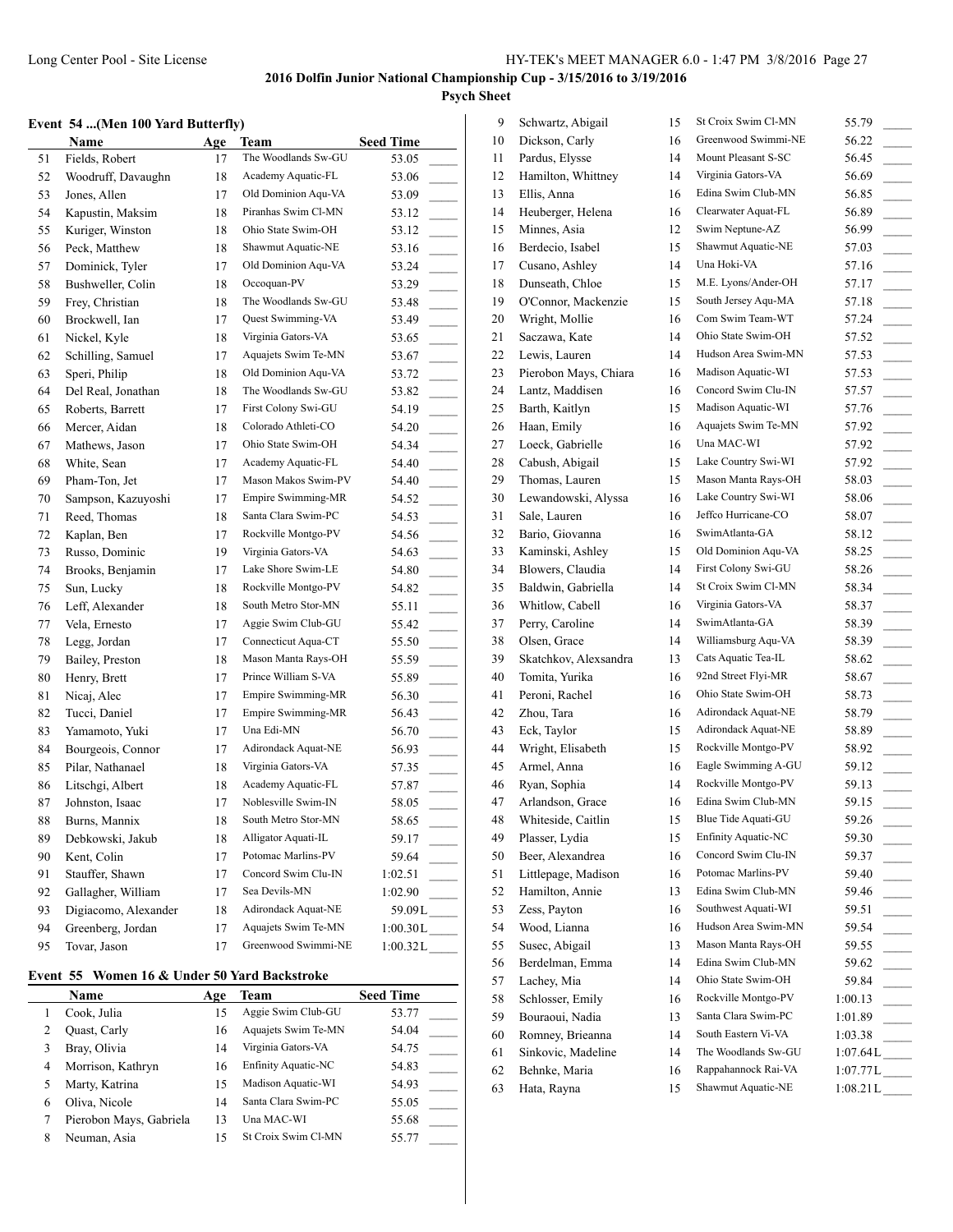# **Psych Sheet**

|  |  | Event 56 Men 16 & Under 50 Yard Backstroke |
|--|--|--------------------------------------------|
|  |  |                                            |

|                | Name              | Age | Team                | <b>Seed Time</b>                     |
|----------------|-------------------|-----|---------------------|--------------------------------------|
| $\mathbf{1}$   | Fonder, Khalil    | 16  | Virginia Gators-VA  | 48.51                                |
| 2              | Beach, Clark      | 16  | Quest Swimming-VA   | 48.69                                |
| 3              | Russo, Angelo     | 16  | Virginia Gators-VA  | 49.17<br>$\sim 10^{-1}$              |
| $\overline{4}$ | Ono, Sage         | 16  | SwimAtlanta-GA      | 49.20                                |
| 5              | Whyte, Mitchell   | 16  | Hudson Area Swim-MN | 49.24                                |
| 6              | Simmons, Peter    | 16  | Aggie Swim Club-GU  | 49.80                                |
| 7              | Beach, Ethan      | 16  | Quest Swimming-VA   | 50.02                                |
| 8              | Mauldin, Caleb    | 15  | Old Dominion Agu-VA | 50.39                                |
| 9              | Blinkman, Shane   | 15  | Una Sesc-MN         | 50.98                                |
| 10             | Storms, Eric      | 16  | Madison Aquatic-WI  | 51.03                                |
| 11             | Busse, Jonathan   | 16  | St Croix Swim Cl-MN | 51.08<br>$\overline{\phantom{a}}$    |
| 12             | Larson, Peter     | 14  | Edina Swim Club-MN  | 51.56<br>$\overline{\phantom{a}}$    |
| 13             | Hong, Marcus      | 16  | Lake Shore Swim-LE  | 51.60                                |
| 14             | Pham, Austin      | 16  | Team Foxjet-MN      | 51.82<br>$\overline{\phantom{a}}$    |
| 15             | Gessner, Erik     | 15  | Edina Swim Club-MN  | 52.41<br>$\mathcal{L}$               |
| 16             | Eismann, Jacob    | 15  | Ohio State Swim-OH  | 52.43                                |
| 17             | Wrasman, Tyler    | 16  | Lake Country Swi-WI | 52.45                                |
| 18             | Zhang, Andrew     | 14  | Aggie Swim Club-GU  | 52.46<br>$\sim 10^{-1}$              |
| 19             | Schaum, Ryan      | 15  | Empire Swimming-MR  | 52.58<br>$\overline{\phantom{a}}$    |
| 20             | Rose, Jack        | 15  | Rockville Montgo-PV | 52.62                                |
| 21             | Pruett, Oliver    | 15  | Edina Swim Club-MN  | 52.96                                |
| 22             | Lannigan, Sean    | 16  | Greenwood Swimmi-NE | 52.98<br>$\mathbb{R}$                |
| 23             | Dreisbach, Max    | 15  | Ohio State Swim-OH  | 53.06                                |
| 24             | Schoen, Christian | 16  | Crimson Aquatics-NE | 53.11                                |
| 25             | Miller, Kevin     | 15  | Rappahannock Rai-VA | 53.35                                |
| 26             | Teske, Daniel     | 16  | Una Aac-FL          | 53.37                                |
| 27             | Anderson, Jordan  | 15  | Blue Tide Aquati-GU | 53.49                                |
| 28             | Wadowski, Karl    | 15  | Unattached-IL       | 53.54                                |
| 29             | Pema, Patrick     | 16  | Ohio State Swim-OH  | 53.79<br>$\mathcal{L}^{\mathcal{L}}$ |
| 30             | Kuranda, Max      | 15  | Potomac Marlins-PV  | 54.10<br>$\sim 10^{-1}$              |
| 31             | Strieter, Oscar   | 16  | Madison Aquatic-WI  | 54.46<br>$\mathcal{L}^{\mathcal{L}}$ |
| 32             | Chung, Alexander  | 16  | Rockville Montgo-PV | 56.38<br>$\sim 10^{-1}$              |
| 33             | Kabelka, Johannes | 16  | Ohio State Swim-OH  | 57.80<br>$\mathcal{L}^{\text{max}}$  |
| 34             | Nowacki, David    | 16  | Southwest Aquati-WI | 57.94                                |
| 35             | Macmillan, Colin  | 16  | Lake Shore Swim-LE  | 1:08.40L                             |

#### **Event 57 Women 50 Yard Backstroke**

|    | Name                 | Age | Team                       | <b>Seed Time</b> |
|----|----------------------|-----|----------------------------|------------------|
| 1  | Whiteley, Hannah     | 18  | Mason Manta Rays-OH        | 52.92            |
| 2  | Fontaine, Sophie     | 18  | South Jersey Aqu-MA        | 54.62            |
| 3  | O'Sullivan, Maureen  | 17  | <b>Empire Swimming-MR</b>  | 55.81            |
| 4  | Degnan, Michaela     | 17  | Shawmut Aquatic-NE         | 56.03            |
| 5  | Vance, Emily         | 18  | Retriever Aquati-MD        | 56.12            |
| 6  | Conway, Madison      | 17  | Academy Aquatic-FL         | 56.53            |
| 7  | Power, Kathryn       | 17  | The Woodlands Sw-GU        | 56.78            |
| 8  | Du Plessis, Sophie   | 19  | Crimson Aquatics-NE        | 57.03            |
| 9  | Sabadeanu, Sabrina   | 17  | Jeffco Hurricane-CO        | 57.12            |
| 10 | Fung, Natasha        | 17  | Eagle Swimming A-GU        | 57.44            |
| 11 | Barklund, Jacqueline | 17  | Battlefield Area-VA        | 57.58            |
| 12 | De Figueiredo, Maria | 18  | Aggie Swim Club-GU         | 57.59            |
| 13 | Stark, Rachel        | 17  | Lake Shore Swim-LE         | 57.67            |
| 14 | Ruehle, Emma         | 18  | Aquajets Swim Te-MN        | 57.77            |
| 15 | Adcock, Elena        | 17  | <b>Enfinity Aquatic-NC</b> | 57.84            |
| 16 | Hutton, Theresa      | 17  | Team Rockland Sw-MR        | 58.04            |
| 17 | Montgomery, Morgan   | 18  | Tac Titans-NC              | 58.28            |

| 18 | Koo, Caitlyn          | 17 | Santa Clara Swim-PC | 58.45    |
|----|-----------------------|----|---------------------|----------|
| 19 | Kubel, Ashley         | 17 | Academy Aquatic-FL  | 58.56    |
| 20 | Robbins, Meredith     | 17 | Cats Aquatic Tea-IL | 58.60    |
| 21 | Stimes, Kelsey        | 17 | Woodstock Dolphi-IL | 58.72    |
| 22 | Wolf, Caroline        | 17 | Mason Manta Rays-OH | 58.73    |
| 23 | Palczynski, Stephanie | 17 | Una Wcs-IL          | 58.82    |
| 24 | Muzzy, Tessa          | 17 | Virginia Gators-VA  | 58.98    |
| 25 | Haas, Martha          | 17 | Aquajets Swim Te-MN | 58.99    |
| 26 | Kontrimas, Anastasia  | 17 | First Colony Swi-GU | 59.13    |
| 27 | Karlinchak, Katie     | 17 | Mason Makos Swim-PV | 59.45    |
| 28 | Esler, Abbey          | 18 | Mason Manta Rays-OH | 59.48    |
| 29 | Wiedoff, Amanda       | 17 | Lake Country Swi-WI | 59.51    |
| 30 | McDonald, Samantha    | 18 | Shamrock Swim Cl-NE | 59.83    |
| 31 | Andersen, Anna        | 17 | South Metro Stor-MN | 1:00.08  |
| 32 | Mlakar, Rose          | 17 | Lake Shore Swim-LE  | 1:04.31  |
| 33 | Lanoe, Talisa         | 21 | Performance Aqua-FG | 1:07.05L |

# **Event 58 Men 50 Yard Backstroke**

|              | Name                | Age | Team                      | <b>Seed Time</b> |
|--------------|---------------------|-----|---------------------------|------------------|
| $\mathbf{1}$ | Beam, Austin        | 18  | Ohio State Swim-OH        | 50.18            |
| 2            | Keener, Cooper      | 18  | Mason Manta Rays-OH       | 50.45            |
| 3            | Saczawa, Jack       | 17  | Ohio State Swim-OH        | 50.47            |
| 4            | Kelley, Andrew      | 18  | Shamrock Swim Cl-NE       | 50.66            |
| 5            | Quinn, Charles      | 18  | Shawmut Aquatic-NE        | 51.58            |
| 6            | Russo, Dominic      | 19  | Virginia Gators-VA        | 51.60            |
| 7            | Ericksen, Jonathan  | 18  | M.E. Lyons/Ander-OH       | 51.67            |
| 8            | Eubanks, Logan      | 18  | Old Dominion Aqu-VA       | 51.80            |
| 9            | Brenton, William    | 17  | Edina Swim Club-MN        | 52.54            |
| 10           | Davies, Jack        | 17  | The Woodlands Sw-GU       | 52.65            |
| 11           | Jenkins, Daniel     | 17  | SwimAtlanta-GA            | 52.83            |
| 12           | Del Real, Jonathan  | 18  | The Woodlands Sw-GU       | 52.96            |
| 13           | Curran, Matthew     | 17  | Old Dominion Aqu-VA       | 52.97            |
| 14           | Kelleher, Evyn      | 18  | Temecula Swim Cl-CA       | 52.97            |
| 15           | Wallace, Cameron    | 17  | Mason Manta Rays-OH       | 53.03            |
| 16           | Young, Cameron      | 20  | Occoquan-PV               | 53.09            |
| 17           | Ritchie, William    | 18  | Tac Titans-NC             | 53.20            |
| 18           | Sun, Lucky          | 18  | Rockville Montgo-PV       | 53.59            |
| 19           | Saunders, Brett     | 18  | Delaware Swim Te-MA       | 53.62            |
| 20           | Cooper, Jackson     | 17  | West Chicago Sha-IL       | 55.61            |
| 21           | Bourgeois, Connor   | 17  | Adirondack Aquat-NE       | 57.45            |
| 22           | Muntifering, Joshua | 17  | Sea Devils-MN             | 1:01.84L         |
| 23           | Tucci, Daniel       | 17  | <b>Empire Swimming-MR</b> | 1:02.65L         |

## **Event 59 Women 16 & Under 200 Yard Freestyle**

|    | Name              | Age | Team                | <b>Seed Time</b> |
|----|-------------------|-----|---------------------|------------------|
| 1  | Foster, Hannah    | 16  | Mason Manta Rays-OH | 1:47.49          |
| 2  | Kraus, Alena      | 16  | Makos Aquatics C-FL | 1:47.70          |
| 3  | Quast, Carly      | 16  | Aquajets Swim Te-MN | 1:47.94          |
| 4  | Bloebaum, Allison | 16  | Mason Manta Rays-OH | 1:48.80          |
| 5  | Teng, Cathy       | 15  | Santa Clara Swim-PC | 1:48.83          |
| 6  | Kulp, Caroline    | 15  | Virginia Gators-VA  | 1:49.21          |
| 7  | Gawronska, Zoe    | 15  | The Woodlands Sw-GU | 1:49.76          |
| 8  | Cabush, Abigail   | 15  | Lake Country Swi-WI | 1:49.81          |
| 9  | Moffat, Mckayla   | 15  | Ohio State Swim-OH  | 1:50.12          |
| 10 | Zeiger, Rebecca   | 16  | Crimson Aquatics-NE | 1:50.61          |
| 11 | Hetzer, Emily     | 15  | Occoquan-PV         | 1:50.81          |
| 12 | Jones, Raime      | 15  | Aquajets Swim Te-MN | 1:50.82          |
| 13 | Ober, Ryley       | 15  | Sarasota Tsunami-FL | 1:50.82          |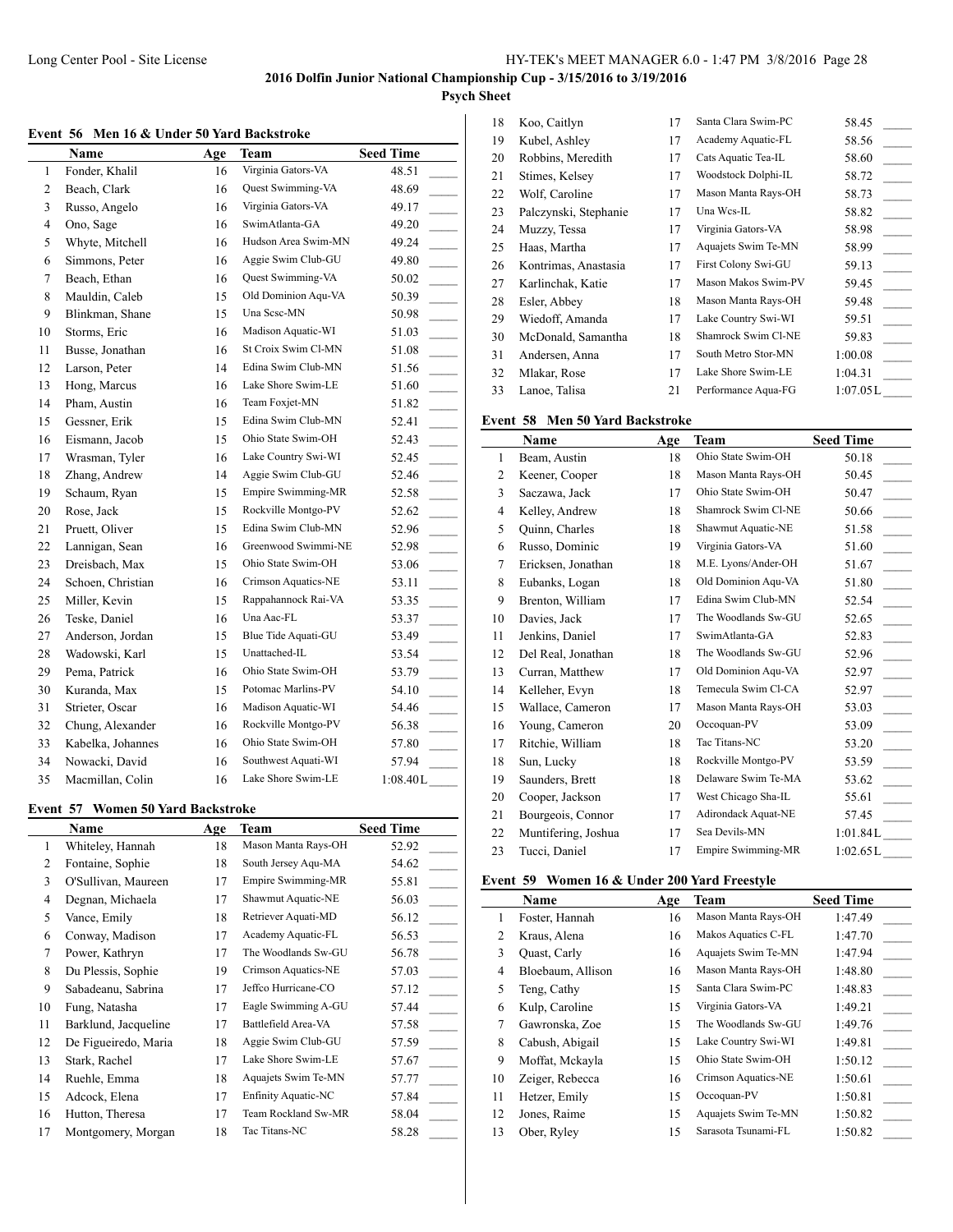#### **Event 59 ...(Women 16 & Under 200 Yard Freestyle)**

|    | vent 59  (Women 16 & Under 200 Yard Freestyle) |     |                     |                                        | 70  | Barth, Kaitlyn  |
|----|------------------------------------------------|-----|---------------------|----------------------------------------|-----|-----------------|
|    | Name                                           | Age | Team                | <b>Seed Time</b>                       | 71  | Baude, Emily    |
| 14 | McCarthy, Kelli                                | 16  | Edina Swim Club-MN  | 1:50.94                                | 72  | Song, Isabella  |
| 15 | Aegerter, Hannah                               | 15  | Madison Aquatic-WI  | 1:51.13                                | 73  | Benkert, Ameli  |
| 16 | Hartigan, Madison                              | 16  | Empire Swimming-MR  | 1:51.18                                | 74  | Labue, Delaney  |
| 17 | Rosas, Morgan                                  | 16  | Una Aces-CO         | 1:51.19                                | 75  | Pinter, Nicole  |
| 18 | Hepler, Danielle                               | 16  | First Colony Swi-GU | 1:51.40                                | 76  | Ostensen, Sara  |
| 19 | Wittmer, Rachel                                | 16  | Aquajets Swim Te-MN | 1:51.56                                | 77  | Van Norman, C   |
| 20 | Weng, Vivian                                   | 14  | Greenwood Swimmi-NE | 1:51.62                                | 78  | O'Connor, Mac   |
| 21 | Taylor, Grace                                  | 16  | Aquajets Swim Te-MN | 1:51.72                                | 79  | Ryan, Sophia    |
| 22 | Smith, Lilia                                   | 16  | SwimAtlanta-GA      | 1:51.89<br>$\mathcal{L}^{\mathcal{L}}$ | 80  | Laciny, Rachel  |
| 23 | Loomis, Ashley                                 | 15  | Adirondack Aquat-NE | 1:51.96<br>$\overline{\phantom{a}}$    | 81  | Bentz, Caroline |
| 24 | Panitz, Georgia                                | 16  | Empire Swimming-MR  | 1:52.15                                | 82  | Brust, Gabriell |
| 25 | Oliva, Nicole                                  | 14  | Santa Clara Swim-PC | 1:52.34                                | 83  | Marlow, Alexa   |
| 26 | Harnden, Brianna                               | 16  | Greenwood Swimmi-NE | 1:52.46<br>$\mathcal{L}^{\mathcal{L}}$ | 84  | Feng, Anna      |
| 27 | Harston, Katherine                             | 16  | Aces Swim Club-CO   | 1:52.61                                | 85  | Wright, Mollie  |
| 28 | Amar, Kate                                     | 14  | Empire Swimming-MR  | 1:52.74                                | 86  | Wentzel, Jordy  |
| 29 | Peng, Jessica                                  | 14  | Aggie Swim Club-GU  | 1:52.75                                | 87  | Donahue, Julia  |
| 30 | Santiago, Jillian                              | 15  | Sarasota Tsunami-FL | 1:52.83                                | 88  | Hall, Morgen    |
| 31 | Whaley, Morgan                                 | 15  | Williamsburg Aqu-VA | 1:52.85                                | 89  | Spencer, Caitli |
| 32 | Hicks, Rachel                                  | 15  | Eagle Swimming A-GU | 1:53.04                                | 90  | Szczupakiewic   |
| 33 | Wong, Sandra                                   | 16  | Crimson Aquatics-NE | 1:53.06                                | 91  | Plasser, Lydia  |
| 34 | Carter, Olivia                                 | 15  | Tac Titans-NC       | 1:53.15<br>$\mathcal{L}^{\text{max}}$  | 92  | Nelson, Natalie |
| 35 | Dymek, Kasja                                   | 15  | Greenwood Swimmi-NE | 1:53.19<br>$\overline{\phantom{a}}$    | 93  | Olsen, Grace    |
| 36 | Moore, Kathleen                                | 16  | Tac Titans-NC       | 1:53.20                                | 94  | Erwin, Catheri  |
| 37 | McCarthy, Erin                                 | 15  | Aquajets Swim Te-MN | 1:53.25                                | 95  | Hodge, Laura    |
| 38 | Klein, Mikayla                                 | 14  | Empire Swimming-MR  | 1:53.28<br>$\mathbb{R}^n$              | 96  | Van Laarhoven   |
| 39 | St Rose-Finear, Sydney                         | 15  | Golden Comets Sw-NI | 1:53.34                                | 97  | Hernandez, Ste  |
| 40 | Sterlacci, Catarina                            | 15  | Academy Aquatic-FL  | 1:53.41                                | 98  | Reardon, Abby   |
| 41 | Wei, Andrea                                    | 15  | Shawmut Aquatic-NE  | 1:53.59                                | 99  | Young, Lauren   |
| 42 | Thompson, Jenna                                | 15  | South Eastern Vi-VA | 1:53.61                                | 100 | Zhou, Tara      |
| 43 | Campbell, Nikia                                | 16  | Potomac Marlins-PV  | 1:53.71                                | 101 | Sweetser, Kath  |
| 44 | Cole, Natalie                                  | 16  | Occoquan-PV         | $\mathbb{R}^2$<br>1:53.74              | 102 | Keating, Bronv  |
| 45 | Vetrano, Alexis                                | 16  | Tac Titans-NC       | 1:53.77                                | 103 | Heuberger, Hel  |
| 46 | Berdecio, Isabel                               | 15  | Shawmut Aquatic-NE  | 1:53.90<br>$\mathcal{L}^{\text{max}}$  | 104 | Barbour, Elisal |
| 47 | Muzzy, Emma                                    | 15  | Virginia Gators-VA  | 1:53.93<br>$\overline{\phantom{a}}$    | 105 | Rud, Caitlyn    |
| 48 | Clarkowski, Sophie                             | 15  | Edina Swim Club-MN  | 1:54.01                                | 106 | Conway, Laure   |
| 49 | Freed, Anna                                    | 14  | Sarasota Tsunami-FL | 1:54.02                                | 107 | Seymour, Emn    |
| 50 | Beckwith, Jessica                              | 15  | Colorado Athleti-CO | 1:54.10                                | 108 | Clarkowski, No  |
| 51 | Shimel, Alejandra                              | 16  | Eagle Swimming A-GU | 1:54.18                                | 109 | Armel, Anna     |
| 52 | Robertson, Alexandra                           | 14  | Shawmut Aquatic-NE  | 1:54.18                                | 110 | Veenstra, Megl  |
| 53 | Jansen, Holly                                  | 16  | Potomac Marlins-PV  | 1:54.24                                | 111 | Parker, Melissa |
| 54 | Nunez, Kathryn                                 | 15  | South Eastern Vi-VA | 1:54.26                                | 112 | Rector, Rachel  |
| 55 | Sattler, Margaret                              | 16  | Mason Manta Rays-OH | 1:54.28                                | 113 | Bromley, Kend   |
| 56 | Kaminski, Ashley                               | 15  | Old Dominion Aqu-VA | 1:54.33                                | 114 | Blowers, Claud  |
| 57 | Ma, Jenny                                      | 16  | Santa Clara Swim-PC | 1:54.36                                | 115 | Sizemore, Emi   |
| 58 | Schwartz, Abigail                              | 15  | St Croix Swim Cl-MN | 1:54.36<br>$\mathcal{L}^{\text{max}}$  | 116 | Gould, Serena   |
| 59 | Lesho, Anastasia                               | 15  | Retriever Aquati-MD | 1:54.45<br>$\sim$ 10 $\pm$             | 117 | Arlandson, Gra  |
| 60 | Phelps, Allyssa                                | 16  | Aquajets Swim Te-MN | 1:54.48                                | 118 | Baldwin, Gabr.  |
| 61 | Mills, Suzannah                                | 15  | Rockville Montgo-PV | 1:54.48                                | 119 | Littlepage, Ma  |
| 62 | Durlacher, Alexis                              | 16  | Episcopal AmberJ-FL | 1:54.53                                | 120 | Drill, Maya     |
| 63 | Hata, Rayna                                    | 15  | Shawmut Aquatic-NE  | 1:54.63                                | 121 | Saucedo, Lucy   |
| 64 | Aikins, Caroline                               | 16  | SwimAtlanta-GA      | 1:54.65                                | 122 | Donley, Mirano  |
| 65 | Thull, Liz                                     | 15  | South Metro Stor-MN | 1:54.73                                | 123 | Miller, Jessica |
| 66 | Rundell, Madison                               | 15  | Edina Swim Club-MN  | 1:54.76                                | 124 | Lugbill, Reese  |
| 67 | Post, Ashley                                   | 16  | Aquajets Swim Te-MN | 1:54.77                                | 125 | Slater, Savanna |
| 68 | Ketterling, Cassandra                          | 16  | Southwest Aquati-WI | 1:54.81                                | 126 | Linder, Hayley  |
| 69 | Carroll, Cailin                                | 15  | Quest Swimming-VA   | 1:54.82                                | 127 | Hofmann, Kath   |

| arth, Kaitlyn       | 15 | Madison Aquatic-WI              | 1:54.91           |
|---------------------|----|---------------------------------|-------------------|
| aude, Emily         | 15 | St Croix Swim Cl-MN             | 1:54.95           |
| ong, Isabella       | 14 | Greenwood Swimmi-NE             | 1:54.95           |
| enkert, Amelia      | 15 | Shawmut Aquatic-NE              | 1:55.02           |
| bue, Delaney        | 16 | Golden Comets Sw-NI             | 1:55.06           |
| nter, Nicole        | 15 | Cats Aquatic Tea-IL             | 1:55.06           |
| stensen, Sara       | 16 | Wagner Aquatic C-MR             | 1:55.07           |
| un Norman, Claire   | 15 | SwimAtlanta-GA                  | 1:55.08           |
| Connor, Mackenzie   | 15 | South Jersey Aqu-MA             | 1:55.09           |
| an, Sophia          | 14 | Rockville Montgo-PV             | 1:55.11           |
| uciny, Rachel       | 15 | Retriever Aquati-MD             | 1:55.23           |
| entz, Caroline      | 13 | Rappahannock Rai-VA             | 1:55.37           |
| ust, Gabrielle      | 14 | Pau Hana Swim Te-OH             | 1:55.61           |
| arlow, Alexandra    | 15 | Princeton Piranh-NJ             | 1:55.84           |
| ng, Anna            | 15 | Crimson Aquatics-NE             | 1:55.93           |
| right, Mollie       | 16 | Com Swim Team-WT                | 1:56.08           |
| entzel, Jordyn      | 15 | Aquajets Swim Te-MN             | 1:56.24           |
| onahue, Julia       | 15 | Crimson Aquatics-NE             | 1:56.28           |
| all, Morgen         | 15 | Adirondack Aquat-NE             | 1:56.48           |
| encer, Caitlin      | 14 | Crimson Aquatics-NE             | 1:56.49           |
| czupakiewicz, Ellie | 16 | Southwest Aquati-WI             | 1:56.52           |
|                     | 15 | Enfinity Aquatic-NC             |                   |
| asser, Lydia        |    | West Chicago Sha-IL             | 1:56.61           |
| elson, Natalie      | 16 | Williamsburg Aqu-VA             | 1:56.64<br>$\sim$ |
| lsen, Grace         | 14 |                                 | 1:56.75           |
| win, Catherine      | 16 | Crimson Aquatics-NE             | 1:56.79           |
| odge, Laura         | 15 | H <sub>2</sub> okie Aquatics-VA | 1:56.84           |
| un Laarhoven, Anna  | 16 | Aquajets Swim Te-MN             | 1:56.88           |
| ernandez, Stephanie | 16 | Clearwater Aquat-FL             | 1:56.88           |
| eardon, Abby        | 13 | Dig Swimming-VA                 | 1:56.96           |
| oung, Lauren        | 15 | Mason Makos Swim-PV             | 1:56.97           |
| iou, Tara           | 16 | Adirondack Aquat-NE             | 1:57.22           |
| veetser, Katherine  | 16 | Crimson Aquatics-NE             | 1:57.49           |
| eating, Bronwyn     | 16 | Dig Swimming-VA                 | 1:57.63           |
| euberger, Helena    | 16 | Clearwater Aquat-FL             | 1:57.69           |
| arbour, Elisabeth   | 16 | Ohio State Swim-OH              | 1:57.71           |
| ad, Caitlyn         | 15 | Team Foxjet-MN                  | 1:57.81           |
| onway, Lauren       | 15 | Academy Aquatic-FL              | 1:57.81           |
| ymour, Emma         | 16 | Edina Swim Club-MN              | 1:57.81           |
| arkowski, Nora      | 14 | Edina Swim Club-MN              | 1:57.83           |
| rmel, Anna          | 16 | Eagle Swimming A-GU             | 1:57.95           |
| eenstra, Meghan     | 16 | Crimson Aquatics-NE             | 1:58.27           |
| rker, Melissa       | 15 | Hudson Area Swim-MN             | 1:58.32           |
| ector, Rachel       | 15 | SwimAtlanta-GA                  | 1:58.47           |
| omley, Kendall      | 16 | South Jersey Aqu-MA             | 1:58.49           |
| owers, Claudia      | 14 | First Colony Swi-GU             | 1:58.61           |
| zemore, Emily       | 15 | Rappahannock Rai-VA             | 1:58.74           |
| ould, Serena        | 13 | South Texas Aqua-GU             | 1:58.90           |
| rlandson, Grace     | 16 | Edina Swim Club-MN              | 1:59.05           |
| aldwin, Gabriella   | 14 | St Croix Swim Cl-MN             | 1:59.12           |
| ttlepage, Madison   | 16 | Potomac Marlins-PV              | 1:59.28           |
| rill, Maya          | 14 | Rockville Montgo-PV             | 1:59.36           |
| ucedo, Lucy         | 16 | Cats Aquatic Tea-IL             | 1:59.59           |
| onley, Miranda      | 16 | Ohio State Swim-OH              | 1:59.84           |
| iller, Jessica      | 15 | Rappahannock Rai-VA             | 2:00.84           |
| igbill, Reese       | 13 | Mason Manta Rays-OH             | 2:01.80           |
| ater, Savannah      | 15 | SwimAtlanta-GA                  | 2:02.54           |
| nder, Hayley        | 15 | Zeus Swim Team-CT               | 2:03.67           |
| ofmann, Katharine   | 16 | Battlefield Area-VA             | 2:04.88           |
|                     |    |                                 |                   |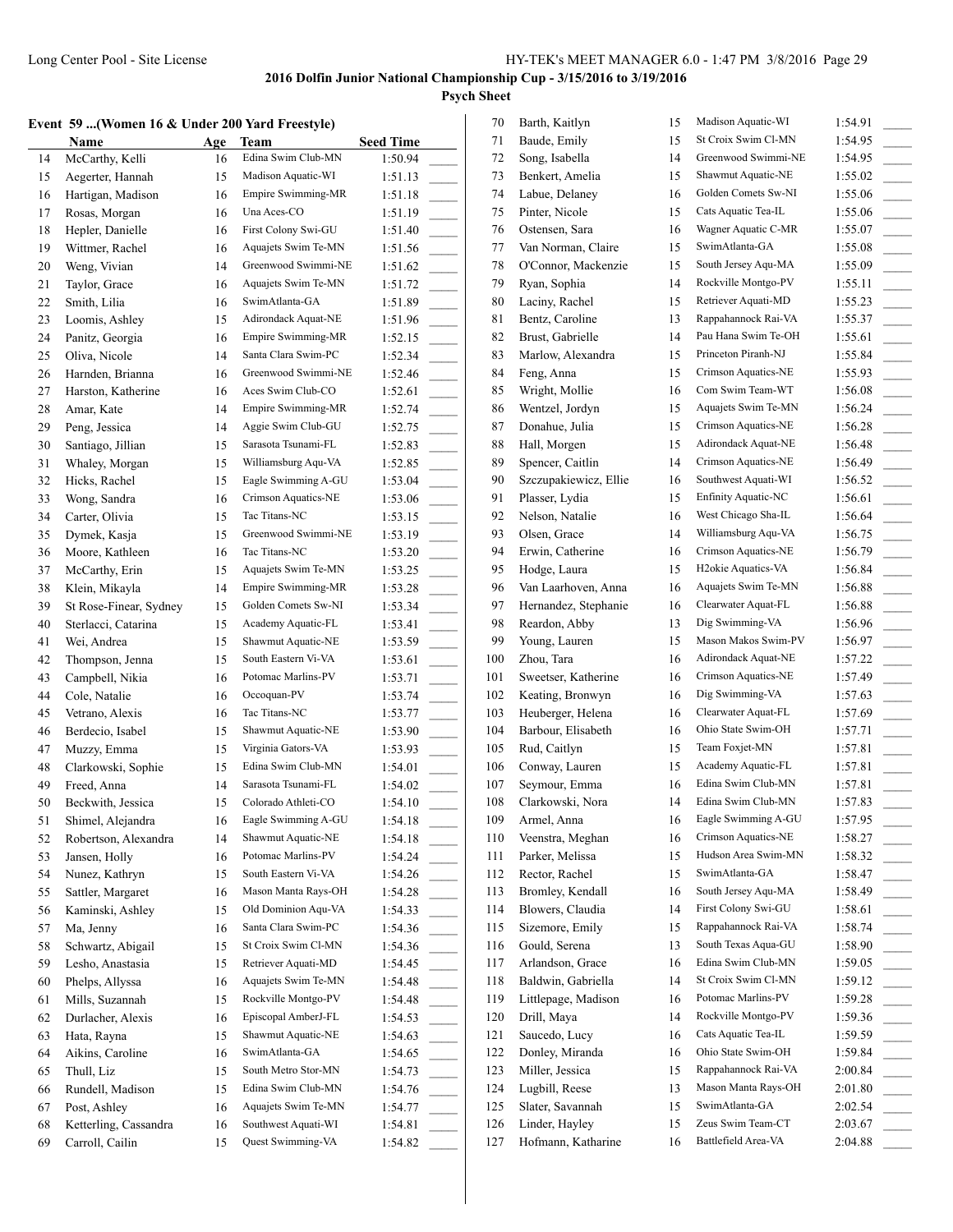# **Psych Sheet**

# **Event 59 ...(Women 16 & Under 200 Yard Freestyle)**

|     | <b>Name</b>     | Age | Team                | <b>Seed Time</b> |
|-----|-----------------|-----|---------------------|------------------|
| 128 | Wixted, Annie   | 15  | South Jersey Aqu-MA | 2:07.28          |
| 129 | Sellers, Callie | 15  | Episcopal AmberJ-FL | 2:07.82          |
| 130 | Manseur, Maryem | 14  | Retriever Aquati-MD | 2:09.96          |
| 131 | Lachey, Mia     | 14  | Ohio State Swim-OH  | 2:10.31L         |
| 132 | Doel, Annaklara |     | Clearwater Aquat-FL | 2:13.12L         |

# **Event 60 Men 16 & Under 200 Yard Freestyle**

|    | Name                | <u>Age</u> | Team                | <b>Seed Time</b>                    |
|----|---------------------|------------|---------------------|-------------------------------------|
| 1  | Beach, Clark        | 16         | Quest Swimming-VA   | 1:38.46                             |
| 2  | Hickman-Chow, Tobin | 15         | The Woodlands Sw-GU | 1:38.49                             |
| 3  | Boyd, Dylan         | 16         | Cats Aquatic Tea-IL | 1:39.42                             |
| 4  | Dahlgren, Jack      | 16         | Aquajets Swim Te-MN | 1:40.00<br>$\sim$ 100 $\mu$         |
| 5  | Myburgh, Keith      | 16         | Virginia Gators-VA  | 1:40.43                             |
| 6  | Strycker, Michael   | 16         | Quest Swimming-VA   | 1:40.77                             |
| 7  | Crump, Austin       | 16         | Jeffco Hurricane-CO | 1:40.89                             |
| 8  | Doss, Brennen       | 15         | Quest Swimming-VA   | 1:40.89                             |
| 9  | Beach, Ethan        | 16         | Quest Swimming-VA   | 1:40.92                             |
| 10 | Asphall, Darrin     | 16         | First Colony Swi-GU | 1:41.36                             |
| 11 | Foster, Jacob       | 15         | Mason Manta Rays-OH | 1:41.38                             |
| 12 | Spychalski, Pearson | 15         | Ohio State Swim-OH  | 1:41.81<br>$\overline{\phantom{a}}$ |
| 13 | Withers, Joshua     | 16         | Edina Swim Club-MN  | 1:41.83<br>$\sim$                   |
| 14 | Balcerak, Michael   | 16         | Alligator Aquati-IL | 1:41.84                             |
| 15 | Reed, Greg          | 16         | Virginia Gators-VA  | 1:42.09                             |
| 16 | Smith, Theodore     | 16         | Sarasota Tsunami-FL | 1:42.43<br>$\overline{\phantom{a}}$ |
| 17 | Daniel, Austin      | 16         | SwimAtlanta-GA      | 1:42.48                             |
| 18 | Sands, Sam          | 15         | Academy Aquatic-FL  | 1:42.51<br>$\overline{a}$           |
| 19 | Wilburn, Cason      | 14         | East Coast Aquat-VA | 1:42.52<br>$\overline{a}$           |
| 20 | Petro, Michael      | 15         | Alligator Aquati-IL | 1:42.77                             |
| 21 | Pennington, Jonah   | 16         | South Texas Aqua-GU | 1:42.81                             |
| 22 | Larson, Peter       | 14         | Edina Swim Club-MN  | 1:42.84                             |
| 23 | Spear, Kevin        | 16         | Crimson Aquatics-NE | 1:42.89                             |
| 24 | Trepanier, Andrew   | 15         | South Metro Stor-MN | 1:43.05<br>$\overline{\phantom{a}}$ |
| 25 | Healy, John         | 15         | Tac Titans-NC       | 1:43.05<br>$\sim$                   |
| 26 | Holzman, Andrew     | 16         | Empire Swimming-MR  | 1:43.14<br>$\overline{\phantom{a}}$ |
| 27 | Staton, Jonah       | 16         | Jeffco Hurricane-CO | 1:43.30                             |
| 28 | Kuranda, Max        | 15         | Potomac Marlins-PV  | 1:43.32<br>$\sim 10^{-1}$           |
| 29 | Dubois, John        | 16         | SwimAtlanta-GA      | 1:43.44                             |
| 30 | Lezer, Maxwell      | 16         | Sea Devils-MN       | 1:43.47                             |
| 31 | Lacore, Patrick     | 15         | Old Dominion Aqu-VA | 1:43.51                             |
| 32 | Crane, Sterling     | 15         | Episcopal AmberJ-FL | 1:43.59                             |
| 33 | Davis, Benjamin     | 16         | Southwest Aquati-WI | 1:43.65                             |
| 34 | Martinez, Ricardo   | 16         | Una Cat-FL          | 1:43.66                             |
| 35 | Mauldin, Caleb      | 15         | Old Dominion Aqu-VA | 1:43.99                             |
| 36 | Miller, Kevin       | 15         | Rappahannock Rai-VA | 1:44.11<br>$\sim$                   |
| 37 | Payne, Davis        | 16         | Tac Titans-NC       | 1:44.16<br>$\sim$                   |
| 38 | Tussing, Spencer    | 15         | Ohio State Swim-OH  | 1:44.20                             |
| 39 | Devyak, Ethan       | 16         | Mason Manta Rays-OH | 1:44.22                             |
| 40 | Scott, Hunter       | 16         | Aggie Swim Club-GU  | 1:44.28                             |
| 41 | Babyak, Andrew      | 16         | Empire Swimming-MR  | 1:44.32                             |
| 42 | Busse, Jonathan     | 16         | St Croix Swim Cl-MN | 1:44.48                             |
| 43 | Knaul, William      | 15         | Shawmut Aquatic-NE  | 1:44.53                             |
| 44 | Shepard, Corey      | 16         | Occoquan-PV         | 1:44.62                             |
| 45 | Manoff, Philip      | 15         | Jeffco Hurricane-CO | 1:44.65                             |
| 46 | Pierce, Quinton     | 15         | Una JH-CO           | 1:44.70                             |
| 47 | Kabelka, Johannes   | 16         | Ohio State Swim-OH  | 1:44.72                             |
| 48 | Nowacki, David      | 16         | Southwest Aquati-WI | 1:44.72                             |
|    |                     |            |                     |                                     |

| 49 | Furbee, Calvin       | 15 | Ohio State Swim-OH        | 1:44.80                                |
|----|----------------------|----|---------------------------|----------------------------------------|
| 50 | Schaum, Ryan         | 15 | <b>Empire Swimming-MR</b> | 1:44.87                                |
| 51 | Thompson, Alex       | 16 | South Metro Stor-MN       | 1:44.89                                |
| 52 | Blake, Michael       | 16 | Potomac Marlins-PV        | 1:45.17                                |
| 53 | Halmy, Victor        | 16 | The Woodlands Sw-GU       | 1:45.19<br>$\overline{\phantom{a}}$    |
| 54 | Smith, Caleb         | 15 | Virginia Gators-VA        | 1:45.21<br>$\overline{\phantom{a}}$    |
| 55 | Plewniak, Kevin      | 15 | Tac Titans-NC             | 1:45.21<br>$\overline{\phantom{a}}$    |
| 56 | Insignares, Omar     | 15 | Santa Clara Swim-PC       | 1:45.23<br>$\overline{\phantom{a}}$    |
| 57 | Wadowski, Karl       | 15 | Unattached-IL             | 1:45.52<br>$\overline{\phantom{a}}$    |
| 58 | Bean, Charles        | 16 | Sea Devils-MN             | 1:45.74                                |
| 59 | Schuler, William     | 16 | First Colony Swi-GU       | 1:45.75                                |
| 60 | L'Italien, Christian | 16 | Blue Tide Aquati-GU       | 1:45.88                                |
| 61 | Wilson, Nathaniel    | 16 | Rappahannock Rai-VA       | 1:46.02<br>$\overline{\phantom{a}}$    |
| 62 | Kuriger, Benjamin    | 16 | Ohio State Swim-OH        | 1:46.26                                |
| 63 | Yang, Calvin         | 16 | Crimson Aquatics-NE       | 1:46.30<br>$\overline{\phantom{a}}$    |
| 64 | Pema, Patrick        | 16 | Ohio State Swim-OH        | 1:46.35                                |
| 65 | Fox, Nicholas        | 15 | Jeffco Hurricane-CO       | 1:46.58<br>$\overline{\phantom{a}}$    |
| 66 | Turner, Eric         | 16 | Cats Aquatic Tea-IL       | 1:46.68                                |
| 67 | Serafy, Joel         | 16 | Ohio State Swim-OH        | 1:46.85<br>$\overline{a}$              |
| 68 | Wiedoff, Jeffrey     | 15 | Lake Country Swi-WI       | 1:46.91<br>$\overline{\phantom{a}}$    |
| 69 | Baginski, Nicholas   | 16 | Cats Aquatic Tea-IL       | 1:47.24                                |
| 70 | Cornellison, Hayden  | 16 | Temecula Swim Cl-CA       | 1:47.32                                |
| 71 | Lannigan, Sean       | 16 | Greenwood Swimmi-NE       | 1:47.40<br>$\overline{\phantom{a}}$    |
| 72 | Lawson, Jacob        | 15 | Virginia Gators-VA        | 1:47.79<br>$\overline{\phantom{a}}$    |
| 73 | Oberley, Henry       | 15 | Old Dominion Aqu-VA       | 1:48.01                                |
| 74 | Kraft, Alexander     | 16 | South Metro Stor-MN       | 1:48.10<br>$\overline{\phantom{a}}$    |
| 75 | Gleim, Connor        | 15 | Old Dominion Aqu-VA       | 1:48.28<br>$\overline{\phantom{a}}$    |
| 76 | Boies, Zachary       | 15 | Empire Swimming-MR        | 1:48.84<br>$\overline{\phantom{a}}$    |
| 77 | Pham, Austin         | 16 | Team Foxjet-MN            | 1:49.35<br>$\mathcal{L}^{\mathcal{L}}$ |
| 78 | Mendley, Steven      | 15 | Rockville Montgo-PV       | 1:49.46                                |
| 79 | Thompson, Aaron      | 16 | Tac Titans-NC             | 1:49.76<br>$\overline{\phantom{a}}$    |
| 80 | Colson, Alexander    | 15 | Rockville Montgo-PV       | 1:49.99                                |
| 81 | Meagher, Brenden     | 16 | South Jersey Aqu-MA       | 1:50.17                                |
| 82 | Pruett, Oliver       | 15 | Edina Swim Club-MN        | 1:50.19<br>$\overline{\phantom{a}}$    |
| 83 | Dalbo, Connor        | 16 | Tac Titans-NC             | 1:50.23<br>$\overline{\phantom{a}}$    |
| 84 | Gessner, Erik        | 15 | Edina Swim Club-MN        | 1:50.94                                |
| 85 | Rose, Jack           | 15 | Rockville Montgo-PV       | 1:51.30<br>$\sim$                      |
| 86 | Tullemans, Nicholas  | 15 | Team Foxjet-MN            | 1:52.15<br>$\overline{\phantom{a}}$    |
| 87 | Manning, Griffin     | 15 | Mason Manta Rays-OH       | 2:00.96                                |
| 88 | Hollett, Andrew      | 15 | Tac Titans-NC             | 1:59.53L                               |

### **Event 61 Women 200 Yard Freestyle**

|    | Name                 | Age | Team                | <b>Seed Time</b> |
|----|----------------------|-----|---------------------|------------------|
| 1  | Nelson, Elizabeth    | 17  | Madison Aquatic-WI  | 1:46.92          |
| 2  | Dambacher, Kelsey    | 18  | Quest Swimming-VA   | 1:47.70          |
| 3  | Fontaine, Sophie     | 18  | South Jersey Aqu-MA | 1:48.68          |
| 4  | Kenchel, Katelyn     | 17  | Jeffco Hurricane-CO | 1:48.94          |
| 5  | Poole, Julia         | 17  | Tac Titans-NC       | 1:49.00          |
| 6  | Volpenhein, Ashley   | 17  | Mason Manta Rays-OH | 1:49.39          |
| 7  | Nguyen, Vien         | 19  | Unattached-FL       | 1:49.77          |
| 8  | Doty, Megan          | 17  | Lake Country Swi-WI | 1:50.54          |
| 9  | Marinelli, Gabriella | 17  | Mason Manta Rays-OH | 1:51.05          |
| 10 | Powers, Rachel       | 17  | Madison Aquatic-WI  | 1:51.07          |
| 11 | Moore, Emily         | 17  | Temecula Swim Cl-CA | 1:51.07          |
| 12 | Nebraska, Anna       | 18  | Ohio State Swim-OH  | 1:51.10          |
| 13 | Martin, Marissa      | 17  | M.E. Lyons/Ander-OH | 1:51.29          |
| 14 | Halmy, Dorothy       | 18  | The Woodlands Sw-GU | 1:51.38          |
| 15 | Donohoe, Belinda     | 17  | Shawmut Aquatic-NE  | 1:51.54          |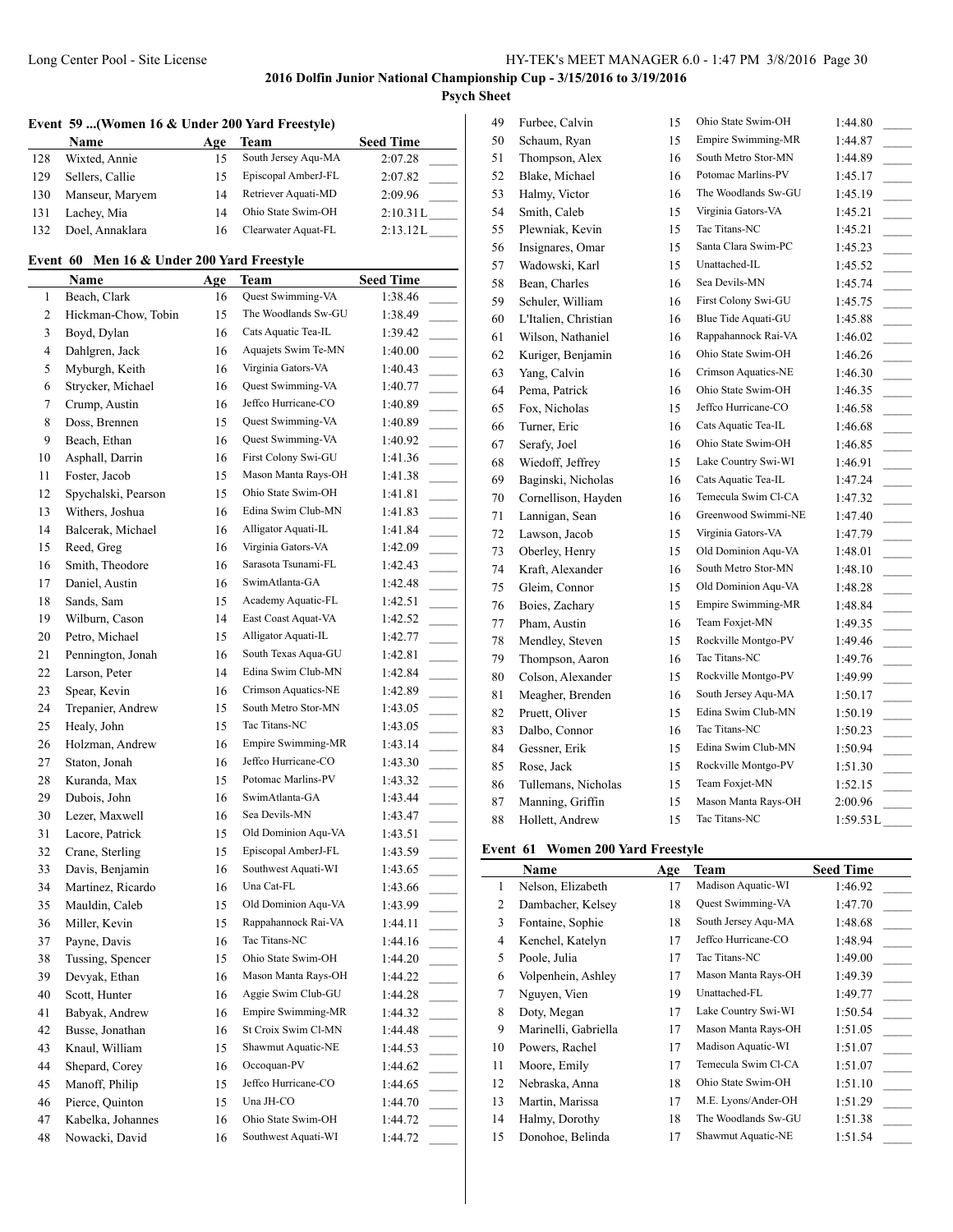# **Psych Sheet**

# **Event 61 ...(Women 200 Yard Freestyle)**

|    | vene of  (women zoo faru preestyle) |     |                     |                  |          | .              |
|----|-------------------------------------|-----|---------------------|------------------|----------|----------------|
|    | Name                                | Age | Team                | <b>Seed Time</b> | 73       | We             |
| 16 | Koo, Caitlyn                        | 17  | Santa Clara Swim-PC | 1:51.82          | 74       | Scc            |
| 17 | Frederick, Madison                  | 17  | Temecula Swim Cl-CA | 1:51.88          | 75       | Wi             |
| 18 | Munster, Anna                       | 17  | Tri Aquatics-SE     | 1:51.89          | 76       | H <sub>o</sub> |
| 19 | Tanner, Lindsay                     | 17  | Rockville Montgo-PV | 1:51.89          | 77       | Fer            |
| 20 | Laabs, Sarah                        | 18  | Lake Country Swi-WI | 1:52.03          | 78       | Till           |
| 21 | Jacob, Kelly                        | 18  | Lake Country Swi-WI | 1:52.16          | 79       | Mc             |
| 22 | Aikins, Katherine                   | 18  | SwimAtlanta-GA      | 1:52.38          | 80       | Sab            |
| 23 | Kuettel, Molly                      | 18  | First Colony Swi-GU | 1:52.49          | 81       | Mo             |
| 24 | Kubel, Ashley                       | 17  | Academy Aquatic-FL  | 1:52.58          | 82       | Bo             |
| 25 | Ruehle, Emma                        | 18  | Aquajets Swim Te-MN | 1:52.82          | 83       | Bar            |
| 26 | Eiber, Laurel                       | 17  | Aces Swim Club-CO   | 1:52.96          | 84       | But            |
| 27 | McDonald, Katherine                 | 17  | Jeffco Hurricane-CO | 1:52.97          | 85       | Fai            |
| 28 | Zeiger, Elizabeth                   | 18  | Crimson Aquatics-NE | 1:52.97          |          |                |
| 29 | Held, Maggie                        | 17  | Lake Country Swi-WI | 1:52.98          | Event 62 |                |
| 30 | De Figueiredo, Maria                | 18  | Aggie Swim Club-GU  | 1:53.01          |          | $N_i$          |
| 31 | Pyshnenko, Daria                    | 17  | Cats Aquatic Tea-IL | 1:53.03          | 1        | Lar            |
| 32 | Halper, Sophie                      | 18  | 92nd Street Flyi-MR | 1:53.26          | 2        | Mo             |
| 33 | Chapman, Tara                       | 17  | Great Wolf Swim-MN  | 1:53.37          | 3        | Sch            |
| 34 | Whitaker, Rachel                    | 18  | Greenwood Swimmi-NE | 1:53.55          | 4        | Car            |
| 35 |                                     | 18  | First Colony Swi-GU |                  | 5        | Mu             |
|    | Hepler, Kristen<br>Kutsko, Anhelina | 18  | Cats Aquatic Tea-IL | 1:54.00          | 6        | Spe            |
| 36 |                                     |     | Jeffco Hurricane-CO | 1:54.08          | 7        | Tha            |
| 37 | Coughlin, Kara                      | 17  | M.E. Lyons/Ander-OH | 1:54.09          | 8        | Ree            |
| 38 | Griffith, Elizabeth                 | 17  | Virginia Gators-VA  | 1:54.10          | 9        | Hag            |
| 39 | Smith, Sydney                       | 17  |                     | 1:54.13          | 10       | Co             |
| 40 | Amar, Kelly                         | 17  | Empire Swimming-MR  | 1:54.15          | 11       | Kre            |
| 41 | Novak, Jennie                       | 17  | Aquajets Swim Te-MN | 1:54.16          | 12       | Rol            |
| 42 | Ferrara, Kendyl                     | 17  | M.E. Lyons/Ander-OH | 1:54.38          | 13       | Log            |
| 43 | Knutson, Maya                       | 17  | Piranhas Swim Cl-MN | 1:54.47          | 14       | Eri            |
| 44 | Vance, Emily                        | 18  | Retriever Aquati-MD | 1:54.48          | 15       | Sul            |
| 45 | Kelley, Megan                       | 17  | Temecula Swim Cl-CA | 1:54.57          | 16       | Sha            |
| 46 | Haas, Martha                        | 17  | Aquajets Swim Te-MN | 1:54.61          | 17       | Bac            |
| 47 | Blake-West, Jessica                 | 18  | Crimson Aquatics-NE | 1:54.62          | 18       | Wh             |
| 48 | Hardewig, Alexa                     | 18  | M.E. Lyons/Ander-OH | 1:54.64          | 19       | Var            |
| 49 | Milligan, Samantha                  | 17  | Shawmut Aquatic-NE  | 1:54.71          | 20       | Ku             |
| 50 | Ramirez, Allison                    | 17  | Old Dominion Aqu-VA | 1:54.77          | 21       | Brz            |
| 51 | Covington, Taylor                   | 17  | Quest Swimming-VA   | 1:54.88          | 22       |                |
| 52 | Mayo, Rebecca                       | 17  | Prince William S-VA | 1:54.89          | 23       | Brc            |
| 53 | Andersen, Anna                      | 17  | South Metro Stor-MN | 1:54.99          | 24       | Arc            |
| 54 | Committe, Haylee                    | 17  | Retriever Aquati-MD | 1:55.13          |          | Mo             |
| 55 | Bub, Hannah                         | 18  | The Woodlands Sw-GU | 1:55.22          | 25       | Ega            |
| 56 | Ober, Anna                          | 17  | Mason Makos Swim-PV | 1:55.43          | 26       | Lits           |
| 57 | Albanese, Hannah                    | 17  | Aquajets Swim Te-MN | 1:55.45          | 27       | Leg            |
| 58 | Hennessy, Emma                      | 17  | First Colony Swi-GU | 1:55.50          | 28       | Mo             |
| 59 | Riverso, Nadia                      | 18  | Empire Swimming-MR  | 1:55.65          | 29       | Sta            |
| 60 | Schaaf, Alexis                      | 17  | Aquajets Swim Te-MN | 1:55.74          | 30       | Bir            |
| 61 | Kontrimas, Anastasia                | 17  | First Colony Swi-GU | 1:55.98          | 31       | Mc             |
| 62 | Stark, Rachel                       | 17  | Lake Shore Swim-LE  | 1:56.14          | 32       | Bru            |
| 63 | Hutton, Theresa                     | 17  | Team Rockland Sw-MR | 1:56.35          | 33       | Api            |
| 64 | Decker, Jordan                      | 18  | Mason Manta Rays-OH | 1:56.41          | 34       | Euł            |
| 65 | Tansill, Mary                       | 18  | Occoquan-PV         | 1:56.69          | 35       | Li,            |
| 66 | Van Tassell, Gabrielle              | 17  | Wagner Aquatic C-MR | 1:56.96          | 36       | Lik            |
| 67 | Allen, Alexandra                    | 18  | Aggie Swim Club-GU  | 1:57.00          | 37       | Aeg            |
| 68 | Contino, Taylor                     | 17  | M.E. Lyons/Ander-OH | 1:57.02          | 38       | Bus            |
| 69 | Strasen, Madeline                   | 18  | Tampa Bay Aquat-FL  | 1:57.30          | 39       | Dai            |
| 70 | Wehrmeister, Hannah                 | 17  | Eagle Swimming A-GU | 1:57.69          | 40       | Hes            |
| 71 | Hadaway, Josie                      | 17  | Columbus Aquatic-GA | 1:57.72          | 41       | Pec            |
|    |                                     |     |                     |                  |          |                |

| 72 | Power, Kathryn       | 17 | The Woodlands Sw-GU | 1:57.76  |
|----|----------------------|----|---------------------|----------|
| 73 | Wehrmeister, Sarah   | 18 | Eagle Swimming A-GU | 1:57.81  |
| 74 | Scott, Danielle      | 18 | Aggie Swim Club-GU  | 1:58.01  |
| 75 | Wiecki, Lindsay      | 17 | Occoquan-PV         | 1:58.18  |
| 76 | Horan, Carrie        | 18 | Ohio State Swim-OH  | 1:59.09  |
| 77 | Feng, Victoria       | 18 | Crimson Aquatics-NE | 1:59.41  |
| 78 | Tillman, Victoria    | 17 | First Colony Swi-GU | 1:59.48  |
| 79 | McDonald, Samantha   | 18 | Shamrock Swim Cl-NE | 1:59.58  |
| 80 | Sabadeanu, Sabrina   | 17 | Jeffco Hurricane-CO | 2:00.50  |
| 81 | Montgomery, Morgan   | 18 | Tac Titans-NC       | 2:01.19  |
| 82 | Bocock, Emily        | 17 | Eagle Swimming A-GU | 2:01.97  |
| 83 | Barklund, Jacqueline | 17 | Battlefield Area-VA | 2:03.73  |
| 84 | Butkowski, Ashlyn    | 17 | Tac Titans-NC       | 2:09.30L |
| 85 | Fairman, Isabella    | 17 | Edina Swim Club-MN  | 2:09.61L |
|    |                      |    |                     |          |

# **Men 200 Yard Freestyle**

|    | <b>Name</b>        | Age | Team                            | <b>Seed Time</b>                    |
|----|--------------------|-----|---------------------------------|-------------------------------------|
| 1  | Larson, Johnthomas | 17  | Edina Swim Club-MN              | 1:37.99                             |
| 2  | Morejon, David     | 18  | Eagle Swimming A-GU             | 1:38.14                             |
| 3  | Schilling, Samuel  | 17  | Aquajets Swim Te-MN             | 1:38.25                             |
| 4  | Carroll, Hassler   | 18  | M.E. Lyons/Ander-OH             | 1:38.36                             |
| 5  | Murphy, Colin      | 18  | The Woodlands Sw-GU             | 1:38.90                             |
| 6  | Speri, Philip      | 18  | Old Dominion Aqu-VA             | 1:39.71                             |
| 7  | Thatcher, Joel     | 18  | Mason Manta Rays-OH             | 1:39.71                             |
| 8  | Reed, Thomas       | 18  | Santa Clara Swim-PC             | 1:39.87                             |
| 9  | Hagemeister, Tim   | 17  | Mason Manta Rays-OH             | 1:40.24                             |
| 10 | Cook, Daniel       | 17  | Old Dominion Aqu-VA             | 1:40.88                             |
| 11 | Krecsmar, Stephen  | 18  | Concord Swim Clu-IN             | 1:41.45                             |
| 12 | Roberts, Barrett   | 17  | First Colony Swi-GU             | 1:41.85                             |
| 13 | Logan, Ryan        | 17  | The Woodlands Sw-GU             | 1:42.00                             |
| 14 | Ericksen, Jonathan | 18  | M.E. Lyons/Ander-OH             | 1:42.07                             |
| 15 | Sullivan, Patrick  | 17  | Mount Pleasant S-SC             | 1:42.11                             |
| 16 | Shaffer, Thomas    | 18  | Academy Aquatic-FL              | 1:42.15                             |
| 17 | Back, Griffin      | 18  | Aquajets Swim Te-MN             | 1:42.54                             |
| 18 | White, Sean        | 17  | Academy Aquatic-FL              | 1:42.62<br>$\overline{\phantom{a}}$ |
| 19 | Van Gorp, Luke     | 17  | Mason Manta Rays-OH             | 1:42.67                             |
| 20 | Kuriger, Winston   | 18  | Ohio State Swim-OH              | 1:42.78                             |
| 21 | Brzezinski, Carter | 17  | Mount Pleasant S-SC             | 1:43.31<br>$\overline{\phantom{a}}$ |
| 22 | Brooks, Benjamin   | 17  | Lake Shore Swim-LE              | 1:43.51                             |
| 23 | Arcain, Raphael    | 19  | First Colony Swi-GU             | 1:43.62                             |
| 24 | Morgan, Garyth     | 17  | Quest Swimming-VA               | 1:43.73                             |
| 25 | Egan, Quinn        | 18  | Crimson Aquatics-NE             | 1:43.95                             |
| 26 | Litschgi, Albert   | 18  | Academy Aquatic-FL              | 1:44.19                             |
| 27 | Legg, Jordan       | 17  | Connecticut Aqua-CT             | 1:44.28<br>$\overline{a}$           |
| 28 | Monteagudo, Carlos | 17  | First Colony Swi-GU             | 1:44.32                             |
| 29 | Stahl, Keven       | 17  | Potomac Marlins-PV              | 1:44.46                             |
| 30 | Birklid, Caleb     | 18  | Great Wolf Swim-MN              | 1:44.49                             |
| 31 | McHugh, Matthew    | 17  | Virginia Gators-VA              | 1:44.51                             |
| 32 | Brunelli, Michael  | 17  | Crimson Aquatics-NE             | 1:44.90                             |
| 33 | Apisa, Ethan       | 17  | H <sub>2</sub> okie Aquatics-VA | 1:44.90                             |
| 34 | Eubanks, Logan     | 18  | Old Dominion Aqu-VA             | 1:44.91                             |
| 35 | Li, Justin         | 17  | Jeffco Hurricane-CO             | 1:44.93                             |
| 36 | Liles, Caleb       | 17  | Eagle Swimming A-GU             | 1:45.05<br>$\overline{\phantom{a}}$ |
| 37 | Aegerter, Jacob    | 17  | Madison Aquatic-WI              | 1:45.06                             |
| 38 | Bushweller, Colin  | 18  | Occoquan-PV                     | 1:45.11<br>$\overline{a}$           |
| 39 | Darling, Riley     | 18  | Great Wolf Swim-MN              | 1:45.13                             |
| 40 | Heskin, Marshall   | 18  | South Metro Stor-MN             | 1:45.14                             |
| 41 | Peck, Matthew      | 18  | Shawmut Aquatic-NE              | 1:45.18                             |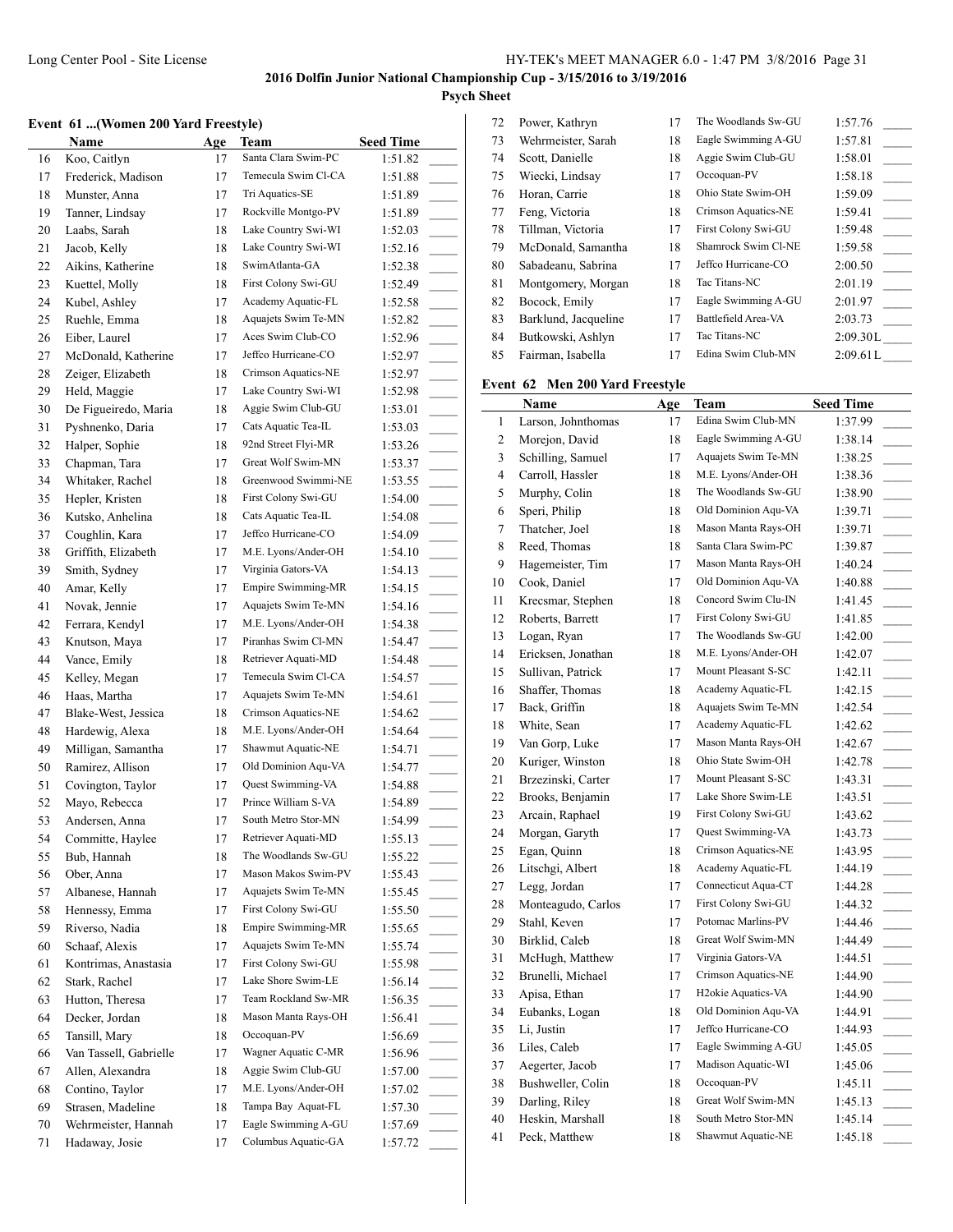## Long Center Pool - Site License HY-TEK's MEET MANAGER 6.0 - 1:47 PM 3/8/2016 Page 32

# **2016 Dolfin Junior National Championship Cup - 3/15/2016 to 3/19/2016**

# **Psych Sheet**

# **Event 62 ...(Men 200 Yard Freestyle)**

|    | Name                     | Age | Team                            | <b>Seed Time</b>                      |
|----|--------------------------|-----|---------------------------------|---------------------------------------|
| 42 | Freeman, John            | 18  | Princeton Piranh-NJ             | 1:45.44                               |
| 43 | Saczawa, Jack            | 17  | Ohio State Swim-OH              | 1:45.46                               |
| 44 | Grassle, Williamson      | 17  | Edina Swim Club-MN              | 1:45.83                               |
| 45 | Anderson, Garrett        | 18  | Potomac Marlins-PV              | 1:45.93                               |
| 46 | Tovar, Jason             | 17  | Greenwood Swimmi-NE             | 1:46.09                               |
| 47 | Landrum, John            | 17  | SwimAtlanta-GA                  | 1:46.17<br>$\sim$                     |
| 48 | Nickel, Kyle             | 18  | Virginia Gators-VA              | 1:46.20<br>$\sim$ 10 $\mu$            |
| 49 | Finias, Sean             | 18  | South Jersey Aqu-MA             | 1:46.29<br>$\overline{\phantom{a}}$   |
| 50 | Robrock, Craig           | 18  | South Metro Stor-MN             | 1:46.30<br>$\overline{\phantom{a}}$   |
| 51 | Pinter, David            | 17  | Fort Belvoir Swi-PV             | 1:46.74                               |
| 52 | Laurita, Anthony         | 17  | Jeffco Hurricane-CO             | 1:46.91<br>$\overline{\phantom{a}}$   |
| 53 | De La Rosa, Jehu         | 18  | The Woodlands Sw-GU             | 1:46.95<br>$\sim$                     |
| 54 | Paschina, Benjamin       | 18  | Virginia Gators-VA              | 1:47.05<br>$\sim 10^{-1}$             |
| 55 | Kelleher, Evyn           | 18  | Temecula Swim Cl-CA             | 1:47.05<br>$\overline{\phantom{a}}$   |
| 56 | Ritchie, William         | 18  | Tac Titans-NC                   | 1:47.31<br>$\overline{\phantom{a}}$   |
| 57 | Greenberg, Jordan        | 17  | Aquajets Swim Te-MN             | 1:47.62                               |
| 58 | D'Alessandro, Gianmichel | 17  | Potomac Marlins-PV              | 1:47.80                               |
| 59 | Corda, Alexander         | 17  | <b>Empire Swimming-MR</b>       | 1:47.84                               |
| 60 | Harper, Hogan            | 18  | Virginia Gators-VA              | 1:47.84<br>$\overline{\phantom{a}}$   |
| 61 | Leff, Alexander          | 18  | South Metro Stor-MN             | 1:47.89<br>$\sim$ 10 $\pm$            |
| 62 | Kelley, Andrew           | 18  | Shamrock Swim Cl-NE             | 1:48.05<br>$\overline{\phantom{a}}$   |
| 63 | Darin, Robert            | 18  | Performance Aqua-FG             | 1:48.42<br>$\overline{\phantom{a}}$   |
| 64 | Kapustin, Maksim         | 18  | Piranhas Swim Cl-MN             | 1:48.45<br>$\mathcal{L}^{\text{max}}$ |
| 65 | Shelton, Matthew         | 17  | SwimAtlanta-GA                  | 1:48.60<br>$\overline{\phantom{a}}$   |
| 66 | Zolovick, George         | 17  | H <sub>2</sub> okie Aquatics-VA | 1:48.75                               |
| 67 | Venit, John              | 17  | Rockville Montgo-PV             | 1:49.27                               |
| 68 | Johnston, Isaac          | 17  | Noblesville Swim-IN             | 1:49.48                               |
| 69 | Belobraydic, Matthew     | 18  | Aggie Swim Club-GU              | 1:49.52                               |
| 70 | Borland, Drew            | 18  | Southwest Aquati-WI             | 1:49.63                               |
| 71 | Keener, Cooper           | 18  | Mason Manta Rays-OH             | 1:49.80                               |
| 72 | Stauffer, Shawn          | 17  | Concord Swim Clu-IN             | 1:50.77<br>$\mathcal{L}$              |
| 73 | Sauter, Teague           | 17  | Rockville Montgo-PV             | 1:51.13<br>$\overline{\phantom{a}}$   |
| 74 | Hogan, James             | 18  | Shawmut Aquatic-NE              | 1:51.22<br>$\overline{\phantom{a}}$   |
| 75 | Burns, Mannix            | 18  | South Metro Stor-MN             | 1:51.46<br>$\overline{\phantom{a}}$   |
| 76 | Saunders, Brett          | 18  | Delaware Swim Te-MA             | 1:52.63<br>$\overline{\phantom{a}}$   |
| 77 | Debkowski, Jakub         | 18  | Alligator Aquati-IL             | 1:53.14                               |
| 78 | Kent, Colin              | 17  | Potomac Marlins-PV              | 1:58.34                               |
| 79 | Lewis, Ryan              | 17  | Santa Clara Swim-PC             | 1:59.99L                              |

#### **Event 63 Women 16 & Under 400 Yard Medley Relay**

| Team                | Relay | <b>Seed Time</b> |
|---------------------|-------|------------------|
| Virginia Gators-VA  | A     | 3:44.31          |
| Aquajets Swim Te-MN | A     | 3:44.41          |
| Mason Manta Rays-OH | A     | 3:51.51          |
| The Woodlands Sw-GU | A     | 3:51.79          |
| Aquajets Swim Te-MN | B     | 3:53.59          |
| First Colony Swi-GU | A     | 3:53.67          |
| Ohio State Swim-OH  | A     | 3:53.75          |
| Edina Swim Club-MN  | A     | 3:55.00          |
| Shawmut Aquatic-NE  | A     | 3:55.36          |
| Com Swim Team-WT    | A     | 3:55.54          |
| Aggie Swim Club-GU  | A     | 3:56.29          |
| Empire Swimming-MR  | A     | 3:56.77          |
| Mason Manta Rays-OH | B     | 3:57.32          |
| Eagle Swimming A-GU | A     | 3:57.37          |
| Rockville Montgo-PV | A     | 3:57.58          |
|                     |       |                  |

| 16 | Concord Swim Clu-IN        | А | 3:58.20  |
|----|----------------------------|---|----------|
| 17 | Edina Swim Club-MN         | B | 3:58.35  |
| 18 | Rappahannock Rai-VA        | А | 4:00.19  |
| 19 | Crimson Aquatics-NE        | A | 4:00.80  |
| 20 | Cats Aquatic Tea-IL        | А | 4:01.86  |
| 21 | Ohio State Swim-OH         | B | 4:02.11  |
| 22 | Lake Country Swi-WI        | A | 4:03.76  |
| 23 | <b>St Croix Swim Cl-MN</b> | А | 4:37.03L |

## **Event 64 Men 16 & Under 400 Yard Medley Relay**

|    | Team                | Relay | <b>Seed Time</b> |
|----|---------------------|-------|------------------|
|    | Virginia Gators-VA  | A     | 3:22.30          |
| 2  | Tac Titans-NC       | A     | 3:28.08          |
| 3  | Ohio State Swim-OH  | A     | 3:30.30          |
| 4  | Mason Manta Rays-OH | A     | 3:32.68          |
| 5  | Shawmut Aquatic-NE  | A     | 3:33.82          |
| 6  | Old Dominion Agu-VA | A     | 3:33.93          |
| 7  | Crimson Aquatics-NE | A     | 3:34.17          |
| 8  | Empire Swimming-MR  | A     | 3:35.94          |
| 9  | Cats Aquatic Tea-IL | A     | 3:36.19          |
| 10 | Rockville Montgo-PV | A     | 3:36.25          |
| 11 | Ohio State Swim-OH  | B     | 3:36.61          |
| 12 | The Woodlands Sw-GU | A     | 4:04.00L         |

# **Event 65 Women 400 Yard Medley Relay**

|                | <b>Team</b>         | <b>Relay</b> | <b>Seed Time</b>                       |
|----------------|---------------------|--------------|----------------------------------------|
| $\mathbf{1}$   | Aquajets Swim Te-MN | A            | 3:40.99                                |
| $\overline{c}$ | Mason Manta Rays-OH | A            | 3:42.55                                |
| 3              | Virginia Gators-VA  | A            | 3:44.31                                |
| $\overline{4}$ | SwimAtlanta-GA      | A            | 3:46.15<br>$\mathcal{L}^{\mathcal{L}}$ |
| 5              | Edina Swim Club-MN  | A            | 3:47.99                                |
| 6              | Madison Aquatic-WI  | A            | 3:48.04<br>$\mathcal{L}$               |
| $\overline{7}$ | Shawmut Aquatic-NE  | A            | 3:48.86<br>$\mathcal{L}^{\text{max}}$  |
| 8              | Lake Country Swi-WI | A            | 3:49.05<br>$\overline{\phantom{a}}$    |
| 9              | Aquajets Swim Te-MN | B            | 3:49.82                                |
| 10             | Empire Swimming-MR  | A            | 3:51.02                                |
| 11             | First Colony Swi-GU | A            | 3:51.07<br>$\mathcal{L}$               |
| 12             | The Woodlands Sw-GU | A            | 3:51.79                                |
| 13             | Eagle Swimming A-GU | A            | 3:52.25                                |
| 14             | Jeffco Hurricane-CO | A            | 3:52.34<br>$\overline{a}$              |
| 15             | Mason Manta Rays-OH | B            | 3:52.50<br>$\overline{\phantom{a}}$    |
| 16             | Cats Aquatic Tea-IL | A            | 3:52.76<br>$\overline{\phantom{a}}$    |
| 17             | Crimson Aquatics-NE | A            | 3:53.18                                |
| 18             | South Metro Stor-MN | A            | 3:53.62<br>$\mathbb{R}$                |
| 19             | Ohio State Swim-OH  | A            | 3:53.75<br>$\mathcal{L}^{\text{max}}$  |
| 20             | South Jersey Aqu-MA | A            | 3:53.95                                |
| 21             | Greenwood Swimmi-NE | A            | 3:54.04<br>$\overline{\phantom{a}}$    |
| 22             | Tac Titans-NC       | A            | 3:54.13<br>$\mathcal{L}^{\mathcal{L}}$ |
| 23             | Quest Swimming-VA   | A            | 3:54.67<br>$\sim 10^{-1}$              |
| 24             | Rockville Montgo-PV | A            | 3:55.40                                |
| 25             | Mount Pleasant S-SC | A            | 3:55.43                                |
| 26             | Aggie Swim Club-GU  | A            | 3:55.50                                |
| 27             | Com Swim Team-WT    | A            | 3:55.54                                |
| 28             | M.E. Lyons/Ander-OH | A            | 3:55.69                                |
| 29             | South Eastern Vi-VA | A            | 3:56.52                                |
| 30             | Virginia Gators-VA  | B            | 3:56.99                                |
| 31             | Eagle Swimming A-GU | B            | 3:57.45                                |
| 32             | Southwest Aquati-WI | A            | 3:57.80                                |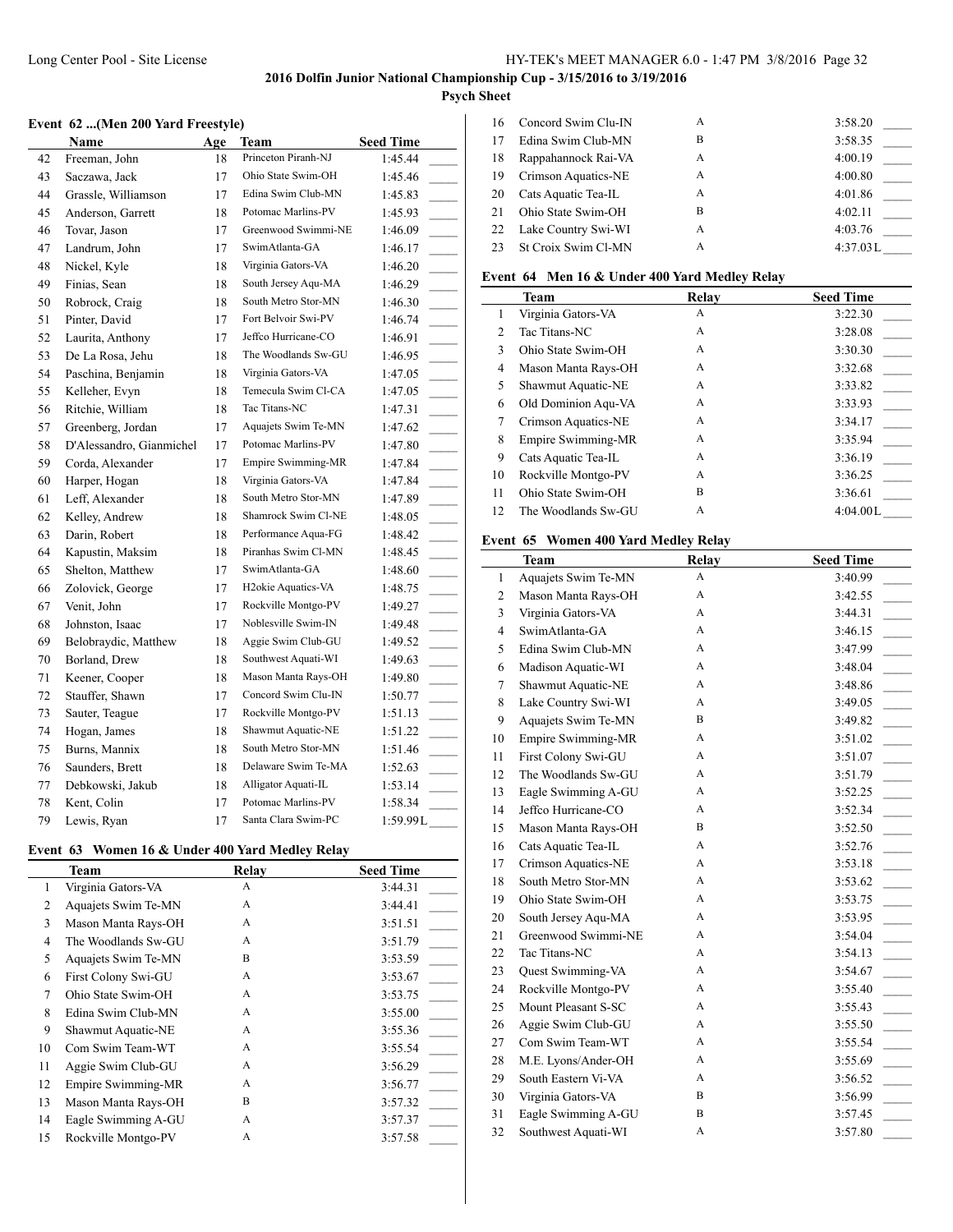## Long Center Pool - Site License HY-TEK's MEET MANAGER 6.0 - 1:47 PM 3/8/2016 Page 33

# **2016 Dolfin Junior National Championship Cup - 3/15/2016 to 3/19/2016**

# **Psych Sheet**  $\overline{1}$

#### **Event 65 ...(Women 400 Yard Medley Relay)**

|    | <b>Team</b>                     | Relay | <b>Seed Time</b> |
|----|---------------------------------|-------|------------------|
| 33 | Old Dominion Aqu-VA             | A     | 3:58.05          |
| 34 | Ohio State Swim-OH              | B     | 3:58.34          |
| 35 | M.E. Lyons/Ander-OH             | B     | 3:58.54          |
| 36 | Sea Devils-MN                   | A     | 3:58.92          |
| 37 | St Croix Swim Cl-MN             | A     | 3:58.97          |
| 38 | Academy Aquatic-FL              | A     | 3:59.23          |
| 39 | Cats Aquatic Tea-IL             | B     | 4:00.29          |
| 40 | Crimson Aquatics-NE             | B     | 4:00.46          |
| 41 | Occoquan-PV                     | A     | 4:00.54          |
| 42 | Empire Swimming-MR              | B     | 4:01.44          |
| 43 | Retriever Aquati-MD             | A     | 4:01.56          |
| 44 | Shawmut Aquatic-NE              | B     | 4:01.65          |
| 45 | 92nd Street Flyi-MR             | A     | 4:02.03          |
| 46 | H <sub>2</sub> okie Aquatics-VA | A     | 4:02.08          |
| 47 | Potomac Marlins-PV              | A     | 4:02.22          |
| 48 | Battlefield Area-VA             | A     | 4:02.90          |
| 49 | Lake Country Swi-WI             | B     | 4:03.44          |
| 50 | Lake Shore Swim-LE              | A     | 4:03.77          |
| 51 | The Woodlands Sw-GU             | B     | 4:32.89L         |
| 52 | Adirondack Aquat-NE             | A     | 4:35.01L         |
| 53 | Wagner Aquatic C-MR             | A     | 4:35.93L         |

#### **Event 66 Men 400 Yard Medley Relay**

|                | Team                | Relay | <b>Seed Time</b> |
|----------------|---------------------|-------|------------------|
| $\mathbf{1}$   | Mason Manta Rays-OH | A     | 3:20.30          |
| 2              | Virginia Gators-VA  | A     | 3:20.91          |
| 3              | Quest Swimming-VA   | A     | 3:21.74          |
| $\overline{4}$ | Tac Titans-NC       | A     | 3:24.77          |
| 5              | Cats Aquatic Tea-IL | A     | 3:25.60          |
| 6              | Ohio State Swim-OH  | A     | 3:26.01          |
| $\overline{7}$ | The Woodlands Sw-GU | A     | 3:26.87          |
| 8              | Jeffco Hurricane-CO | A     | 3:27.51          |
| 9              | SwimAtlanta-GA      | A     | 3:27.84          |
| 10             | Shawmut Aquatic-NE  | A     | 3:28.44          |
| 11             | Empire Swimming-MR  | A     | 3:28.45          |
| 12             | Edina Swim Club-MN  | A     | 3:28.47          |
| 13             | Academy Aquatic-FL  | A     | 3:29.69          |
| 14             | Mason Manta Rays-OH | B     | 3:29.91          |
| 15             | Virginia Gators-VA  | B     | 3:30.29          |
| 16             | Aquajets Swim Te-MN | A     | 3:30.52          |
| 17             | Aggie Swim Club-GU  | A     | 3:31.94          |
| 18             | Occoquan-PV         | A     | 3:32.36          |
| 19             | Team Foxjet-MN      | A     | 3:32.92          |
| 20             | Edina Swim Club-MN  | B     | 3:33.11          |
| 21             | M.E. Lyons/Ander-OH | A     | 3:33.29          |
| 22             | South Metro Stor-MN | A     | 3:33.40          |
| 23             | First Colony Swi-GU | A     | 3:34.19          |
| 24             | Mount Pleasant S-SC | A     | 3:34.22          |
| 25             | Old Dominion Aqu-VA | A     | 3:34.28          |
| 26             | Alligator Aquati-IL | A     | 3:34.45          |
| 27             | Rockville Montgo-PV | A     | 3:35.31          |
| 28             | Blue Tide Aquati-GU | A     | 3:35.53          |
| 29             | Concord Swim Clu-IN | A     | 3:35.86          |
| 30             | Cats Aquatic Tea-IL | B     | 3:36.01          |
| 31             | Empire Swimming-MR  | B     | 3:36.18          |
| 32             | Madison Aquatic-WI  | A     | 3:36.44          |
|                |                     |       |                  |

| 33 | Com Swim Team-WT    | A | 3:36.62  |
|----|---------------------|---|----------|
| 34 | Greenwood Swimmi-NE | A | 3:37.01  |
| 35 | Eagle Swimming A-GU | A | 3:37.09  |
| 36 | Prince William S-VA | A | 3:37.22  |
| 37 | Ohio State Swim-OH  | B | 3:37.23  |
| 38 | The Woodlands Sw-GU | В | 3:58.46L |
| 39 | Jeffco Hurricane-CO | B | 3:58.83L |
| 40 | Great Wolf Swim-MN  | A | 4:06.30L |
| 41 | Potomac Marlins-PV  | A | 4:09.89L |
| 42 | Southwest Aquati-WI | A | 4:11.07L |
|    |                     |   |          |

### **Event 67 Women 16 & Under 800 Yard Freestyle**

| <b>Name</b>              | Age Team            | <b>Seed Time</b> |  |
|--------------------------|---------------------|------------------|--|
| 1 St Rose-Finear, Sydney | Golden Comets Sw-NI | 10:31.26         |  |

## **Event 68 Men 16 & Under 1500 Yard Freestyle**

| Name              | Age Team               | <b>Seed Time</b> |
|-------------------|------------------------|------------------|
| 1 Davis, Benjamin | 16 Southwest Aquati-WI | 16:40.55         |

#### **Event 69 Women 800 Yard Freestyle**

|    | Name                   | Age | Team                | <b>Seed Time</b> |
|----|------------------------|-----|---------------------|------------------|
| 1  | Held, Maggie           | 17  | Lake Country Swi-WI | 9:15.17          |
| 2  | Kulp, Caroline         | 15  | Virginia Gators-VA  | 9:55.88          |
| 3  | Powers, Rachel         | 17  | Madison Aquatic-WI  | 10:08.11         |
| 4  | Van Laarhoven, Anna    | 16  | Aquajets Swim Te-MN | 10:09.20         |
| 5  | Laabs, Sarah           | 18  | Lake Country Swi-WI | 10:09.76         |
| 6  | McCarthy, Erin         | 15  | Aquajets Swim Te-MN | 10:11.62         |
| 7  | Worgull, Madeline      | 15  | Lake Country Swi-WI | 10:12.77         |
| 8  | Aegerter, Hannah       | 15  | Madison Aquatic-WI  | 10:13.62         |
| 9  | Hetzer, Emily          | 15  | Occoquan-PV         | 10:13.69         |
| 10 | Doel, Annaklara        | 16  | Clearwater Aquat-FL | 10:14.16         |
| 11 | Bloebaum, Allison      | 16  | Mason Manta Rays-OH | 10:14.74         |
| 12 | McCarthy, Kelli        | 16  | Edina Swim Club-MN  | 10:14.82         |
| 13 | Vetrano, Alexis        | 16  | Tac Titans-NC       | 10:15.98         |
| 14 | Butkowski, Ashlyn      | 17  | Tac Titans-NC       | 10:17.74         |
| 15 | Santiago, Jillian      | 15  | Sarasota Tsunami-FL | 10:18.11         |
| 16 | Mayo, Rebecca          | 17  | Prince William S-VA | 10:26.09         |
| 17 | Gullickson, Kristen    | 14  | Wagner Aquatic C-MR | 9:08.69L         |
| 18 | Ostensen, Sara         | 16  | Wagner Aquatic C-MR | 9:08.69L         |
| 19 | Van Tassell, Gabrielle | 17  | Wagner Aquatic C-MR | 9:08.69L         |
| 20 | McEachern, Sarah       | 16  | Crimson Aquatics-NE | 9:08.69L         |
| 21 | Ryan, Sophia           | 14  | Rockville Montgo-PV | 9:48.92L         |

#### **Event 70 Men 1500 Yard Freestyle**

|                | <b>Name</b>           | Age | Team                            | <b>Seed Time</b> |
|----------------|-----------------------|-----|---------------------------------|------------------|
| 1              | Smith, Theodore       | 16  | Sarasota Tsunami-FL             | 15:16.96         |
| 2              | Murphy, Colin         | 18  | The Woodlands Sw-GU             | 15:21.32         |
| 3              | Thatcher, Joel        | 18  | Mason Manta Rays-OH             | 15:31.92         |
| $\overline{4}$ | Reed, Greg            | 16  | Virginia Gators-VA              | 15:35.00         |
| 5              | Butkovich, Patrick    | 17  | M.E. Lyons/Ander-OH             | 15:43.40         |
| 6              | Apisa, Ethan          | 17  | H <sub>2</sub> okie Aquatics-VA | 15:56.38         |
| 7              | Asphall, Darrin       | 16  | First Colony Swi-GU             | 15:57.96         |
| 8              | Stahl, Keven          | 17  | Potomac Marlins-PV              | 15:58.50         |
| 9              | Minickiello, Anthony  | 14  | Greenwood Swimmi-NE             | 16:08.33         |
| 10             | Tinneny, Graydon      | 17  | South Eastern Vi-VA             | 16:11.40         |
| 11             | Blake, Michael        | 16  | Potomac Marlins-PV              | 16:11.63         |
| 12             | Poellinger, Alexander | 17  | Great Wolf Swim-MN              | 16:12.10         |
| 13             | Grover, Zach          | 15  | Crimson Aquatics-NE             | 16:12.40         |
| 14             | Monteagudo, Carlos    | 17  | First Colony Swi-GU             | 16:14.24         |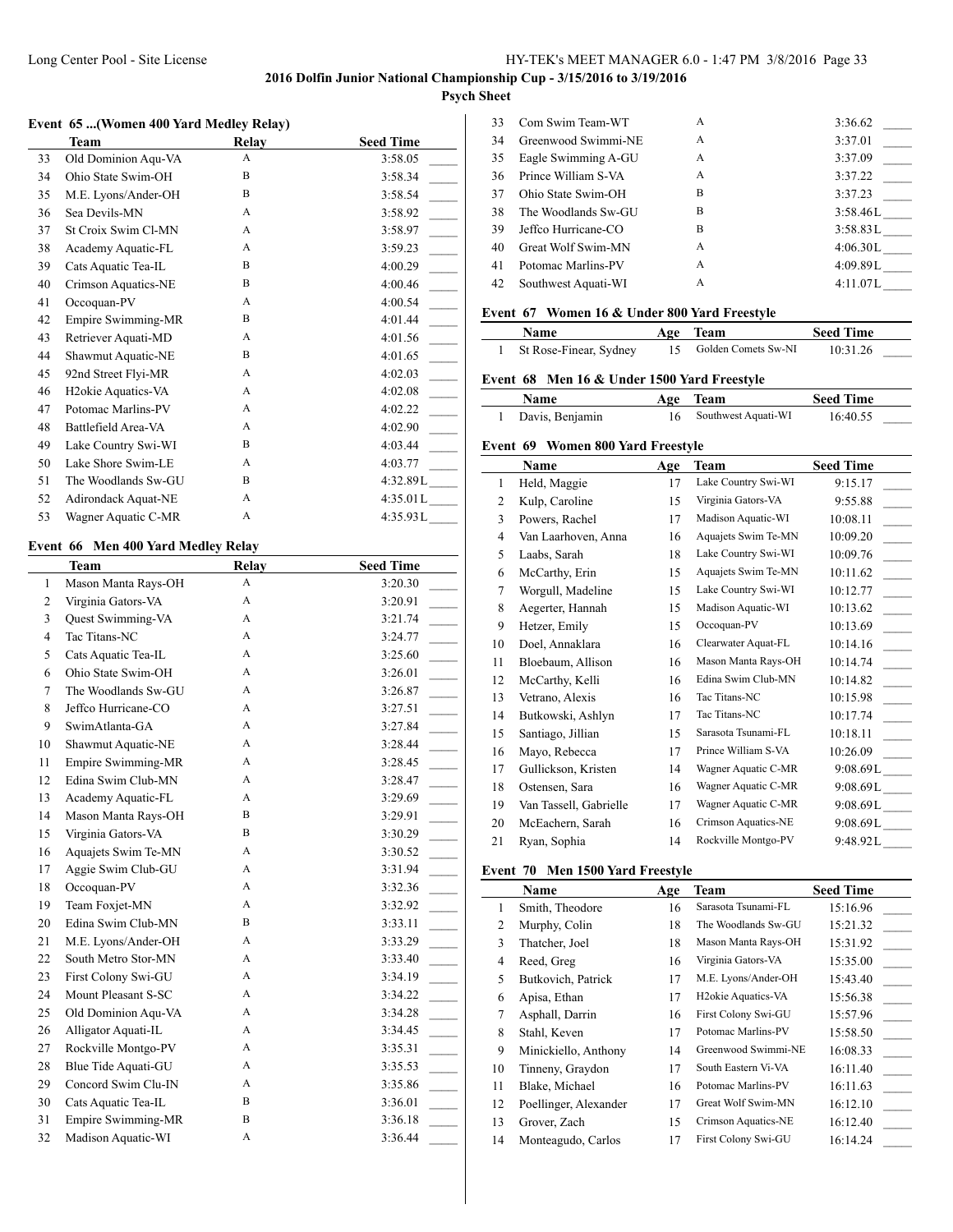# **Event 70 ...(Men 1500 Yard Freestyle)**

|    | <b>Name</b>       | Age | Team                      | <b>Seed Time</b> |
|----|-------------------|-----|---------------------------|------------------|
| 15 | Thompson, Aaron   | 16  | Tac Titans-NC             | 16:14.26         |
| 16 | Bogart, Liam      | 15  | <b>Empire Swimming-MR</b> | 16:15.47         |
| 17 | Lee, Joshua       | 14  | The Woodlands Sw-GU       | 16:16.35         |
| 18 | Lawson, Jacob     | 15  | Virginia Gators-VA        | 16:18.01         |
| 19 | Davis, Richard    | 17  | Southwest Aquati-WI       | 17:02.75         |
| 20 | Wilburn, Cason    | 14  | East Coast Aquat-VA       | 15:58.19L        |
| 21 | Gaas, Matthew     | 16  | First Colony Swi-GU       | 16:20.65L        |
| 22 | Dubois, John      | 16  | SwimAtlanta-GA            | 16:31.07L        |
| 23 | Fields, Robert    | 17  | The Woodlands Sw-GU       | 16:35.06L        |
| 24 | Baker, James      | 17  | Golden Comets Sw-NI       | 16:37.94L        |
| 25 | Babyak, Andrew    | 16  | <b>Empire Swimming-MR</b> | 16:39.42L        |
| 26 | Pierce, Quinton   | 15  | Una JH-CO                 | 16:41.73L        |
| 27 | Payne, Davis      | 16  | Tac Titans-NC             | 16:43.37L        |
| 28 | Brunelli, Michael | 17  | Crimson Aquatics-NE       | 16:44.79L        |
| 29 | Lewis, Ryan       | 17  | Santa Clara Swim-PC       | 16:05.15S        |

# **Event 71 Women 16 & Under 100 Yard Freestyle**

|                | Name                 | <b>Age</b> | Team                | <b>Seed Time</b>                  |
|----------------|----------------------|------------|---------------------|-----------------------------------|
| 1              | Cook, Julia          | 15         | Aggie Swim Club-GU  | 49.27                             |
| $\overline{c}$ | Wittmer, Rachel      | 16         | Aquajets Swim Te-MN | 50.05                             |
| 3              | Kraus, Alena         | 16         | Makos Aquatics C-FL | 50.43                             |
| 4              | Foster, Hannah       | 16         | Mason Manta Rays-OH | 50.43                             |
| 5              | Teng, Cathy          | 15         | Santa Clara Swim-PC | 50.57                             |
| 6              | Donley, Miranda      | 16         | Ohio State Swim-OH  | 50.62<br>$\mathbb{R}^2$           |
| 7              | Moffat, Mckayla      | 15         | Ohio State Swim-OH  | 50.74<br>$\overline{\phantom{a}}$ |
| 8              | Quast, Carly         | 16         | Aquajets Swim Te-MN | 50.75<br>$\overline{\phantom{a}}$ |
| 9              | Jones, Raime         | 15         | Aquajets Swim Te-MN | 50.78<br>$\overline{\phantom{a}}$ |
| 10             | Cuomo, Alexa         | 14         | Mason Makos Swim-PV | 51.19<br>$\mathcal{L}$            |
| 11             | Cabush, Abigail      | 15         | Lake Country Swi-WI | 51.29<br>$\mathcal{L}$            |
| 12             | Dymek, Kasja         | 15         | Greenwood Swimmi-NE | 51.37<br>$\overline{a}$           |
| 13             | Neuman, Asia         | 15         | St Croix Swim Cl-MN | 51.69<br>$\overline{a}$           |
| 14             | Barth, Kaitlyn       | 15         | Madison Aquatic-WI  | 51.69<br>$\overline{a}$           |
| 15             | Hamilton, Whittney   | 14         | Virginia Gators-VA  | 51.72<br>$\overline{\phantom{a}}$ |
| 16             | Rosas, Morgan        | 16         | Una Aces-CO         | 51.79                             |
| 17             | Muzzy, Emma          | 15         | Virginia Gators-VA  | 51.80                             |
| 18             | Pardus, Elysse       | 14         | Mount Pleasant S-SC | 51.89<br>$\overline{\phantom{a}}$ |
| 19             | Olson, Lauren        | 16         | Mason Manta Rays-OH | 51.94<br>$\overline{\phantom{a}}$ |
| 20             | Oliva, Nicole        | 14         | Santa Clara Swim-PC | 52.00                             |
| 21             | Bray, Olivia         | 14         | Virginia Gators-VA  | 52.06<br>$\overline{\phantom{a}}$ |
| 22             | McCarthy, Kelli      | 16         | Edina Swim Club-MN  | 52.13                             |
| 23             | Nelson, Natalie      | 16         | West Chicago Sha-IL | 52.14<br>$\mathbb{R}$             |
| 24             | Shimel, Alejandra    | 16         | Eagle Swimming A-GU | 52.15<br>$\overline{a}$           |
| 25             | Weng, Vivian         | 14         | Greenwood Swimmi-NE | 52.15<br>$\overline{\phantom{a}}$ |
| 26             | Post, Ashley         | 16         | Aquajets Swim Te-MN | 52.16                             |
| 27             | Aegerter, Hannah     | 15         | Madison Aquatic-WI  | 52.16                             |
| 28             | Panitz, Georgia      | 16         | Empire Swimming-MR  | 52.24                             |
| 29             | Carriger, Kile       | 16         | Com Swim Team-WT    | 52.26<br>$\mathbb{R}$             |
| 30             | Smith, Lilia         | 16         | SwimAtlanta-GA      | 52.27<br>$\mathcal{L}$            |
| 31             | Moellering, Meredith | 15         | M.E. Lyons/Ander-OH | 52.29<br>$\sim$                   |
| 32             | Wei, Andrea          | 15         | Shawmut Aquatic-NE  | 52.36                             |
| 33             | Campbell, Nikia      | 16         | Potomac Marlins-PV  | 52.38                             |
| 34             | Santiago, Jillian    | 15         | Sarasota Tsunami-FL | 52.40                             |
| 35             | Potter, Madison      | 15         | Edina Swim Club-MN  | 52.41<br>$\mathbb{R}$             |
| 36             | Heuberger, Helena    | 16         | Clearwater Aquat-FL | 52.41<br>$\mathcal{L}$            |
| 37             | Ma, Jenny            | 16         | Santa Clara Swim-PC | 52.49                             |
| 38             | Johnson, Jane        | 16         | SwimAtlanta-GA      | 52.60<br>$\sim$                   |
|                |                      |            |                     |                                   |

| 39 | Hartigan, Madison       | 16       | Empire Swimming-MR         | 52.60                             |
|----|-------------------------|----------|----------------------------|-----------------------------------|
| 40 | Phelps, Allyssa         | 16       | Aquajets Swim Te-MN        | 52.67                             |
| 41 | Whaley, Morgan          | 15       | Williamsburg Aqu-VA        | 52.68                             |
| 42 | Arlandson, Grace        | 16       | Edina Swim Club-MN         | 52.72                             |
| 43 | Peng, Jessica           | 14       | Aggie Swim Club-GU         | 52.73                             |
| 44 | Sattler, Margaret       | 16       | Mason Manta Rays-OH        | 52.78<br>$\sim$                   |
| 45 | Pierobon Mays, Gabriela | 13       | Una MAC-WI                 | 52.83                             |
| 46 | Zeiger, Rebecca         | 16       | Crimson Aquatics-NE        | 52.86                             |
| 47 | Song, Isabella          | 14       | Greenwood Swimmi-NE        | 52.89                             |
| 48 | Monroe, Grace           | 15       | Lake Shore Swim-LE         | 52.89                             |
| 49 | Baxley, Amelia          | 15       | Piranhas Swim Cl-MN        | 52.91                             |
| 50 | Baude, Emily            | 15       | St Croix Swim Cl-MN        | 52.91                             |
| 51 | Underwood, Mallory      | 16       | Tri Aquatics-SE            | 52.92                             |
| 52 | Sterlacci, Catarina     | 15       | Academy Aquatic-FL         | 52.93                             |
| 53 | Gould, Serena           | 13       | South Texas Aqua-GU        | 52.93                             |
| 54 | Ober, Ryley             | 15       | Sarasota Tsunami-FL        | 52.97                             |
| 55 | Aurnou-Rhees, Jordan    | 13       | Ohio State Swim-OH         | 52.97                             |
| 56 | Cole, Natalie           | 16       | Occoquan-PV                | 52.99<br>$\sim$                   |
| 57 | Schwartz, Abigail       | 15       | St Croix Swim Cl-MN        | 53.02                             |
| 58 | Lantz, Maddisen         | 16       | Concord Swim Clu-IN        | 53.03                             |
| 59 | Klein, Mikayla          | 14       | Empire Swimming-MR         | 53.04                             |
| 60 | Taylor, Grace           | 16       | Aquajets Swim Te-MN        | 53.05                             |
| 61 | Plasser, Lydia          | 15       | <b>Enfinity Aquatic-NC</b> | $\sim$<br>53.09                   |
| 62 | Clarkowski, Nora        | 14       | Edina Swim Club-MN         | $\overline{\phantom{a}}$<br>53.10 |
| 63 | Bentz, Caroline         | 13       | Rappahannock Rai-VA        | 53.10                             |
|    |                         |          | Aquajets Swim Te-MN        |                                   |
| 64 | Haan, Emily             | 16       | Swim Neptune-AZ            | 53.11                             |
| 65 | Minnes, Asia            | 12<br>14 | Empire Swimming-MR         | 53.19                             |
| 66 | Amar, Kate              |          |                            | 53.22                             |
| 67 | Van Laarhoven, Anna     | 16       | Aquajets Swim Te-MN        | 53.23                             |
| 68 | Wong, Sandra            | 16       | Crimson Aquatics-NE        | 53.24<br>$\sim$                   |
| 69 | Robertson, Alexandra    | 14       | Shawmut Aquatic-NE         | 53.28                             |
| 70 | St Rose-Finear, Sydney  | 15       | Golden Comets Sw-NI        | 53.32                             |
| 71 | Olsen, Grace            | 14       | Williamsburg Aqu-VA        | 53.33<br>$\sim 10^{-11}$          |
| 72 | Nunez, Kathryn          | 15       | South Eastern Vi-VA        | 53.33                             |
| 73 | Keating, Bronwyn        | 16       | Dig Swimming-VA            | 53.34                             |
| 74 | Harnden, Brianna        | 16       | Greenwood Swimmi-NE        | 53.34                             |
| 75 | Wright, Mollie          | 16       | Com Swim Team-WT           | 53.36                             |
| 76 | Carroll, Cailin         | 15       | Quest Swimming-VA          | 53.36                             |
| 77 | Young, Lauren           | 15       | Mason Makos Swim-PV        | 53.48                             |
| 78 | Sizemore, Emily         | 15       | Rappahannock Rai-VA        | 53.49                             |
| 79 | Summers, Elena          | 16       | Mason Makos Swim-PV        | 53.53                             |
| 80 | Beckwith, Jessica       | 15       | Colorado Athleti-CO        | 53.55                             |
| 81 | Miller, Makayla         | 15       | Concord Swim Clu-IN        | 53.55                             |
| 82 | Ruggiero, Julia         | 16       | Empire Swimming-MR         | 53.59                             |
| 83 | Hepler, Danielle        | 16       | First Colony Swi-GU        | 53.70                             |
| 84 | Gardner, Caroline       | 15       | Edina Swim Club-MN         | 53.73                             |
| 85 | Freed, Anna             | 14       | Sarasota Tsunami-FL        | 53.78                             |
| 86 | Kaminski, Ashley        | 15       | Old Dominion Aqu-VA        | 53.78                             |
| 87 | Hicks, Rachel           | 15       | Eagle Swimming A-GU        | 53.80                             |
| 88 | Hall, Morgen            | 15       | Adirondack Aquat-NE        | 53.81                             |
| 89 | Pinter, Nicole          | 15       | Cats Aquatic Tea-IL        | 53.83                             |
| 90 | Brown, Mia              | 14       | Ohio State Swim-OH         | 53.85                             |
| 91 | Dickson, Carly          | 16       | Greenwood Swimmi-NE        | 53.86                             |
| 92 | Rossi, Caroline         | 15       | Academy Aquatic-FL         | 53.91                             |
| 93 | Blowers, Claudia        | 14       | First Colony Swi-GU        | 53.91                             |
| 94 | Werner, Gabriella       | 14       | Sea Devils-MN              | 53.98                             |
| 95 | Zhou, Tara              | 16       | Adirondack Aquat-NE        | 53.99                             |
| 96 | Dunseath, Chloe         | $15\,$   | M.E. Lyons/Ander-OH        | 54.05                             |
|    |                         |          |                            |                                   |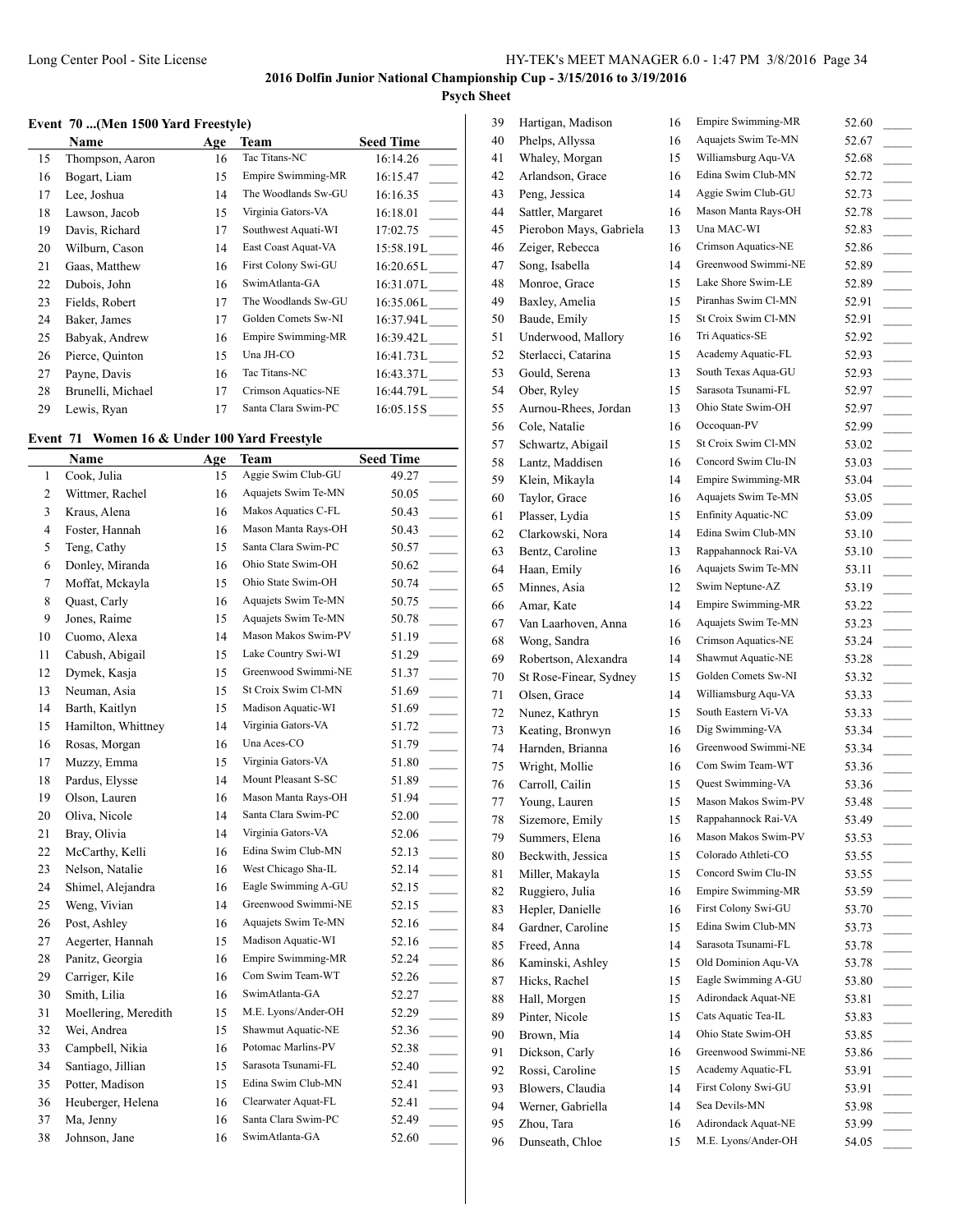**Psych Sheet**

# **Event 71 ...(Women 16 & Under 100 Yard Freestyle)**

|     | Event 71 (Women 16 & Under 100 Yard Freestyle)<br><b>Name</b> | Age | Team                | <b>Seed Time</b>                     | Ev             |
|-----|---------------------------------------------------------------|-----|---------------------|--------------------------------------|----------------|
| 97  | Sinkovic, Madeline                                            | 14  | The Woodlands Sw-GU | 54.07                                |                |
| 98  | O'Connor, Mackenzie                                           | 15  | South Jersey Aqu-MA | 54.08                                |                |
| 99  | Loomis, Ashley                                                | 15  | Adirondack Aquat-NE | 54.08                                |                |
| 100 | Vetrano, Alexis                                               | 16  | Tac Titans-NC       | 54.08                                |                |
| 101 | Thompson, Jenna                                               | 15  | South Eastern Vi-VA | 54.09                                |                |
| 102 | Parker, Melissa                                               | 15  | Hudson Area Swim-MN | 54.13                                |                |
| 103 | Loeck, Gabrielle                                              | 16  | Una MAC-WI          | 54.13<br>$\overline{\phantom{a}}$    |                |
| 104 | May, Kenzie                                                   | 15  | Eagle Swimming A-GU | 54.16                                |                |
| 105 | Van Norman, Claire                                            | 15  | SwimAtlanta-GA      | 54.21<br>$\mathcal{L}^{\mathcal{L}}$ |                |
| 106 | Bario, Giovanna                                               | 16  | SwimAtlanta-GA      | 54.22<br>$\overline{\phantom{a}}$    |                |
| 107 | Mills, Suzannah                                               | 15  | Rockville Montgo-PV | 54.31                                | $\mathbf{1}$   |
| 108 | Lewandowski, Alyssa                                           | 16  | Lake Country Swi-WI | 54.31                                | $\mathbf{1}$   |
| 109 | Lesho, Anastasia                                              | 15  | Retriever Aquati-MD | 54.38                                | 11             |
| 110 | Petersen, Bethany                                             | 16  | Eagle Swimming A-GU | 54.44                                | 11             |
| 111 | Thomas, Lauren                                                | 15  | Mason Manta Rays-OH | 54.47                                | 1.             |
| 112 | Durlacher, Alexis                                             | 16  | Episcopal AmberJ-FL | 54.54                                | 1:             |
| 113 | Sykes, Hannah                                                 | 14  | Episcopal AmberJ-FL | 54.56                                | 10             |
| 114 | Cusano, Ashley                                                | 14  | Una Hoki-VA         | 54.57                                | $1^{\prime}$   |
| 115 | Hetzer, Emily                                                 | 15  | Occoquan-PV         | 54.75                                | 1:             |
| 116 | Drill, Maya                                                   | 14  | Rockville Montgo-PV | 54.80                                | 1              |
| 117 | Pittinger, Isabella                                           | 16  | Aquajets Swim Te-MN | 54.81<br>$\mathcal{L}^{\mathcal{L}}$ | $\overline{2}$ |
| 118 | Petereit, Drew                                                | 15  | Cats Aquatic Tea-IL | 54.81<br>$\sim$                      | $\overline{2}$ |
| 119 | Reardon, Abby                                                 | 13  | Dig Swimming-VA     | 54.90                                | $2^{\prime}$   |
| 120 | Laciny, Rachel                                                | 15  | Retriever Aquati-MD | 54.90                                | 2 <sup>2</sup> |
| 121 | Whiteside, Caitlin                                            | 15  | Blue Tide Aquati-GU | 54.91                                | 2 <sub>6</sub> |
| 122 | Cartwright, Alana                                             | 16  | Lake Shore Swim-LE  | 54.96                                | 2:             |
| 123 | Baker, Alexis                                                 | 16  | The Woodlands Sw-GU | 54.98                                | $\overline{2}$ |
| 124 | Eck, Taylor                                                   | 15  | Adirondack Aquat-NE | 55.04                                | $2^\prime$     |
| 125 | Aikins, Caroline                                              | 16  | SwimAtlanta-GA      | 55.08                                | $\overline{2}$ |
| 126 | Reed, Laramie                                                 | 16  | Ohio State Swim-OH  | 55.11                                | 2 <sup>1</sup> |
| 127 | Schnell, Jordyn                                               | 15  | Sea Devils-MN       | 55.13                                | $\overline{3}$ |
| 128 | Sweetser, Katherine                                           | 16  | Crimson Aquatics-NE | 55.33                                | 3              |
| 129 | Ellis, Anna                                                   | 16  | Edina Swim Club-MN  | 55.48<br>$\mathcal{L}^{\mathcal{L}}$ | 3 <sup>′</sup> |
| 130 | Davenport, Isabelle                                           | 16  | Jeffco Hurricane-CO | 55.49<br>$\sim$                      | 3 <sup>2</sup> |
| 131 | Skatchkov, Alexsandra                                         | 13  | Cats Aquatic Tea-IL | 55.49                                | 3.             |
| 132 | Slater, Savannah                                              | 15  | SwimAtlanta-GA      | 55.51                                | 3              |
| 133 | Spencer, Caitlin                                              | 14  | Crimson Aquatics-NE | 55.56                                | 3              |
| 134 | Beer, Alexandrea                                              | 16  | Concord Swim Clu-IN | 55.62                                | 3'             |
| 135 | Littlepage, Madison                                           | 16  | Potomac Marlins-PV  | 55.73                                | 3              |
| 136 | Labue, Delaney                                                | 16  | Golden Comets Sw-NI | 55.75                                | 3 <sup>0</sup> |
| 137 | Thull, Liz                                                    | 15  | South Metro Stor-MN | 56.00                                | $\overline{4}$ |
| 138 | Pierobon Mays, Chiara                                         | 16  | Madison Aquatic-WI  | 56.12                                | $\overline{4}$ |
| 139 | Decker, Kylie                                                 | 15  | Mason Manta Rays-OH | 56.47                                | $\overline{4}$ |
| 140 | Rector, Rachel                                                | 15  | SwimAtlanta-GA      | 56.60                                | $\overline{4}$ |
| 141 | Susec, Abigail                                                | 13  | Mason Manta Rays-OH | 57.23                                | $\ddot{ }$     |
| 142 | Zess, Payton                                                  | 16  | Southwest Aquati-WI | 57.46<br>$\overline{\phantom{a}}$    | $\overline{4}$ |
| 143 | Miller, Jessica                                               | 15  | Rappahannock Rai-VA | 57.50                                | $\overline{4}$ |
| 144 | Wright, Elisabeth                                             | 15  | Rockville Montgo-PV | 57.51                                | $\overline{4}$ |
| 145 | Fragnito, Ciana                                               | 16  | St Croix Swim Cl-MN | 57.99                                | $\ddot{4}$     |
| 146 | Clarkowski, Sophie                                            | 15  | Edina Swim Club-MN  | $1:00.32L$ <sub>_____</sub>          | 4 <sup>1</sup> |
| 147 | Lachey, Mia                                                   | 14  | Ohio State Swim-OH  | $1:00.38L$ <sub>-----</sub>          | 5(             |
| 148 | Saucedo, Lucy                                                 | 16  | Cats Aquatic Tea-IL | $1:00.42L$ <sub>_____</sub>          | 5              |
| 149 | McCarthy, Erin                                                | 15  | Aquajets Swim Te-MN | $1:00.61 L$ <sub>____</sub>          | 5.             |
| 150 | Berdecio, Isabel                                              | 15  | Shawmut Aquatic-NE  | $1:00.76L$ <sub>_____</sub>          | 5.             |
| 151 | Romney, Brieanna                                              | 14  | South Eastern Vi-VA | 1:00.79L                             | 5.             |
| 152 | Dunn, Ana                                                     | 16  | Clearwater Aquat-FL | 1:12.11L                             | 5.             |
|     |                                                               |     |                     |                                      |                |

#### **Event 72 Men 16 & Under 100 Yard Freestyle**

|    | $\cdots$<br>$\cdot$  |     | $100$ imattices, it       |                                   |
|----|----------------------|-----|---------------------------|-----------------------------------|
|    | Name                 | Age | Team                      | <b>Seed Time</b>                  |
| 1  | Trepanier, Andrew    | 15  | South Metro Stor-MN       | 44.98                             |
| 2  | Boyd, Dylan          | 16  | Cats Aquatic Tea-IL       | 45.71                             |
| 3  | Dahlgren, Jack       | 16  | Aquajets Swim Te-MN       | 45.88<br>$\overline{\phantom{a}}$ |
| 4  | Kabelka, Johannes    | 16  | Ohio State Swim-OH        | 45.97                             |
| 5  | Wilburn, Cason       | 14  | East Coast Aquat-VA       | 46.20                             |
| 6  | Fonder, Khalil       | 16  | Virginia Gators-VA        | 46.30<br>$\sim 10^{-11}$          |
| 7  | Plewniak, Kevin      | 15  | Tac Titans-NC             | 46.44                             |
| 8  | Beach, Clark         | 16  | Quest Swimming-VA         | 46.44                             |
| 9  | Hickman-Chow, Tobin  | 15  | The Woodlands Sw-GU       | 46.48<br>$\overline{\phantom{a}}$ |
| 10 | Balcerak, Michael    | 16  | Alligator Aquati-IL       | 46.57                             |
| 11 | Withers, Joshua      | 16  | Edina Swim Club-MN        | 46.62                             |
| 12 | Beach, Ethan         | 16  | Quest Swimming-VA         | 46.79                             |
| 13 | Myburgh, Keith       | 16  | Virginia Gators-VA        | 46.87                             |
| 14 | Baginski, Nicholas   | 16  | Cats Aquatic Tea-IL       | 46.91                             |
| 15 | Shepard, Corey       | 16  | Occoquan-PV               | 46.95<br>$\overline{\phantom{a}}$ |
| 16 | Petro, Michael       | 15  | Alligator Aquati-IL       | 46.96<br>$\overline{\phantom{a}}$ |
| 17 | Sands, Sam           | 15  | Academy Aquatic-FL        | 47.09                             |
| 18 | Hong, Marcus         | 16  | Lake Shore Swim-LE        | 47.09<br>$\sim$ 10 $\pm$          |
| 19 | Doss, Brennen        | 15  | Quest Swimming-VA         | 47.15                             |
| 20 | Vines, Braden        | 16  | Com Swim Team-WT          | 47.16                             |
| 21 | Russo, Angelo        | 16  | Virginia Gators-VA        | 47.21                             |
| 22 | Kuranda, Max         | 15  | Potomac Marlins-PV        | $\overline{a}$<br>47.29           |
| 23 | Kantzler, Mark       | 16  | Tampa Bay Aquat-FL        | 47.42                             |
| 24 | Turner, Eric         | 16  | Cats Aquatic Tea-IL       | 47.42                             |
| 25 | Asphall, Darrin      | 16  | First Colony Swi-GU       | 47.50                             |
| 26 | Martinez, Ricardo    | 16  | Una Cat-FL                | 47.55                             |
|    | Miller, Kevin        | 15  | Rappahannock Rai-VA       | $\sim$                            |
| 27 |                      |     | Episcopal AmberJ-FL       | 47.57<br>$\overline{\phantom{a}}$ |
| 28 | Crane, Sterling      | 15  |                           | 47.58                             |
| 29 | Mauldin, Caleb       | 15  | Old Dominion Aqu-VA       | 47.60                             |
| 30 | Spear, Kevin         | 16  | Crimson Aquatics-NE       | 47.61<br>$\sim$                   |
| 31 | Spychalski, Pearson  | 15  | Ohio State Swim-OH        | 47.64                             |
| 32 | Trambaugh, Hunter    | 16  | South Texas Aqua-GU       | 47.67<br>$\overline{\phantom{a}}$ |
| 33 | Crump, Austin        | 16  | Jeffco Hurricane-CO       | 47.73                             |
| 34 | Kraft, Alexander     | 16  | South Metro Stor-MN       | 47.73                             |
| 35 | Blinkman, Shane      | 15  | Una Scsc-MN               | 47.77                             |
| 36 | Strieter, Oscar      | 16  | Madison Aquatic-WI        | 47.77                             |
| 37 | Reed, Greg           | 16  | Virginia Gators-VA        | 47.87                             |
| 38 | Bean, Charles        | 16  | Sea Devils-MN             | 47.93                             |
| 39 | Payne, Davis         | 16  | Tac Titans-NC             | 47.99                             |
| 40 | Lezer, Maxwell       | 16  | Sea Devils-MN             | 48.01                             |
| 41 | Pennington, Jonah    | 16  | South Texas Aqua-GU       | 48.01                             |
| 42 | Knaul, William       | 15  | Shawmut Aquatic-NE        | 48.04                             |
| 43 | Daniel, Austin       | 16  | SwimAtlanta-GA            | 48.05                             |
| 44 | Lacore, Patrick      | 15  | Old Dominion Aqu-VA       | 48.16<br>$\sim$                   |
| 45 | Holzman, Andrew      | 16  | <b>Empire Swimming-MR</b> | 48.18<br>$\overline{\phantom{a}}$ |
| 46 | Larson, Peter        | 14  | Edina Swim Club-MN        | 48.19                             |
| 47 | Jamieson, Noah       | 16  | Cats Aquatic Tea-IL       | 48.19                             |
| 48 | Morejon, Eric        | 15  | Eagle Swimming A-GU       | 48.21                             |
| 49 | L'Italien, Christian | 16  | Blue Tide Aquati-GU       | 48.27                             |
| 50 | Simmons, Peter       | 16  | Aggie Swim Club-GU        | 48.30                             |
| 51 | Foster, Jacob        | 15  | Mason Manta Rays-OH       | 48.38<br>$\overline{\phantom{a}}$ |
| 52 | Eismann, Jacob       | 15  | Ohio State Swim-OH        | 48.40                             |
| 53 | Serafy, Joel         | 16  | Ohio State Swim-OH        | 48.44                             |
| 54 | Pema, Patrick        | 16  | Ohio State Swim-OH        | 48.49                             |
| 55 | Healy, John          | 15  | Tac Titans-NC             | 48.51                             |
|    |                      |     |                           |                                   |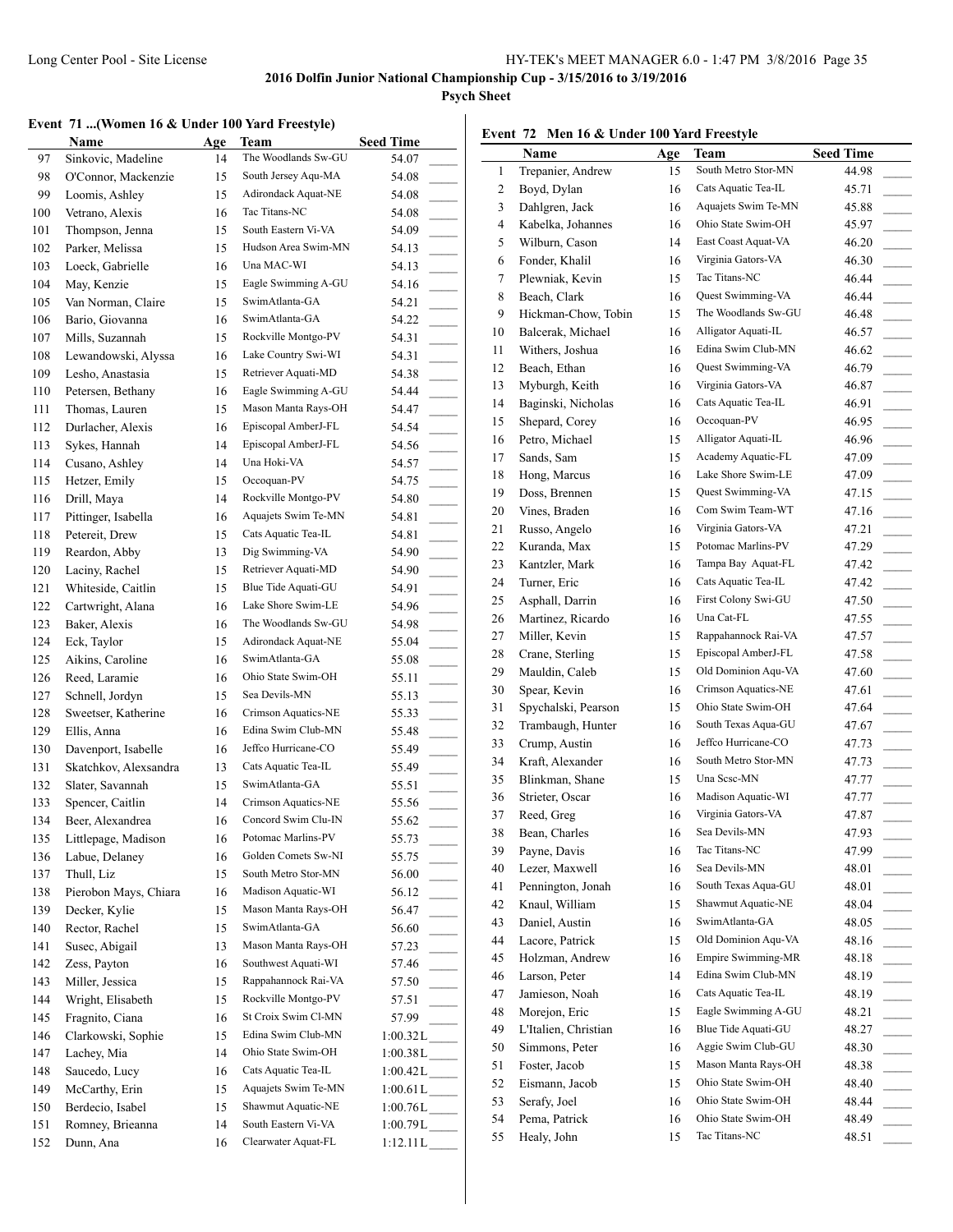# **Psych Sheet**

### **Event 72 ...(Men 16 & Under 100 Yard Freestyle)**

|    | Name                  | Age | Team                | <b>Seed Time</b>           |
|----|-----------------------|-----|---------------------|----------------------------|
| 56 | Gleim, Connor         | 15  | Old Dominion Aqu-VA | 48.53                      |
| 57 | Wadowski, Karl        | 15  | Unattached-IL       | 48.53                      |
| 58 | Verastek, Christopher | 15  | South Eastern Vi-VA | 48.54                      |
| 59 | Nowacki, David        | 16  | Southwest Aquati-WI | 48.59                      |
| 60 | Davis, Benjamin       | 16  | Southwest Aquati-WI | 49.21                      |
| 61 | Furbee, Calvin        | 15  | Ohio State Swim-OH  | $54.43 L$ <sub>_____</sub> |
| 62 | Foster, Carson        | 14  | Mason Manta Rays-OH | 55.05L                     |
| 63 | Boies, Zachary        | 15  | Empire Swimming-MR  | 55.45 L                    |
| 64 | Scott, Hunter         | 16  | Aggie Swim Club-GU  | 55.62L                     |
| 65 | Thompson, Alex        | 16  | South Metro Stor-MN | 48.70 Y B                  |
| 66 | Clark, David          | 15  | The Woodlands Sw-GU | 48.76 YB                   |
| 67 | Meagher, Brenden      | 16  | South Jersey Aqu-MA | 48.98 Y B                  |
| 68 | Wiedoff, Jeffrey      | 15  | Lake Country Swi-WI | 48.98YB__                  |
| 69 | Schaum, Ryan          | 15  | Empire Swimming-MR  | 49.06YB__                  |
| 70 | Storms, Eric          | 16  | Madison Aquatic-WI  | 49.07 YB                   |
| 71 | Ono, Sage             | 16  | SwimAtlanta-GA      | 49.10 YB                   |
| 72 | Bassett, Cole         | 15  | Shawmut Aquatic-NE  | 49.14 YB                   |
| 73 | Tussing, Spencer      | 15  | Ohio State Swim-OH  | 49.30YB__                  |
| 74 | Mendley, Steven       | 15  | Rockville Montgo-PV | 49.40 Y B                  |
| 75 | Busse, Jonathan       | 16  | St Croix Swim Cl-MN | 49.52 YB                   |
| 76 | Anderson, Jordan      | 15  | Blue Tide Aquati-GU | 49.53 YB                   |
| 77 | Devyak, Ethan         | 16  | Mason Manta Rays-OH | 49.59YB__                  |
| 78 | Sulkowski, Daniel     | 16  | Mount Pleasant S-SC | 49.64 YB                   |
| 79 | Rose, Jack            | 15  | Rockville Montgo-PV | 49.65 YB                   |
| 80 | Macmillan, Colin      | 16  | Lake Shore Swim-LE  | 49.76 Y B                  |
| 81 | Yang, Calvin          | 16  | Crimson Aquatics-NE | 49.81 YB                   |
| 82 | Smith, Caleb          | 15  | Virginia Gators-VA  | 49.88 YB                   |
| 83 | Cornellison, Hayden   | 16  | Temecula Swim Cl-CA | 50.01 YB                   |
| 84 | Lannigan, Sean        | 16  | Greenwood Swimmi-NE | 50.48 Y B                  |
| 85 | Gryski, Benjamin      | 16  | Potomac Marlins-PV  | 50.53 YB                   |
| 86 | Hollett, Andrew       | 15  | Tac Titans-NC       | 50.60 YB                   |
| 87 | Kansakar, Puran       | 15  | Mason Manta Rays-OH | 50.88YB__                  |
| 88 | Ramsey, Jabari        | 16  | Tampa Bay Aquat-FL  | 51.07 YB                   |
| 89 | Richmond, Connor      | 15  | Blue Tide Aquati-GU | 51.14 YB                   |
| 90 | Lawson, Jacob         | 15  | Virginia Gators-VA  | 51.30YB                    |
| 91 | Guo, Elson            | 16  | Connecticut Aqua-CT | 51.77 YB                   |

#### **Event 73 Women 100 Yard Freestyle**

|                | <b>Name</b>          | Age | Team                | <b>Seed Time</b>       |
|----------------|----------------------|-----|---------------------|------------------------|
| 1              | Nelson, Elizabeth    | 17  | Madison Aquatic-WI  | 48.64                  |
| 2              | Volpenhein, Ashley   | 17  | Mason Manta Rays-OH | 48.96                  |
| 3              | Pyshnenko, Daria     | 17  | Cats Aquatic Tea-IL | 49.36                  |
| $\overline{4}$ | Dambacher, Kelsey    | 18  | Quest Swimming-VA   | 49.63                  |
| 5              | Doty, Megan          | 17  | Lake Country Swi-WI | 50.41                  |
| 6              | Jacob, Kelly         | 18  | Lake Country Swi-WI | 50.51                  |
| 7              | Kenchel, Katelyn     | 17  | Jeffco Hurricane-CO | 50.76                  |
| 8              | Nebraska, Anna       | 18  | Ohio State Swim-OH  | 50.79                  |
| 9              | Kutsko, Anhelina     | 18  | Cats Aquatic Tea-IL | 50.84                  |
| 10             | Whiteley, Hannah     | 18  | Mason Manta Rays-OH | 50.84                  |
| 11             | Marinelli, Gabriella | 17  | Mason Manta Rays-OH | 50.92                  |
| 12             | Fontaine, Sophie     | 18  | South Jersey Aqu-MA | 50.93<br>$\mathcal{L}$ |
| 13             | Poole, Julia         | 17  | Tac Titans-NC       | 51.13                  |
| 14             | Chapman, Tara        | 17  | Great Wolf Swim-MN  | 51.21                  |
| 15             | Jett, Sierra         | 18  | Tule Nation Trit-CC | 51.27                  |
| 16             | Tanner, Lindsay      | 17  | Rockville Montgo-PV | 51.30                  |
| 17             | Preiss, Alexandra    | 18  | Aquajets Swim Te-MN | 51.31                  |

| 18 | Farley-Sepe, Kierston | 18 | Southwest Aquati-WI | 51.34                                                         |
|----|-----------------------|----|---------------------|---------------------------------------------------------------|
| 19 | Donohoe, Belinda      | 17 | Shawmut Aquatic-NE  | 51.44                                                         |
| 20 | De Figueiredo, Maria  | 18 | Aggie Swim Club-GU  | 51.47                                                         |
| 21 | Eiber, Laurel         | 17 | Aces Swim Club-CO   | 51.50<br>$\sim 10^{-1}$                                       |
| 22 | Andersen, Anna        | 17 | South Metro Stor-MN | 51.50<br>$\overline{\phantom{a}}$                             |
| 23 | Munster, Anna         | 17 | Tri Aquatics-SE     | 51.52<br>$\overline{\phantom{a}}$                             |
| 24 | Aikins, Katherine     | 18 | SwimAtlanta-GA      | 51.64                                                         |
| 25 | Korenwinder, Mallory  | 17 | Tule Nation Trit-CC | 51.66<br>$\sim$                                               |
| 26 | Ober, Anna            | 17 | Mason Makos Swim-PV | 51.79                                                         |
| 27 | Koo, Caitlyn          | 17 | Santa Clara Swim-PC | 51.83<br>$\overline{\phantom{a}}$                             |
| 28 | Frederick, Madison    | 17 | Temecula Swim Cl-CA | 51.90<br>$\sim 10^{-11}$                                      |
| 29 | Kuettel, Molly        | 18 | First Colony Swi-GU | 51.95                                                         |
| 30 | Schaaf, Alexis        | 17 | Aquajets Swim Te-MN | 51.99                                                         |
| 31 | Greenwood, Allison    | 18 | Academy Aquatic-FL  | 52.19<br>$\overline{\phantom{a}}$                             |
| 32 | Blake-West, Jessica   | 18 | Crimson Aquatics-NE | 52.19                                                         |
| 33 | Power, Kathryn        | 17 | The Woodlands Sw-GU | 52.20                                                         |
| 34 | Esler, Abbey          | 18 | Mason Manta Rays-OH | 52.38<br>$\overline{\phantom{a}}$                             |
| 35 | Riverso, Nadia        | 18 | Empire Swimming-MR  | 52.44                                                         |
| 36 | Stark, Rachel         | 17 | Lake Shore Swim-LE  | 52.46                                                         |
| 37 | Decker, Jordan        | 18 | Mason Manta Rays-OH | 52.49<br>$\mathcal{L}^{\mathcal{L}}$                          |
| 38 | Gourdie, Emma         | 17 | Mount Pleasant S-SC | 52.49                                                         |
| 39 | Haas, Martha          | 17 | Aquajets Swim Te-MN | 52.52<br>$\overline{\phantom{a}}$                             |
| 40 | Wehrmeister, Sarah    | 18 | Eagle Swimming A-GU | 52.58<br>$\overline{\phantom{a}}$                             |
| 41 | McDonald, Samantha    | 18 | Shamrock Swim Cl-NE | 52.74                                                         |
| 42 | Laabs, Sarah          | 18 | Lake Country Swi-WI | 52.74                                                         |
| 43 | Griffith, Elizabeth   | 17 | M.E. Lyons/Ander-OH | 52.75                                                         |
| 44 | Hennessy, Emma        | 17 | First Colony Swi-GU | 52.76                                                         |
| 45 | Halper, Sophie        | 18 | 92nd Street Flyi-MR | 52.77<br>$\sim$                                               |
| 46 | Nguyen, Vien          | 19 | Unattached-FL       | 52.87<br>$\overline{\phantom{a}}$                             |
| 47 | Committe, Haylee      | 17 | Retriever Aquati-MD | 52.92                                                         |
| 48 | Novak, Jennie         | 17 | Aquajets Swim Te-MN | $\overline{\phantom{a}}$<br>53.02<br>$\overline{\phantom{a}}$ |
| 49 | Moore, Emily          | 17 | Temecula Swim Cl-CA | 53.06<br>$\overline{\phantom{a}}$                             |
| 50 | Covington, Taylor     | 17 | Quest Swimming-VA   | 53.13                                                         |
| 51 | Nachodsky, Alexandria | 17 | South Jersey Aqu-MA | $\overline{\phantom{a}}$<br>53.14                             |
| 52 | Kubel, Ashley         | 17 | Academy Aquatic-FL  | 53.14                                                         |
| 53 | Contino, Taylor       | 17 | M.E. Lyons/Ander-OH | $\overline{\phantom{a}}$<br>53.15                             |
| 54 | Conway, Madison       | 17 | Academy Aquatic-FL  | 53.18                                                         |
| 55 | Bocock, Emily         | 17 | Eagle Swimming A-GU | 53.21                                                         |
| 56 | Hepler, Kristen       | 18 | First Colony Swi-GU | 53.24                                                         |
| 57 | Kelley, Megan         | 17 | Temecula Swim Cl-CA | 53.30                                                         |
| 58 | Milligan, Samantha    | 17 | Shawmut Aquatic-NE  | 53.31                                                         |
| 59 | Bub, Hannah           | 18 | The Woodlands Sw-GU | 53.40                                                         |
| 60 | Tank, Isabel          | 17 | The Woodlands Sw-GU | 53.42                                                         |
| 61 | Hutton, Theresa       | 17 | Team Rockland Sw-MR | 53.46                                                         |
| 62 | Fung, Natasha         | 17 | Eagle Swimming A-GU | $\mathcal{L}^{\mathcal{L}}$<br>53.63                          |
| 63 | Mayo, Rebecca         | 17 | Prince William S-VA | $\overline{\phantom{a}}$                                      |
| 64 | Muzzy, Tessa          | 17 | Virginia Gators-VA  | 54.83<br>$\overline{\phantom{a}}$                             |
|    | Ferrara, Kendyl       | 17 | M.E. Lyons/Ander-OH | 55.65<br>$\overline{\phantom{a}}$<br>55.74                    |
| 65 | Montgomery, Morgan    | 18 | Tac Titans-NC       |                                                               |
| 66 | Zeiger, Elizabeth     |    | Crimson Aquatics-NE | 56.46                                                         |
| 67 |                       | 18 | Piranhas Swim Cl-MN | 58.54L____                                                    |
| 68 | Knutson, Maya         | 17 |                     | $1:00.01 L$ <sub>____</sub>                                   |
| 69 | Vance, Emily          | 18 | Retriever Aquati-MD | $1:00.78L$ <sub>_____</sub>                                   |
| 70 | Bauer, Julia          | 20 | Performance Aqua-FG | 53.58YB_                                                      |
| 71 | Kontrimas, Anastasia  | 17 | First Colony Swi-GU | 53.59YB                                                       |
| 72 | Fish, Emma            | 18 | SwimAtlanta-GA      | 53.63 YB                                                      |
| 73 | Ruehle, Emma          | 18 | Aquajets Swim Te-MN | 53.69 YB                                                      |
| 74 | Smith, Sydney         | 17 | Virginia Gators-VA  | 53.71 YB                                                      |
| 75 | Hadaway, Josie        | 17 | Columbus Aquatic-GA | 53.74 YB                                                      |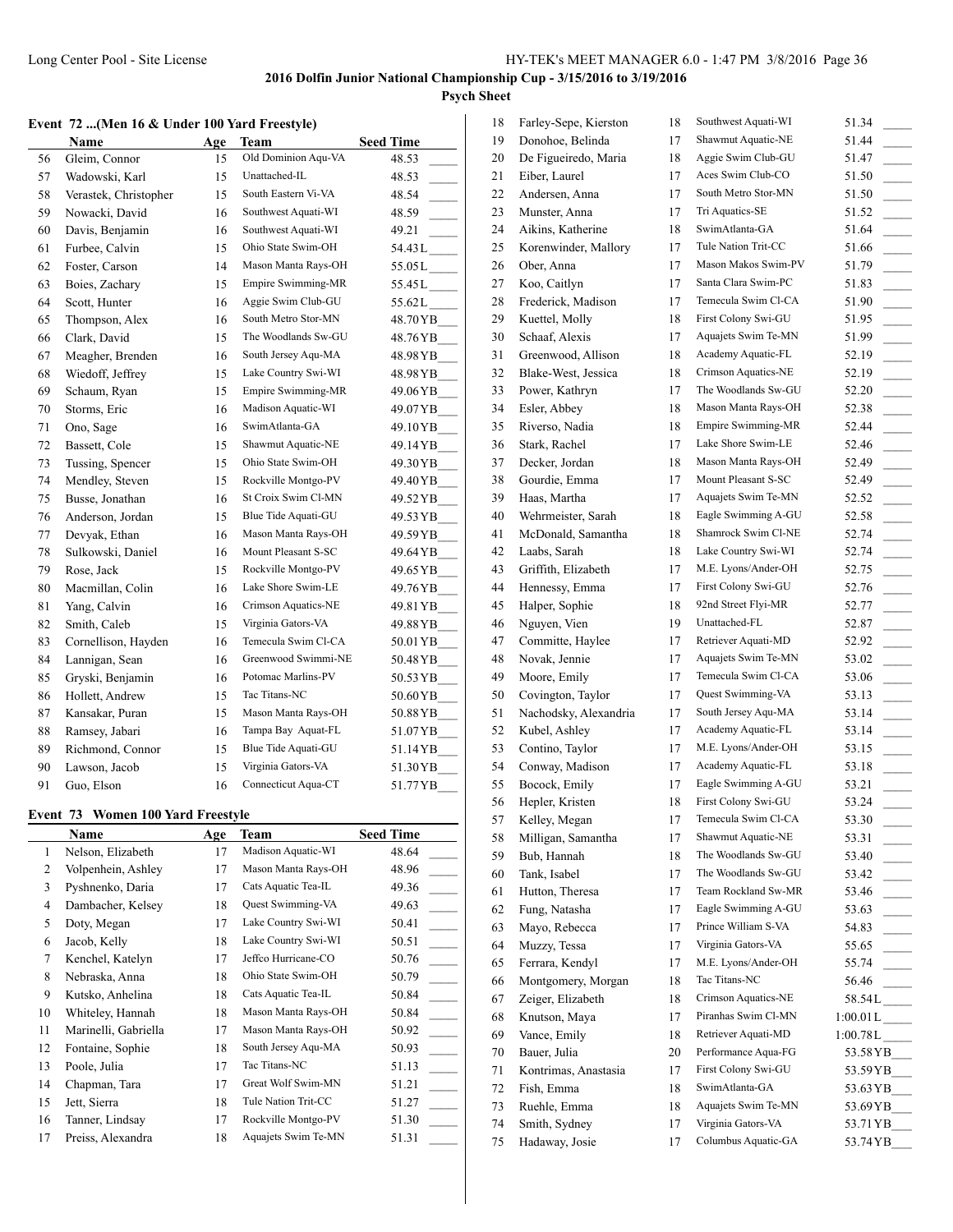### **Event 73 ...(Women 100 Yard Freestyle)**

|    | <b>Name</b>         | Age | Team                | <b>Seed Time</b> |
|----|---------------------|-----|---------------------|------------------|
| 76 | Ramirez, Allison    | 17  | Old Dominion Aqu-VA | 53.77 Y B        |
| 77 | Huber, Meredith     | 18  | Lake Country Swi-WI | 53.83 YB         |
| 78 | Newman, Abbigale    | 17  | Ohio State Swim-OH  | 54.02 YB         |
| 79 | Waguespack, Karly   | 18  | Aggie Swim Club-GU  | 54.08 Y B        |
| 80 | Sheffer, Julia      | 18  | Virginia Gators-VA  | 54.19 Y B        |
| 81 | O'Sullivan, Maureen | 17  | Empire Swimming-MR  | 54.30 YB         |
| 82 | Fairman, Isabella   | 17  | Edina Swim Club-MN  | 54.34 Y B        |
| 83 | Sabadeanu, Sabrina  | 17  | Jeffco Hurricane-CO | 54.60 YB         |
| 84 | Hein, Molly         | 17  | Lake Country Swi-WI | 54.70 Y B        |
| 85 | Wehrmeister, Hannah | 17  | Eagle Swimming A-GU | 54.74 YB         |
| 86 | Holmes, Abbey       | 17  | Fairland Aquatic-PV | 54.83 Y B        |
| 87 | Canavan, Kayleigh   | 17  | Crimson Aquatics-NE | 54.86 Y B        |
| 88 | Whitaker, Rachel    | 18  | Greenwood Swimmi-NE | 54.99 Y B        |
| 89 | Prexta, Rebecca     | 18  | Lake Shore Swim-LE  | 55.13 YB         |
| 90 | Barger, Mikaela     | 17  | Madison Aquatic-WI  | 55.22 Y B        |
| 91 | Wolf, Caroline      | 17  | Mason Manta Rays-OH | 55.56 YB         |
| 92 | Karlinchak, Katie   | 17  | Mason Makos Swim-PV | 55.62 YB         |
| 93 | Coughlin, Kara      | 17  | Jeffco Hurricane-CO | 56.38 YB         |
| 94 | Stimes, Kelsey      | 17  | Woodstock Dolphi-IL | 56.45 Y B        |
| 95 | Mlakar, Rose        | 17  | Lake Shore Swim-LE  | 57.02 YB         |
| 96 | McDonald, Katherine | 17  | Jeffco Hurricane-CO | 57.28 Y B        |
| 97 | Smith, Libby        | 17  | Lake Shore Swim-LE  | 58.93 Y B        |

# **Event 74 Men 100 Yard Freestyle**

|                | Name               | Age | <b>Team</b>         | <b>Seed Time</b>                     |
|----------------|--------------------|-----|---------------------|--------------------------------------|
| $\mathbf{1}$   | Reed, Thomas       | 18  | Santa Clara Swim-PC | 44.73                                |
| 2              | Back, Griffin      | 18  | Aquajets Swim Te-MN | 44.74                                |
| 3              | Speri, Philip      | 18  | Old Dominion Aqu-VA | 45.29                                |
| $\overline{4}$ | Greenberg, Jordan  | 17  | Aquajets Swim Te-MN | 45.59                                |
| 5              | Lense, Noah        | 17  | Tampa Bay Aquat-FL  | 45.69                                |
| 6              | Kuriger, Winston   | 18  | Ohio State Swim-OH  | 45.82                                |
| 7              | Morejon, David     | 18  | Eagle Swimming A-GU | 46.08                                |
| 8              | Leff, Alexander    | 18  | South Metro Stor-MN | 46.17                                |
| 9              | Shaffer, Thomas    | 18  | Academy Aquatic-FL  | 46.42                                |
| 10             | White, Sean        | 17  | Academy Aquatic-FL  | 46.48                                |
| 11             | Walker, Ryan       | 17  | Unattached-FL       | 46.52                                |
| 12             | Foulke, Keegan     | 17  | Jeffco Hurricane-CO | 46.55                                |
| 13             | Cook, Daniel       | 17  | Old Dominion Aqu-VA | 46.57                                |
| 14             | Harper, Hogan      | 18  | Virginia Gators-VA  | 46.65                                |
| 15             | Schilling, Samuel  | 17  | Aquajets Swim Te-MN | 46.66                                |
| 16             | Shelton, Matthew   | 17  | SwimAtlanta-GA      | 46.84<br>$\mathcal{L}^{\mathcal{L}}$ |
| 17             | Li, Justin         | 17  | Jeffco Hurricane-CO | 46.95                                |
| 18             | McHugh, Matthew    | 17  | Virginia Gators-VA  | 46.97                                |
| 19             | Arcain, Raphael    | 19  | First Colony Swi-GU | 46.97                                |
| 20             | Brooks, Benjamin   | 17  | Lake Shore Swim-LE  | 47.04                                |
| 21             | Krecsmar, Stephen  | 18  | Concord Swim Clu-IN | 47.04                                |
| 22             | Pinter, David      | 17  | Fort Belvoir Swi-PV | 47.08                                |
| 23             | Hagemeister, Tim   | 17  | Mason Manta Rays-OH | 47.08                                |
| 24             | Richardson, Andre  | 18  | Enfinity Aquatic-NC | 47.12                                |
| 25             | Peck, Matthew      | 18  | Shawmut Aquatic-NE  | 47.25                                |
| 26             | Brzezinski, Carter | 17  | Mount Pleasant S-SC | 47.30                                |
| 27             | Laurita, Anthony   | 17  | Jeffco Hurricane-CO | 47.39                                |
| 28             | Van Gorp, Luke     | 17  | Mason Manta Rays-OH | 47.41                                |
| 29             | Del Real, Jonathan | 18  | The Woodlands Sw-GU | 47.45                                |
| 30             | Legg, Jordan       | 17  | Connecticut Aqua-CT | 47.58                                |
| 31             | Kapustin, Maksim   | 18  | Piranhas Swim Cl-MN | 47.61                                |

| Seith, Jackson<br>Mount Pleasant S-SC<br>33<br>17<br>47.69<br>Academy Aquatic-FL<br>Litschgi, Albert<br>34<br>18<br>47.76<br>Quest Swimming-VA<br>Meffert, Phillip<br>35<br>17<br>47.86<br>$\overline{\phantom{a}}$<br>Mount Pleasant S-SC<br>Sullivan, Patrick<br>36<br>17<br>47.89<br>$\overline{\phantom{a}}$<br>Kelley, Andrew<br>Shamrock Swim Cl-NE<br>37<br>18<br>47.91<br>$\overline{\phantom{a}}$<br>38<br>Jenkins, Daniel<br>SwimAtlanta-GA<br>17<br>47.92<br>$\overline{\phantom{a}}$<br>Quest Swimming-VA<br>Morgan, Garyth<br>39<br>17<br>47.98<br>Alligator Aquati-IL<br>Debkowski, Jakub<br>40<br>18<br>48.04<br>M.E. Lyons/Ander-OH<br>41<br>Ericksen, Jonathan<br>18<br>48.15<br>Adirondack Aquat-NE<br>42<br>Hall, Colton<br>17<br>48.16<br>$\sim$<br>Noblesville Swim-IN<br>43<br>Johnston, Isaac<br>17<br>48.21<br>$\overline{\phantom{a}}$<br>Aggie Swim Club-GU<br>44<br>Vela, Ernesto<br>17<br>48.23<br>$\overline{\phantom{a}}$<br>The Woodlands Sw-GU<br>45<br>De La Rosa, Jehu<br>18<br>48.25<br>$\sim 10^{-1}$<br>Virginia Gators-VA<br>Nickel, Kyle<br>46<br>18<br>48.29<br>Madison Aquatic-WI<br>47<br>Aegerter, Jacob<br>17<br>48.30<br>$\overline{\phantom{a}}$<br>Alligator Aquati-IL<br>Andrew, Benjamin<br>48<br>18<br>48.32<br>$\overline{\phantom{a}}$<br>Performance Aqua-FG<br>49<br>Darin, Robert<br>18<br>48.33<br>$\overline{\phantom{a}}$<br>Potomac Marlins-PV<br>D'Alessandro, Gianmichel<br>17<br>50<br>48.34<br>South Metro Stor-MN<br>Burns, Mannix<br>51<br>18<br>48.34<br>Potomac Marlins-PV<br>Kent, Colin<br>52<br>17<br>48.37<br>Southwest Aquati-WI<br>Davis, Richard<br>53<br>48.38<br>17<br>First Colony Swi-GU<br>Roberts, Barrett<br>54<br>17<br>48.41<br>$\overline{\phantom{a}}$<br>Ohio State Swim-OH<br>Serafy, Keith<br>55<br>18<br>48.43<br>$\overline{\phantom{a}}$<br>56<br>Robrock, Craig<br>South Metro Stor-MN<br>18<br>48.43<br>Mason Makos Swim-PV<br>57<br>Pham-Ton, Jet<br>17<br>48.45<br>Concord Swim Clu-IN<br>Stauffer, Shawn<br>58<br>17<br>48.47<br>59<br>Dye, Mark<br>Prince William S-VA<br>18<br>48.49<br>Empire Swimming-MR<br>Nicaj, Alec<br>60<br>17<br>48.51<br>Great Wolf Swim-MN<br>Birklid, Caleb<br>61<br>18<br>48.52<br>$\overline{\phantom{a}}$<br>62<br>Bourgeois, Connor<br>Adirondack Aquat-NE<br>17<br>48.53<br>$\overline{\phantom{a}}$<br>Prince William S-VA<br>Healey, Matthew<br>63<br>18<br>48.54<br>Edina Swim Club-MN<br>Grassle, Williamson<br>64<br>17<br>48.58<br>Adirondack Aquat-NE<br>Digiacomo, Alexander<br>65<br>18<br>49.08<br>Virginia Gators-VA<br>Russo, Dominic<br>66<br>19<br>49.73<br>Concord Swim Clu-IN<br>Green, Cameron<br>67<br>17<br>$55.38L$ <sub>---</sub><br>Kelleher, Evyn<br>Temecula Swim Cl-CA<br>68<br>18<br>The Woodlands Sw-GU<br>69<br>Logan, Ryan<br>17<br>Clearwater Aquat-FL<br>Tapia, Adam<br>70<br>17<br>South Metro Stor-MN<br>71<br>Heskin, Marshall<br>18<br>47.53 YB<br>Madison Aquatic-WI<br>Keith, Connor<br>72<br>17<br>48.61 YB<br>Dig Swimming-VA<br>Nagle, Jarred<br>48.66YB<br>73<br>18<br>Vanderhyden, Benjamin<br>Temecula Swim Cl-CA<br>18<br>74<br>48.66 YB<br>Eagle Swimming A-GU<br>75<br>Liles, Caleb<br>48.72 YB<br>17<br>Old Dominion Aqu-VA<br>Dominick, Tyler<br>76<br>17<br>48.80 Y B<br>Potomac Marlins-PV<br>77<br>Anderson, Garrett<br>18<br>48.85 YB<br>Crimson Aquatics-NE<br>Egan, Quinn<br>49.04 YB<br>78<br>18<br>Sea Devils-MN<br>Gallagher, William<br>79<br>49.30 YB<br>17<br>Occoquan-PV<br>Bushweller, Colin<br>80<br>18<br>49.41 YB<br>Tac Titans-NC<br>81<br>Ritchie, William<br>49.73 YB<br>18<br>SwimAtlanta-GA<br>Landrum, John<br>49.78 YB<br>82<br>17<br>Academy Aquatic-FL<br>83<br>Woodruff, Davaughn<br>18<br>49.80 YB<br>Greenwood Swimmi-NE<br>84<br>Tovar, Jason<br>49.84 YB<br>17<br>Old Dominion Aqu-VA<br>Eubanks, Logan<br>49.88YB<br>85<br>18<br>Mason Manta Rays-OH<br>Bailey, Preston<br>49.98 YB<br>86<br>18<br>South Jersey Aqu-MA<br>Finias, Sean<br>87<br>18<br>Santa Clara Swim-PC<br>Lewis, Ryan<br>50.00 YB<br>88<br>17<br>Brockwell, Ian<br>Quest Swimming-VA<br>89<br>50.42YB__<br>17 | 32 | Beam, Austin | 18 | Ohio State Swim-OH | 47.65                     |
|----------------------------------------------------------------------------------------------------------------------------------------------------------------------------------------------------------------------------------------------------------------------------------------------------------------------------------------------------------------------------------------------------------------------------------------------------------------------------------------------------------------------------------------------------------------------------------------------------------------------------------------------------------------------------------------------------------------------------------------------------------------------------------------------------------------------------------------------------------------------------------------------------------------------------------------------------------------------------------------------------------------------------------------------------------------------------------------------------------------------------------------------------------------------------------------------------------------------------------------------------------------------------------------------------------------------------------------------------------------------------------------------------------------------------------------------------------------------------------------------------------------------------------------------------------------------------------------------------------------------------------------------------------------------------------------------------------------------------------------------------------------------------------------------------------------------------------------------------------------------------------------------------------------------------------------------------------------------------------------------------------------------------------------------------------------------------------------------------------------------------------------------------------------------------------------------------------------------------------------------------------------------------------------------------------------------------------------------------------------------------------------------------------------------------------------------------------------------------------------------------------------------------------------------------------------------------------------------------------------------------------------------------------------------------------------------------------------------------------------------------------------------------------------------------------------------------------------------------------------------------------------------------------------------------------------------------------------------------------------------------------------------------------------------------------------------------------------------------------------------------------------------------------------------------------------------------------------------------------------------------------------------------------------------------------------------------------------------------------------------------------------------------------------------------------------------------------------------------------------------------------------------------------------------------------------------------------------------------------------------------------------------------------------------------------------------------------------------------------------------------------------------------------------------------------------------------------------------------------------------------------------------------------------------------------------------------------------------------------------------------------------------------------------------------------------------------------------------------|----|--------------|----|--------------------|---------------------------|
|                                                                                                                                                                                                                                                                                                                                                                                                                                                                                                                                                                                                                                                                                                                                                                                                                                                                                                                                                                                                                                                                                                                                                                                                                                                                                                                                                                                                                                                                                                                                                                                                                                                                                                                                                                                                                                                                                                                                                                                                                                                                                                                                                                                                                                                                                                                                                                                                                                                                                                                                                                                                                                                                                                                                                                                                                                                                                                                                                                                                                                                                                                                                                                                                                                                                                                                                                                                                                                                                                                                                                                                                                                                                                                                                                                                                                                                                                                                                                                                                                                                                                                    |    |              |    |                    |                           |
|                                                                                                                                                                                                                                                                                                                                                                                                                                                                                                                                                                                                                                                                                                                                                                                                                                                                                                                                                                                                                                                                                                                                                                                                                                                                                                                                                                                                                                                                                                                                                                                                                                                                                                                                                                                                                                                                                                                                                                                                                                                                                                                                                                                                                                                                                                                                                                                                                                                                                                                                                                                                                                                                                                                                                                                                                                                                                                                                                                                                                                                                                                                                                                                                                                                                                                                                                                                                                                                                                                                                                                                                                                                                                                                                                                                                                                                                                                                                                                                                                                                                                                    |    |              |    |                    |                           |
|                                                                                                                                                                                                                                                                                                                                                                                                                                                                                                                                                                                                                                                                                                                                                                                                                                                                                                                                                                                                                                                                                                                                                                                                                                                                                                                                                                                                                                                                                                                                                                                                                                                                                                                                                                                                                                                                                                                                                                                                                                                                                                                                                                                                                                                                                                                                                                                                                                                                                                                                                                                                                                                                                                                                                                                                                                                                                                                                                                                                                                                                                                                                                                                                                                                                                                                                                                                                                                                                                                                                                                                                                                                                                                                                                                                                                                                                                                                                                                                                                                                                                                    |    |              |    |                    |                           |
|                                                                                                                                                                                                                                                                                                                                                                                                                                                                                                                                                                                                                                                                                                                                                                                                                                                                                                                                                                                                                                                                                                                                                                                                                                                                                                                                                                                                                                                                                                                                                                                                                                                                                                                                                                                                                                                                                                                                                                                                                                                                                                                                                                                                                                                                                                                                                                                                                                                                                                                                                                                                                                                                                                                                                                                                                                                                                                                                                                                                                                                                                                                                                                                                                                                                                                                                                                                                                                                                                                                                                                                                                                                                                                                                                                                                                                                                                                                                                                                                                                                                                                    |    |              |    |                    |                           |
|                                                                                                                                                                                                                                                                                                                                                                                                                                                                                                                                                                                                                                                                                                                                                                                                                                                                                                                                                                                                                                                                                                                                                                                                                                                                                                                                                                                                                                                                                                                                                                                                                                                                                                                                                                                                                                                                                                                                                                                                                                                                                                                                                                                                                                                                                                                                                                                                                                                                                                                                                                                                                                                                                                                                                                                                                                                                                                                                                                                                                                                                                                                                                                                                                                                                                                                                                                                                                                                                                                                                                                                                                                                                                                                                                                                                                                                                                                                                                                                                                                                                                                    |    |              |    |                    |                           |
|                                                                                                                                                                                                                                                                                                                                                                                                                                                                                                                                                                                                                                                                                                                                                                                                                                                                                                                                                                                                                                                                                                                                                                                                                                                                                                                                                                                                                                                                                                                                                                                                                                                                                                                                                                                                                                                                                                                                                                                                                                                                                                                                                                                                                                                                                                                                                                                                                                                                                                                                                                                                                                                                                                                                                                                                                                                                                                                                                                                                                                                                                                                                                                                                                                                                                                                                                                                                                                                                                                                                                                                                                                                                                                                                                                                                                                                                                                                                                                                                                                                                                                    |    |              |    |                    |                           |
|                                                                                                                                                                                                                                                                                                                                                                                                                                                                                                                                                                                                                                                                                                                                                                                                                                                                                                                                                                                                                                                                                                                                                                                                                                                                                                                                                                                                                                                                                                                                                                                                                                                                                                                                                                                                                                                                                                                                                                                                                                                                                                                                                                                                                                                                                                                                                                                                                                                                                                                                                                                                                                                                                                                                                                                                                                                                                                                                                                                                                                                                                                                                                                                                                                                                                                                                                                                                                                                                                                                                                                                                                                                                                                                                                                                                                                                                                                                                                                                                                                                                                                    |    |              |    |                    |                           |
|                                                                                                                                                                                                                                                                                                                                                                                                                                                                                                                                                                                                                                                                                                                                                                                                                                                                                                                                                                                                                                                                                                                                                                                                                                                                                                                                                                                                                                                                                                                                                                                                                                                                                                                                                                                                                                                                                                                                                                                                                                                                                                                                                                                                                                                                                                                                                                                                                                                                                                                                                                                                                                                                                                                                                                                                                                                                                                                                                                                                                                                                                                                                                                                                                                                                                                                                                                                                                                                                                                                                                                                                                                                                                                                                                                                                                                                                                                                                                                                                                                                                                                    |    |              |    |                    |                           |
|                                                                                                                                                                                                                                                                                                                                                                                                                                                                                                                                                                                                                                                                                                                                                                                                                                                                                                                                                                                                                                                                                                                                                                                                                                                                                                                                                                                                                                                                                                                                                                                                                                                                                                                                                                                                                                                                                                                                                                                                                                                                                                                                                                                                                                                                                                                                                                                                                                                                                                                                                                                                                                                                                                                                                                                                                                                                                                                                                                                                                                                                                                                                                                                                                                                                                                                                                                                                                                                                                                                                                                                                                                                                                                                                                                                                                                                                                                                                                                                                                                                                                                    |    |              |    |                    |                           |
|                                                                                                                                                                                                                                                                                                                                                                                                                                                                                                                                                                                                                                                                                                                                                                                                                                                                                                                                                                                                                                                                                                                                                                                                                                                                                                                                                                                                                                                                                                                                                                                                                                                                                                                                                                                                                                                                                                                                                                                                                                                                                                                                                                                                                                                                                                                                                                                                                                                                                                                                                                                                                                                                                                                                                                                                                                                                                                                                                                                                                                                                                                                                                                                                                                                                                                                                                                                                                                                                                                                                                                                                                                                                                                                                                                                                                                                                                                                                                                                                                                                                                                    |    |              |    |                    |                           |
|                                                                                                                                                                                                                                                                                                                                                                                                                                                                                                                                                                                                                                                                                                                                                                                                                                                                                                                                                                                                                                                                                                                                                                                                                                                                                                                                                                                                                                                                                                                                                                                                                                                                                                                                                                                                                                                                                                                                                                                                                                                                                                                                                                                                                                                                                                                                                                                                                                                                                                                                                                                                                                                                                                                                                                                                                                                                                                                                                                                                                                                                                                                                                                                                                                                                                                                                                                                                                                                                                                                                                                                                                                                                                                                                                                                                                                                                                                                                                                                                                                                                                                    |    |              |    |                    |                           |
|                                                                                                                                                                                                                                                                                                                                                                                                                                                                                                                                                                                                                                                                                                                                                                                                                                                                                                                                                                                                                                                                                                                                                                                                                                                                                                                                                                                                                                                                                                                                                                                                                                                                                                                                                                                                                                                                                                                                                                                                                                                                                                                                                                                                                                                                                                                                                                                                                                                                                                                                                                                                                                                                                                                                                                                                                                                                                                                                                                                                                                                                                                                                                                                                                                                                                                                                                                                                                                                                                                                                                                                                                                                                                                                                                                                                                                                                                                                                                                                                                                                                                                    |    |              |    |                    |                           |
|                                                                                                                                                                                                                                                                                                                                                                                                                                                                                                                                                                                                                                                                                                                                                                                                                                                                                                                                                                                                                                                                                                                                                                                                                                                                                                                                                                                                                                                                                                                                                                                                                                                                                                                                                                                                                                                                                                                                                                                                                                                                                                                                                                                                                                                                                                                                                                                                                                                                                                                                                                                                                                                                                                                                                                                                                                                                                                                                                                                                                                                                                                                                                                                                                                                                                                                                                                                                                                                                                                                                                                                                                                                                                                                                                                                                                                                                                                                                                                                                                                                                                                    |    |              |    |                    |                           |
|                                                                                                                                                                                                                                                                                                                                                                                                                                                                                                                                                                                                                                                                                                                                                                                                                                                                                                                                                                                                                                                                                                                                                                                                                                                                                                                                                                                                                                                                                                                                                                                                                                                                                                                                                                                                                                                                                                                                                                                                                                                                                                                                                                                                                                                                                                                                                                                                                                                                                                                                                                                                                                                                                                                                                                                                                                                                                                                                                                                                                                                                                                                                                                                                                                                                                                                                                                                                                                                                                                                                                                                                                                                                                                                                                                                                                                                                                                                                                                                                                                                                                                    |    |              |    |                    |                           |
|                                                                                                                                                                                                                                                                                                                                                                                                                                                                                                                                                                                                                                                                                                                                                                                                                                                                                                                                                                                                                                                                                                                                                                                                                                                                                                                                                                                                                                                                                                                                                                                                                                                                                                                                                                                                                                                                                                                                                                                                                                                                                                                                                                                                                                                                                                                                                                                                                                                                                                                                                                                                                                                                                                                                                                                                                                                                                                                                                                                                                                                                                                                                                                                                                                                                                                                                                                                                                                                                                                                                                                                                                                                                                                                                                                                                                                                                                                                                                                                                                                                                                                    |    |              |    |                    |                           |
|                                                                                                                                                                                                                                                                                                                                                                                                                                                                                                                                                                                                                                                                                                                                                                                                                                                                                                                                                                                                                                                                                                                                                                                                                                                                                                                                                                                                                                                                                                                                                                                                                                                                                                                                                                                                                                                                                                                                                                                                                                                                                                                                                                                                                                                                                                                                                                                                                                                                                                                                                                                                                                                                                                                                                                                                                                                                                                                                                                                                                                                                                                                                                                                                                                                                                                                                                                                                                                                                                                                                                                                                                                                                                                                                                                                                                                                                                                                                                                                                                                                                                                    |    |              |    |                    |                           |
|                                                                                                                                                                                                                                                                                                                                                                                                                                                                                                                                                                                                                                                                                                                                                                                                                                                                                                                                                                                                                                                                                                                                                                                                                                                                                                                                                                                                                                                                                                                                                                                                                                                                                                                                                                                                                                                                                                                                                                                                                                                                                                                                                                                                                                                                                                                                                                                                                                                                                                                                                                                                                                                                                                                                                                                                                                                                                                                                                                                                                                                                                                                                                                                                                                                                                                                                                                                                                                                                                                                                                                                                                                                                                                                                                                                                                                                                                                                                                                                                                                                                                                    |    |              |    |                    |                           |
|                                                                                                                                                                                                                                                                                                                                                                                                                                                                                                                                                                                                                                                                                                                                                                                                                                                                                                                                                                                                                                                                                                                                                                                                                                                                                                                                                                                                                                                                                                                                                                                                                                                                                                                                                                                                                                                                                                                                                                                                                                                                                                                                                                                                                                                                                                                                                                                                                                                                                                                                                                                                                                                                                                                                                                                                                                                                                                                                                                                                                                                                                                                                                                                                                                                                                                                                                                                                                                                                                                                                                                                                                                                                                                                                                                                                                                                                                                                                                                                                                                                                                                    |    |              |    |                    |                           |
|                                                                                                                                                                                                                                                                                                                                                                                                                                                                                                                                                                                                                                                                                                                                                                                                                                                                                                                                                                                                                                                                                                                                                                                                                                                                                                                                                                                                                                                                                                                                                                                                                                                                                                                                                                                                                                                                                                                                                                                                                                                                                                                                                                                                                                                                                                                                                                                                                                                                                                                                                                                                                                                                                                                                                                                                                                                                                                                                                                                                                                                                                                                                                                                                                                                                                                                                                                                                                                                                                                                                                                                                                                                                                                                                                                                                                                                                                                                                                                                                                                                                                                    |    |              |    |                    |                           |
|                                                                                                                                                                                                                                                                                                                                                                                                                                                                                                                                                                                                                                                                                                                                                                                                                                                                                                                                                                                                                                                                                                                                                                                                                                                                                                                                                                                                                                                                                                                                                                                                                                                                                                                                                                                                                                                                                                                                                                                                                                                                                                                                                                                                                                                                                                                                                                                                                                                                                                                                                                                                                                                                                                                                                                                                                                                                                                                                                                                                                                                                                                                                                                                                                                                                                                                                                                                                                                                                                                                                                                                                                                                                                                                                                                                                                                                                                                                                                                                                                                                                                                    |    |              |    |                    |                           |
|                                                                                                                                                                                                                                                                                                                                                                                                                                                                                                                                                                                                                                                                                                                                                                                                                                                                                                                                                                                                                                                                                                                                                                                                                                                                                                                                                                                                                                                                                                                                                                                                                                                                                                                                                                                                                                                                                                                                                                                                                                                                                                                                                                                                                                                                                                                                                                                                                                                                                                                                                                                                                                                                                                                                                                                                                                                                                                                                                                                                                                                                                                                                                                                                                                                                                                                                                                                                                                                                                                                                                                                                                                                                                                                                                                                                                                                                                                                                                                                                                                                                                                    |    |              |    |                    |                           |
|                                                                                                                                                                                                                                                                                                                                                                                                                                                                                                                                                                                                                                                                                                                                                                                                                                                                                                                                                                                                                                                                                                                                                                                                                                                                                                                                                                                                                                                                                                                                                                                                                                                                                                                                                                                                                                                                                                                                                                                                                                                                                                                                                                                                                                                                                                                                                                                                                                                                                                                                                                                                                                                                                                                                                                                                                                                                                                                                                                                                                                                                                                                                                                                                                                                                                                                                                                                                                                                                                                                                                                                                                                                                                                                                                                                                                                                                                                                                                                                                                                                                                                    |    |              |    |                    |                           |
|                                                                                                                                                                                                                                                                                                                                                                                                                                                                                                                                                                                                                                                                                                                                                                                                                                                                                                                                                                                                                                                                                                                                                                                                                                                                                                                                                                                                                                                                                                                                                                                                                                                                                                                                                                                                                                                                                                                                                                                                                                                                                                                                                                                                                                                                                                                                                                                                                                                                                                                                                                                                                                                                                                                                                                                                                                                                                                                                                                                                                                                                                                                                                                                                                                                                                                                                                                                                                                                                                                                                                                                                                                                                                                                                                                                                                                                                                                                                                                                                                                                                                                    |    |              |    |                    |                           |
|                                                                                                                                                                                                                                                                                                                                                                                                                                                                                                                                                                                                                                                                                                                                                                                                                                                                                                                                                                                                                                                                                                                                                                                                                                                                                                                                                                                                                                                                                                                                                                                                                                                                                                                                                                                                                                                                                                                                                                                                                                                                                                                                                                                                                                                                                                                                                                                                                                                                                                                                                                                                                                                                                                                                                                                                                                                                                                                                                                                                                                                                                                                                                                                                                                                                                                                                                                                                                                                                                                                                                                                                                                                                                                                                                                                                                                                                                                                                                                                                                                                                                                    |    |              |    |                    |                           |
|                                                                                                                                                                                                                                                                                                                                                                                                                                                                                                                                                                                                                                                                                                                                                                                                                                                                                                                                                                                                                                                                                                                                                                                                                                                                                                                                                                                                                                                                                                                                                                                                                                                                                                                                                                                                                                                                                                                                                                                                                                                                                                                                                                                                                                                                                                                                                                                                                                                                                                                                                                                                                                                                                                                                                                                                                                                                                                                                                                                                                                                                                                                                                                                                                                                                                                                                                                                                                                                                                                                                                                                                                                                                                                                                                                                                                                                                                                                                                                                                                                                                                                    |    |              |    |                    |                           |
|                                                                                                                                                                                                                                                                                                                                                                                                                                                                                                                                                                                                                                                                                                                                                                                                                                                                                                                                                                                                                                                                                                                                                                                                                                                                                                                                                                                                                                                                                                                                                                                                                                                                                                                                                                                                                                                                                                                                                                                                                                                                                                                                                                                                                                                                                                                                                                                                                                                                                                                                                                                                                                                                                                                                                                                                                                                                                                                                                                                                                                                                                                                                                                                                                                                                                                                                                                                                                                                                                                                                                                                                                                                                                                                                                                                                                                                                                                                                                                                                                                                                                                    |    |              |    |                    |                           |
|                                                                                                                                                                                                                                                                                                                                                                                                                                                                                                                                                                                                                                                                                                                                                                                                                                                                                                                                                                                                                                                                                                                                                                                                                                                                                                                                                                                                                                                                                                                                                                                                                                                                                                                                                                                                                                                                                                                                                                                                                                                                                                                                                                                                                                                                                                                                                                                                                                                                                                                                                                                                                                                                                                                                                                                                                                                                                                                                                                                                                                                                                                                                                                                                                                                                                                                                                                                                                                                                                                                                                                                                                                                                                                                                                                                                                                                                                                                                                                                                                                                                                                    |    |              |    |                    |                           |
|                                                                                                                                                                                                                                                                                                                                                                                                                                                                                                                                                                                                                                                                                                                                                                                                                                                                                                                                                                                                                                                                                                                                                                                                                                                                                                                                                                                                                                                                                                                                                                                                                                                                                                                                                                                                                                                                                                                                                                                                                                                                                                                                                                                                                                                                                                                                                                                                                                                                                                                                                                                                                                                                                                                                                                                                                                                                                                                                                                                                                                                                                                                                                                                                                                                                                                                                                                                                                                                                                                                                                                                                                                                                                                                                                                                                                                                                                                                                                                                                                                                                                                    |    |              |    |                    | $\overline{\phantom{a}}$  |
|                                                                                                                                                                                                                                                                                                                                                                                                                                                                                                                                                                                                                                                                                                                                                                                                                                                                                                                                                                                                                                                                                                                                                                                                                                                                                                                                                                                                                                                                                                                                                                                                                                                                                                                                                                                                                                                                                                                                                                                                                                                                                                                                                                                                                                                                                                                                                                                                                                                                                                                                                                                                                                                                                                                                                                                                                                                                                                                                                                                                                                                                                                                                                                                                                                                                                                                                                                                                                                                                                                                                                                                                                                                                                                                                                                                                                                                                                                                                                                                                                                                                                                    |    |              |    |                    |                           |
|                                                                                                                                                                                                                                                                                                                                                                                                                                                                                                                                                                                                                                                                                                                                                                                                                                                                                                                                                                                                                                                                                                                                                                                                                                                                                                                                                                                                                                                                                                                                                                                                                                                                                                                                                                                                                                                                                                                                                                                                                                                                                                                                                                                                                                                                                                                                                                                                                                                                                                                                                                                                                                                                                                                                                                                                                                                                                                                                                                                                                                                                                                                                                                                                                                                                                                                                                                                                                                                                                                                                                                                                                                                                                                                                                                                                                                                                                                                                                                                                                                                                                                    |    |              |    |                    |                           |
|                                                                                                                                                                                                                                                                                                                                                                                                                                                                                                                                                                                                                                                                                                                                                                                                                                                                                                                                                                                                                                                                                                                                                                                                                                                                                                                                                                                                                                                                                                                                                                                                                                                                                                                                                                                                                                                                                                                                                                                                                                                                                                                                                                                                                                                                                                                                                                                                                                                                                                                                                                                                                                                                                                                                                                                                                                                                                                                                                                                                                                                                                                                                                                                                                                                                                                                                                                                                                                                                                                                                                                                                                                                                                                                                                                                                                                                                                                                                                                                                                                                                                                    |    |              |    |                    |                           |
|                                                                                                                                                                                                                                                                                                                                                                                                                                                                                                                                                                                                                                                                                                                                                                                                                                                                                                                                                                                                                                                                                                                                                                                                                                                                                                                                                                                                                                                                                                                                                                                                                                                                                                                                                                                                                                                                                                                                                                                                                                                                                                                                                                                                                                                                                                                                                                                                                                                                                                                                                                                                                                                                                                                                                                                                                                                                                                                                                                                                                                                                                                                                                                                                                                                                                                                                                                                                                                                                                                                                                                                                                                                                                                                                                                                                                                                                                                                                                                                                                                                                                                    |    |              |    |                    |                           |
|                                                                                                                                                                                                                                                                                                                                                                                                                                                                                                                                                                                                                                                                                                                                                                                                                                                                                                                                                                                                                                                                                                                                                                                                                                                                                                                                                                                                                                                                                                                                                                                                                                                                                                                                                                                                                                                                                                                                                                                                                                                                                                                                                                                                                                                                                                                                                                                                                                                                                                                                                                                                                                                                                                                                                                                                                                                                                                                                                                                                                                                                                                                                                                                                                                                                                                                                                                                                                                                                                                                                                                                                                                                                                                                                                                                                                                                                                                                                                                                                                                                                                                    |    |              |    |                    |                           |
|                                                                                                                                                                                                                                                                                                                                                                                                                                                                                                                                                                                                                                                                                                                                                                                                                                                                                                                                                                                                                                                                                                                                                                                                                                                                                                                                                                                                                                                                                                                                                                                                                                                                                                                                                                                                                                                                                                                                                                                                                                                                                                                                                                                                                                                                                                                                                                                                                                                                                                                                                                                                                                                                                                                                                                                                                                                                                                                                                                                                                                                                                                                                                                                                                                                                                                                                                                                                                                                                                                                                                                                                                                                                                                                                                                                                                                                                                                                                                                                                                                                                                                    |    |              |    |                    | $\sim 10^{-1}$            |
|                                                                                                                                                                                                                                                                                                                                                                                                                                                                                                                                                                                                                                                                                                                                                                                                                                                                                                                                                                                                                                                                                                                                                                                                                                                                                                                                                                                                                                                                                                                                                                                                                                                                                                                                                                                                                                                                                                                                                                                                                                                                                                                                                                                                                                                                                                                                                                                                                                                                                                                                                                                                                                                                                                                                                                                                                                                                                                                                                                                                                                                                                                                                                                                                                                                                                                                                                                                                                                                                                                                                                                                                                                                                                                                                                                                                                                                                                                                                                                                                                                                                                                    |    |              |    |                    |                           |
|                                                                                                                                                                                                                                                                                                                                                                                                                                                                                                                                                                                                                                                                                                                                                                                                                                                                                                                                                                                                                                                                                                                                                                                                                                                                                                                                                                                                                                                                                                                                                                                                                                                                                                                                                                                                                                                                                                                                                                                                                                                                                                                                                                                                                                                                                                                                                                                                                                                                                                                                                                                                                                                                                                                                                                                                                                                                                                                                                                                                                                                                                                                                                                                                                                                                                                                                                                                                                                                                                                                                                                                                                                                                                                                                                                                                                                                                                                                                                                                                                                                                                                    |    |              |    |                    |                           |
|                                                                                                                                                                                                                                                                                                                                                                                                                                                                                                                                                                                                                                                                                                                                                                                                                                                                                                                                                                                                                                                                                                                                                                                                                                                                                                                                                                                                                                                                                                                                                                                                                                                                                                                                                                                                                                                                                                                                                                                                                                                                                                                                                                                                                                                                                                                                                                                                                                                                                                                                                                                                                                                                                                                                                                                                                                                                                                                                                                                                                                                                                                                                                                                                                                                                                                                                                                                                                                                                                                                                                                                                                                                                                                                                                                                                                                                                                                                                                                                                                                                                                                    |    |              |    |                    | $55.40L$ <sub>_____</sub> |
|                                                                                                                                                                                                                                                                                                                                                                                                                                                                                                                                                                                                                                                                                                                                                                                                                                                                                                                                                                                                                                                                                                                                                                                                                                                                                                                                                                                                                                                                                                                                                                                                                                                                                                                                                                                                                                                                                                                                                                                                                                                                                                                                                                                                                                                                                                                                                                                                                                                                                                                                                                                                                                                                                                                                                                                                                                                                                                                                                                                                                                                                                                                                                                                                                                                                                                                                                                                                                                                                                                                                                                                                                                                                                                                                                                                                                                                                                                                                                                                                                                                                                                    |    |              |    |                    | 55.58L                    |
|                                                                                                                                                                                                                                                                                                                                                                                                                                                                                                                                                                                                                                                                                                                                                                                                                                                                                                                                                                                                                                                                                                                                                                                                                                                                                                                                                                                                                                                                                                                                                                                                                                                                                                                                                                                                                                                                                                                                                                                                                                                                                                                                                                                                                                                                                                                                                                                                                                                                                                                                                                                                                                                                                                                                                                                                                                                                                                                                                                                                                                                                                                                                                                                                                                                                                                                                                                                                                                                                                                                                                                                                                                                                                                                                                                                                                                                                                                                                                                                                                                                                                                    |    |              |    |                    |                           |
|                                                                                                                                                                                                                                                                                                                                                                                                                                                                                                                                                                                                                                                                                                                                                                                                                                                                                                                                                                                                                                                                                                                                                                                                                                                                                                                                                                                                                                                                                                                                                                                                                                                                                                                                                                                                                                                                                                                                                                                                                                                                                                                                                                                                                                                                                                                                                                                                                                                                                                                                                                                                                                                                                                                                                                                                                                                                                                                                                                                                                                                                                                                                                                                                                                                                                                                                                                                                                                                                                                                                                                                                                                                                                                                                                                                                                                                                                                                                                                                                                                                                                                    |    |              |    |                    |                           |
|                                                                                                                                                                                                                                                                                                                                                                                                                                                                                                                                                                                                                                                                                                                                                                                                                                                                                                                                                                                                                                                                                                                                                                                                                                                                                                                                                                                                                                                                                                                                                                                                                                                                                                                                                                                                                                                                                                                                                                                                                                                                                                                                                                                                                                                                                                                                                                                                                                                                                                                                                                                                                                                                                                                                                                                                                                                                                                                                                                                                                                                                                                                                                                                                                                                                                                                                                                                                                                                                                                                                                                                                                                                                                                                                                                                                                                                                                                                                                                                                                                                                                                    |    |              |    |                    |                           |
|                                                                                                                                                                                                                                                                                                                                                                                                                                                                                                                                                                                                                                                                                                                                                                                                                                                                                                                                                                                                                                                                                                                                                                                                                                                                                                                                                                                                                                                                                                                                                                                                                                                                                                                                                                                                                                                                                                                                                                                                                                                                                                                                                                                                                                                                                                                                                                                                                                                                                                                                                                                                                                                                                                                                                                                                                                                                                                                                                                                                                                                                                                                                                                                                                                                                                                                                                                                                                                                                                                                                                                                                                                                                                                                                                                                                                                                                                                                                                                                                                                                                                                    |    |              |    |                    |                           |
|                                                                                                                                                                                                                                                                                                                                                                                                                                                                                                                                                                                                                                                                                                                                                                                                                                                                                                                                                                                                                                                                                                                                                                                                                                                                                                                                                                                                                                                                                                                                                                                                                                                                                                                                                                                                                                                                                                                                                                                                                                                                                                                                                                                                                                                                                                                                                                                                                                                                                                                                                                                                                                                                                                                                                                                                                                                                                                                                                                                                                                                                                                                                                                                                                                                                                                                                                                                                                                                                                                                                                                                                                                                                                                                                                                                                                                                                                                                                                                                                                                                                                                    |    |              |    |                    |                           |
|                                                                                                                                                                                                                                                                                                                                                                                                                                                                                                                                                                                                                                                                                                                                                                                                                                                                                                                                                                                                                                                                                                                                                                                                                                                                                                                                                                                                                                                                                                                                                                                                                                                                                                                                                                                                                                                                                                                                                                                                                                                                                                                                                                                                                                                                                                                                                                                                                                                                                                                                                                                                                                                                                                                                                                                                                                                                                                                                                                                                                                                                                                                                                                                                                                                                                                                                                                                                                                                                                                                                                                                                                                                                                                                                                                                                                                                                                                                                                                                                                                                                                                    |    |              |    |                    |                           |
|                                                                                                                                                                                                                                                                                                                                                                                                                                                                                                                                                                                                                                                                                                                                                                                                                                                                                                                                                                                                                                                                                                                                                                                                                                                                                                                                                                                                                                                                                                                                                                                                                                                                                                                                                                                                                                                                                                                                                                                                                                                                                                                                                                                                                                                                                                                                                                                                                                                                                                                                                                                                                                                                                                                                                                                                                                                                                                                                                                                                                                                                                                                                                                                                                                                                                                                                                                                                                                                                                                                                                                                                                                                                                                                                                                                                                                                                                                                                                                                                                                                                                                    |    |              |    |                    |                           |
|                                                                                                                                                                                                                                                                                                                                                                                                                                                                                                                                                                                                                                                                                                                                                                                                                                                                                                                                                                                                                                                                                                                                                                                                                                                                                                                                                                                                                                                                                                                                                                                                                                                                                                                                                                                                                                                                                                                                                                                                                                                                                                                                                                                                                                                                                                                                                                                                                                                                                                                                                                                                                                                                                                                                                                                                                                                                                                                                                                                                                                                                                                                                                                                                                                                                                                                                                                                                                                                                                                                                                                                                                                                                                                                                                                                                                                                                                                                                                                                                                                                                                                    |    |              |    |                    |                           |
|                                                                                                                                                                                                                                                                                                                                                                                                                                                                                                                                                                                                                                                                                                                                                                                                                                                                                                                                                                                                                                                                                                                                                                                                                                                                                                                                                                                                                                                                                                                                                                                                                                                                                                                                                                                                                                                                                                                                                                                                                                                                                                                                                                                                                                                                                                                                                                                                                                                                                                                                                                                                                                                                                                                                                                                                                                                                                                                                                                                                                                                                                                                                                                                                                                                                                                                                                                                                                                                                                                                                                                                                                                                                                                                                                                                                                                                                                                                                                                                                                                                                                                    |    |              |    |                    |                           |
|                                                                                                                                                                                                                                                                                                                                                                                                                                                                                                                                                                                                                                                                                                                                                                                                                                                                                                                                                                                                                                                                                                                                                                                                                                                                                                                                                                                                                                                                                                                                                                                                                                                                                                                                                                                                                                                                                                                                                                                                                                                                                                                                                                                                                                                                                                                                                                                                                                                                                                                                                                                                                                                                                                                                                                                                                                                                                                                                                                                                                                                                                                                                                                                                                                                                                                                                                                                                                                                                                                                                                                                                                                                                                                                                                                                                                                                                                                                                                                                                                                                                                                    |    |              |    |                    |                           |
|                                                                                                                                                                                                                                                                                                                                                                                                                                                                                                                                                                                                                                                                                                                                                                                                                                                                                                                                                                                                                                                                                                                                                                                                                                                                                                                                                                                                                                                                                                                                                                                                                                                                                                                                                                                                                                                                                                                                                                                                                                                                                                                                                                                                                                                                                                                                                                                                                                                                                                                                                                                                                                                                                                                                                                                                                                                                                                                                                                                                                                                                                                                                                                                                                                                                                                                                                                                                                                                                                                                                                                                                                                                                                                                                                                                                                                                                                                                                                                                                                                                                                                    |    |              |    |                    |                           |
|                                                                                                                                                                                                                                                                                                                                                                                                                                                                                                                                                                                                                                                                                                                                                                                                                                                                                                                                                                                                                                                                                                                                                                                                                                                                                                                                                                                                                                                                                                                                                                                                                                                                                                                                                                                                                                                                                                                                                                                                                                                                                                                                                                                                                                                                                                                                                                                                                                                                                                                                                                                                                                                                                                                                                                                                                                                                                                                                                                                                                                                                                                                                                                                                                                                                                                                                                                                                                                                                                                                                                                                                                                                                                                                                                                                                                                                                                                                                                                                                                                                                                                    |    |              |    |                    |                           |
|                                                                                                                                                                                                                                                                                                                                                                                                                                                                                                                                                                                                                                                                                                                                                                                                                                                                                                                                                                                                                                                                                                                                                                                                                                                                                                                                                                                                                                                                                                                                                                                                                                                                                                                                                                                                                                                                                                                                                                                                                                                                                                                                                                                                                                                                                                                                                                                                                                                                                                                                                                                                                                                                                                                                                                                                                                                                                                                                                                                                                                                                                                                                                                                                                                                                                                                                                                                                                                                                                                                                                                                                                                                                                                                                                                                                                                                                                                                                                                                                                                                                                                    |    |              |    |                    |                           |
|                                                                                                                                                                                                                                                                                                                                                                                                                                                                                                                                                                                                                                                                                                                                                                                                                                                                                                                                                                                                                                                                                                                                                                                                                                                                                                                                                                                                                                                                                                                                                                                                                                                                                                                                                                                                                                                                                                                                                                                                                                                                                                                                                                                                                                                                                                                                                                                                                                                                                                                                                                                                                                                                                                                                                                                                                                                                                                                                                                                                                                                                                                                                                                                                                                                                                                                                                                                                                                                                                                                                                                                                                                                                                                                                                                                                                                                                                                                                                                                                                                                                                                    |    |              |    |                    |                           |
|                                                                                                                                                                                                                                                                                                                                                                                                                                                                                                                                                                                                                                                                                                                                                                                                                                                                                                                                                                                                                                                                                                                                                                                                                                                                                                                                                                                                                                                                                                                                                                                                                                                                                                                                                                                                                                                                                                                                                                                                                                                                                                                                                                                                                                                                                                                                                                                                                                                                                                                                                                                                                                                                                                                                                                                                                                                                                                                                                                                                                                                                                                                                                                                                                                                                                                                                                                                                                                                                                                                                                                                                                                                                                                                                                                                                                                                                                                                                                                                                                                                                                                    |    |              |    |                    |                           |
|                                                                                                                                                                                                                                                                                                                                                                                                                                                                                                                                                                                                                                                                                                                                                                                                                                                                                                                                                                                                                                                                                                                                                                                                                                                                                                                                                                                                                                                                                                                                                                                                                                                                                                                                                                                                                                                                                                                                                                                                                                                                                                                                                                                                                                                                                                                                                                                                                                                                                                                                                                                                                                                                                                                                                                                                                                                                                                                                                                                                                                                                                                                                                                                                                                                                                                                                                                                                                                                                                                                                                                                                                                                                                                                                                                                                                                                                                                                                                                                                                                                                                                    |    |              |    |                    |                           |
|                                                                                                                                                                                                                                                                                                                                                                                                                                                                                                                                                                                                                                                                                                                                                                                                                                                                                                                                                                                                                                                                                                                                                                                                                                                                                                                                                                                                                                                                                                                                                                                                                                                                                                                                                                                                                                                                                                                                                                                                                                                                                                                                                                                                                                                                                                                                                                                                                                                                                                                                                                                                                                                                                                                                                                                                                                                                                                                                                                                                                                                                                                                                                                                                                                                                                                                                                                                                                                                                                                                                                                                                                                                                                                                                                                                                                                                                                                                                                                                                                                                                                                    |    |              |    |                    | 50.00 Y B                 |
|                                                                                                                                                                                                                                                                                                                                                                                                                                                                                                                                                                                                                                                                                                                                                                                                                                                                                                                                                                                                                                                                                                                                                                                                                                                                                                                                                                                                                                                                                                                                                                                                                                                                                                                                                                                                                                                                                                                                                                                                                                                                                                                                                                                                                                                                                                                                                                                                                                                                                                                                                                                                                                                                                                                                                                                                                                                                                                                                                                                                                                                                                                                                                                                                                                                                                                                                                                                                                                                                                                                                                                                                                                                                                                                                                                                                                                                                                                                                                                                                                                                                                                    |    |              |    |                    |                           |
|                                                                                                                                                                                                                                                                                                                                                                                                                                                                                                                                                                                                                                                                                                                                                                                                                                                                                                                                                                                                                                                                                                                                                                                                                                                                                                                                                                                                                                                                                                                                                                                                                                                                                                                                                                                                                                                                                                                                                                                                                                                                                                                                                                                                                                                                                                                                                                                                                                                                                                                                                                                                                                                                                                                                                                                                                                                                                                                                                                                                                                                                                                                                                                                                                                                                                                                                                                                                                                                                                                                                                                                                                                                                                                                                                                                                                                                                                                                                                                                                                                                                                                    |    |              |    |                    |                           |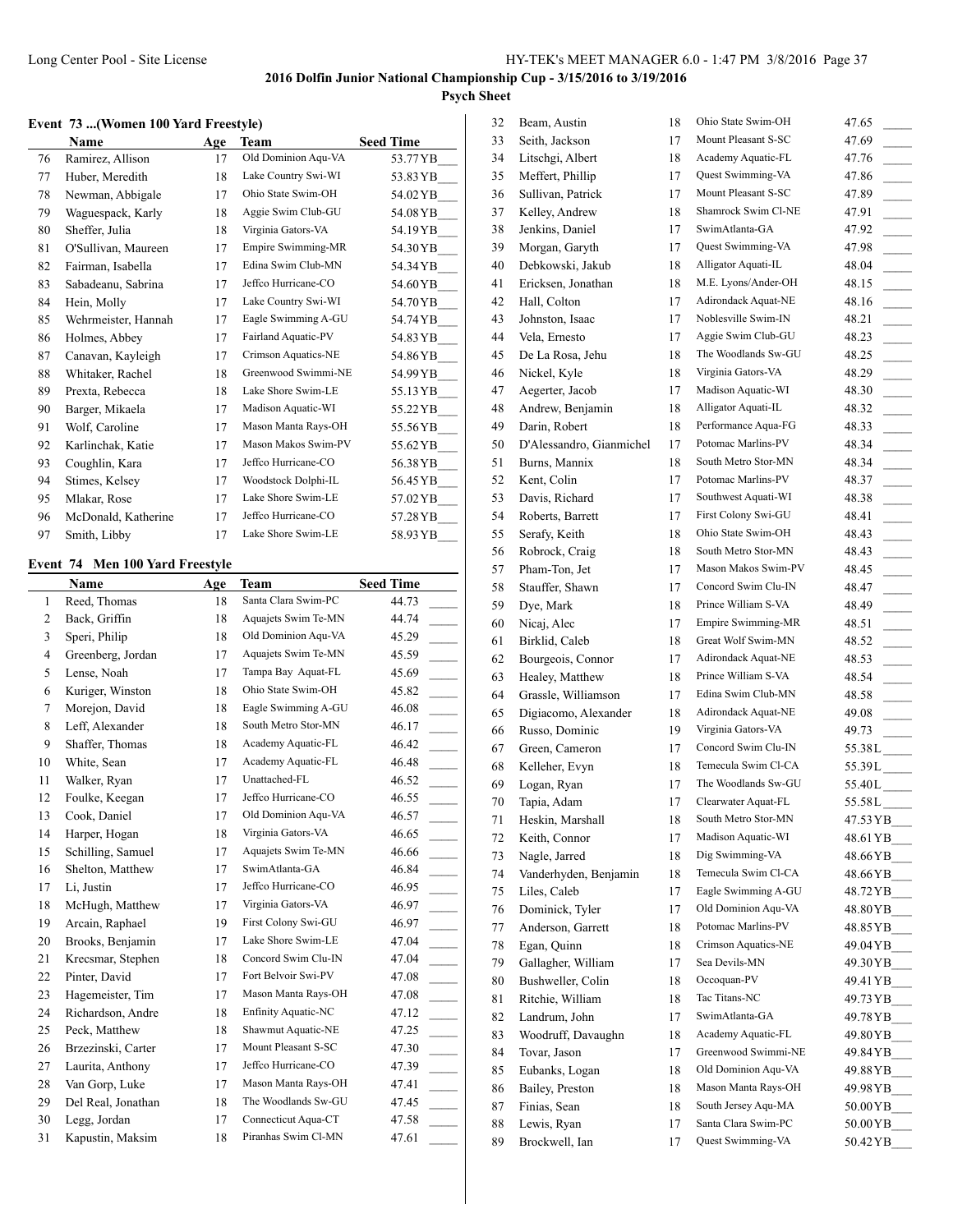# **Psych Sheet**

# **Event 74 ...(Men 100 Yard Freestyle)**

|    | <b>Name</b>        | Age | Team                | <b>Seed Time</b> |
|----|--------------------|-----|---------------------|------------------|
| 90 | Jones, Allen       |     | Old Dominion Agu-VA | 50.50YB          |
| 91 | Breeding, Zachary  | 18  | Com Swim Team-WT    | 50.66 YB         |
| 92 | Allen, Keanan      |     | Great Wolf Swim-MN  | 50.88 Y B        |
| 93 | Brenton, William   |     | Edina Swim Club-MN  | 51.53 YB         |
| 94 | Michell, Christian | 18  | SwimAtlanta-GA      | 51.61 YB         |
| 95 | Young, Cameron     | 20  | Occoquan-PV         | 52.20 YB         |
| 96 | Davies, Jack       |     | The Woodlands Sw-GU | 52.51 YB         |
| 97 | Grubb, Matthew     | 18  | Tide Water Aquat-MA | 53.73 YB         |

# **Event 75 Women 16 & Under 200 Yard Butterfly**

|    | Name                    | <u>Age</u> | <b>Team</b>                     | <b>Seed Time</b>                    |  |
|----|-------------------------|------------|---------------------------------|-------------------------------------|--|
| 1  | Carter, Olivia          | 15         | Tac Titans-NC                   | 1:59.97                             |  |
| 2  | Whitlow, Cabell         | 16         | Virginia Gators-VA              | 2:00.60                             |  |
| 3  | Kraus, Alena            | 16         | Makos Aquatics C-FL             | 2:00.66                             |  |
| 4  | Bray, Olivia            | 14         | Virginia Gators-VA              | 2:00.67                             |  |
| 5  | Wei, Andrea             | 15         | Shawmut Aquatic-NE              | 2:01.76                             |  |
| 6  | Peroni, Rachel          | 16         | Ohio State Swim-OH              | 2:01.82                             |  |
| 7  | Kulp, Caroline          | 15         | Virginia Gators-VA              | 2:01.97                             |  |
| 8  | Rosas, Morgan           | 16         | Una Aces-CO                     | 2:02.55                             |  |
| 9  | Potter, Madison         | 15         | Edina Swim Club-MN              | 2:02.76                             |  |
| 10 | Bui, Brittany           | 16         | First Colony Swi-GU             | 2:02.84                             |  |
| 11 | Harston, Katherine      | 16         | Aces Swim Club-CO               | 2:03.10                             |  |
| 12 | Dymek, Kasja            | 15         | Greenwood Swimmi-NE             | 2:03.35                             |  |
| 13 | Wong, Sandra            | 16         | Crimson Aquatics-NE             | 2:03.37                             |  |
| 14 | Cuomo, Alexa            | 14         | Mason Makos Swim-PV             | 2:03.40                             |  |
| 15 | Pardus, Elysse          | 14         | Mount Pleasant S-SC             | 2:04.13                             |  |
| 16 | Marty, Katrina          | 15         | Madison Aquatic-WI              | 2:04.44                             |  |
| 17 | Schultz, Avalon         | 16         | Santa Clara Swim-PC             | 2:04.73                             |  |
| 18 | Whaley, Morgan          | 15         | Williamsburg Aqu-VA             | 2:05.02                             |  |
| 19 | Spencer, Caitlin        | 14         | Crimson Aquatics-NE             | 2:05.38                             |  |
| 20 | Donahue, Julia          | 15         | Crimson Aquatics-NE             | 2:05.84                             |  |
| 21 | Harnden, Brianna        | 16         | Greenwood Swimmi-NE             | 2:06.15                             |  |
| 22 | Olsen, Grace            | 14         | Williamsburg Aqu-VA             | 2:06.28                             |  |
| 23 | Erwin, Catherine        | 16         | Crimson Aquatics-NE             | 2:06.39                             |  |
| 24 | Rector, Rachel          | 15         | SwimAtlanta-GA                  | 2:06.40                             |  |
| 25 | Bloebaum, Allison       | 16         | Mason Manta Rays-OH             | 2:06.54<br>$\overline{\phantom{a}}$ |  |
| 26 | Thompson, Jenna         | 15         | South Eastern Vi-VA             | 2:06.60<br>$\sim$                   |  |
| 27 | Benkert, Amelia         | 15         | Shawmut Aquatic-NE              | 2:06.72                             |  |
| 28 | Pierobon Mays, Gabriela | 13         | Una MAC-WI                      | 2:06.78                             |  |
| 29 | Amar, Kate              | 14         | Empire Swimming-MR              | 2:06.82                             |  |
| 30 | Clarkowski, Sophie      | 15         | Edina Swim Club-MN              | 2:06.89                             |  |
| 31 | Smith, Lilia            | 16         | SwimAtlanta-GA                  | 2:07.12                             |  |
| 32 | Feng, Anna              | 15         | Crimson Aquatics-NE             | 2:07.12                             |  |
| 33 | Hodge, Laura            | 15         | H <sub>2</sub> okie Aquatics-VA | 2:07.15                             |  |
| 34 | Veenstra, Meghan        | 16         | Crimson Aquatics-NE             | 2:07.33                             |  |
| 35 | Peng, Jessica           | 14         | Aggie Swim Club-GU              | 2:07.40                             |  |
| 36 | Durlacher, Alexis       | 16         | Episcopal AmberJ-FL             | 2:07.65<br>$\overline{\phantom{a}}$ |  |
| 37 | Schmude, Katie          | 16         | Blue Tide Aquati-GU             | 2:07.74                             |  |
| 38 | Lewis, Lauren           | 14         | Hudson Area Swim-MN             | 2:07.84                             |  |
| 39 | Campbell, Nikia         | 16         | Potomac Marlins-PV              | 2:07.93                             |  |
| 40 | Bernhardt, Paige        | 16         | Adirondack Aquat-NE             | 2:08.15                             |  |
| 41 | Barbour, Elisabeth      | 16         | Ohio State Swim-OH              | 2:08.22                             |  |
| 42 | Wright, Mollie          | 16         | Com Swim Team-WT                | 2:08.29                             |  |
| 43 | Gullickson, Kristen     | 14         | Wagner Aquatic C-MR             | 2:08.34                             |  |
| 44 | Merkel, Brecken         | 13         | Edina Swim Club-MN              | 2:08.39                             |  |
| 45 | Oliva, Nicole           | 14         | Santa Clara Swim-PC             | 2:08.49                             |  |
|    |                         |            |                                 |                                     |  |

| 46 | Hepler, Danielle       | 16 | First Colony Swi-GU       | 2:08.65    |
|----|------------------------|----|---------------------------|------------|
| 47 | Doel, Annaklara        | 16 | Clearwater Aquat-FL       | 2:08.72 YB |
| 48 | Sykes, Hannah          | 14 | Episcopal AmberJ-FL       | 2:09.10 YB |
| 49 | Stahl, Apryl           | 15 | Potomac Marlins-PV        | 2:09.32 YB |
| 50 | Stanley, Karigan       | 16 | First Colony Swi-GU       | 2:09.32 YB |
| 51 | Worgull, Madeline      | 15 | Lake Country Swi-WI       | 2:09.56 YB |
| 52 | Hartigan, Madison      | 16 | Empire Swimming-MR        | 2:09.70 YB |
| 53 | Klein, Mikayla         | 14 | <b>Empire Swimming-MR</b> | 2:09.94 YB |
| 54 | Szczupakiewicz, Ellie  | 16 | Southwest Aquati-WI       | 2:10.20YB  |
| 55 | Hofmann, Katharine     | 16 | Battlefield Area-VA       | 2:10.22 YB |
| 56 | Gawronska, Zoe         | 15 | The Woodlands Sw-GU       | 2:10.28 YB |
| 57 | Chidley, Nell          | 14 | Connecticut Aqua-CT       | 2:10.35 YB |
| 58 | O'Connor, Mackenzie    | 15 | South Jersey Aqu-MA       | 2:10.53 YB |
| 59 | Freed, Anna            | 14 | Sarasota Tsunami-FL       | 2:11.34 YB |
| 60 | Sweetser, Katherine    | 16 | Crimson Aquatics-NE       | 2:11.49 YB |
| 61 | Thull, Liz             | 15 | South Metro Stor-MN       | 2:11.53 YB |
| 62 | Harrison, Sophia       | 16 | Santa Clara Swim-PC       | 2:11.92 YB |
| 63 | Ketterling, Cassandra  | 16 | Southwest Aquati-WI       | 2:11.92 YB |
| 64 | Sepic, Natalie         | 15 | Lake Country Swi-WI       | 2:12.09 YB |
| 65 | Hata, Rayna            | 15 | Shawmut Aquatic-NE        | 2:12.34 YB |
| 66 | Morrison, Kathryn      | 16 | Enfinity Aquatic-NC       | 2:12.77 YB |
| 67 | Zhang, Chelsea         | 16 | Shawmut Aquatic-NE        | 2:12.82 YB |
| 68 | Loomis, Ashley         | 15 | Adirondack Aquat-NE       | 2:13.71 YB |
| 69 | Skatchkov, Alexsandra  | 13 | Cats Aquatic Tea-IL       | 2:14.15 YB |
| 70 | Tarabocchia, Gabriella | 15 | Quest Swimming-VA         | 2:14.84 YB |
| 71 | Beavers, Hannah        | 15 | Ohio State Swim-OH        | 2:15.47 YB |
| 72 | Petersen, Bethany      | 16 | Eagle Swimming A-GU       | 2:18.01 YB |
| 73 | Rud, Caitlyn           | 15 | Team Foxjet-MN            | 2:19.48 YB |
| 74 | Dawson, Jillian        | 15 | Concord Swim Clu-IN       | 2:21.04 YB |
| 75 | Duplantis, Angela      | 14 | Blue Tide Aquati-GU       | 2:21.52 YB |
| 76 | Akers, Alexa           | 16 | Noblesville Swim-IN       | 2:22.83 YB |
|    |                        |    |                           |            |

#### **Event 76 Men 16 & Under 200 Yard Butterfly**

|    | <b>Name</b>       | Age | Team                | <b>Seed Time</b> |
|----|-------------------|-----|---------------------|------------------|
| 1  | Strycker, Michael | 16  | Quest Swimming-VA   | 1:48.55          |
| 2  | Withers, Joshua   | 16  | Edina Swim Club-MN  | 1:50.28          |
| 3  | Healy, John       | 15  | Tac Titans-NC       | 1:51.45          |
| 4  | Vines, Braden     | 16  | Com Swim Team-WT    | 1:52.21          |
| 5  | Doss, Brennen     | 15  | Quest Swimming-VA   | 1:52.42          |
| 6  | Crump, Austin     | 16  | Jeffco Hurricane-CO | 1:52.55          |
| 7  | Crane, Sterling   | 15  | Episcopal AmberJ-FL | 1:53.10          |
| 8  | Foster, Carson    | 14  | Mason Manta Rays-OH | 1:53.35          |
| 9  | Knaul, William    | 15  | Shawmut Aquatic-NE  | 1:53.42          |
| 10 | Clasen, Garrett   | 15  | West Chicago Sha-IL | 1:53.64          |
| 11 | Kelley, James     | 16  | M.E. Lyons/Ander-OH | 1:53.67          |
| 12 | Schoen, Christian | 16  | Crimson Aquatics-NE | 1:54.10          |
| 13 | Kuriger, Benjamin | 16  | Ohio State Swim-OH  | 1:54.18          |
| 14 | Russo, Angelo     | 16  | Virginia Gators-VA  | 1:54.34          |
| 15 | Halmy, Victor     | 16  | The Woodlands Sw-GU | 1:54.70          |
| 16 | Mauldin, Caleb    | 15  | Old Dominion Aqu-VA | 1:54.77          |
| 17 | Gush, Johnny      | 16  | Mount Pleasant S-SC | 1:55.09          |
| 18 | Insignares, Omar  | 15  | Santa Clara Swim-PC | 1:55.44          |
| 19 | Staton, Jonah     | 16  | Jeffco Hurricane-CO | 1:55.55          |
| 20 | Martinez, Ricardo | 16  | Una Cat-FL          | 1:55.55          |
| 21 | Manoff, Philip    | 15  | Jeffco Hurricane-CO | 1:55.59          |
| 22 | Schuler, William  | 16  | First Colony Swi-GU | 1:55.79          |
| 23 | Fonder, Khalil    | 16  | Virginia Gators-VA  | 1:55.80          |
| 24 | Simmons, Peter    | 16  | Aggie Swim Club-GU  | 1:55.83          |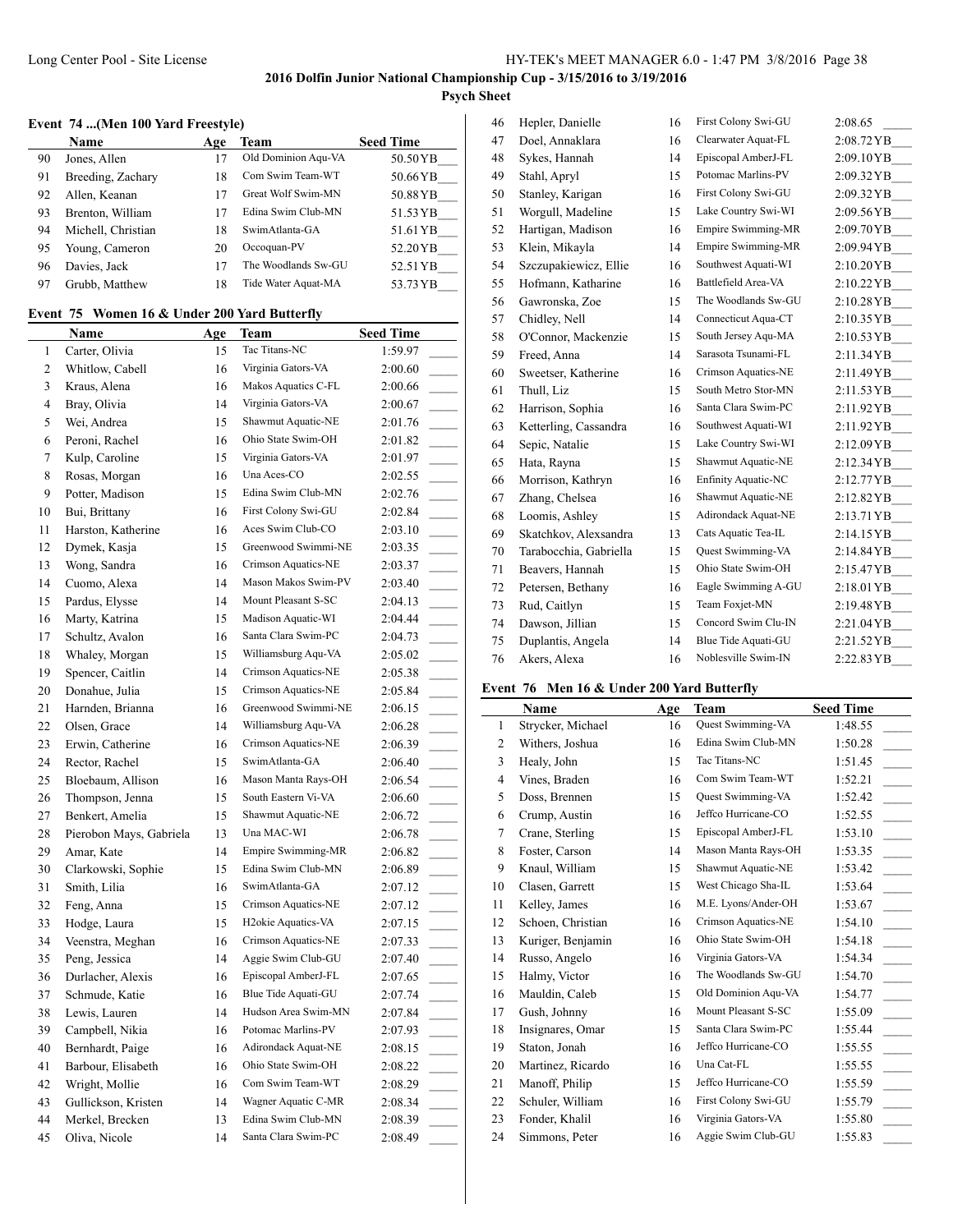## Long Center Pool - Site License HY-TEK's MEET MANAGER 6.0 - 1:47 PM 3/8/2016 Page 39

# **2016 Dolfin Junior National Championship Cup - 3/15/2016 to 3/19/2016**

# **Psych Sheet**

l,

### **Event 76 ...(Men 16 & Under 200 Yard Butterfly)**

|    | Name                 | Age | Team                      | <b>Seed Time</b>                       |
|----|----------------------|-----|---------------------------|----------------------------------------|
| 25 | Selnick, Benjamin    | 16  | Retriever Aquati-MD       | 1:56.04                                |
| 26 | Minickiello, Anthony | 14  | Greenwood Swimmi-NE       | 1:56.08                                |
| 27 | Haines, Jacob        | 15  | South Jersey Aqu-MA       | 1:56.23<br>$\mathcal{L}^{\mathcal{L}}$ |
| 28 | Dreisbach, Max       | 15  | Ohio State Swim-OH        | 1:56.27<br>$\overline{\phantom{a}}$    |
| 29 | Smith, Theodore      | 16  | Sarasota Tsunami-FL       | 1:56.29                                |
| 30 | Colson, Alexander    | 15  | Rockville Montgo-PV       | 1:56.34<br>$\overline{a}$              |
| 31 | Lee, Joshua          | 14  | The Woodlands Sw-GU       | 1:56.78                                |
| 32 | Boyd, Dylan          | 16  | Cats Aquatic Tea-IL       | 2:06.17L                               |
| 33 | Devyak, Ethan        | 16  | Mason Manta Rays-OH       | $2:12.17L$ <sub>____</sub>             |
| 34 | Gomez, Alberto       | 16  | The Woodlands Sw-GU       | 2:12.44L                               |
| 35 | Talati, Nicholas     | 15  | South Eastern Vi-VA       | 1:56.85 YB                             |
| 36 | Babyak, Andrew       | 16  | <b>Empire Swimming-MR</b> | 1:57.19 YB                             |
| 37 | Wilson, Nathaniel    | 16  | Rappahannock Rai-VA       | 1:57.19YB                              |
| 38 | Tussing, Spencer     | 15  | Ohio State Swim-OH        | $1:57.25 \text{YB}$                    |
| 39 | Furbee, Calvin       | 15  | Ohio State Swim-OH        | 1:57.26 YB                             |
| 40 | Balcerak, Michael    | 16  | Alligator Aquati-IL       | 1:57.43 YB                             |
| 41 | Schaum, Ryan         | 15  | <b>Empire Swimming-MR</b> | $1:57.51 \text{ YB}$                   |
| 42 | Oberley, Henry       | 15  | Old Dominion Aqu-VA       | 1:57.52 YB                             |
| 43 | Hoskins, Matthew     | 16  | Retriever Aquati-MD       | 1:57.70 Y B                            |
| 44 | Zhang, Andrew        | 14  | Aggie Swim Club-GU        | 1:57.87 YB                             |
| 45 | Pham, Austin         | 16  | Team Foxjet-MN            | 1:58.37YB                              |
| 46 | Madsen, Fletcher     | 16  | Mason Makos Swim-PV       | 2:00.13 YB                             |
| 47 | Wrasman, Tyler       | 16  | Lake Country Swi-WI       | 2:00.29 YB                             |
| 48 | Holzman, Andrew      | 16  | <b>Empire Swimming-MR</b> | 2:00.31 YB                             |
| 49 | Mesihovic, Sven      | 16  | SwimAtlanta-GA            | 2:00.47 YB                             |
| 50 | Teske, Daniel        | 16  | Una Aac-FL                | 2:00.51 YB                             |
| 51 | Song, Samuel         | 15  | SwimAtlanta-GA            | 2:04.23 YB                             |
| 52 | Busse, Jonathan      | 16  | St Croix Swim Cl-MN       | 2:04.34YB                              |

# **Event 77 Women 200 Yard Butterfly**

 $\overline{\phantom{a}}$ 

|    | Name                   | Age | Team                       | <b>Seed Time</b>                       |
|----|------------------------|-----|----------------------------|----------------------------------------|
| 1  | Doty, Megan            | 17  | Lake Country Swi-WI        | 1:58.63                                |
| 2  | Halmy, Dorothy         | 18  | The Woodlands Sw-GU        | 1:59.37                                |
| 3  | Fontaine, Sophie       | 18  | South Jersey Aqu-MA        | 1:59.86                                |
| 4  | Thompson, Beatrix      | 17  | <b>Empire Swimming-MR</b>  | 1:59.97<br>$\mathcal{L}^{\mathcal{L}}$ |
| 5  | Zhou, Elaine           | 18  | Mount Pleasant S-SC        | 2:00.18                                |
| 6  | Nguyen, Vien           | 19  | Unattached-FL              | 2:01.81<br>$\overline{\phantom{a}}$    |
| 7  | Blake-West, Jessica    | 18  | Crimson Aquatics-NE        | 2:02.30                                |
| 8  | Tillman, Victoria      | 17  | First Colony Swi-GU        | 2:03.00<br>$\overline{\phantom{0}}$    |
| 9  | Pollok, Ashley         | 17  | The Woodlands Sw-GU        | 2:03.56<br>$\overline{\phantom{a}}$    |
| 10 | Tank, Isabel           | 17  | The Woodlands Sw-GU        | 2:04.90<br>$\mathcal{L}$               |
| 11 | Knippenberg, Charlotte | 18  | SwimAtlanta-GA             | $\overline{a}$<br>2:05.67              |
| 12 | Farley-Sepe, Kierston  | 18  | Southwest Aquati-WI        | 2:06.76                                |
| 13 | Amar, Kelly            | 17  | <b>Empire Swimming-MR</b>  | 2:06.95<br>$\overline{\phantom{0}}$    |
| 14 | Adcock, Elena          | 17  | <b>Enfinity Aquatic-NC</b> | 2:07.47                                |
| 15 | Du Plessis, Sophie     | 19  | Crimson Aquatics-NE        | 2:07.93<br>$\overline{\phantom{a}}$    |
| 16 | Coughlin, Kara         | 17  | Jeffco Hurricane-CO        | 2:08.54                                |
| 17 | Zeiger, Elizabeth      | 18  | Crimson Aquatics-NE        | 2:08.63                                |
| 18 | Held, Maggie           | 17  | Lake Country Swi-WI        | 2:08.93                                |
| 19 | Johnson, Olivia        | 18  | SwimAtlanta-GA             | 2:08.74YB                              |
| 20 | Degnan, Michaela       | 17  | Shawmut Aquatic-NE         | 2:09.12YB                              |
| 21 | Butkowski, Ashlyn      | 17  | Tac Titans-NC              | 2:09.49 YB                             |
| 22 | Berg, Madison          | 17  | St Croix Swim Cl-MN        | 2:09.73 YB                             |
| 23 | Jacob, Kelly           | 18  | Lake Country Swi-WI        | 2:09.99 YB                             |
| 24 | Scott, Danielle        | 18  | Aggie Swim Club-GU         | 2:10.45 YB                             |
| 25 | Yuen, Erica            | 17  | Crimson Aquatics-NE        | 2:10.88YB                              |

| 26 | Hein, Molly           | 17 | Lake Country Swi-WI | 2:11.74YB           |
|----|-----------------------|----|---------------------|---------------------|
| 27 | Nachodsky, Alexandria |    | South Jersey Aqu-MA | 2:11.75YB           |
| 28 | Schaaf, Alexis        | 17 | Aquajets Swim Te-MN | 2:12.25YB           |
| 29 | Wiecki, Lindsay       | 17 | Occoquan-PV         | $2:12.64$ YB        |
| 30 | Wehrmeister, Hannah   | 17 | Eagle Swimming A-GU | 2:13.35YB           |
| 31 | Holbert, Aubrey       | 17 | Tule Nation Trit-CC | 2:13.50YB           |
| 32 | Munster, Anna         | 17 | Tri Aquatics-SE     | $2:14.62 \text{YB}$ |
| 33 | Vogel, Elisabeth      | 18 | Occoquan-PV         | 2:14.66YB           |
| 34 | Allen, Alexandra      | 18 | Aggie Swim Club-GU  | 2:18.63 YB          |
| 35 | Jett, Sierra          | 18 | Tule Nation Trit-CC | 2:19.06YB           |
|    |                       |    |                     |                     |

## **Event 78 Men 200 Yard Butterfly**

|                | Name                 | Age | Team                            | <b>Seed Time</b>                       |
|----------------|----------------------|-----|---------------------------------|----------------------------------------|
| $\mathbf{1}$   | Thomas, Matthew      | 18  | Santa Clara Swim-PC             | 1:47.70                                |
| $\overline{2}$ | Zarian, Michael      | 17  | Jeffco Hurricane-CO             | 1:47.72                                |
| 3              | Carroll, Hassler     | 18  | M.E. Lyons/Ander-OH             | 1:50.43                                |
| 4              | Larson, Johnthomas   | 17  | Edina Swim Club-MN              | 1:50.59                                |
| 5              | Jangid, Aditya       | 17  | Santa Clara Swim-PC             | 1:52.26<br>$\overline{\phantom{a}}$    |
| 6              | Finias, Sean         | 18  | South Jersey Aqu-MA             | 1:52.66                                |
| 7              | Morejon, David       | 18  | Eagle Swimming A-GU             | 1:52.84                                |
| 8              | Thatcher, Joel       | 18  | Mason Manta Rays-OH             | 1:53.06<br>$\overline{\phantom{a}}$    |
| 9              | Lee, Campbell        | 18  | Una Srq-FL                      | 1:53.36<br>$\overline{\phantom{a}}$    |
| 10             | Darling, Riley       | 18  | Great Wolf Swim-MN              | 1:53.87<br>$\overline{\phantom{a}}$    |
| 11             | McFarland, Tanner    | 17  | <b>Empire Swimming-MR</b>       | 1:53.93                                |
| 12             | Monteagudo, Carlos   | 17  | First Colony Swi-GU             | 1:54.00                                |
| 13             | Aegerter, Jacob      | 17  | Madison Aquatic-WI              | 1:54.53<br>$\overline{\phantom{a}}$    |
| 14             | Fields, Robert       | 17  | The Woodlands Sw-GU             | 1:55.29                                |
| 15             | Dunseith, Samuel     | 19  | Ohio State Swim-OH              | 1:55.46<br>$\mathcal{L}^{\mathcal{L}}$ |
| 16             | Li, Justin           | 17  | Jeffco Hurricane-CO             | 1:55.76<br>$\overline{\phantom{a}}$    |
| 17             | Wallace, Cameron     | 17  | Mason Manta Rays-OH             | 1:56.11<br>$\sim$                      |
| 18             | Frey, Christian      | 18  | The Woodlands Sw-GU             | 1:56.12                                |
| 19             | Berta, Mitchell      | 18  | The Woodlands Sw-GU             | 1:56.26<br>$\sim 10^{-1}$              |
| 20             | Nagle, Jarred        | 18  | Dig Swimming-VA                 | 1:56.37<br>$\overline{\phantom{a}}$    |
| 21             | Brockwell, Ian       | 17  | Quest Swimming-VA               | 1:56.78<br>$\sim$                      |
| 22             | Hodge, Cooper        | 18  | Mason Manta Rays-OH             | $2:08.33L$ <sub>____</sub>             |
| 23             | Umrysh, Joshua       | 17  | The Woodlands Sw-GU             | $2:11.95L$ <sub>____</sub>             |
| 24             | Digiacomo, Alexander | 18  | Adirondack Aquat-NE             | $2:13.14L$ <sub>____</sub>             |
| 25             | Brandt, Evan         | 17  | Occoquan-PV                     | 1:57.00YB                              |
| 26             | Lense, Noah          | 17  | Tampa Bay Aquat-FL              | 1:57.01 YB___                          |
| 27             | Schmidt, Connor      | 18  | Prince William S-VA             | 1:57.40 YB                             |
| 28             | Apisa, Ethan         | 17  | H <sub>2</sub> okie Aquatics-VA | $1:58.23 \text{ YB}$                   |
| 29             | Eggert, Kristopher   | 18  | Occoquan-PV                     | $1:58.32 \text{ YB}$                   |
| 30             | Borland, Drew        | 18  | Southwest Aquati-WI             | 1:59.92 YB__                           |
| 31             | Corda, Alexander     | 17  | Empire Swimming-MR              | 2:00.42 YB_                            |
| 32             | Tapia, Adam          | 17  | Clearwater Aquat-FL             | 2:00.66YB__                            |
| 33             | Belobraydic, Matthew | 18  | Aggie Swim Club-GU              | 2:00.89 YB                             |
| 34             | Liles, Caleb         | 17  | Eagle Swimming A-GU             | 2:01.04 YB                             |
| 35             | Richardson, Andre    | 18  | <b>Enfinity Aquatic-NC</b>      | 2:01.16YB_                             |
| 36             | Jones, Allen         | 17  | Old Dominion Aqu-VA             | 2:01.57YB_                             |
| 37             | Hall, Colton         | 17  | Adirondack Aquat-NE             | 2:02.29 YB                             |
| 38             | Antonellis, Nicolas  | 17  | Crimson Aquatics-NE             | 2:03.07 YB                             |
| 39             | Krecsmar, Stephen    | 18  | Concord Swim Clu-IN             | 2:07.96YB__                            |
| 40             | Keener, Myles        | 18  | Mason Manta Rays-OH             | 2:21.75LB                              |
|                |                      |     |                                 |                                        |

# **Event 79 Women 16 & Under 100 Yard Breaststroke**

| Name          | Age Team              | <b>Seed Time</b> |
|---------------|-----------------------|------------------|
| Jansen, Holly | 16 Potomac Marlins-PV | 1:01.83          |
| 2 Ma, Jenny   | Santa Clara Swim-PC   | 1:01.89          |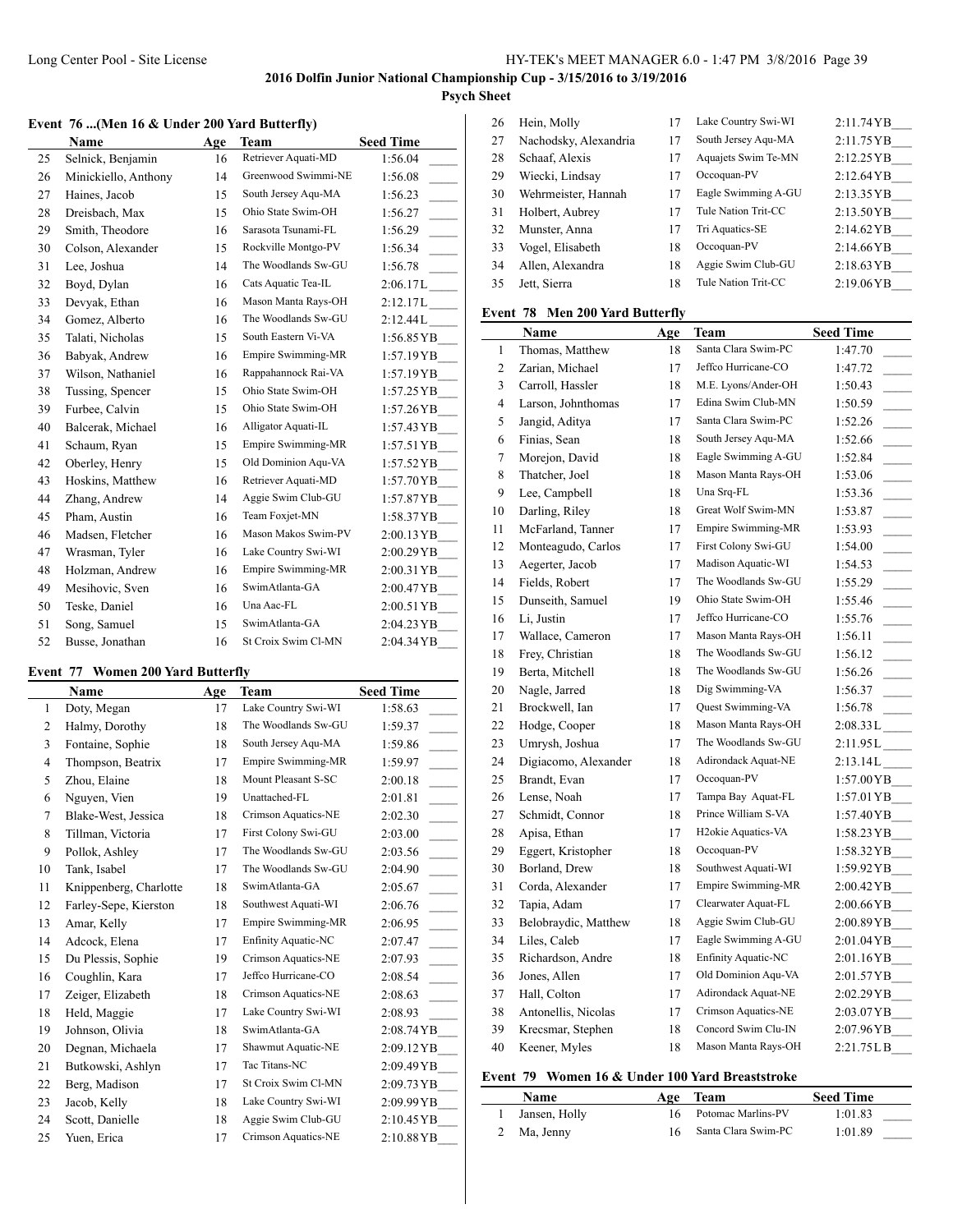59 Davenport, Isabelle 16 Jeffco Hurricane-CO 1:07.60

# **2016 Dolfin Junior National Championship Cup - 3/15/2016 to 3/19/2016**

# **Psych Sheet**

|    | Name                 | Age | Team                | <b>Seed Time</b> |
|----|----------------------|-----|---------------------|------------------|
| 3  | Mathews, Janessa     | 15  | Ohio State Swim-OH  | 1:02.86          |
| 4  | Carriger, Kile       | 16  | Com Swim Team-WT    | 1:03.29          |
| 5  | Lezer, Emma          | 15  | Sea Devils-MN       | 1:03.34          |
| 6  | Pardus, Kaila        | 13  | Mount Pleasant S-SC | 1:03.48          |
| 7  | Schultz, Avalon      | 16  | Santa Clara Swim-PC | 1:03.52          |
| 8  | Schreiber, Sheridan  | 16  | SwimAtlanta-GA      | 1:03.60          |
| 9  | Hunt, Victoria       | 16  | The Woodlands Sw-GU | 1:03.88          |
| 10 | Panitz, Josephine    | 14  | Empire Swimming-MR  | 1:04.25          |
| 11 | Muzzy, Emma          | 15  | Virginia Gators-VA  | 1:04.42          |
| 12 | Olson, Lauren        | 16  | Mason Manta Rays-OH | 1:04.47          |
| 13 | Deppe-Walker, Maggie | 16  | Mason Makos Swim-PV | 1:04.49          |
| 14 | Minnes, Asia         | 12  | Swim Neptune-AZ     | 1:04.83          |

| 60 | Conway, Lauren      | 15 | Academy Aquatic-FL        | 1:07.63                |
|----|---------------------|----|---------------------------|------------------------|
| 61 | Lindemann, Andrea   | 15 | Temecula Swim Cl-CA       | 1:07.63                |
| 62 | Sterlacci, Catarina | 15 | Academy Aquatic-FL        | 1:07.65                |
| 63 | Miller, Jessica     | 15 | Rappahannock Rai-VA       | 1:07.83                |
| 64 | Decker, Kylie       | 15 | Mason Manta Rays-OH       | 1:06.62L               |
| 65 | Dunn, Ana           | 16 | Clearwater Aquat-FL       | 1:07.92 YB             |
| 66 | Ober, Ryley         | 15 | Sarasota Tsunami-FL       | 1:08.11 YB             |
| 67 | Foster, Hannah      | 16 | Mason Manta Rays-OH       | $1:08.22\,\mathrm{YB}$ |
| 68 | Summerlin, Taylor   | 15 | Virginia Gators-VA        | $1:08.45\,\mathrm{YB}$ |
| 69 | Belyakov, Catherine | 13 | Rockville Montgo-PV       | 1:08.57 YB             |
| 70 | Lesho, Anastasia    | 15 | Retriever Aquati-MD       | $1:08.57\,\text{YB}$   |
| 71 | Nunez, Kathryn      | 15 | South Eastern Vi-VA       | 1:08.91 YB             |
| 72 | Pinter, Nicole      | 15 | Cats Aquatic Tea-IL       | 1:09.18 YB             |
| 73 | Panitz, Georgia     | 16 | <b>Empire Swimming-MR</b> | $1:10.15 \text{YB}$    |
| 74 | Hall, Morgen        | 15 | Adirondack Aquat-NE       | $1:11.05$ YB           |
| 75 | Gould, Serena       | 13 | South Texas Aqua-GU       | $1:11.07\,\text{YB}$   |
| 76 | Perry, Caroline     | 14 | SwimAtlanta-GA            | 1:14.18 Y B            |
| 77 | Dawson, Jillian     | 15 | Concord Swim Clu-IN       | 1:17.97YB              |

#### **Event 80 Men 16 & Under 100 Yard Breaststroke**

|    | Name                  | Age | Team                | <b>Seed Time</b>                     |
|----|-----------------------|-----|---------------------|--------------------------------------|
| 1  | Foster, Jacob         | 15  | Mason Manta Rays-OH | 55.58                                |
| 2  | Myburgh, Keith        | 16  | Virginia Gators-VA  | 56.50<br>$\sim 10^{-1}$              |
| 3  | Yang, Calvin          | 16  | Crimson Aquatics-NE | 56.66                                |
| 4  | Ramsey, Jabari        | 16  | Tampa Bay Aquat-FL  | 57.07<br>$\sim$                      |
| 5  | Lacore, Patrick       | 15  | Old Dominion Aqu-VA | 57.31<br>$\sim 10$                   |
| 6  | Wang, Leo             | 16  | Potomac Marlins-PV  | 57.89                                |
| 7  | Blinkman, Shane       | 15  | Una Sese-MN         | 57.90<br>$\sim 10^{-1}$              |
| 8  | Clasen, Garrett       | 15  | West Chicago Sha-IL | 57.97<br>$\mathcal{L}^{\mathcal{L}}$ |
| 9  | Craine, Dolan         | 16  | Team Foxjet-MN      | 58.17<br>$\overline{\phantom{0}}$    |
| 10 | Vines, Braden         | 16  | Com Swim Team-WT    | 58.42<br>$\mathcal{L}^{\mathcal{L}}$ |
| 11 | Stanley, Matthew      | 16  | Connecticut Aqua-CT | 58.43<br>$\mathcal{L}$               |
| 12 | Verastek, Christopher | 15  | South Eastern Vi-VA | 58.47<br>$\sim 10$                   |
| 13 | Nik, Adam             | 15  | Edina Swim Club-MN  | 58.49<br>$\overline{\phantom{a}}$    |
| 14 | Fischer, Michael      | 16  | Southwest Aquati-WI | 58.63<br>$\sim 10$                   |
| 15 | Gariepy, Mitchell     | 16  | Shawmut Aquatic-NE  | 58.67<br>$\overline{\phantom{a}}$    |
| 16 | Smith, William        | 16  | Episcopal AmberJ-FL | 58.80<br>$\sim 10$                   |
| 17 | Wilson, Nathaniel     | 16  | Rappahannock Rai-VA | 58.94                                |
| 18 | Meagher, Brenden      | 16  | South Jersey Aqu-MA | 59.44                                |
| 19 | Richmond, Connor      | 15  | Blue Tide Aquati-GU | 59.47                                |
| 20 | Selnick, Benjamin     | 16  | Retriever Aquati-MD | 59.49                                |
| 21 | Dalbo, Connor         | 16  | Tac Titans-NC       | 59.53                                |
| 22 | Song, Samuel          | 15  | SwimAtlanta-GA      | 59.70                                |
| 23 | Gryski, Benjamin      | 16  | Potomac Marlins-PV  | 59.76                                |
| 24 | Kansakar, Puran       | 15  | Mason Manta Rays-OH | 59.99                                |
| 25 | Tullemans, Nicholas   | 15  | Team Foxjet-MN      | 1:00.10                              |
| 26 | Madsen, Fletcher      | 16  | Mason Makos Swim-PV | 1:00.28                              |
| 27 | Blinkman, Cale        | 15  | Una Scsc-MN         | 1:00.46                              |
| 28 | Jia, Harrison         | 16  | Shawmut Aquatic-NE  | 1:00.47                              |
| 29 | Manning, Griffin      | 15  | Mason Manta Rays-OH | 1:00.54                              |
| 30 | Sulkowski, Daniel     | 16  | Mount Pleasant S-SC | 1:00.55<br>$\overline{\phantom{a}}$  |
| 31 | Mendley, Steven       | 15  | Rockville Montgo-PV | 1:00.61                              |
| 32 | Chung, Alexander      | 16  | Rockville Montgo-PV | 1:00.74<br>$\overline{\phantom{a}}$  |
| 33 | Findley, Kallaghan    | 15  | Concord Swim Clu-IN | 1:00.75                              |
| 34 | Pezzini, Joseph       | 14  | Shamrock Swim Cl-NE | 1:00.77                              |
| 35 | Hollett, Andrew       | 15  | Tac Titans-NC       | 1:00.91                              |
| 36 | Gallegos, Mateo       | 14  | Colorado Athleti-CO | 1:01.33 YB                           |

|                | гуаше                | <u>Age</u> | теаш                | <u>seed Thine</u>                     |
|----------------|----------------------|------------|---------------------|---------------------------------------|
| 3              | Mathews, Janessa     | 15         | Ohio State Swim-OH  | 1:02.86                               |
| $\overline{4}$ | Carriger, Kile       | 16         | Com Swim Team-WT    | 1:03.29                               |
| 5              | Lezer, Emma          | 15         | Sea Devils-MN       | 1:03.34                               |
| 6              | Pardus, Kaila        | 13         | Mount Pleasant S-SC | 1:03.48<br>$\sim 10$                  |
| 7              | Schultz, Avalon      | 16         | Santa Clara Swim-PC | 1:03.52<br>$\sim$                     |
| 8              | Schreiber, Sheridan  | 16         | SwimAtlanta-GA      | 1:03.60                               |
| 9              | Hunt, Victoria       | 16         | The Woodlands Sw-GU | 1:03.88                               |
| 10             | Panitz, Josephine    | 14         | Empire Swimming-MR  | 1:04.25                               |
| 11             | Muzzy, Emma          | 15         | Virginia Gators-VA  | 1:04.42                               |
| 12             | Olson, Lauren        | 16         | Mason Manta Rays-OH | 1:04.47                               |
| 13             | Deppe-Walker, Maggie | 16         | Mason Makos Swim-PV | 1:04.49<br>$\overline{\phantom{a}}$   |
| 14             | Minnes, Asia         | 12         | Swim Neptune-AZ     | 1:04.83                               |
| 15             | Shimel, Alejandra    | 16         | Eagle Swimming A-GU | 1:04.90                               |
| 16             | Lawhorn, Logan       | 14         | Ohio State Swim-OH  | 1:05.01                               |
| 17             | Johnson, Jane        | 16         | SwimAtlanta-GA      | 1:05.11                               |
| 18             | Cole, Natalie        | 16         | Occoquan-PV         | 1:05.12<br>$\sim$ $\sim$              |
| 19             | Mara, Madeline       | 14         | Rockville Montgo-PV | 1:05.16<br>$\sim$                     |
| 20             | Wood, Lianna         | 16         | Hudson Area Swim-MN | 1:05.51<br>$\overline{\phantom{a}}$   |
| 21             | Cartwright, Alana    | 16         | Lake Shore Swim-LE  | 1:05.55<br>$\sim$ 10 $\mu$            |
| 22             | Bromley, Kendall     | 16         | South Jersey Aqu-MA | 1:05.58                               |
| 23             | Rydland, Kylie       | 14         | Aquajets Swim Te-MN | 1:05.60                               |
| 24             | Hjelle, Erica        | 14         | Rockville Montgo-PV | 1:05.64<br>$\sim$                     |
| 25             | Underwood, Mallory   | 16         | Tri Aquatics-SE     | 1:05.69                               |
| 26             | Donahue, Julia       | 15         | Crimson Aquatics-NE | 1:05.84                               |
| 27             | Merkel, Brecken      | 13         | Edina Swim Club-MN  | 1:05.92                               |
| 28             | Weiss, Emily         | 14         | 92nd Street Flyi-MR | 1:05.93                               |
| 29             | Robertson, Alexandra | 14         | Shawmut Aquatic-NE  | 1:05.93                               |
| 30             | Rossi, Caroline      | 15         | Academy Aquatic-FL  | 1:05.96<br>$\sim$ 10 $\mu$            |
| 31             | Sanchez, McKayla     | 15         | Temecula Swim Cl-CA | 1:06.13<br>$\sim$                     |
| 32             | Gardner, Caroline    | 15         | Edina Swim Club-MN  | 1:06.20                               |
| 33             | Marlow, Alexandra    | 15         | Princeton Piranh-NJ | 1:06.20<br>$\mathcal{L}^{\text{max}}$ |
| 34             | Manseur, Maryem      | 14         | Retriever Aquati-MD | 1:06.25                               |
| 35             | Wentzel, Jordyn      | 15         | Aquajets Swim Te-MN | 1:06.26<br>$\sim$                     |
| 36             | Bui, Brittany        | 16         | First Colony Swi-GU | 1:06.30<br>$\sim$                     |
| 37             | Reed, Laramie        | 16         | Ohio State Swim-OH  | 1:06.32<br>$\frac{1}{2}$              |
| 38             | Feng, Anna           | 15         | Crimson Aquatics-NE | 1:06.39                               |
| 39             | Rundell, Madison     | 15         | Edina Swim Club-MN  | 1:06.42                               |
| 40             | Candland, Lauren     | 15         | Occoquan-PV         | 1:06.51                               |
| 41             | Flagiello, Mia       | 16         | Wagner Aquatic C-MR | 1:06.60                               |
| 42             | Stamper, Georgia     | 16         | Potomac Marlins-PV  | 1:06.74                               |
| 43             | Lindgren, Alexandra  | 16         | Crimson Aquatics-NE | 1:06.76<br>$\overline{\phantom{a}}$   |
| 44             | Sanidad, Cassandra   | 15         | Rockville Montgo-PV | 1:06.80                               |
| 45             | Carroll, Cailin      | 15         | Quest Swimming-VA   | 1:06.80                               |
| 46             | Weng, Vivian         | 14         | Greenwood Swimmi-NE | 1:06.83                               |
| 47             | Hutton, Olivia       | 15         | Quest Swimming-VA   | 1:06.83                               |
| 48             | McCarthy, Kelli      | 16         | Edina Swim Club-MN  | 1:06.93                               |
| 49             | Trout, Olivia        | 15         | Concord Swim Clu-IN | 1:06.96                               |
| 50             | Aurnou-Rhees, Jordan | 13         | Ohio State Swim-OH  | 1:06.97                               |
| 51             | Hatter, Daria        | 15         | First Colony Swi-GU | 1:07.02                               |
| 52             | Wixted, Annie        | 15         | South Jersey Aqu-MA | 1:07.09                               |
| 53             | Bouraoui, Nadia      | 13         | Santa Clara Swim-PC | 1:07.12                               |
| 54             | Seymour, Emma        | 16         | Edina Swim Club-MN  | 1:07.18                               |
| 55             | Lugbill, Reese       | 13         | Mason Manta Rays-OH | $\sim$ $-$<br>1:07.19                 |
| 56             | Sellers, Callie      | 15         | Episcopal AmberJ-FL | 1:07.42                               |
| 57             | Summers, Elena       | 16         | Mason Makos Swim-PV | 1:07.54                               |
| 58             | Petereit, Drew       | 15         | Cats Aquatic Tea-IL | 1:07.57                               |
|                |                      |            |                     |                                       |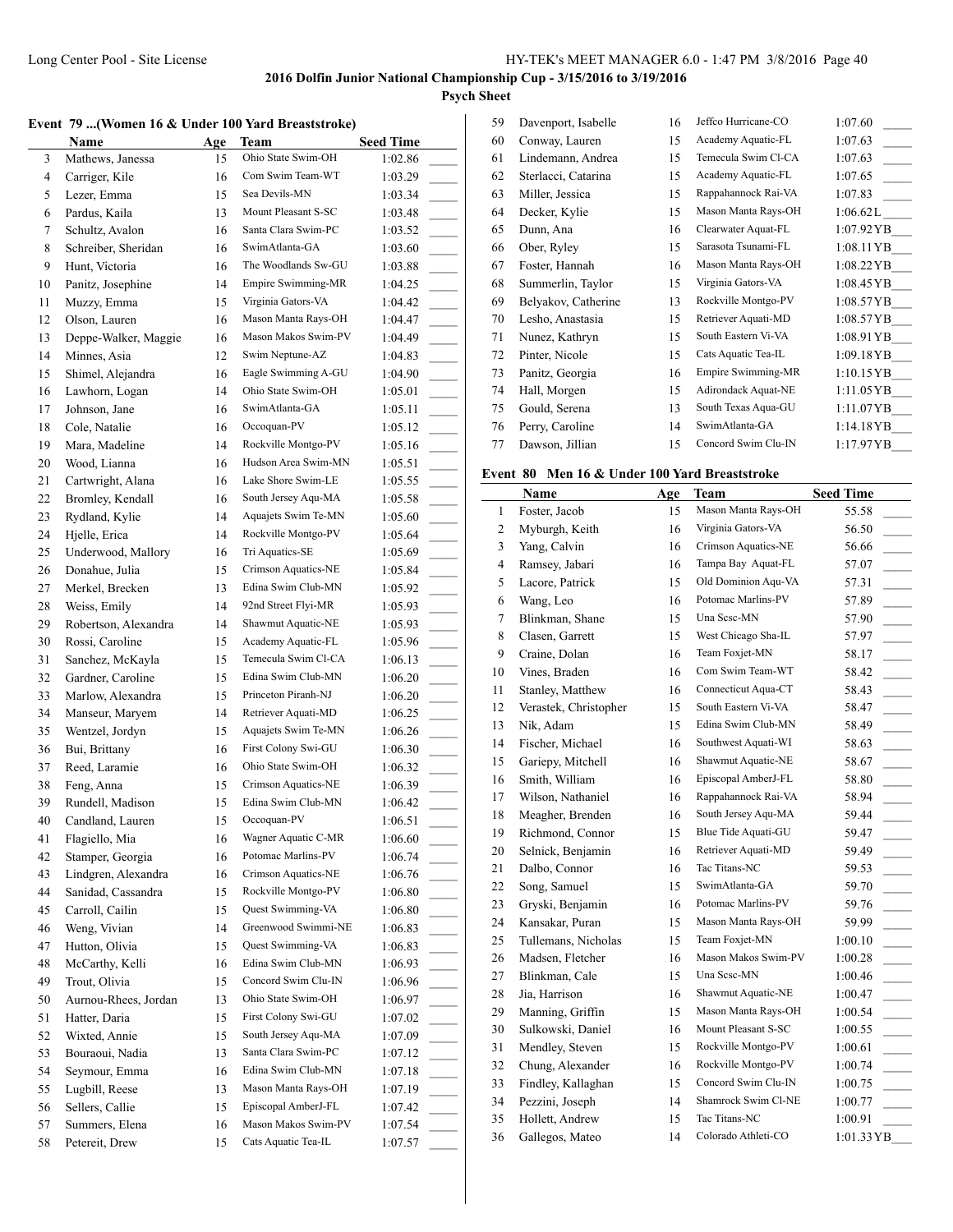## Long Center Pool - Site License HY-TEK's MEET MANAGER 6.0 - 1:47 PM 3/8/2016 Page 41

**2016 Dolfin Junior National Championship Cup - 3/15/2016 to 3/19/2016**

**Psych Sheet**

# **Event 80 ...(Men 16 & Under 100 Yard Breaststroke)**

|    | <b>Name</b>       | Age | Team                | <b>Seed Time</b>     |
|----|-------------------|-----|---------------------|----------------------|
| 37 | Haines, Jacob     | 15  | South Jersey Aqu-MA | 1:01.67YB            |
| 38 | Eddy, Bracken     | 15  | Virginia Gators-VA  | 1:02.09YB            |
| 39 | Puckett, Scout    | 15  | South Texas Aqua-GU | 1:02.39YB            |
| 40 | Dubois, John      | 16  | SwimAtlanta-GA      | 1:02.40YB            |
| 41 | Thompson, Aaron   | 16  | Tac Titans-NC       | $1:03.25 \text{YB}$  |
| 42 | Scott, Hunter     | 16  | Aggie Swim Club-GU  | $1:07.69$ YB         |
| 43 | Schoen, Christian | 16  | Crimson Aquatics-NE | $1:08.13 \text{ YB}$ |
| 44 | Sands, Sam        | 15  | Academy Aquatic-FL  | 1:23.93LB            |

## **Event 81 Women 100 Yard Breaststroke**

|                | Name                  | <u>Age</u> | Team                | <b>Seed Time</b>                    |
|----------------|-----------------------|------------|---------------------|-------------------------------------|
| 1              | Preiss, Alexandra     | 18         | Aquajets Swim Te-MN | 1:02.18                             |
| $\overline{c}$ | Poole, Julia          | 17         | Tac Titans-NC       | 1:02.62                             |
| 3              | Stigler, Lauren       | 17         | Southwest Aquati-WI | 1:02.97                             |
| $\overline{4}$ | Tansill, Mary         | 18         | Occoquan-PV         | 1:03.01                             |
| 5              | Korenwinder, Mallory  | 17         | Tule Nation Trit-CC | 1:03.03                             |
| 6              | Kustritz, Katherine   | 17         | Edina Swim Club-MN  | 1:03.43                             |
| 7              | Chapman, Tara         | 17         | Great Wolf Swim-MN  | 1:03.64                             |
| 8              | Haas, Martha          | 17         | Aquajets Swim Te-MN | 1:03.82                             |
| 9              | Zhou, Elaine          | 18         | Mount Pleasant S-SC | 1:03.88                             |
| 10             | Hepler, Kristen       | 18         | First Colony Swi-GU | 1:04.04                             |
| 11             | Pollok, Ashley        | 17         | The Woodlands Sw-GU | 1:04.17                             |
| 12             | Stumpf, Mary          | 17         | Una Tbay-FL         | 1:04.26                             |
| 13             | Snyder, Emily         | 17         | SwimAtlanta-GA      | 1:04.29                             |
| 14             | Bocock, Emily         | 17         | Eagle Swimming A-GU | 1:04.36                             |
| 15             | Committe, Haylee      | 17         | Retriever Aquati-MD | 1:04.37                             |
| 16             | Baumer, Grace         | 17         | Golden Comets Sw-NI | 1:04.52                             |
| 17             | Banks, Laura          | 17         | Lake Shore Swim-LE  | 1:04.59                             |
| 18             | McQueary, Gracyn      | 17         | M.E. Lyons/Ander-OH | 1:04.92                             |
| 19             | Decker, Jordan        | 18         | Mason Manta Rays-OH | 1:04.97                             |
| 20             | Horan, Carrie         | 18         | Ohio State Swim-OH  | 1:05.25                             |
| 21             | Hadaway, Josie        | 17         | Columbus Aquatic-GA | 1:05.48                             |
| 22             | Feng, Victoria        | 18         | Crimson Aquatics-NE | 1:05.68                             |
| 23             | Smith, Libby          | 17         | Lake Shore Swim-LE  | 1:05.73                             |
| 24             | Rose, Jaelin          | 17         | South Metro Stor-MN | 1:06.07<br>$\overline{\phantom{a}}$ |
| 25             | Voss, Deidree         | 17         | South Metro Stor-MN | 1:06.31<br>$\overline{\phantom{a}}$ |
| 26             | Vance, Emily          | 18         | Retriever Aquati-MD | 1:06.95                             |
| 27             | Laman, Sarah          | 17         | Great Wolf Swim-MN  | 1:06.96                             |
| 28             | Vogel, Elisabeth      | 18         | Occoquan-PV         | 1:07.00                             |
| 29             | McDonald, Katherine   | 17         | Jeffco Hurricane-CO | 1:07.04                             |
| 30             | Vaudreuil, Maria      | 18         | Piranhas Swim Cl-MN | 1:07.23                             |
| 31             | Eisenbrandt, Margaret | 17         | St Croix Swim Cl-MN | 1:07.25                             |
| 32             | Kleinhample, Julia    | 18         | South Eastern Vi-VA | 1:07.34                             |
| 33             | Mlakar, Rose          | 17         | Lake Shore Swim-LE  | 1:07.37                             |
| 34             | Novak, Jennie         | 17         | Aquajets Swim Te-MN | 1:07.47                             |
| 35             | O'Sullivan, Maureen   | 17         | Empire Swimming-MR  | 1:07.58                             |
| 36             | Strasen, Madeline     | 18         | Tampa Bay Aquat-FL  | 1:07.60<br>$\overline{a}$           |
| 37             | O'Meara, Haley        | 18         | Clearwater Aquat-FL | 1:07.62                             |
| 38             | Canavan, Kayleigh     | 17         | Crimson Aquatics-NE | 1:07.84                             |
| 39             | Holmes, Abbey         | 17         | Fairland Aquatic-PV | 1:07.87                             |
| 40             | Griffith, Elizabeth   | 17         | M.E. Lyons/Ander-OH | 1:16.91 L                           |
| 41             | Nebraska, Anna        | 18         | Ohio State Swim-OH  | 1:08.23 YB                          |
| 42             | Albanese, Hannah      | 17         | Aquajets Swim Te-MN | 1:08.24YB                           |
| 43             | Muzzy, Tessa          | 17         | Virginia Gators-VA  | 1:08.27YB                           |
| 44             | Riverso, Nadia        | 18         | Empire Swimming-MR  | 1:08.60YB                           |
| 45             | Esler, Abbey          | 18         | Mason Manta Rays-OH | 1:08.89YB                           |
|                |                       |            |                     |                                     |

| 46  | Robbins, Meredith    | 17 | Cats Aquatic Tea-IL | $1:09.83 \text{ YB}$ |
|-----|----------------------|----|---------------------|----------------------|
| 47  | Barklund, Jacqueline | 17 | Battlefield Area-VA | $1:10.62 \text{ YB}$ |
| -48 | Kenchel, Katelyn     | 17 | Jeffco Hurricane-CO | 1:14.29YB            |

# **Event 82 Men 100 Yard Breaststroke**

|                | Name                     | <u>Age</u> | Team                            | <b>Seed Time</b>                  |
|----------------|--------------------------|------------|---------------------------------|-----------------------------------|
| 1              | Mathews, Jason           | 17         | Ohio State Swim-OH              | 55.31                             |
| $\overline{c}$ | Meffert, Phillip         | 17         | Quest Swimming-VA               | 56.06                             |
| 3              | Back, Griffin            | 18         | Aquajets Swim Te-MN             | 56.10<br>$\overline{\phantom{a}}$ |
| 4              | Walker, Ryan             | 17         | Unattached-FL                   | 56.41                             |
| 5              | Umrysh, Joshua           | 17         | The Woodlands Sw-GU             | 56.44<br>$\sim 10^{-1}$           |
| 6              | Van Gorp, Luke           | 17         | Mason Manta Rays-OH             | 56.69<br>$\sim$                   |
| 7              | Seith, Jackson           | 17         | Mount Pleasant S-SC             | 57.02<br>$\sim$                   |
| 8              | Lee, Campbell            | 18         | Una Srq-FL                      | 57.18                             |
| 9              | Grubb, Matthew           | 18         | Tide Water Aquat-MA             | 57.32<br>$\sim 10^{-1}$           |
| 10             | Foulke, Keegan           | 17         | Jeffco Hurricane-CO             | 57.41                             |
| 11             | Law, Alexander           | 18         | Aquajets Swim Te-MN             | $\overline{\phantom{a}}$<br>57.59 |
| 12             | Hodge, Cooper            | 18         | Mason Manta Rays-OH             | 57.65                             |
| 13             | Brooks, Benjamin         | 17         | Lake Shore Swim-LE              | $\overline{\phantom{a}}$          |
|                |                          |            | M.E. Lyons/Ander-OH             | 57.88                             |
| 14             | Haller, Nicholas         | 17         | Occoquan-PV                     | 58.23                             |
| 15             | Eggert, Kristopher       | 18         |                                 | 58.46<br>$\mathbb{R}^n$           |
| 16             | Saunders, Brett          | 18         | Delaware Swim Te-MA             | 58.58                             |
| 17             | Bailey, Preston          | 18         | Mason Manta Rays-OH             | 58.63<br>$\overline{\phantom{a}}$ |
| 18             | Breeding, Zachary        | 18         | Com Swim Team-WT                | 58.64<br>$\overline{\phantom{a}}$ |
| 19             | Mercer, Aidan            | 18         | Colorado Athleti-CO             | 58.83<br>$\overline{\phantom{a}}$ |
| 20             | Karpus, Zachary          | 17         | Episcopal AmberJ-FL             | 58.87                             |
| 21             | Anderson, Garrett        | 18         | Potomac Marlins-PV              | 58.99<br>$\overline{\phantom{a}}$ |
| 22             | Dye, Mark                | 18         | Prince William S-VA             | 59.00<br>$\overline{\phantom{a}}$ |
| 23             | Sampson, Kazuyoshi       | 17         | Empire Swimming-MR              | 59.05<br>$\overline{\phantom{a}}$ |
| 24             | Yamamoto, Yuki           | 17         | Una Edi-MN                      | 59.26<br>$\overline{\phantom{a}}$ |
| 25             | Greenberg, Jordan        | 17         | Aquajets Swim Te-MN             | 59.30                             |
| 26             | D'Alessandro, Gianmichel | 17         | Potomac Marlins-PV              | 59.59                             |
| 27             | Nicaj, Alec              | 17         | Empire Swimming-MR              | 59.65<br>$\mathcal{L}$            |
| 28             | Keener, Myles            | 18         | Mason Manta Rays-OH             | 59.74                             |
| 29             | Andrew, Benjamin         | 18         | Alligator Aquati-IL             | 59.75<br>$\overline{\phantom{a}}$ |
| 30             | Harper, Hogan            | 18         | Virginia Gators-VA              | 59.79<br>$\sim$                   |
| 31             | Venit, John              | 17         | Rockville Montgo-PV             | 59.80                             |
| 32             | Kaplan, Ben              | 17         | Rockville Montgo-PV             | 59.99                             |
| 33             | Tinneny, Graydon         | 17         | South Eastern Vi-VA             | 1:00.00<br>$\sim 10^{-1}$         |
| 34             | Sterneld, Eric           | 17         | SwimAtlanta-GA                  | 1:00.03                           |
| 35             | Hall, Colton             | 17         | Adirondack Aquat-NE             | 1:00.07                           |
| 36             | Pilar, Nathanael         | 18         | Virginia Gators-VA              | 1:00.08<br>$\sim$                 |
| 37             | Serafy, Keith            | 18         | Ohio State Swim-OH              | 1:00.21                           |
| 38             | Michell, Christian       | 18         | SwimAtlanta-GA                  | 1:00.25                           |
| 39             | Schilling, Samuel        | 17         | Aquajets Swim Te-MN             | 1:00.27                           |
| 40             | Vanderhyden, Benjamin    | 18         | Temecula Swim Cl-CA             | 1:00.28                           |
| 41             | Niemiec, Brandon         | 17         | Lake Country Swi-WI             | 1:00.40                           |
| 42             | Vela, Ernesto            | 17         | Aggie Swim Club-GU              | 1:00.49                           |
| 43             | Zolovick, George         | 17         | H <sub>2</sub> okie Aquatics-VA | 1:00.74                           |
| 44             | Henry, Brett             | 17         | Prince William S-VA             | 1:00.86                           |
| 45             | Carpenter, Noah          | 17         | Mason Makos Swim-PV             | 1:00.93                           |
| 46             | Kuriger, Winston         | 18         | Ohio State Swim-OH              | $\sim$ 100 $\pm$                  |
| 47             |                          | 17         | Rockville Montgo-PV             | 1:00.94                           |
|                | Sauter, Teague           |            | Virginia Gators-VA              | 1:00.99                           |
| 48             | Russo, Dominic           | 19         |                                 | 1:01.51                           |
| 49             | Digiacomo, Alexander     | 18         | Adirondack Aquat-NE             | 1:11.67                           |
| 50             | Davis, Richard           | 17         | Southwest Aquati-WI             | 1:09.24L                          |
| 51             | Beam, Austin             | 18         | Ohio State Swim-OH              | $1:10.25L$ <sub>____</sub>        |
| 52             | Antonellis, Nicolas      | 17         | Crimson Aquatics-NE             | 1:01.09YB                         |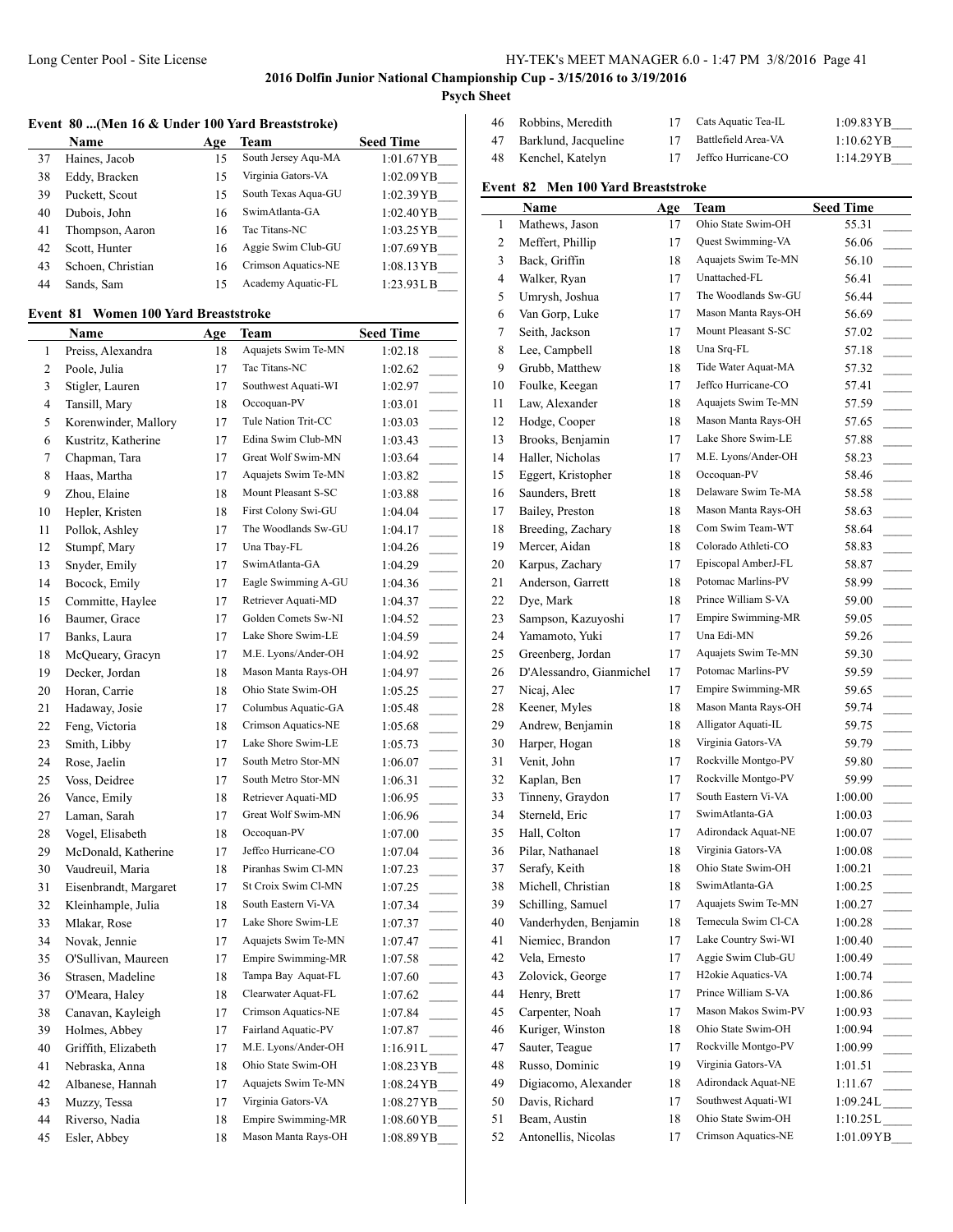# **Psych Sheet**

### **Event 82 ...(Men 100 Yard Breaststroke)**

|    | Name                | Age | Team                | <b>Seed Time</b> |
|----|---------------------|-----|---------------------|------------------|
| 53 | Green, William      | 17  | Team Foxjet-MN      | $1:01.12$ YB     |
| 54 | Hogan, James        | 18  | Shawmut Aquatic-NE  | 1:01.54YB        |
| 55 | Morgan, Garyth      | 17  | Quest Swimming-VA   | 1:01.54YB        |
| 56 | Pinter, David       | 17  | Fort Belvoir Swi-PV | $1:02.06$ YB     |
| 57 | Sun, Lucky          | 18  | Rockville Montgo-PV | 1:02.41 YB       |
| 58 | Curran, Matthew     | 17  | Old Dominion Agu-VA | $1:02.46$ YB     |
| 59 | Birklid, Caleb      | 18  | Great Wolf Swim-MN  | 1:02.94 YB       |
| 60 | Litschgi, Albert    | 18  | Academy Aquatic-FL  | $1:06.18$ YB     |
| 61 | Roberts, Barrett    | 17  | First Colony Swi-GU | 1:06.32YB        |
| 62 | Muntifering, Joshua | 17  | Sea Devils-MN       | 1:06.66YB        |
| 63 | Young, Cameron      | 20  | Occoquan-PV         | $1:07.39$ YB     |
| 64 | Gallagher, William  | 17  | Sea Devils-MN       | $1:10.78$ YB     |
| 65 | Healey, Matthew     | 18  | Prince William S-VA | 1:20.38L B       |

## **Event 83 Women 16 & Under 400 Yard Freestyle Relay**

|    | Team                | Relay | <b>Seed Time</b> |
|----|---------------------|-------|------------------|
| 1  | Aquajets Swim Te-MN | A     | 3:24.25          |
| 2  | Virginia Gators-VA  | A     | 3:26.96          |
| 3  | Ohio State Swim-OH  | A     | 3:28.94          |
| 4  | Empire Swimming-MR  | A     | 3:29.21          |
| 5  | Mason Manta Rays-OH | A     | 3:29.72          |
| 6  | The Woodlands Sw-GU | A     | 3:29.90          |
| 7  | First Colony Swi-GU | A     | 3:31.02          |
| 8  | Aquajets Swim Te-MN | B     | 3:31.86          |
| 9  | St Croix Swim Cl-MN | A     | 3:32.04          |
| 10 | Cats Aquatic Tea-IL | A     | 3:33.22          |
| 11 | Shawmut Aquatic-NE  | A     | 3:34.07          |
| 12 | Com Swim Team-WT    | A     | 3:34.37          |
| 13 | Mason Manta Rays-OH | B     | 3:34.45          |
| 14 | Eagle Swimming A-GU | A     | 3:34.55          |
| 15 | Aggie Swim Club-GU  | A     | 3:34.90          |
| 16 | Ohio State Swim-OH  | B     | 3:35.02          |
| 17 | Edina Swim Club-MN  | A     | 3:35.03          |
| 18 | Edina Swim Club-MN  | B     | 3:35.79          |
| 19 | Rockville Montgo-PV | A     | 3:34.49L         |
|    |                     |       |                  |

#### **Event 84 Men 16 & Under 400 Yard Freestyle Relay**

|   | Team                | Relay | <b>Seed Time</b> |
|---|---------------------|-------|------------------|
|   | Virginia Gators-VA  | А     | 3:08.25          |
|   | Ohio State Swim-OH  | А     | 3:11.11          |
| 3 | Old Dominion Agu-VA | A     | 3:11.56          |
| 4 | Tac Titans-NC       | A     | 3:13.40          |
| 5 | Rockville Montgo-PV | А     | 3:14.02          |
| 6 | Cats Aquatic Tea-IL | А     | 3:14.18          |
|   | Empire Swimming-MR  | А     | 3:14.48          |
| 8 | Ohio State Swim-OH  | B     | 3:15.37          |

## **Event 85 Women 400 Yard Freestyle Relay**

|   | <b>Team</b>         | Relay | <b>Seed Time</b> |
|---|---------------------|-------|------------------|
|   | Southwest Aquati-WI | Α     | 3:11.30          |
| 2 | Mason Manta Rays-OH | А     | 3:21.64          |
|   | Aquajets Swim Te-MN | А     | 3:22.89          |
| 4 | Ohio State Swim-OH  | А     | 3:25.12          |
|   | Madison Aquatic-WI  | А     | 3:25.44          |
| 6 | Lake Country Swi-WI | А     | 3:26.67          |
|   | Empire Swimming-MR  | Α     | 3:27.11          |

| 8  | Virginia Gators-VA  | A | 3:27.63                                |
|----|---------------------|---|----------------------------------------|
| 9  | Mason Manta Rays-OH | B | 3:29.59                                |
| 10 | The Woodlands Sw-GU | A | 3:29.90                                |
| 11 | SwimAtlanta-GA      | A | 3:30.14<br>$\overline{\phantom{a}}$    |
| 12 | Aggie Swim Club-GU  | A | 3:30.48<br>$\overline{\phantom{a}}$    |
| 13 | Quest Swimming-VA   | A | 3:30.61<br>$\mathbb{R}$                |
| 14 | Shawmut Aquatic-NE  | A | 3:30.64<br>$\mathcal{L}(\mathcal{L})$  |
| 15 | Aquajets Swim Te-MN | B | 3:30.87<br>$\mathcal{L}$               |
| 16 | First Colony Swi-GU | A | 3:31.02                                |
| 17 | Crimson Aquatics-NE | A | 3:31.03<br>$\mathbb{R}$                |
| 18 | Greenwood Swimmi-NE | A | 3:31.33<br>$\overline{\phantom{a}}$    |
| 19 | Mount Pleasant S-SC | A | $\overline{\phantom{a}}$<br>3:31.36    |
| 20 | Eagle Swimming A-GU | A | 3:31.57                                |
| 21 | Virginia Gators-VA  | B | $\mathbb{R}$<br>3:31.64                |
| 22 | Academy Aquatic-FL  | A | 3:32.21<br>$\mathcal{L}$               |
| 23 | South Jersey Aqu-MA | A | 3:32.34                                |
| 24 | Tac Titans-NC       | A | 3:32.87<br>$\mathcal{L}$               |
| 25 | Eagle Swimming A-GU | B | 3:33.49<br>$\overline{\phantom{a}}$    |
| 26 | Jeffco Hurricane-CO | A | 3:33.76                                |
| 27 | Shawmut Aquatic-NE  | B | 3:34.32                                |
| 28 | Com Swim Team-WT    | A | 3:34.37                                |
| 29 | Ohio State Swim-OH  | B | 3:34.52                                |
| 30 | Lake Country Swi-WI | B | 3:34.57<br>$\mathcal{L}^{\mathcal{L}}$ |
| 31 | Cats Aquatic Tea-IL | A | 3:34.76                                |
| 32 | M.E. Lyons/Ander-OH | A | 3:34.83                                |
| 33 | Rockville Montgo-PV | A | 3:34.86<br>$\overline{\phantom{a}}$    |
| 34 | M.E. Lyons/Ander-OH | B | 3:34.90                                |
| 35 | Empire Swimming-MR  | B | 3:35.07                                |
| 36 | Occoquan-PV         | A | 3:35.39<br>$\overline{\phantom{a}}$    |
| 37 | Lake Shore Swim-LE  | A | 3:35.44                                |
| 38 | Edina Swim Club-MN  | A | 3:35.68                                |
| 39 | Cats Aquatic Tea-IL | B | 3:35.20L                               |
| 40 | The Woodlands Sw-GU | B | 4:00.46L                               |
|    |                     |   |                                        |

## **Event 86 Men 400 Yard Freestyle Relay**

|              | <b>Team</b>         | Relay        | <b>Seed Time</b>                    |
|--------------|---------------------|--------------|-------------------------------------|
| $\mathbf{1}$ | Academy Aquatic-FL  | $\mathsf{A}$ | 3:05.71                             |
| 2            | Virginia Gators-VA  | A            | 3:06.30                             |
| 3            | South Metro Stor-MN | A            | 3:06.51                             |
| 4            | Old Dominion Aqu-VA | A            | 3:07.13<br>$\mathbb{R}^2$           |
| 5            | Empire Swimming-MR  | A            | 3:07.29                             |
| 6            | The Woodlands Sw-GU | A            | 3:07.50                             |
| 7            | Quest Swimming-VA   | A            | 3:08.24<br>$\overline{\phantom{a}}$ |
| 8            | Jeffco Hurricane-CO | A            | 3:08.35                             |
| 9            | Aquajets Swim Te-MN | A            | $\frac{1}{2}$<br>3:08.56            |
| 10           | Edina Swim Club-MN  | A            | 3:10.45                             |
| 11           | Shawmut Aquatic-NE  | $\mathsf{A}$ | 3:11.00                             |
| 12           | Ohio State Swim-OH  | B            | 3:11.12<br>$\overline{\phantom{a}}$ |
| 13           | Southwest Aquati-WI | A            | 3:11.30                             |
| 14           | Ohio State Swim-OH  | A            | 3:11.45                             |
| 15           | Concord Swim Clu-IN | A            | 3:11.52                             |
| 16           | Cats Aquatic Tea-IL | B            | 3:11.64                             |
| 17           | Alligator Aquati-IL | A            | 3:11.67                             |
| 18           | M.E. Lyons/Ander-OH | A            | 3:11.90                             |
| 19           | Edina Swim Club-MN  | B            | 3:11.95                             |
| 20           | Team Foxjet-MN      | $\mathsf{A}$ | 3:12.09                             |
| 21           | Eagle Swimming A-GU | A            | 3:12.38                             |
| 22           | Mount Pleasant S-SC | A            | 3:12.44                             |